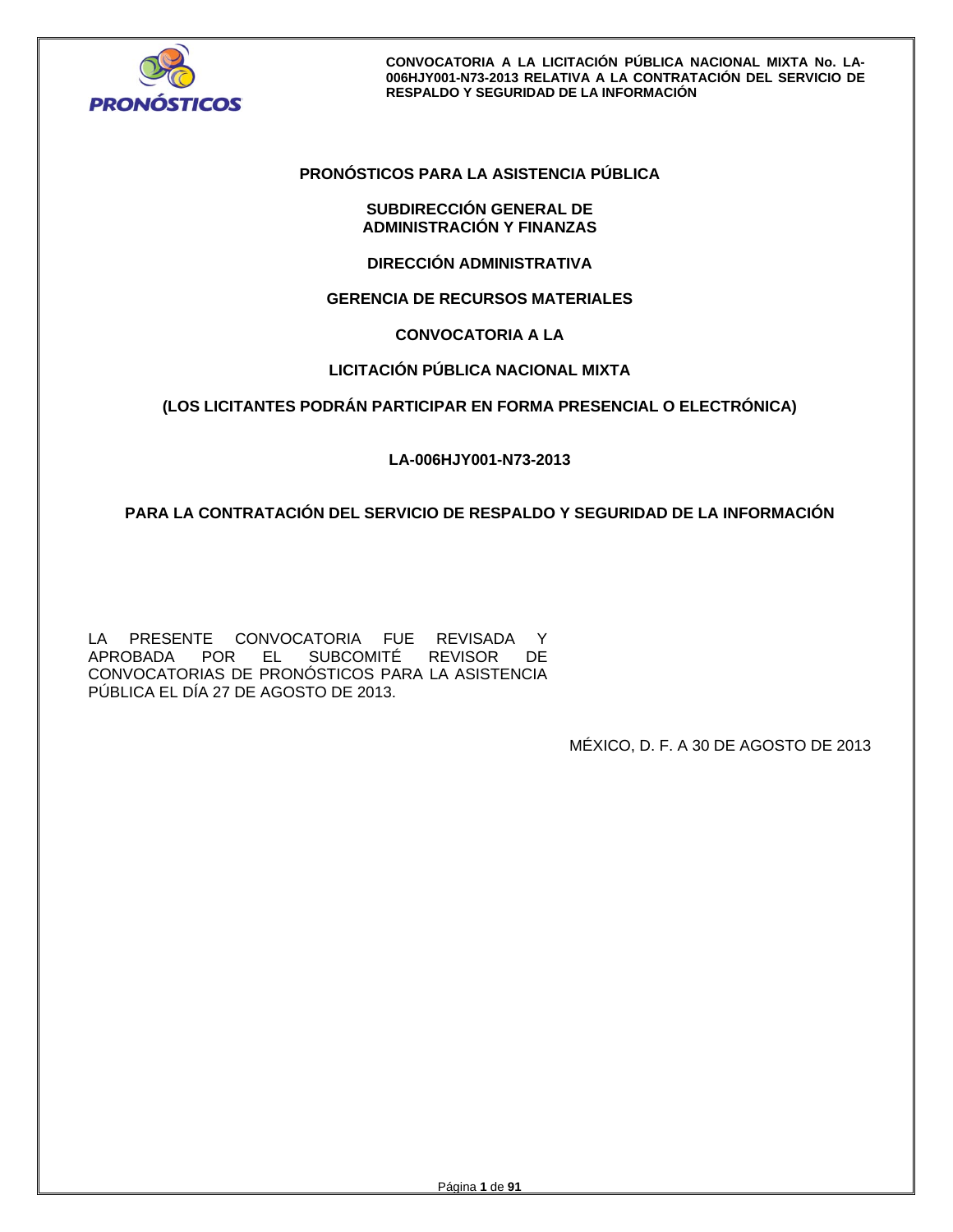

## **CONTENIDO**

| <b>GLOSARIO</b>                                                                      | 4               |
|--------------------------------------------------------------------------------------|-----------------|
| PRESENTACIÓN                                                                         | 9               |
| 1. DATOS GENERALES O DE IDENTIFICACIÓN DE LA CONVOCATORIA                            | 9               |
| 1.1 CONVOCANTE                                                                       | 9               |
| 1.2 MEDIO Y CARÁCTER PARA LA PRESENTE CONVOCATORIA                                   | 9               |
| 1.3 NÚMERO DE IDENTIFICACIÓN DEL PROCEDIMIENTO                                       | $\overline{9}$  |
| 1.4 EJERCICIO FISCAL QUE ABARCARÁ LA CONTRATACIÓN QUE DERIVE DEL PRESENTE            | 9               |
| <b>PROCEDIMIENTO</b>                                                                 |                 |
| 1.5 IDIOMA                                                                           | 9               |
| 1.6 DISPONIBILIDAD PRESUPUESTARIA                                                    | 9               |
| 2. OBJETO Y ALCANCE DE LA CONVOCATORIA                                               | 9               |
| 2.1 DESCRIPCIÓN, UNIDAD DE MEDIDA Y CANTIDADES REQUERIDAS                            | 9               |
|                                                                                      |                 |
| 2.2 AGRUPAMIENTO DE PARTIDAS                                                         | 9               |
| 2.3 NORMAS                                                                           | $\overline{9}$  |
| 2.4 MÉTODO QUE SE UTILIZARÁ PARA REALIZAR LAS PRUEBAS                                | 10              |
| 2.5 CONTRATO ABIERTO                                                                 | 10              |
| 2.6 ABASTECIMIENTO SIMULTÁNEO                                                        | 10              |
| 2.7 MODELO DEL CONTRATO                                                              | 10              |
| 2.7.1 VIGENCIA DEL SERVICIO                                                          | 10              |
| 2.7.2 PARTIDA ÚNICA                                                                  | 10              |
| 2.7.3 DEDUCCIONES AL PAGO                                                            | 10              |
| 2.7.4 OBLIGACIÓN GARANTIZADA                                                         | 10              |
| 2.7.5 FIANZA GARANTÍA DE CUMPLIMIENTO                                                | 10              |
| 2.7.6 GARANTÍA DE RESPONSABILIDAD CIVIL                                              | 11              |
| 3. FORMA Y TÉRMINOS QUE REGIRÁN LOS ACTOS DEL PROCEDIMIENTO DE LA LICITACIÓN         | 11              |
| 3.1 REDUCCIÓN DE PLAZOS                                                              | 11              |
| 3.2 CALENDARIO Y LUGAR DE LOS ACTOS                                                  | 11              |
| 3.3 RETIRO DE PROPOSICIONES                                                          | 11              |
| 3.4 PROPOSICIONES                                                                    | 11              |
| 3.5 ACREDITACIÓN DE EXISTENCIA LEGAL Y PERSONALIDAD JURÍDICA                         | 12              |
| 3.6 RÚBRICA DE LAS PROPOSICIONES RECIBIDAS                                           | 12              |
| 3.7 INDICACIONES RELATIVAS AL FALLO Y FIRMA DEL CONTRATO                             | 12              |
| 4. REQUISITOS INDISPENSABLES QUE LOS LICITANTES DEBEN CUMPLIR PARA EVALUAR SU        | 13              |
| PROPOSICIÓN Y CAUSAS DE DESECHAMIENTO                                                |                 |
| 4.1 DOCUMENTACIÓN DISTINTA (LEGAL-ADMINISTRATIVA) A LA PROPUESTA TÉCNICA Y ECONÓMICA | 13              |
| 4.2 PROPUESTA CONJUNTA                                                               | 15              |
| 4.3 PROPUESTA TÉCNICA                                                                | 16              |
| 4.4 PROPUESTA ECONÓMICA                                                              | 16              |
| 4.5 MOTIVOS DE DESECHAMIENTO                                                         | 16              |
|                                                                                      |                 |
| 5. CRITERIOS QUE SE APLICARÁN PARA EVALUAR LAS PROPOSICIONES Y ADJUDICAR EL CONTRATO | 17              |
| 5.1 EVALUACIÓN DE LAS PROPUESTAS TÉCNICAS                                            | 17              |
| 5.2 EVALUACIÓN DE LA DOCUMENTACIÓN LEGAL Y ADMINISTRATIVA                            | $17\,$          |
| 5.3 EVALUACIÓN DE LAS PROPUESTAS ECONÓMICAS                                          | 17              |
| 6. DOCUMENTOS Y DATOS QUE DEBEN PRESENTAR LOS LICITANTES                             | 18              |
| 7. DOMICILIO Y DIRECCIÓN ELECTRÓNICA DONDE PODRÁN PRESENTAR INCONFORMIDADES          | 18              |
| 8. FORMATOS                                                                          | 18              |
| 9. PLAZO Y LUGAR DE LA PRESTACIÓN DEL SERVICIO                                       | 19              |
| 9.1 CALIDAD                                                                          | 19              |
| 9.2 ADMINISTRACIÓN Y VERIFICACIÓN DEL CUMPLIMIENTO DEL CONTRATO                      | 19              |
| 9.3 CONDICIONES DE PAGO                                                              | 19              |
| 9.4 IMPUESTOS Y DERECHOS                                                             |                 |
|                                                                                      | 20              |
| 9.5 PATENTES Y MARCAS                                                                | 20              |
| 9.6 DEFECTOS Y VICIOS OCULTOS                                                        | 20              |
| 9.7 DESARROLLO DE LOS EVENTOS DE LA LICITACIÓN                                       | 20              |
| 9.7.1 SOLICITUDES DE ACLARACIÓN AL CONTENIDO DE LA CONVOCATORIA                      | 20              |
| 9.7.2 JUNTA PARA LA ACLARACIÓN DEL CONTENIDO DE LA CONVOCATORIA                      | 21              |
| 9.7.3 ACTO DE PRESENTACIÓN Y APERTURA DE PROPOSICIONES                               | 21              |
| 9.7.4 ACTO DE FALLO                                                                  | 22              |
| 9.8 SUSPENSIÓN TEMPORAL DE LA LICITACIÓN                                             | 22              |
|                                                                                      | $\overline{23}$ |
| 9.9 CANCELACIÓN DE LA LICITACIÓN<br>9.10 DECLARACIÓN DE LICITACIÓN DESIERTA          | 23              |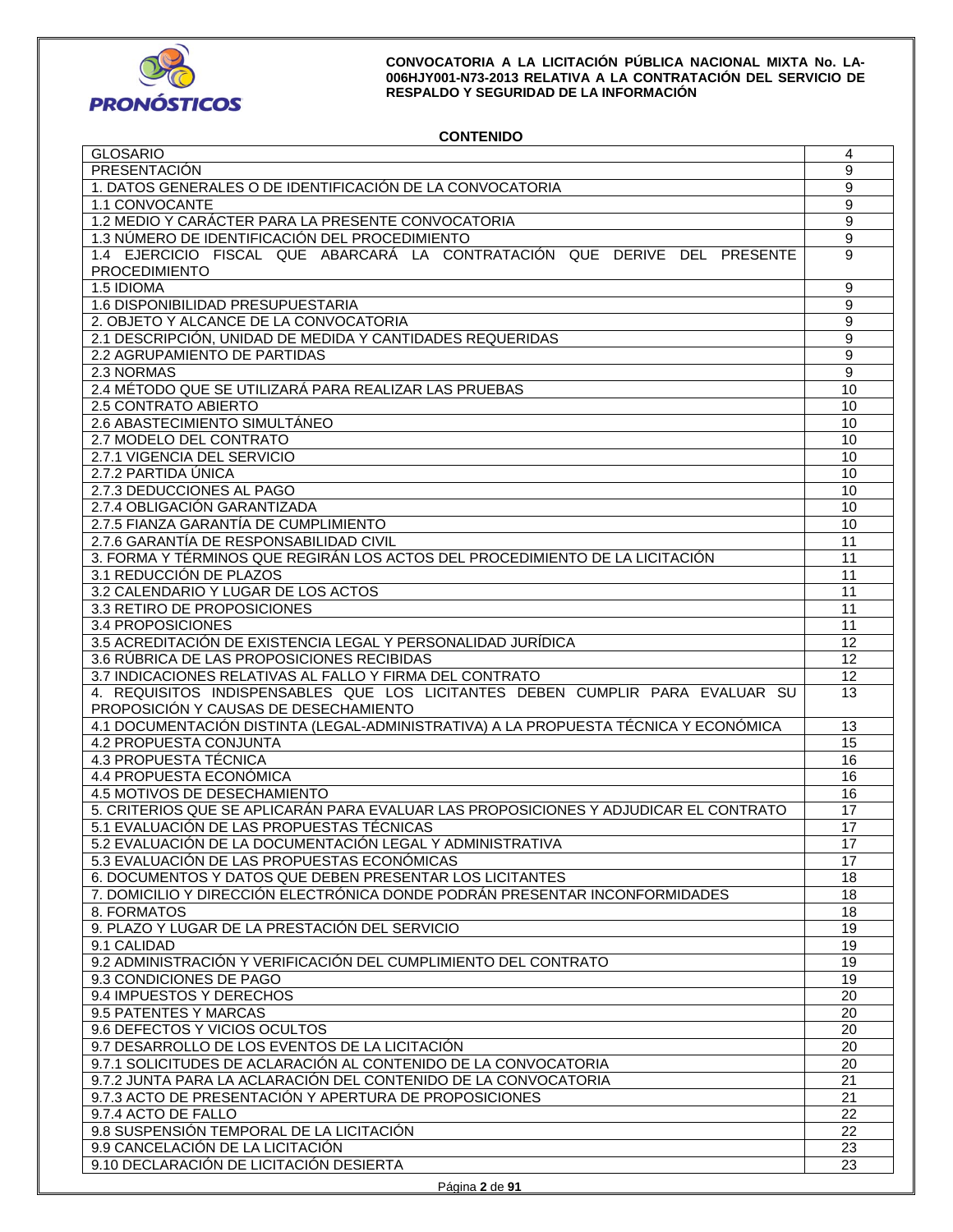

| 9.11 MODIFICACIONES QUE PODRÁN EFECTUARSE                                             | 23              |
|---------------------------------------------------------------------------------------|-----------------|
| 9.11.1 A LA CONVOCATORIA                                                              | 23              |
| 9.11.2 A LOS CONTRATOS                                                                | $\overline{23}$ |
| 9.12 INFRACCIONES Y SANCIONES                                                         | 23              |
| 9.13 PENA CONVENCIONAL                                                                | 23              |
| 9.14 RESCISIÓN DEL CONTRATO                                                           | 24              |
| 9.15 TERMINACIÓN ANTICIPADA DEL CONTRATO                                              | 25              |
| 9.16 SUSPENSIÓN DEL SERVICIO                                                          | 25              |
| 9.17 CONTROVERSIAS                                                                    | 25              |
| 9.18 NO NEGOCIACIÓN DE CONDICIONES                                                    | $\overline{25}$ |
| 9.19 SITUACIONES NO PREVISTAS EN LA CONVOCATORIA                                      | $\overline{25}$ |
| 9.20 TRANSPARENCIA Y COMBATE A LA CORRUPCIÓN                                          | 26              |
| 9.21 NOTA INFORMATIVA PARA PERSONAS DE PAÍSES MIEMBROS DE LA ORGANIZACIÓN PARA LA     | 26              |
| COOPERACIÓN Y EL DESARROLLO ECONÓMICO (OCDE)                                          |                 |
| 9.22 AFILIACIÓN A CADENAS PRODUCTIVAS                                                 | $\overline{26}$ |
| ANEXO 1 LISTA DE VERIFICACIÓN PARA REVISAR PROPOSICIONES                              | 27              |
| ANEXO 2 ESCRITO DE MANIFESTACIÓN DE INTERÉS                                           | 30              |
| ANEXO 3 SOLICITUD DE ACLARACIÓN AL CONTENIDO DE LA CONVOCATORIA.                      | 31              |
| ANEXO 4 ESCRITO DE FACULTADES                                                         | 32              |
| ANEXO 5-A FORMATO PARA LA ACREDITACIÓN DE LA PERSONALIDAD JURÍDICA (PERSONAS          | 33              |
| <b>MORALES)</b>                                                                       |                 |
| ANEXO 5-B FORMATO PARA LA ACREDITACIÓN DE LA PERSONALIDAD JURÍDICA (PERSONAS FÍSICAS) | 34              |
| ANEXO 6 ESCRITO DE NACIONALIDAD                                                       | 35              |
| ANEXO 6-A ESCRITO DE ORIGEN DEL SERVICIO                                              | $\overline{36}$ |
| ANEXO 7 ESCRITO BAJO PROTESTA DE DECIR VERDAD DE NO ENCONTRARSE EN ALGUNO DE LOS      | 37              |
| SUPUESTOS DE LOS ARTÍCULOS 50 Y 60 DE LA LEY                                          |                 |
| ANEXO 8 CORREO ELECTRÓNICO                                                            | 38              |
| ANEXO 9 ESCRITO DE INTEGRIDAD                                                         | 39              |
| ANEXO 10-A ESTRATIFICACIÓN DE MICRO, PEQUEÑA O MEDIANA EMPRESA (MIPYMES)              | 40              |
| ANEXO 10-B EN CASO DE NO SER MIPYME                                                   | 41              |
| ANEXO 11 DOMICILIO PARA RECIBIR NOTIFICACIONES                                        | 42              |
| ANEXO 12 ACEPTACIÓN DE LA CONVOCATORIA                                                | 43              |
| ANEXO 13 ANEXO TÉCNICO                                                                | 44              |
| ANEXO 13-A METODOLOGÍA PARA EVALUAR LAS PROPUESTAS TÉCNICAS                           | 69              |
| ANEXO 14 MODELO DE LA PROPUESTA ECONÓMICA                                             | 72              |
| ANEXO 15-A ENCUESTA DE TRANSPARENCIA JUNTA DE ACLARACIONES                            | 74              |
| ANEXO 15-B ENCUESTA DE TRANSPARENCIA PRESENTACIÓN Y APERTURA DE PROPOSICIONES         | 75              |
| ANEXO 15-C ENCUESTA DE TRANSPARENCIA FALLO                                            | 76              |
| ANEXO 16 MODELO DE CONTRATO                                                           | $\overline{77}$ |
| ANEXO 17 MODELO DE FIANZA GARANTÍA DE CUMPLIMIENTO                                    | 85              |
| ANEXO 18 NOTA INFORMATIVA PARA PERSONAS DE PAÍSES MIEMBROS DE LA ORGANIZACIÓN PARA    | 86              |
| LA COOPERACIÓN Y EL DESARROLLO ECONÓMICO (OCDE)                                       |                 |
| ANEXO 19 PROGRAMA DE CADENAS PRODUCTIVAS                                              | 88              |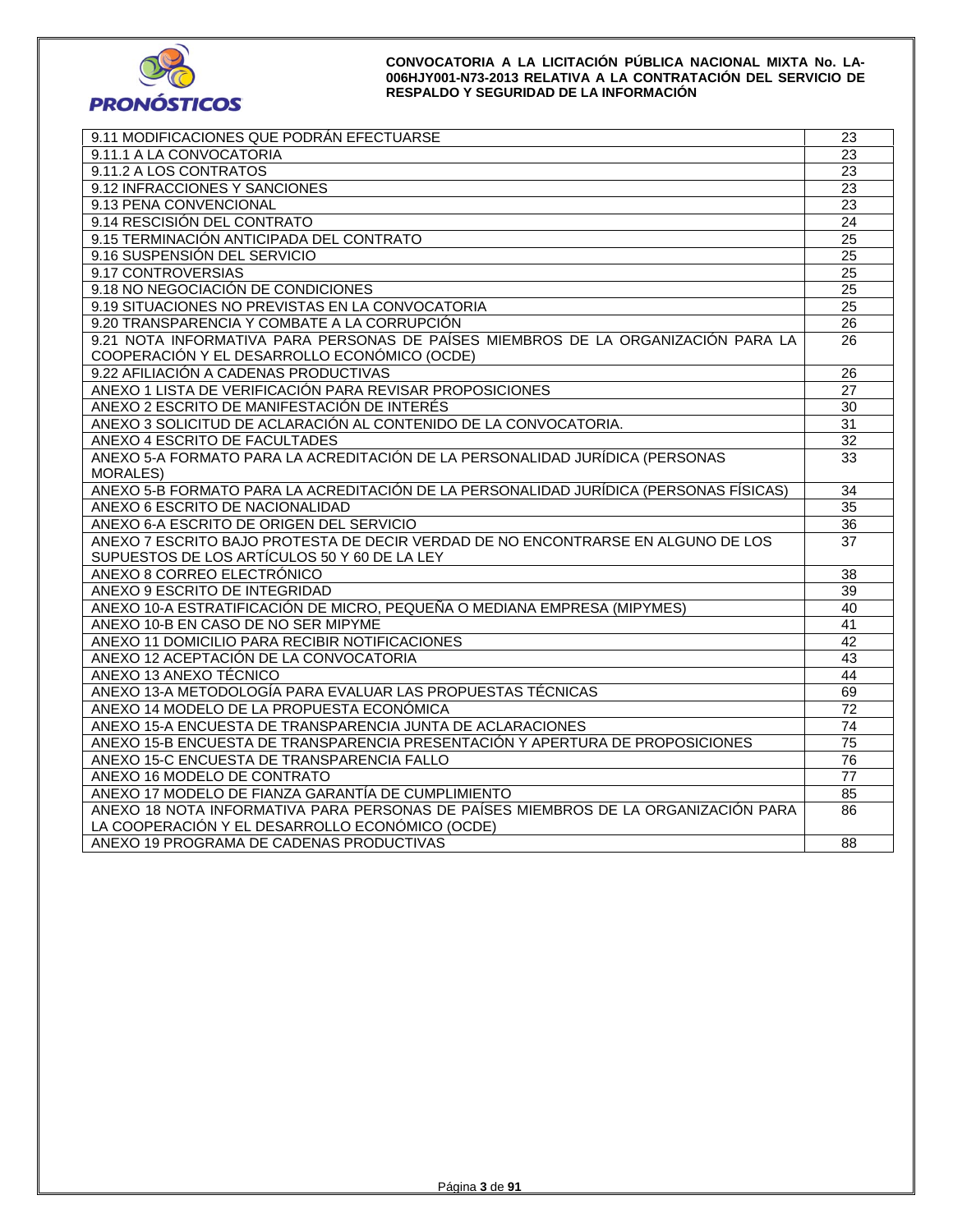

# **GLOSARIO**

PARA EFECTOS DE ESTA CONVOCATORIA, SE ENTENDERÁ POR:

| <b>3DES (3 DATA ENCRYPTION</b><br>STANDARD):  | ES UN ALGORITMO DE CIFRADO QUE HACE TRIPLE CIFRADO DEL DES. TAMBIÉN ES<br>CONOCIDO COMO TDES, FUE DESARROLLADO POR IBM EN 1978.                                                                                                                                                                                                                                                                                                                                                                                                                                                                                                                                                                                                                                                                                                                          |  |  |
|-----------------------------------------------|----------------------------------------------------------------------------------------------------------------------------------------------------------------------------------------------------------------------------------------------------------------------------------------------------------------------------------------------------------------------------------------------------------------------------------------------------------------------------------------------------------------------------------------------------------------------------------------------------------------------------------------------------------------------------------------------------------------------------------------------------------------------------------------------------------------------------------------------------------|--|--|
| <b>ACUERDO:</b>                               | POR EL QUE SE ESTABLECEN LAS DISPOSICIONES QUE SE DEBERÁN OBSERVAR PARA LA<br>UTILIZACIÓN DEL SISTEMA ELECTRÓNICO DE INFORMACIÓN PÚBLICA GUBERNAMENTAL<br>DENOMINADO COMPRANET (PUBLICADO EN EL D.O.F. 28 DE JUNIO DE 2011)                                                                                                                                                                                                                                                                                                                                                                                                                                                                                                                                                                                                                              |  |  |
| <b>AES (ADVANCED ENCRYPTION</b><br>STANDARD): | ES UN ESQUEMA DE CIFRADO POR BLOQUES ADOPTADO COMO UN ESTÁNDAR DE<br>CIFRADO. ESTRICTAMENTE HABLANDO, AES NO ES PRECISAMENTE (AUNQUE EN LA<br>PRÁCTICA SE LOS LLAMA DE MANERA INDISTINTA) YA QUE PERMITE UN MAYOR RANGO<br>DE TAMAÑO DE BLOQUES Y LONGITUD DE CLAVES; AES TIENE UN TAMAÑO DE BLOQUE<br>FIJO DE 128 BITS Y TAMAÑOS DE LLAVE DE 128 O 256 BITS, MIENTRAS QUE PUEDE SER<br>ESPECIFICADO POR UNA CLAVE QUE SEA MÚLTIPLO DE 32 BITS, CON UN MÍNIMO DE 128<br>BITS Y UN MÁXIMO DE 256 BITS.                                                                                                                                                                                                                                                                                                                                                    |  |  |
| <b>ANCHO DE BANDA:</b>                        | UNA MEDIDA DE LA CAPACIDAD DE INFORMACIÓN DE UN CANAL DE TRANSMISIÓN. EL<br>ANCHO DE BANDA VARÍA DE ACUERDO AL TIPO Y MÉTODO DE TRANSMISIÓN.                                                                                                                                                                                                                                                                                                                                                                                                                                                                                                                                                                                                                                                                                                             |  |  |
| <b>ANEXO TÉCNICO:</b>                         | DOCUMENTO MEDIANTE EL CUAL EL ÁREA REQUIRENTE DESCRIBE DETALLADAMENTE<br>LAS CARACTERÍSTICAS DEL SERVICIO.                                                                                                                                                                                                                                                                                                                                                                                                                                                                                                                                                                                                                                                                                                                                               |  |  |
| <b>ANTISPAM:</b>                              | ES LO QUE SE CONOCE COMO MÉTODO PARA PREVENIR EL "CORREO BASURA"                                                                                                                                                                                                                                                                                                                                                                                                                                                                                                                                                                                                                                                                                                                                                                                         |  |  |
| AREA ADMINISTRADORA DEL<br><b>CONTRATO:</b>   | GERENCIA DE OPERACIÓN Y SOPORTE DE PRONÓSTICOS, ING. ENRIQUE ALONSO<br>RODRÍGUEZ, O QUIEN LO SUSTITUYA EN EL CARGO.                                                                                                                                                                                                                                                                                                                                                                                                                                                                                                                                                                                                                                                                                                                                      |  |  |
| ÁREA CONTRATANTE:                             | SUBDIRECCIÓN GENERAL DE ADMINISTRACIÓN Y FINANZAS, POR CONDUCTO DE LA<br>GERENCIA DE RECURSOS MATERIALES DE LA DIRECCIÓN ADMINISTRATIVA.                                                                                                                                                                                                                                                                                                                                                                                                                                                                                                                                                                                                                                                                                                                 |  |  |
| <b>ÁREA REQUIRENTE:</b>                       | GERENCIA DE OPERACIÓN Y SOPORTE.                                                                                                                                                                                                                                                                                                                                                                                                                                                                                                                                                                                                                                                                                                                                                                                                                         |  |  |
| ÁREA TÉCNICA:                                 | GERENCIA DE OPERACIÓN Y SOPORTE.                                                                                                                                                                                                                                                                                                                                                                                                                                                                                                                                                                                                                                                                                                                                                                                                                         |  |  |
| <b>BACKBONE:</b>                              | CABLE PRINCIPAL (ESPINA DORSAL) QUE CONECTA SEGMENTOS DE LA RED. ESTE<br>CABLE O SISTEMA LLEVA INFORMACIÓN ENTRE DISPOSITIVOS RELATIVAMENTE<br>REMOTOS.                                                                                                                                                                                                                                                                                                                                                                                                                                                                                                                                                                                                                                                                                                  |  |  |
| <b>BGP (BORDER GATEWAY</b><br>PROTOCOL):      | ES UN PROTOCOLO MEDIANTE EL CUAL SE INTERCAMBIAN TABLAS DE RUTAS<br>PRINCIPALMENTE DE SITIOS REGISTRADOS EN INTERNET. ACTUALMENTE LA TOTALIDAD<br>DE LOS PROVEEDORES DE INTERNET INTERCAMBIAN SUS TABLAS DE RUTAS A TRAVÉS<br>DEL PROTOCOLO BGP. ESTE PROTOCOLO REQUIERE UN EQUIPO RURTEADOR QUE<br>TENGA CONFIGURADO CADA UNO DE LOS VECINOS QUE INTERCAMBIARÁN<br>INFORMACIÓN DE LAS RUTAS QUE CADA UNO CONOZCA.                                                                                                                                                                                                                                                                                                                                                                                                                                       |  |  |
| CE:                                           | COMPATIBILIDAD ELECTROMAGNÉTICA                                                                                                                                                                                                                                                                                                                                                                                                                                                                                                                                                                                                                                                                                                                                                                                                                          |  |  |
| <b>CONVOCANTE:</b>                            | PRONÓSTICOS PARA LA ASISTENCIA PÚBLICA A TRAVÉS DE LA SUBDIRECCIÓN GENERAL<br>DE ADMINISTRACIÓN Y FINANZAS, POR CONDUCTO DE LA GERENCIA DE RECURSOS<br>MATERIALES DE LA DIRECCIÓN ADMINISTRATIVA.                                                                                                                                                                                                                                                                                                                                                                                                                                                                                                                                                                                                                                                        |  |  |
| CÓDIGO:                                       | EL CÓDIGO FISCAL DE LA FEDERACIÓN.                                                                                                                                                                                                                                                                                                                                                                                                                                                                                                                                                                                                                                                                                                                                                                                                                       |  |  |
| <b>COMPRANET:</b>                             | EL SISTEMA ELECTRÓNICO DE INFORMACIÓN PÚBLICA GUBERNAMENTAL SOBRE<br>ADQUISICIONES.<br>ARRENDAMIENTOS Y SERVICIOS.<br>INTEGRADO<br>ENTRE OTRA<br>INFORMACIÓN. POR LOS PROGRAMAS ANUALES EN LA MATERIA. DE LAS DEPENDENCIAS<br>Y ENTIDADES; EL REGISTRO ÚNICO DE PROVEEDORES; EL PADRÓN DE TESTIGOS<br>SOCIALES; EL REGISTRO DE PROVEEDORES SANCIONADOS; LAS CONVOCATORIAS A LA<br>LICITACIÓN Y SUS MODIFICACIONES; LAS INVITACIONES A CUANDO MENOS TRES<br>PERSONAS; LAS ACTAS DE LAS JUNTAS DE ACLARACIONES, DEL ACTO DE PRESENTACIÓN<br>Y APERTURA DE PROPOSICIONES Y DE FALLO: LOS TESTIMONIOS DE LOS TESTIGOS<br>SOCIALES; LOS DATOS DE LOS CONTRATOS Y LOS CONVENIOS MODIFICATORIOS; LAS<br>ADJUDICACIONES DIRECTAS; LAS RESOLUCIONES DE LA INSTANCIA DE INCONFORMIDAD<br>QUE HAYAN CAUSADO ESTADO, Y LAS NOTIFICACIONES Y AVISOS CORRESPONDIENTES. |  |  |
| <b>CONTRATO:</b>                              | EL ACUERDO DE VOLUNTADES PARA CREAR O TRANSFERIR DERECHOS Y OBLIGACIONES.<br>Y A TRAVÉS DEL CUAL SE FORMALIZA LA ADQUISICIÓN O ARRENDAMIENTO DE BIENES<br>MUEBLES O LA PRESTACIÓN DE SERVICIOS.                                                                                                                                                                                                                                                                                                                                                                                                                                                                                                                                                                                                                                                          |  |  |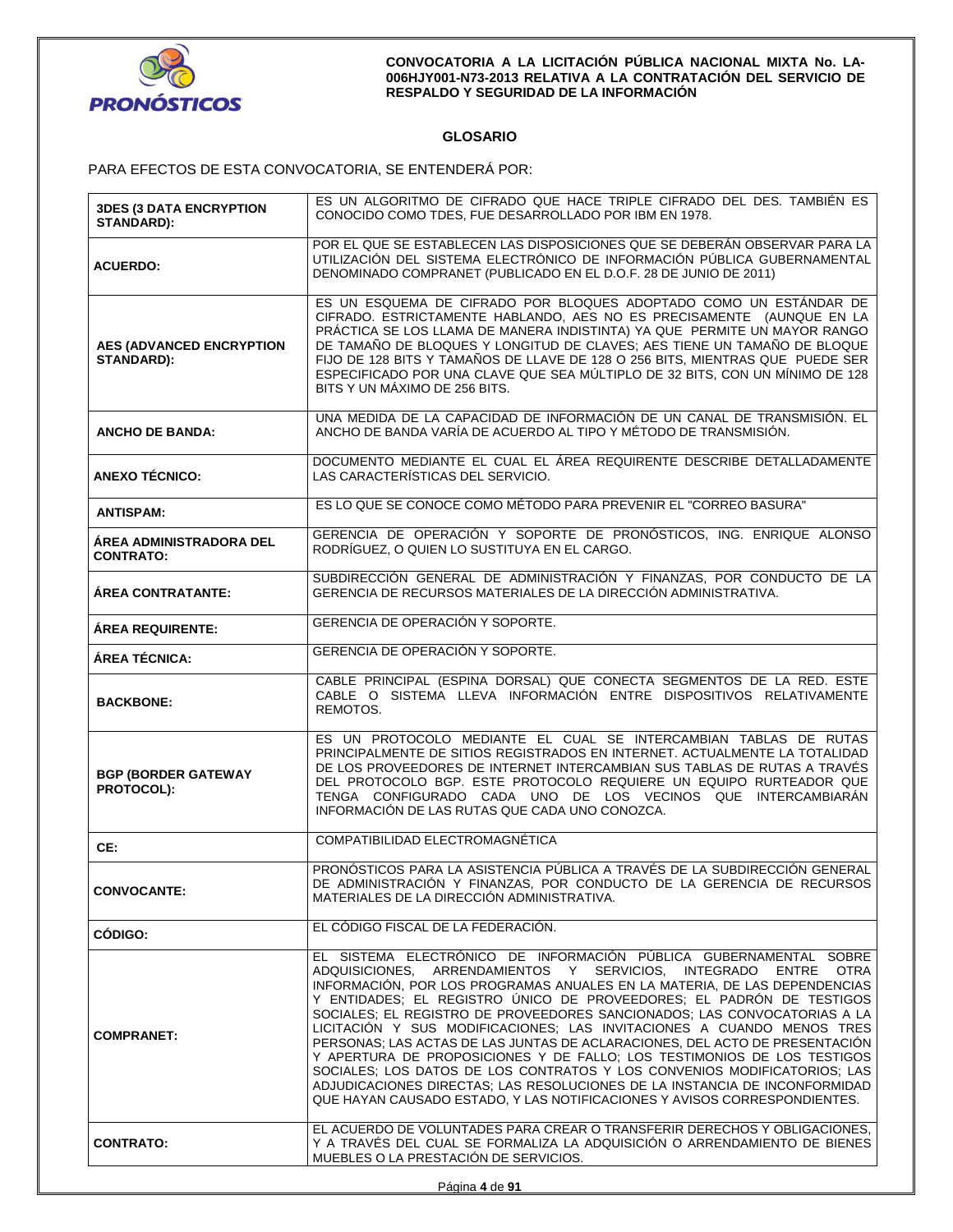

| <b>CONVOCATORIA:</b>                                          | EL DOCUMENTO QUE CONTIENE LOS REQUISITOS DE CARÁCTER LEGAL, TÉCNICO Y<br>ECONÓMICO CON RESPECTO DE LOS BIENES O SERVICIOS OBJETO DE LA<br>CONTRATACIÓN Y LAS PERSONAS INTERESADAS EN PROVEERLOS O PRESTARLOS, ASÍ<br>COMO LOS TÉRMINOS A QUE SE SUJETARÁ EL PROCEDIMIENTO DE CONTRATACIÓN<br>RESPECTIVO Y LOS DERECHOS Y OBLIGACIONES DE LAS PARTES.                                                                                                                                                                                                                                                                                                                                                                               |  |  |  |
|---------------------------------------------------------------|------------------------------------------------------------------------------------------------------------------------------------------------------------------------------------------------------------------------------------------------------------------------------------------------------------------------------------------------------------------------------------------------------------------------------------------------------------------------------------------------------------------------------------------------------------------------------------------------------------------------------------------------------------------------------------------------------------------------------------|--|--|--|
| <b>DES (DATA ENCRYPTION</b><br><b>STANDARD):</b>              | ES UN ALGORITMO DE CIFRADO, ES DECIR, UN MÉTODO PARA CIFRAR INFORMACIÓN,<br>ESCOGIDO COMO FIPS EN LOS ESTADOS UNIDOS EN 1976, Y CUYO USO SE HA<br>PROPAGADO AMPLIAMENTE POR TODO EL MUNDO.                                                                                                                                                                                                                                                                                                                                                                                                                                                                                                                                         |  |  |  |
| <b>DHCP (DYNAMIC HOST)</b><br><b>CONFIGURATION PROTOCOL):</b> | DHCP ES UN PROTOCOLO DE RED QUE PERMITE A LOS NODOS DE UNA RED IP OBTENER<br>SUS PARÁMETROS DE CONFIGURACIÓN AUTOMÁTICAMENTE. SE TRATA DE UN<br>PROTOCOLO DE TIPO CLIENTE/SERVIDOR EN EL QUE GENERALMENTE UN SERVIDOR<br>POSEE UNA LISTA DE DIRECCIONES IP DINÁMICAS Y LAS VA ASIGNANDO A LOS CLIENTES<br>CONFORME ESTAS VAN ESTANDO LIBRES, SABIENDO EN TODO MOMENTO QUIEN HA<br>ESTADO EN POSESIÓN DE ESA IP, CUANTO TIEMPO LA HA TENIDO, A QUIEN SE LA HA<br>ASIGNADO DESPUÉS.                                                                                                                                                                                                                                                  |  |  |  |
| D.O.F.                                                        | EL DIARIO OFICIAL DE LA FEDERACIÓN.                                                                                                                                                                                                                                                                                                                                                                                                                                                                                                                                                                                                                                                                                                |  |  |  |
| <b>DOMICILIO DE LA CONVOCANTE:</b>                            | INSURGENTES SUR 1397, COLONIA INSURGENTES MIXCOAC, DELEGACIÓN BENITO<br>JUÁREZ, MÉXICO, DISTRITO FEDERAL, CÓDIGO POSTAL 03920.                                                                                                                                                                                                                                                                                                                                                                                                                                                                                                                                                                                                     |  |  |  |
| <b>ESTÁNDAR:</b>                                              | UN ESTÁNDAR, TAL COMO LO DEFINE LA ISO "SON ACUERDOS DOCUMENTADOS QUE<br>CONTIENEN ESPECIFICACIONES TÉCNICAS U OTROS CRITERIOS PRECISOS PARA SER<br>USADOS CONSISTENTEMENTE COMO REGLAS, GUÍAS O DEFINICIONES DE<br>CARACTERÍSTICAS PARA ASEGURAR QUE LOS MATERIALES, PRODUCTOS, PROCESOS Y<br>SERVICIOS CUMPLAN CON SU PROPÓSITO". POR LO TANTO UN ESTÁNDAR DE<br>TELECOMUNICACIONES "ES UN CONJUNTO DE NORMAS Y RECOMENDACIONES<br>TÉCNICAS QUE REGULAN LA TRANSMISIÓN EN LOS SISTEMAS DE COMUNICACIONES".<br>QUEDA BIEN CLARO QUE LOS ESTÁNDARES DEBERÁN ESTAR DOCUMENTADOS, ES<br>DECIR ESCRITOS EN PAPEL, CON OBJETO QUE SEAN DIFUNDIDOS Y CAPTADOS DE IGUAL<br>MANERA POR LAS ENTIDADES O PERSONAS QUE LOS VAYAN A UTILIZAR. |  |  |  |
| <b>ETHERNET:</b>                                              | ETHERNET DEFINE LAS CARACTERÍSTICAS DE CABLEADO Y SEÑALIZACIÓN DE NIVEL<br>FÍSICO Y LOS FORMATOS DE TRAMA DEL NIVEL DE ENLACE DE DATOS DEL MODELO OSI.<br>ETHERNET SE REFIERE A DISPOSITIVOS BAJO EL ESTÁNDAR IEEE 802.3 QUE DEFINE EL<br>PROTOCOLO CSMA/CD, AUNQUE ACTUALMENTE SE LLAMA ETHERNET A TODAS LAS<br>REDES CABLEADAS QUE USEN EL FORMATO DE TRAMA DESCRITO MÁS ABAJO, AUNQUE<br>NO TENGA CSMA/CD COMO MÉTODO DE ACCESO AL MEDIO.                                                                                                                                                                                                                                                                                       |  |  |  |
| <b>FIREWALL:</b>                                              | PARED DE FUEGO. ES UNA BARRERA ESTABLECIDA EN HARDWARE O SOFTWARE (O<br>AMBOS) QUE PERMITE QUE EL TRÁFICO DE LA RED SOLO FLUYA HACIA FUERA PARA<br>PROTECCIÓN DE LA RED.                                                                                                                                                                                                                                                                                                                                                                                                                                                                                                                                                           |  |  |  |
| <b>FIRMA AUTÓGRAFA:</b>                                       | FIRMA COMPLETA DE PROPIA MANO (NO FACSIMILAR).                                                                                                                                                                                                                                                                                                                                                                                                                                                                                                                                                                                                                                                                                     |  |  |  |
| FTP (FILE TRANSFER<br>PROTOCOL):                              | FTP ES UNO DE LOS DIVERSOS PROTOCOLOS DE LA RED INTERNET, CONCRETAMENTE<br>SIGNIFICA PROTOCOLO DE TRANSFERENCIA DE ARCHIVOS Y ES EL IDEAL PARA<br>TRANSFERIR GRANDES BLOQUES DE DATOS POR LA RED. SU COMPORTAMIENTO ESTÁ<br>DEFINIDO POR LA RECOMENDACIÓN RFC 959.                                                                                                                                                                                                                                                                                                                                                                                                                                                                 |  |  |  |
| <b>GB (GIGABYTE):</b>                                         | UN GIGABYTE ES UNA UNIDAD DE MEDIDA EN LAS COMPUTADORAS DE MIL MILLONES DE<br>OCTETOS. SIN EMBARGO, PORQUE LAS COMPUTADORAS FUNCIONAN EN EL SISTEMA<br>BINARIO, PUEDE DECIRSE MÁS BIEN QUE UN GIGABYTE QUE ES 103 MEGABYTES, EL<br>TÉRMINO GIGABYTE SIGNIFICA CORRECTAMENTE 210 MEGABYTES.                                                                                                                                                                                                                                                                                                                                                                                                                                         |  |  |  |
| <b>GBPS:</b>                                                  | ES UN MÚLTIPLO DEL BIT POR SEGUNDO Y SE SUELE NOTAR POR LA ABREVIATURA<br>GBPS: ASÍ PUES. 1 GBPS EQUIVALE A 1.073.741.824 BITS POR SEGUNDO.                                                                                                                                                                                                                                                                                                                                                                                                                                                                                                                                                                                        |  |  |  |
| <b>HACKEO ÉTICO:</b>                                          | ES UNA FORMA DE REFERIRSE AL ACTO DE UNA PERSONA USAR SUS CONOCIMIENTOS<br>DE INFORMÁTICA Y SEGURIDAD PARA REALIZAR PRUEBAS EN REDES Y ENCONTRAR<br>VULNERABILIDADES, PARA LUEGO REPORTARLAS Y QUE SE TOMEN MEDIDAS, SIN<br>HACER DAÑO.                                                                                                                                                                                                                                                                                                                                                                                                                                                                                            |  |  |  |
| <b>HOT SPARE DISK:</b>                                        | DISCOS DE REPUESTO EN MARCHA SON LAS UNIDADES DE DISCO PREPARATORIAS QUE<br>SE MANTIENEN EN ESTADO DE ALERTA ACTIVA PARA SU USO CUANDO FALLA UNA<br>UNIDAD DE DISCO. LA FUNCIÓN DE REPUESTO DINÁMICO GLOBAL PERMITE A LOS<br>DISCOS DE REPUESTO EN MARCHA                                                                                                                                                                                                                                                                                                                                                                                                                                                                          |  |  |  |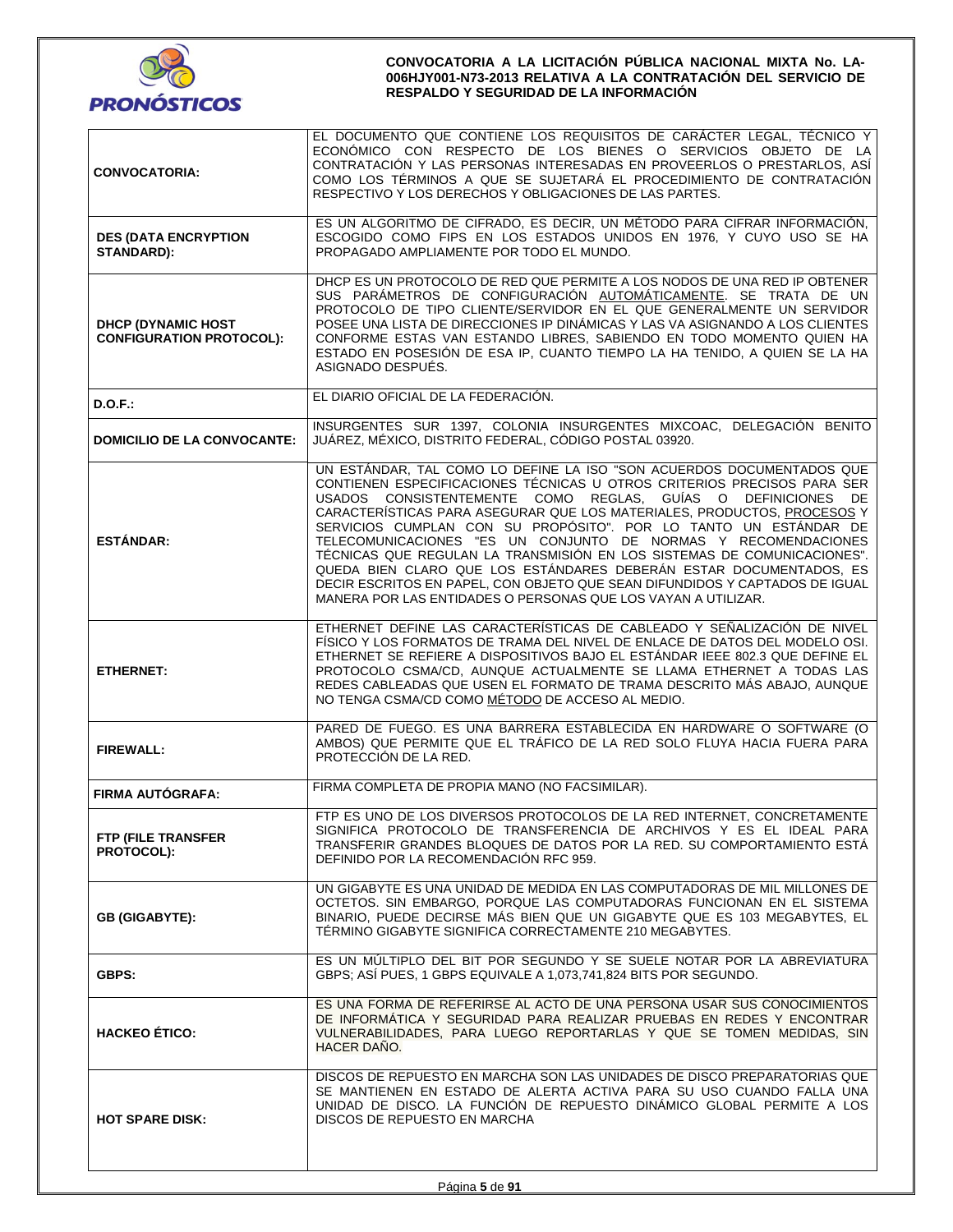

| <b>HOT SWAPPING:</b>                                 | CONEXIÓN EN CALIENTE, TRADUCIDO DEL INGLÉS HOT-PLUG, ES LA CAPACIDAD QUE<br>TIENEN ALGUNOS PERIFÉRICOS DE PODER ENCHUFARSE O DESENCHUFARSE AL<br>ORDENADOR, SIN APAGAR EL MISMO, Y FUNCIONAR CORRECTAMENTE. ENTRE LAS<br>CONEXIONES CON CAPACIDAD "HOT-PLUG" SE ENCUENTRAN LAS CONEXIONES USB,<br>FIREWIRE, SATA Y SAS.                                                                                                                            |  |  |
|------------------------------------------------------|----------------------------------------------------------------------------------------------------------------------------------------------------------------------------------------------------------------------------------------------------------------------------------------------------------------------------------------------------------------------------------------------------------------------------------------------------|--|--|
| HTTP (HYPERTEXT TRANSFER<br><b>PROTOCOL):</b>        | SIGLAS EN INGLÉS DE PROTOCOLO DE TRANSFERENCIA DE HIPERTEXTO. ES EL<br>PROTOCOLO USADO EN CADA TRANSACCIÓN DE LA WEB (WWW). EL HIPERTEXTO ES EL<br>CONTENIDO DE LAS PÁGINAS WEB, Y EL PROTOCOLO DE TRANSFERENCIA ES EL<br>SISTEMA MEDIANTE EL CUAL SE ENVÍAN LAS PETICIONES DE ACCEDER A UNA PÁGINA<br>WEB, Y LA RESPUESTA DE ESA WEB, REMITIENDO LA INFORMACIÓN QUE SE VERÁ EN<br>PANTALLA.                                                       |  |  |
| <b>IDENTIFICACIÓN OFICIAL</b><br><b>VIGENTE:</b>     | LA CREDENCIAL PARA VOTAR (IFE), CÉDULA PROFESIONAL, PASAPORTE O CARTILLA DEL<br>SERVICIO MILITAR NACIONAL.                                                                                                                                                                                                                                                                                                                                         |  |  |
| $I.V.A.$ :                                           | EL IMPUESTO AL VALOR AGREGADO.                                                                                                                                                                                                                                                                                                                                                                                                                     |  |  |
| <b>INTERFAZ:</b>                                     | EN GENERAL, UNA INTERFAZ ES EL PUNTO, EL ÁREA, O LA SUPERFICIE A LO LARGO DE<br>LA CUAL DOS COSAS DE NATURALEZA DISTINTA CONVERGEN. POR EXTENSIÓN, SE<br>DENOMINA INTERFAZ A CUALQUIER MEDIO QUE PERMITA LA INTERCONEXIÓN DE DOS<br>PROCESOS DIFERENCIADOS CON UN ÚNICO PROPÓSITO COMÚN.                                                                                                                                                           |  |  |
| <b>INTERNET:</b>                                     | INTERNET ES UNA RED MUNDIAL DE COMPUTADORAS INTERCONECTADAS CON UN<br>CONJUNTO DE PROTOCOLOS, EL MÁS DESTACADO, EL TCP/IP. APARECE POR PRIMERA<br>VEZ EN 1960. TAMBIÉN SE USA ESTE NOMBRE COMO SUSTANTIVO COMÚN Y POR TANTO<br>EN MINÚSCULAS PARA DESIGNAR A CUALQUIER RED DE REDES QUE USE LAS MISMAS<br>TECNOLOGÍAS QUE INTERNET, INDEPENDIENTEMENTE DE SU EXTENSIÓN O DE QUE SEA<br>PÚBLICA O PRIVADA.                                          |  |  |
| IP (INTERNET PROTOCOL):                              | EL PROTOCOLO DE INTERNET ES UN PROTOCOLO NO ORIENTADO A CONEXIÓN USADO<br>TANTO POR EL ORIGEN COMO POR EL DESTINO PARA LA COMUNICACIÓN DE DATOS A<br>TRAVÉS DE UNA RED DE PAQUETES CONMUTADOS.                                                                                                                                                                                                                                                     |  |  |
| <b>ISCSI:</b>                                        | (ABREVIATURA DE INTERNET SCSI) ES UN ESTÁNDAR QUE PERMITE EL USO<br>DEL PROTOCOLO SCSI SOBRE REDES TCP/IP                                                                                                                                                                                                                                                                                                                                          |  |  |
| <b>IPSEC (INTERNET PROTOCOL</b><br><b>SECURITY):</b> | IPSEC ES UNA EXTENSIÓN AL PROTOCOLO IP QUE AÑADE CIFRADO FUERTE PARA<br>PERMITIR SERVICIOS DE AUTENTICACIÓN Y, DE ESTA MANERA, ASEGURAR LAS<br>COMUNICACIONES A TRAVÉS DE DICHO PROTOCOLO. INICIALMENTE FUE<br>DESARROLLADO PARA USARSE CON EL NUEVO ESTÁNDAR IPV6, AUNQUE<br>POSTERIORMENTE SE ADAPTÓ A IPV4.                                                                                                                                     |  |  |
| LEY:                                                 | LA LEY DE ADQUISICIONES, ARRENDAMIENTOS Y SERVICIOS DEL SECTOR PÚBLICO,<br>VIGENTE.                                                                                                                                                                                                                                                                                                                                                                |  |  |
| <b>LICITANTE:</b>                                    | LA PERSONA QUE PARTICIPA EN ESTE PROCEDIMIENTO DE LICITACIÓN.                                                                                                                                                                                                                                                                                                                                                                                      |  |  |
| <b>LICITANTE ADJUDICADO:</b>                         | LA PERSONA QUE HA PARTICIPADO EN EL PROCESO DE SELECCIÓN Y CUMPLE CON<br>TODOS LOS REQUISITOS ADMINISTRATI<br>VOS, LEGALES, TÉCNICOS Y ECONÓMICOS<br>ESTABLECIDOS EN LA CONVOCATORIA.                                                                                                                                                                                                                                                              |  |  |
| LICITACIÓN:                                          | LICITACIÓN PÚBLICA NACIONAL MIXTA NO. LA-006HJY001-N73-2013                                                                                                                                                                                                                                                                                                                                                                                        |  |  |
| <b>MBPS:</b>                                         | ABREVIATURA DE MEGABITS POR SEGUNDO. EN INFORMÁTICA, LA VELOCIDAD DE<br>TRANSMISIÓN DE INFORMACIÓN SE SUELE MEDIR EN BITS POR SEGUNDO; ASÍ PUES, 1<br>MBPS EQUIVALE A UN MILLÓN DE BITS POR SEGUNDO.                                                                                                                                                                                                                                               |  |  |
| <b>MIPYMES:</b>                                      | LAS MICRO, PEQUEÑAS Y MEDIANAS EMPRESAS DE NACIONALIDAD MEXICANA A QUE<br>HACE REFERENCIA LA LEY PARA EL DESARROLLO DE LA COMPETITIVIDAD DE LA MICRO.<br>PEQUEÑA Y MEDIANA EMPRESA.                                                                                                                                                                                                                                                                |  |  |
| <b>NACIONAL MIXTA:</b>                               | LICITACIÓN EN LA CUAL LOS LICITANTES, A SU ELECCIÓN, PODRÁN PARTICIPAR DE<br>FORMA PRESENCIAL O ELECTRÓNICA EN LA O LAS JUNTAS DE ACLARACIONES, EL ACTO<br>DE PRESENTACIÓN Y APERTURA DE PROPOSICIONES Y EL ACTO DE FALLO.                                                                                                                                                                                                                         |  |  |
| <b>NAVEGADOR:</b>                                    | UN NAVEGADOR WEB O BROWSER ES UNA APLICACIÓN SOFTWARE QUE PERMITE AL<br>USUARIO RECUPERAR Y VISUALIZAR DOCUMENTOS DE HIPERTEXTO, COMÚNMENTE<br>DESCRITOS EN HTML. DESDE SERVIDORES WEB DE TODO EL MUNDO A TRAVÉS DE<br>INTERNET. ESTA RED DE DOCUMENTOS ES DENOMINADA WORLD WIDE WEB (WWW) O<br>TELARAÑA MUNDIAL. LOS NAVEGADORES ACTUALES PERMITEN MOSTRAR O EJECUTAR:<br>GRÁFICOS, SECUENCIAS DE VÍDEO, SONIDO, ANIMACIONES Y PROGRAMAS DIVERSOS |  |  |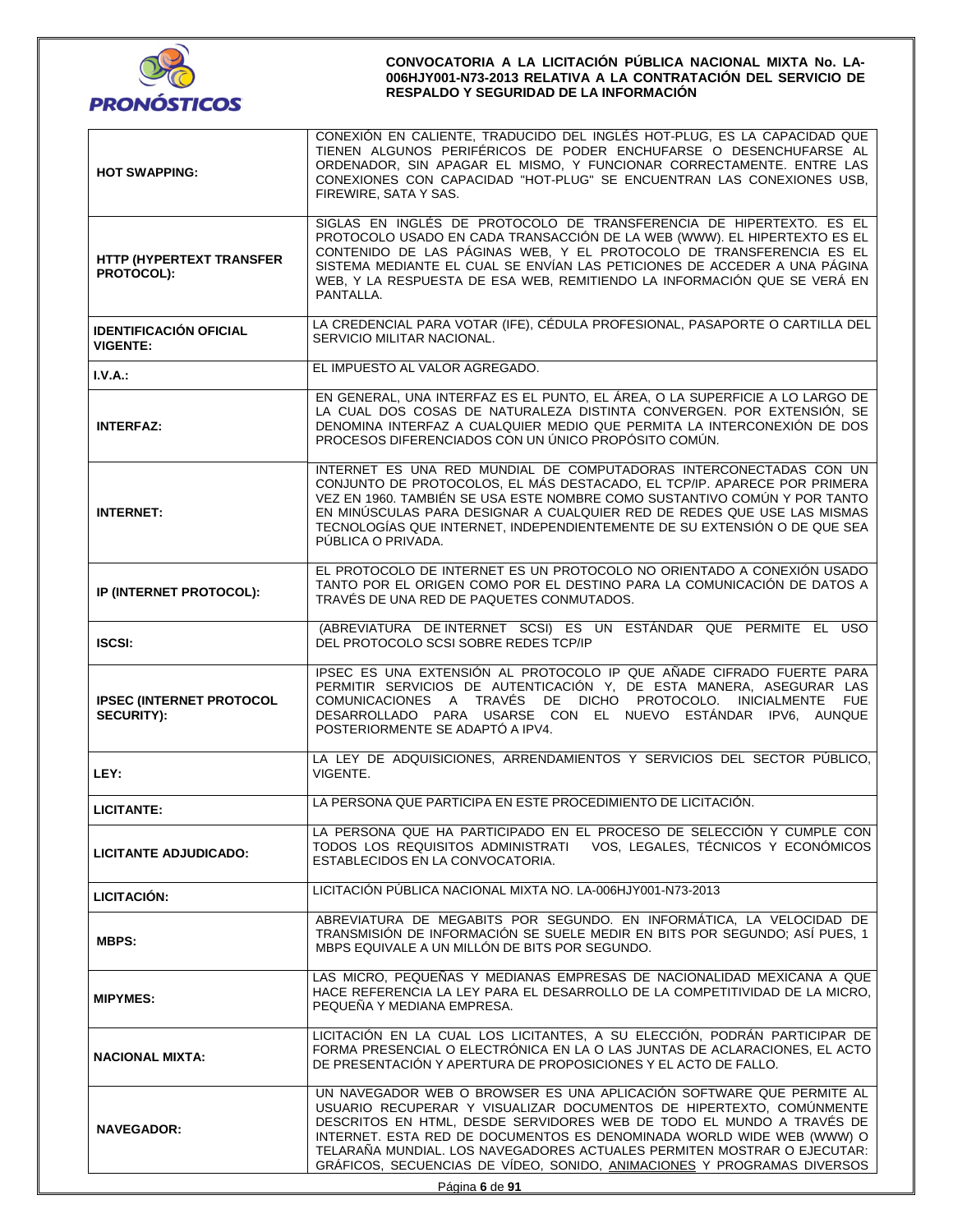

|                                                              | ADEMAS DEL TEXTO Y LOS HIPERVINCULOS O ENLACES.                                                                                                                                                                                                                                                                                                                                                                                                      |  |  |
|--------------------------------------------------------------|------------------------------------------------------------------------------------------------------------------------------------------------------------------------------------------------------------------------------------------------------------------------------------------------------------------------------------------------------------------------------------------------------------------------------------------------------|--|--|
| NODO:                                                        | ESTE TÉRMINO SE UTILIZA GENERALMENTE PARA REFERIRSE A UNA ESTACIÓN DE<br>TRABAJO DENTRO DE UNA RED.                                                                                                                                                                                                                                                                                                                                                  |  |  |
| NRTL:                                                        | NATIONALLY RECOGNIZED TESTING LABORATORIES                                                                                                                                                                                                                                                                                                                                                                                                           |  |  |
| <b>O.I.C.:</b>                                               | EL ÓRGANO INTERNO DE CONTROL EN PRONÓSTICOS PARA LA ASISTENCIA PÚBLICA.                                                                                                                                                                                                                                                                                                                                                                              |  |  |
| <b>OSPF (OPEN SHORTEST PATH)</b><br>FIRST):                  | ES UN PROTOCOLO DE RUTEO JERÁRQUICO DE PASARELA INTERIOR O IGP (INTERIOR<br>GATEWAY PROTOCOL), QUE USA EL ALGORITMO DIJKSTRA ENLACE-ESTADO (LSA - LINK<br>STATE ALGORITHM) PARA CALCULAR LA RUTA MÁS CORTA POSIBLE. USA COST COMO<br>SU MEDIDA DE MÉTRICA. ADEMÁS, CONSTRUYE UNA BASE DE DATOS ENLACE-ESTADO<br>IDÉNTICA EN TODOS LOS RUTEADORES DE LA ZONA.                                                                                         |  |  |
| <b>PARTIDA:</b>                                              | LA DESCRIPCIÓN Y ESPECIFICACIONES DE LA PARTIDA SE DESCRIBE EN EL ANEXO 13 DE<br>ESTA CONVOCATORIA.                                                                                                                                                                                                                                                                                                                                                  |  |  |
| <b>PERSONA:</b>                                              | LA PERSONA FÍSICA O MORAL ESTABLECIDA EN EL CÓDIGO.                                                                                                                                                                                                                                                                                                                                                                                                  |  |  |
| <b>POLÍTICAS:</b>                                            | LAS POLÍTICAS, BASES Y LINEAMIENTOS EN MATERIA DE ADQUISICIONES,<br>ARRENDAMIENTOS Y SERVICIOS DE PRONÓSTICOS PARA LA ASISTENCIA PÚBLICA,<br>VIGENTES.                                                                                                                                                                                                                                                                                               |  |  |
| <b>PRONÓSTICOS:</b>                                          | PRONÓSTICOS PARA LA ASISTENCIA PÚBLICA.                                                                                                                                                                                                                                                                                                                                                                                                              |  |  |
| <b>PROPOSICIONES:</b>                                        | LA PROPUESTA TÉCNICA Y ECONÓMICA QUE PRESENTEN LOS LICITANTES.                                                                                                                                                                                                                                                                                                                                                                                       |  |  |
| RACK:                                                        | UN RACK ES UN BASTIDOR DESTINADO A ALOJAR EQUIPAMIENTO ELECTRÓNICO,<br>INFORMÁTICO Y DE COMUNICACIONES. SUS MEDIDAS ESTÁN NORMALIZADAS PARA QUE<br>SEA COMPATIBLE CON EQUIPAMIENTO DE CUALQUIER FABRICANTE.                                                                                                                                                                                                                                          |  |  |
| <b>REGLAMENTO:</b>                                           | EL REGLAMENTO DE LA LEY DE ADQUISICIONES, ARRENDAMIENTOS Y SERVICIOS DEL<br>SECTOR PÚBLICO, VIGENTE.                                                                                                                                                                                                                                                                                                                                                 |  |  |
| RJ-45 (REGISTERED JACK-45):                                  | EL RJ-45 ES UNA INTERFAZ FÍSICA COMÚNMENTE USADA PARA CONECTAR REDES DE<br>CABLEADO ESTRUCTURADO, (CATEGORÍAS 4, 5, 5E Y 6). RJ ES PARTE DEL CÓDIGO<br>FEDERAL DE REGULACIONES DE ESTADOS UNIDOS. POSEE OCHO 'PINES' O CONEXIONES<br>ELÉCTRICAS, QUE NORMALMENTE SE USAN COMO EXTREMOS DE CABLES DE PAR<br>TRENZADO.                                                                                                                                 |  |  |
| <b>RMON (REMOTE MONITORING</b><br>MIB):                      | PROPORCIONA UN NIVEL MÁS ALTO DE INFORMACIÓN QUE SNMP. CUANDO UN<br>DISPOSITIVO LO SOPORTA, RMON SE EJECUTA CONTINUAMENTE Y PERMITE AL<br>ADMINISTRADOR DE LA RED VER ESTADÍSTICAS, CONFIGURAR CONDICIONES DE<br>ALARMA QUE PUEDAN EMITIR "TRAMPAS" O ANOTARSE EN UNA TABLA Y MARCAR<br>CIERTOS EVENTOS CUANDO TIENEN LUGAR. RMON SE POPULARIZARÁ TAN PRONTO<br>COMO LOS NUEVOS CONMUTADORES Y CIRCUITOS INTEGRADOS INCORPOREN<br>SOPORTE PARA RMON. |  |  |
| $S.A.T.$ :                                                   | EL SERVICIO DE ADMINISTRACIÓN TRIBUTARIA.                                                                                                                                                                                                                                                                                                                                                                                                            |  |  |
| S.E.:                                                        | LA SECRETARÍA DE ECONOMÍA.                                                                                                                                                                                                                                                                                                                                                                                                                           |  |  |
| S.F.P.                                                       | LA SECRETARÍA DE LA FUNCIÓN PÚBLICA.                                                                                                                                                                                                                                                                                                                                                                                                                 |  |  |
| S.H.C.P.                                                     | LA SECRETARÍA DE HACIENDA Y CRÉDITO PÚBLICO.                                                                                                                                                                                                                                                                                                                                                                                                         |  |  |
| <b>SERVICIO:</b>                                             | SERVICIO DE RESPALDO Y SEGURIDAD DE LA INFORMACIÓN.                                                                                                                                                                                                                                                                                                                                                                                                  |  |  |
| <b>SLA (SERVICE LEVEL</b><br><b>AGREEMENT):</b>              | EL ACUERDO DE NIVELES DE SERVICIO ES UN CONTRATO ESCRITO ENTRE UN<br>PROVEEDOR DE SERVICIO Y SU CLIENTE CON OBJETO DE FIJAR EL NIVEL ACORDADO<br>PARA LA CALIDAD DE DICHO SERVICIO. ES UNA HERRAMIENTA QUE AYUDA A AMBAS<br>PARTES A LLEGAR A UN CONSENSO EN TÉRMINOS DEL NIVEL DE CALIDAD DEL SERVICIO,<br>EN ASPECTOS TALES COMO TIEMPO DE RESPUESTA, DISPONIBILIDAD HORARIA,<br>DOCUMENTACIÓN DISPONIBLE, PERSONAL ASIGNADO AL SERVICIO, ETC.     |  |  |
| <b>SNMP (SIMPLE NETWORK)</b><br><b>MANAGEMENT PROTOCOL):</b> | EL PROTOCOLO SIMPLE DE ADMINISTRACIÓN DE RED ES UN PROTOCOLO DE LA CAPA DE<br>APLICACIÓN QUE FACILITA EL INTERCAMBIO DE INFORMACIÓN DE ADMINISTRACIÓN<br>ENTRE DISPOSITIVOS DE RED. ES PARTE DE LA SUITE DE PROTOCOLOS TCP/IP. SNMP<br>PERMITE A LOS ADMINISTRADORES SUPERVISAR EL DESEMPEÑO DE LA RED, BUSCAR Y<br>RESOLVER SUS PROBLEMAS, Y PLANEAR SU CRECIMIENTO.                                                                                |  |  |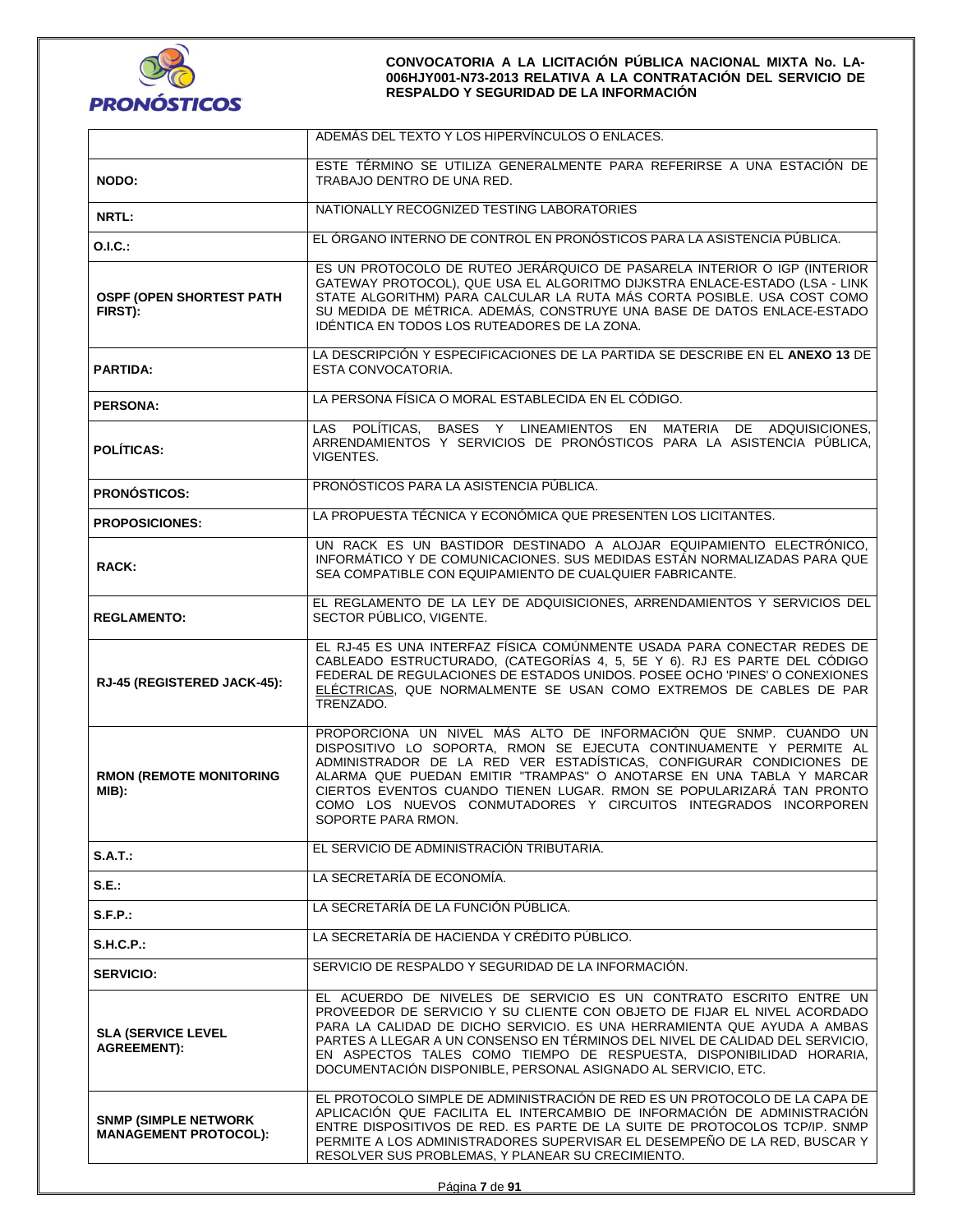

| SOCKET:                                                                                 | SOCKET DESIGNA UN CONCEPTO ABSTRACTO POR EL CUAL DOS PROGRAMAS<br>(POSIBLEMENTE SITUADOS EN COMPUTADORAS DISTINTAS) PUEDEN INTERCAMBIARSE<br>CUALQUIER FLUJO DE DATOS, GENERALMENTE DE MANERA FIABLE Y ORDENADA. UN<br>SOCKET QUEDA DEFINIDO POR UNA DIRECCIÓN IP, UN PROTOCOLO Y UN NÚMERO DE<br>PUERTO.                                                                                                                                                                                                                     |  |  |
|-----------------------------------------------------------------------------------------|-------------------------------------------------------------------------------------------------------------------------------------------------------------------------------------------------------------------------------------------------------------------------------------------------------------------------------------------------------------------------------------------------------------------------------------------------------------------------------------------------------------------------------|--|--|
| <b>SSH (SECURE SHELL):</b>                                                              | ES EL NOMBRE DE UN PROTOCOLO Y DEL PROGRAMA QUE LO IMPLEMENTA, Y SIRVE<br>PARA ACCEDER A MÁQUINAS REMOTAS A TRAVÉS DE UNA RED. PERMITE MANEJAR POR<br>COMPLETO EL EQUIPO MEDIANTE UN INTÉRPRETE DE COMANDOS. ADEMÁS DE LA<br>CONEXIÓN A OTRAS MÁQUINAS, SSH NOS PERMITE COPIAR DATOS DE FORMA SEGURA<br>(TANTO ARCHIVOS SUELTOS COMO SIMULAR SESIONES FTP CIFRADAS), GESTIONAR<br>CLAVES RSA PARA NO ESCRIBIR CLAVES AL CONECTAR A LAS MÁQUINAS Y PASAR LOS<br>DATOS DE CUALQUIER OTRA APLICACIÓN POR UN CANAL SEGURO DE SSH. |  |  |
| <b>SSL (SECURE SOCKET LAYER):</b>                                                       | CONECTORES SEGUROS. PROTOCOLO QUE<br><b>CAPA</b><br>DE<br><b>PROPORCIONA</b><br>UNA<br>COMUNICACIÓN DE DATOS SEGURA MEDIANTE LA COMBINACIÓN DE CIFRADO DE CLAVE<br>PRIVADA Y CIFRADO DE DATOS EN MASA.                                                                                                                                                                                                                                                                                                                        |  |  |
| <b>STATEFUL INSPECTION:</b>                                                             | (CUALQUIER FIREWALL QUE REALIZA LA INSPECCIÓN DE ESTADO DE PAQUETES (SPI) O<br>LA INSPECCIÓN DE ESTADO)                                                                                                                                                                                                                                                                                                                                                                                                                       |  |  |
| <b>TACACS+ (TERMINAL ACCESS)</b><br><b>CONTROLLER ACCESS</b><br><b>CONTROL SYSTEM):</b> | SISTEMA DE CONTROL DE ACCESO DEL CONTROLADOR DE ACCESO A TERMINALES' ES<br>UN PROTOCOLO DE AUTENTICACIÓN REMOTA QUE SE USA PARA GESTIONAR EL ACCESO<br>(PROPORCIONA SERVICIOS SEPARADOS DE AUTENTICACIÓN, AUTORIZACIÓN Y<br>REGISTRO) A SERVIDORES Y DISPOSITIVOS DE COMUNICACIONES. TACACS+ ESTÁ<br>BASADO EN TACACS, PERO, A PESAR DE SU NOMBRE, ES UN PROTOCOLO<br>COMPLETAMENTE NUEVO E INCOMPATIBLE CON LAS VERSIONES ANTERIORES DE<br>TACACS.                                                                           |  |  |
| TCP (TRANSMISSION CONTROL<br><b>PROTOCOL):</b>                                          | EL PROTOCOLO DE CONTROL DE TRANSMISIÓN ES UNO DE LOS PROTOCOLOS<br>FUNDAMENTALES EN INTERNET. MUCHOS PROGRAMAS DENTRO DE UNA RED DE DATOS<br>COMPUESTA POR ORDENADORES PUEDEN USAR TCP PARA CREAR CONEXIONES ENTRE<br>ELLOS A TRAVÉS DE LAS CUALES ENVIARSE DATOS. EL PROTOCOLO GARANTIZA QUE<br>LOS DATOS SERÁN ENTREGADOS EN SU DESTINO SIN ERRORES Y EN EL MISMO ORDEN<br>EN QUE SE TRANSMITIERON.                                                                                                                         |  |  |
| TFTP:                                                                                   | DE TRIVIAL FILE<br>TRANSFER<br>PROTOCOL (PROTOCOLO<br>SIGLAS<br>DE<br>SON LAS<br>TRANSFERENCIA DE ARCHIVOS TRIVIAL)                                                                                                                                                                                                                                                                                                                                                                                                           |  |  |
| <b>THROUGHPUT:</b>                                                                      | TASA DE TRANSFERENCIA, RENDIMIENTO O THROUGHPUT ES EL TÉRMINO PARA TODO<br>EL PROCESO - SE REFIERE A CUÁNTOS DATOS SE MUEVEN DURANTE UNA CIERTA<br>CANTIDAD DE TIEMPO. PUESTO QUE EL MÓDEM ES SÓLO UNA PARTE DEL PROCESO DEL<br>MOVIMIENTO DE DATOS, ADQUIRIR UN MÓDEM MÁS RÁPIDO PUEDE NO RESULTAR EN<br>CONSEGUIR ACELERAR EL TRASLADO DE LOS DATOS.                                                                                                                                                                        |  |  |
| <b>URL (UNIFORM RESOURCE</b><br><b>LOCUTOR):</b>                                        | EL LOCALIZADOR UNIFORME DE RECURSOS ES UNA SECUENCIA DE CARACTERES, DE<br>ACUERDO A UN FORMATO ESTÁNDAR, QUE SE USA PARA NOMBRAR RECURSOS, COMO<br>DOCUMENTOS E IMÁGENES EN INTERNET, POR SU LOCALIZACIÓN.                                                                                                                                                                                                                                                                                                                    |  |  |
| <b>USB (UNIVERSAL SERIAL BUS):</b>                                                      | EL BUS DE SERIE UNIVERSAL ES UNA INTERFAZ QUE PROVEE UN ESTÁNDAR DE BUS<br>SERIE PARA CONECTAR DISPOSITIVOS A UN COMPUTADOR PERSONAL (GENERALMENTE<br>A UN PC). UN SISTEMA USB TIENE UN DISEÑO ASIMÉTRICO, QUE CONSISTE EN UN SOLO<br>SERVIDOR Y MÚLTIPLES DISPOSITIVOS CONECTADOS EN UNA ESTRUCTURA DE ÁRBOL<br>UTILIZANDO CONCENTRADORES ESPECIALES.                                                                                                                                                                        |  |  |
| VCCI:                                                                                   | VOLUNTARY CONTROL COUNCIL FOR INTERFERENCE BY INFORMATION TECHNOLOGY<br>EQUIPMENT.                                                                                                                                                                                                                                                                                                                                                                                                                                            |  |  |
| <b>VLAN (VIRTUAL LAN):</b>                                                              | UNA VLAN, 'RED DE ÁREA LOCAL VIRTUAL' ES UNA RED DE COMPUTADORAS<br>LÓGICAMENTE INDEPENDIENTE. VARIAS VLANS PUEDEN COEXISTIR EN UN ÚNICO<br>SWITCH FÍSICO. UNA 'VLAN' CONSISTE EN UNA RED DE COMPUTADORES QUE SE<br>COMPORTAN COMO SI ESTUVIESEN CONECTADOS AL MISMO CABLE, AUNQUE PUEDEN<br>ESTAR EN REALIDAD CONECTADOS FÍSICAMENTE A DIFERENTES SEGMENTOS DE UNA<br>RED DE ÁREA LOCAL.                                                                                                                                     |  |  |
| <b>VPN (VIRTUAL PRIVATE)</b><br><b>NETWORKS):</b>                                       | LA RED PRIVADA VIRTUAL ES UNA TECNOLOGÍA DE RED QUE PERMITE UNA EXTENSIÓN<br>DE LA RED LOCAL SOBRE UNA RED PÚBLICA O NO CONTROLADA, COMO POR EJEMPLO<br>INTERNET.                                                                                                                                                                                                                                                                                                                                                             |  |  |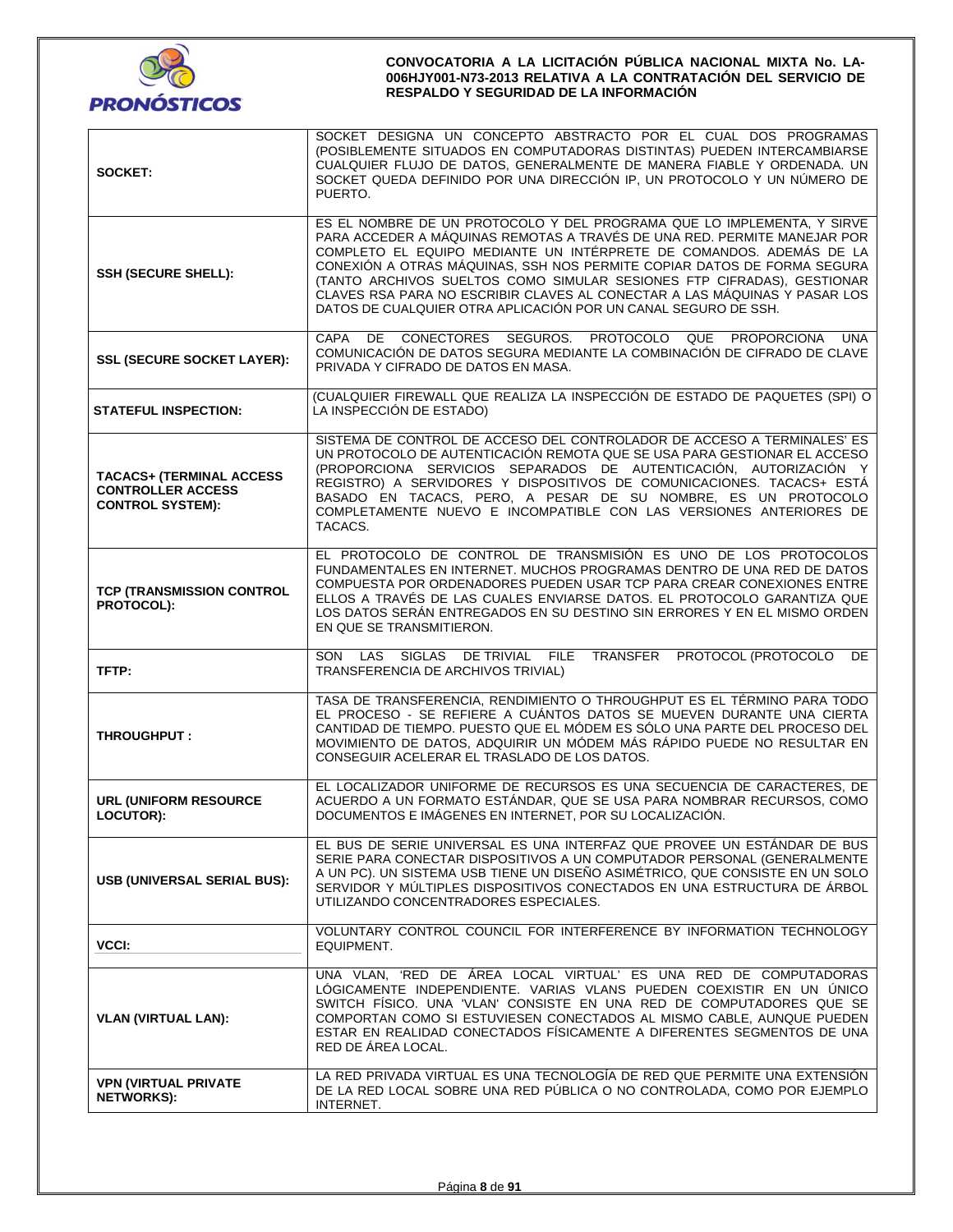

### **PRESENTACIÓN**

PRONÓSTICOS PARA LA ASISTENCIA PÚBLICA, EN CUMPLIMIENTO DE LAS DISPOSICIONES DEL ARTÍCULO 134 DE LA CONSTITUCIÓN POLÍTICA DE LOS ESTADOS UNIDOS MEXICANOS, ARTÍCULOS, 25, 26 FRACCIÓN I, 26 BIS FRACCIÓN III Y 28 FRACCIÓN I DE LA LEY DE ADQUISICIONES, ARRENDAMIENTOS Y SERVICIOS DEL SECTOR PÚBLICO VIGENTE, SU REGLAMENTO Y DEMÁS DISPOSICIONES LEGALES VIGENTES EN LA MATERIA, CONVOCA A TRAVÉS DE LA SUBDIRECCIÓN GENERAL DE ADMINISTRACIÓN Y FINANZAS, POR CONDUCTO DE LA GERENCIA DE RECURSOS MATERIALES, DE LA DIRECCIÓN ADMINISTRATIVA, A PARTICIPAR EN EL PROCEDIMIENTO DE LICITACIÓN PÚBLICA NACIONAL MIXTA PARA LA CONTRATACIÓN DEL **SERVICIO DE RESPALDO Y SEGURIDAD DE LA INFORMACIÓN**, CONFORME A LAS SIGUIENTES:

### **B A S E S**

### **1. DATOS GENERALES O DE IDENTIFICACIÓN DE LA CONVOCATORIA**

### **1.1 CONVOCANTE**

PRONÓSTICOS PARA LA ASISTENCIA PÚBLICA, A TRAVÉS DE LA SUBDIRECCIÓN GENERAL DE ADMINISTRACIÓN Y FINANZAS, POR CONDUCTO DE LA GERENCIA DE RECURSOS MATERIALES, DE LA DIRECCIÓN ADMINISTRATIVA, CON DOMICILIO EN INSURGENTES SUR 1397 PISO 11, COLONIA INSURGENTES MIXCOAC, DELEGACIÓN BENITO JUÁREZ, MÉXICO, DISTRITO FEDERAL, CÓDIGO POSTAL 03920.

### **1.2 MEDIO Y CARÁCTER PARA LA PRESENTE CONVOCATORIA**

LICITACIÓN PÚBLICA NACIONAL MIXTA, EN LA CUAL LOS LICITANTES PODRÁN PARTICIPAR EN FORMA PRESENCIAL O ELECTRÓNICA. EN LA PRESENTE LICITACIÓN NO SE RECIBIRÁN PROPOSICIONES A TRAVÉS DE SERVICIO POSTAL O DE MENSAJERÍA.

#### **1.3 NÚMERO DE IDENTIFICACIÓN DEL PROCEDIMIENTO**

LA-006HJY001-N73-2013

### **1.4 EJERCICIO FISCAL QUE ABARCARÁ LA CONTRATACIÓN QUE DERIVE DEL PRESENTE PROCEDIMIENTO**

EJERCICIOS FISCALES 2013, 2014, 2015 Y 2016.

#### **1.5 IDIOMA**

EL IDIOMA QUE DEBERÁN PRESENTAR LAS PROPOSICIONES SERÁ EN IDIOMA ESPAÑOL.

### **1.6 DISPONIBILIDAD PRESUPUESTARIA**

PRONÓSTICOS CUENTA CON LOS RECURSOS AUTORIZADOS EN LA PARTIDA PRESUPUESTAL NÚMERO 33301.

### **2. OBJETO Y ALCANCE DE LA CONVOCATORIA**

### **2.1 DESCRIPCIÓN, UNIDAD DE MEDIDA Y CANTIDADES REQUERIDAS**

PRONÓSTICOS LLEVARÁ A CABO LA CONTRATACIÓN DEL SERVICIO DE RESPALDO Y SEGURIDAD DE LA INFORMACIÓN, DE CONFORMIDAD CON LAS ESPECIFICACIONES ESTABLECIDAS EN EL **ANEXO 13** DE LA PRESENTE CONVOCATORIA.

LOS LICITANTES, PARA LA PRESENTACIÓN DE SUS PROPUESTAS, DEBERÁN AJUSTARSE ESTRICTAMENTE A LOS REQUISITOS Y ESPECIFICACIONES PREVISTOS EN ESTA CONVOCATORIA Y LOS QUE SE DERIVEN DE LA JUNTA DE ACLARACIONES AL CONTENIDO DE LA MISMA.

#### **2.2 AGRUPAMIENTO DE PARTIDAS**

NO APLICA.

### **2.3 NORMAS**

NOM 019-SCFI-1998.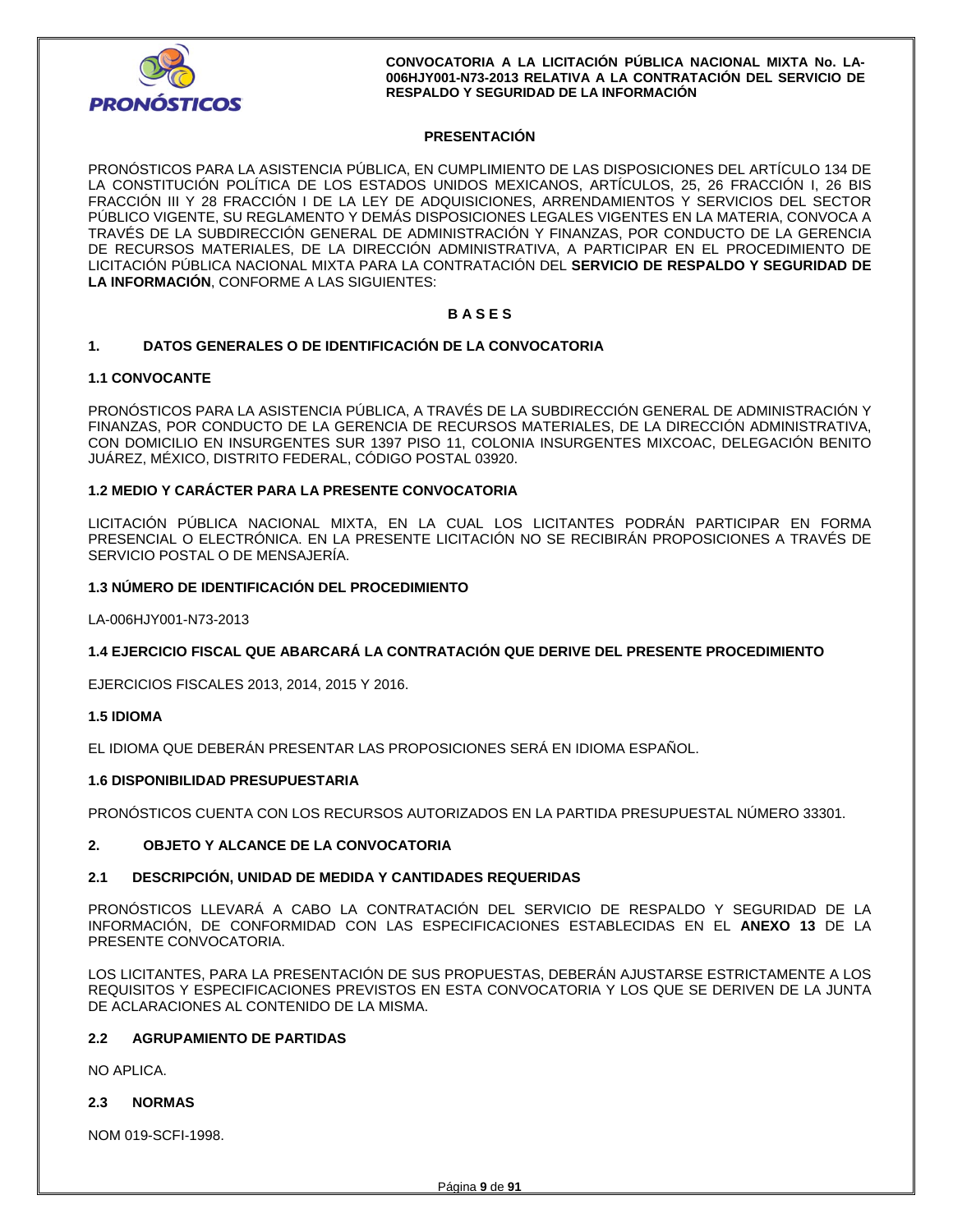

## **2.4 MÉTODO QUE SE UTILIZARÁ PARA REALIZAR LAS PRUEBAS**

NO APLICA.

### **2.5 CONTRATO ABIERTO**

NO APLICA.

### **2.6 ABASTECIMIENTO SIMULTÁNEO**

NO APLICA.

### **2.7 MODELO DEL CONTRATO**

EL MODELO DE CONTRATO PARA ESTA CONVOCATORIA SE DETALLA EN EL **ANEXO 16**, EL CUÁL SE ADECUARÁ EN RELACIÓN A LA EMISIÓN DEL FALLO.

## **2.7.1 VIGENCIA DEL SERVICIO**

36 MESES A PARTIR DE LA NOTIFICACIÓN DEL FALLO.

### **2.7.2 PARTIDAS**

LA ADJUDICACIÓN DE LOS SERVICIOS OBJETO DE ESTA LICITACIÓN, SERÁ POR PARTIDA ÚNICA AL LICITANTE QUE OTORGUE LA PROPOSICIÓN QUE CUMPLA CON LOS REQUISITOS LEGALES Y HAYA OBTENIDO EL MAYOR PORCENTAJE EN LA EVALUACIÓN DE PUNTOS Y PORCENTAJES.

### **2.7.3 DEDUCCIONES AL PAGO**

DEDUCCIONES AL PAGO DEL SERVICIO SE APLICARÁ DE ACUERDO AL **ANEXO 13** DE LA PRESENTE CONVOCATORIA, CON MOTIVO DEL INCUMPLIMIENTO PARCIAL O DEFICIENTE EN QUE PUDIERA INCURRIR EL PROVEEDOR RESPECTO A LA PARTIDA QUE INTEGRE EL CONTRATO.

### **2.7.4 OBLIGACIÓN GARANTIZADA**

EL CUMPLIMIENTO DE LA OBLIGACIÓN GARANTIZADA QUE SE DERIVE DE LA CONTRATACIÓN DEL SERVICIO MOTIVO DE ESTE PROCEDIMIENTO, SERÁ INDIVISIBLE.

EL PROVEEDOR, PARA GARANTIZAR EL CUMPLIMIENTO DE TODAS Y CADA UNA DE LAS OBLIGACIONES ESTIPULADAS EN EL CONTRATO ADJUDICADO, ENTREGARÁ LA GARANTÍA DE CUMPLIMIENTO COMO SE ESTIPULA EN EL SIGUIENTE PUNTO.

### **2.7.5 FIANZA GARANTÍA DE CUMPLIMIENTO**

EL LICITANTE ADJUDICADO DEBERÁ ENTREGAR AL ÁREA CONTRATANTE, EN EL DOMICILIO DE PRONÓSTICOS COMO GARANTÍA DE CUMPLIMIENTO, FIANZA EXPEDIDA POR UNA INSTITUCIÓN MEXICANA AUTORIZADA POR EL GOBIERNO FEDERAL EN TÉRMINOS DE LA LEY FEDERAL DE INSTITUCIONES DE FIANZAS, A FAVOR DE PRONÓSTICOS PARA LA ASISTENCIA PÚBLICA POR UN MONTO IGUAL AL 10% DEL MONTO TOTAL DEL CONTRATO ANTES DEL IMPUESTO AL VALOR AGREGADO, DENTRO DE LOS 10 (DIEZ) DÍAS NATURALES SIGUIENTES A LA FIRMA DEL CONTRATO, DE CONFORMIDAD CON LO ESTIPULADO EN EL ARTÍCULO 48 ÚLTIMO PÁRRAFO DE LA LEY, UTILIZANDO EL **ANEXO 17** DE ESTA CONVOCATORIA.

LA FALTA DE PRESENTACIÓN DE LA GARANTÍA DE CUMPLIMIENTO EN EL PLAZO ESTABLECIDO EN ESTE PUNTO, DARÁ COMO CONSECUENCIA EL INICIO DEL PROCESO DE RESCISIÓN PREVISTO EN EL ARTÍCULO 54 DE LA LEY.

LA GARANTÍA RELATIVA AL CUMPLIMIENTO DEL CONTRATO OBLIGARÁ AL LICITANTE ADJUDICADO A RESPONDER CABALMENTE A TODO LO PACTADO Y POR LA ÓPTIMA CALIDAD DEL SERVICIO, ASÍ COMO CUALQUIER OTRA RESPONSABILIDAD EN QUE PUDIERE INCURRIR. LA GARANTÍA DE CUMPLIMIENTO ESTARÁ VIGENTE DURANTE EL CUMPLIMIENTO DEL CONTRATO, ASÍ COMO DURANTE LA SUBSTANCIACIÓN DE TODOS LOS RECURSOS LEGALES O JUICIOS QUE SE INTERPONGAN HASTA QUE SE DICTE RESOLUCIÓN DEFINITIVA QUEDE FIRME, DE FORMA TAL QUE SU VIGENCIA NO PODRÁ ACOTARSE EN RAZÓN DEL PLAZO DE LA EJECUCIÓN DEL CONTRATO PRINCIPAL O FUENTE DE LAS OBLIGACIONES, O CUALQUIER OTRA CIRCUNSTANCIA. ASIMISMO, ESTA GARANTÍA PERMANECERÁ EN VIGOR AÚN EN LOS CASOS EN QUE PRONÓSTICOS OTORGUE PRÓRROGAS O ESPERAS AL PROVEEDOR PARA EL CUMPLIMIENTO DE SUS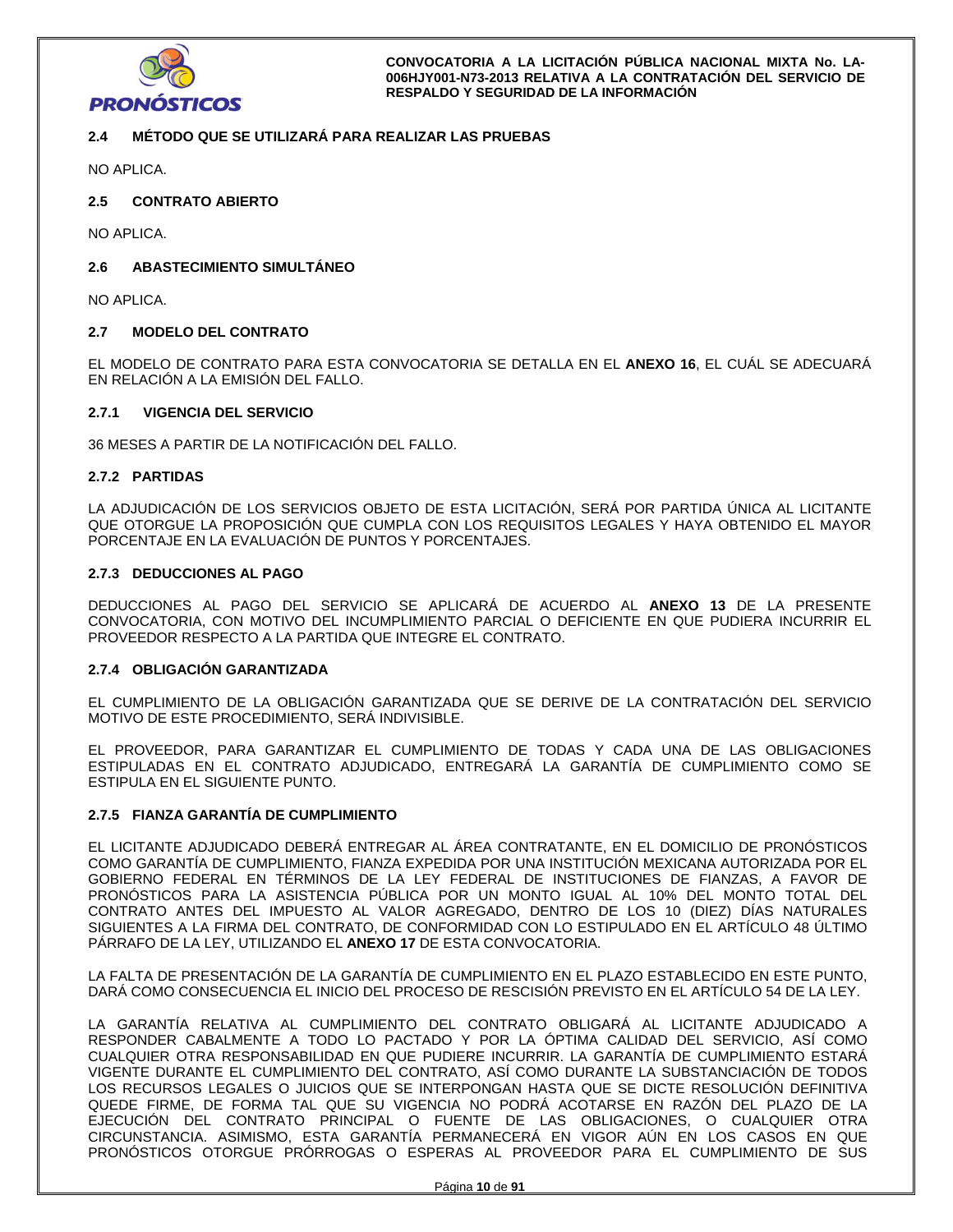

OBLIGACIONES, DERIVADAS DE LA FORMALIZACIÓN DE CONVENIOS DE AMPLIACIÓN AL MONTO, AL PLAZO O VIGENCIA DEL CONTRATO EL PROVEEDOR DEBERÁ PRESENTAR LA MODIFICACIÓN A LA GARANTÍA DE CUMPLIMIENTO.

### **2.7.6 GARANTÍA DE RESPONSABILIDAD CIVIL**

NO APLICA.

### **3 FORMA Y TÉRMINOS QUE REGIRÁN LOS ACTOS DEL PROCEDIMIENTO DE LA LICITACIÓN 3.1 REDUCCIÓN DE PLAZOS**

NO APLICA.

### **3.2 CALENDARIO Y LUGAR DE LOS ACTOS**

| <b>ACTO</b>                                                                           | <b>FECHA Y HORA</b>                                                                                                                                                                                                                             | <b>LUGAR</b>                                                                                                                                                                                                                          |  |  |
|---------------------------------------------------------------------------------------|-------------------------------------------------------------------------------------------------------------------------------------------------------------------------------------------------------------------------------------------------|---------------------------------------------------------------------------------------------------------------------------------------------------------------------------------------------------------------------------------------|--|--|
| PUBLICACIÓN DE LA<br><b>CONVOCATORIA EN</b><br><b>COMPRANET</b>                       | 30 DE AGOSTO DE 2013                                                                                                                                                                                                                            | A TRAVÉS DEL SISTEMA COMPRANET,<br>EN LA<br>PÁGINA DE INTERNET<br>http://www.compranet.gob.mx                                                                                                                                         |  |  |
| ENVÍO PARA SU<br>PUBLICACIÓN EN EL D.O.F.                                             | DIARIO OFICIAL DE LA FEDERACIÓN<br>30 DE AGOSTO DE 2013                                                                                                                                                                                         |                                                                                                                                                                                                                                       |  |  |
| DISPOSICIÓN DEL TEXTO<br>DE LA CONVOCATORIA<br><b>PARA LOS LICITANTES</b>             | A PARTIR DEL DÍA<br>30 DE AGOSTO DE 2013<br>DE LUNES A VIERNES<br>DE LAS 8:00 A 15:00 HORAS Y DE<br>16:00 A 18:00 HORAS.                                                                                                                        | LA PRESENTE CONVOCATORIA ES GRATUITA Y<br>ESTÁ A LA DISPOSICIÓN DE LOS LICITANTES EN LA<br><b>GERENCIA DE RECURSOS MATERIALES UBICADA EN</b><br>EL DOMICILIO DE LA CONVOCANTE, DONDE SE<br>PODRÁ CONSULTAR COPIA TEXTUAL DE LA MISMA. |  |  |
| JUNTA DE ACLARACIÓN A<br>LA CONVOCATORIA                                              | 11 DE SEPTIEMBRE DE 2013<br>EN EL DOMICILIO DE LA CONVOCANTE.<br>A LAS 10:00 HORAS                                                                                                                                                              |                                                                                                                                                                                                                                       |  |  |
| PRESENTACIÓN Y<br>APERTURA DE<br><b>PROPOSICIONES</b>                                 | 17 DE SEPTIEMBRE DE 2013<br>A LAS 10:00 HORAS                                                                                                                                                                                                   | EN EL DOMICILIO DE LA CONVOCANTE.                                                                                                                                                                                                     |  |  |
| LA VISITA AL CENTRO DE<br>OPERACIÓN DE<br>SEGURIDAD (SOC) DE LOS<br><b>LICITANTES</b> | SE REALIZARÁ A PARTIR DEL DÍA<br>DURANTE ACTO DE APERTURA DE PROPOSICIONES<br><b>HÁBIL SIGUIENTE A LA</b><br>SE.<br>CON<br>CALENDARIZARA<br>CELEBRACIÓN DEL ACTO DE<br>PARTICIPANTES LA FECHA Y HORA DE LA VISITA.<br>APERTURA DE PROPOSICIONES |                                                                                                                                                                                                                                       |  |  |
| <b>FALLO</b>                                                                          | 30 DE SEPTIEMBRE DE 2013<br>A LAS 14:00 HORAS                                                                                                                                                                                                   | EN EL DOMICILIO DE LA CONVOCANTE.                                                                                                                                                                                                     |  |  |
| FIRMA DEL CONTRATO                                                                    | EN EL ACTO DE FALLO SE DARÁ A<br>EN EL DOMICILIO DE LA CONVOCANTE.<br>CONOCER LA FECHA Y HORA.                                                                                                                                                  |                                                                                                                                                                                                                                       |  |  |

**NOTA:** TODOS LOS ACTOS SE REALIZARÁN EN AVENIDA INSURGENTES SUR No. 1397, PISO 4, COLONIA INSURGENTES MIXCOAC, DELEGACIÓN BENITO JUÁREZ, CÓDIGO POSTAL 03920, MÉXICO, DISTRITO FEDERAL.

LAS CÁMARAS, COLEGIOS O ASOCIACIONES PROFESIONALES U OTRAS ORGANIZACIONES NO GUBERNAMENTALES PODRÁN ASISTIR A LOS ACTOS PÚBLICOS DE ESTA LICITACIÓN, ASÍ COMO CUALQUIER PERSONA EN CALIDAD DE OBSERVADOR, BAJO LA CONDICIÓN DE QUE DEBERÁN REGISTRAR SU ASISTENCIA Y ABSTENERSE DE INTERVENIR DE CUALQUIER FORMA EN LOS MISMOS.

### **3.3 RETIRO DE PROPOSICIONES**

UNA VEZ RECIBIDAS LAS PROPOSICIONES EN LA FECHA, HORA Y LUGAR ESTABLECIDOS POR PRONÓSTICOS, ÉSTAS NO PODRÁN SER RETIRADAS O DEJARSE SIN EFECTO, POR LO QUE DEBERÁN CONSIDERARSE VIGENTES DENTRO DEL PROCEDIMIENTO DE LA PRESENTE LICITACIÓN HASTA SU CONCLUSIÓN.

### **3.4 PROPOSICIONES**

LOS LICITANTES SÓLO PODRÁN PRESENTAR UNA PROPOSICIÓN EN ESTA LICITACIÓN.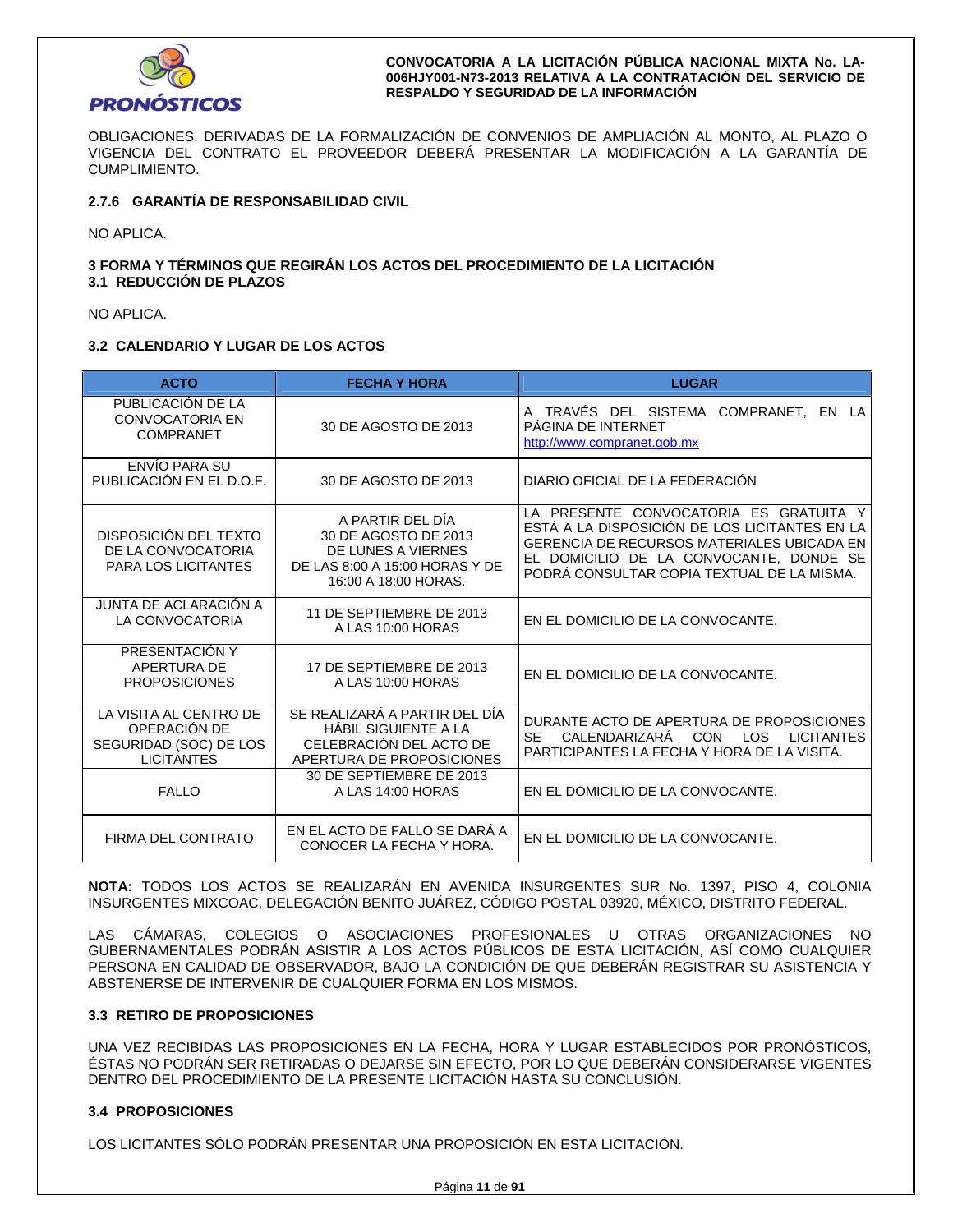

### **3.5 ACREDITACIÓN DE EXISTENCIA LEGAL Y PERSONALIDAD JURÍDICA**

LOS LICITANTES DEBERÁN ACREDITAR SU EXISTENCIA LEGAL Y PERSONALIDAD JURÍDICA, PARA EFECTOS DE SUSCRIPCIÓN DE PROPOSICIONES Y EN SU CASO, FIRMA DEL CONTRATO, MEDIANTE LA PRESENTACIÓN DEL FORMATO DEBIDAMENTE REQUISITADO QUE SE INCLUYE COMO **ANEXO 5-A O ANEXO 5-B** DE ESTA CONVOCATORIA.

### **3.6 RÚBRICA DE LAS PROPOSICIONES RECIBIDAS**

DE ENTRE LOS LICITANTES QUE HAYAN ASISTIDO, ÉSTOS ELEGIRÁN A UNO, QUE EN FORMA CONJUNTA CON EL SERVIDOR PÚBLICO QUE PRONÓSTICOS DESIGNE, RUBRICARÁN EL ANEXO 13 Y EL ANEXO 14 DE LAS PROPOSICIONES RECEPCIONADAS POR LA CONVOCANTE, QUEDANDO EN CUSTODIA DE LA PROPIA CONVOCANTE.

EL REPRESENTANTE DE LOS LICITANTES QUE SEA DESIGNADO PARA RUBRICAR LAS PROPOSICIONES, BAJO NINGUNA CIRCUNSTANCIA PODRÁ REALIZAR ANÁLISIS O VERIFICACIÓN DE LA DOCUMENTACIÓN O INFORMACIÓN PRESENTADA POR LOS MISMOS.

#### **3.7 INDICACIONES RELATIVAS AL FALLO Y FIRMA DEL CONTRATO**

EN JUNTA PÚBLICA SE DARÁ A CONOCER EL FALLO DE LA LICITACIÓN CON BASE EN EL ARTÍCULO 37 DE LA LEY, DE CONFORMIDAD CON LA EVALUACIÓN TÉCNICA Y ECONÓMICA QUE PARA TAL EFECTO SE REALICE, EN LA QUE SE HARÁ CONSTAR EL ANÁLISIS DE LAS PROPOSICIONES Y LAS RAZONES PARA ADMITIRLAS O DESECHARLAS.

PROCEDIÉNDOSE DE ACUERDO A LO SIGUIENTE:

- **1.** SE DECLARARÁ INICIADO EL ACTO.
- **2.** SE PRESENTARÁ A LOS SERVIDORES PÚBLICOS ASISTENTES.
- **3.** SE PASARÁ LISTA DE LOS LICITANTES PRESENTES DE ACUERDO AL REGISTRO DE ASISTENCIA.
- **4.** LOS LICITANTES QUE SE ENCUENTREN PRESENTES SE DARÁN POR NOTIFICADOS DEL FALLO Y DE LA ADJUDICACIÓN EFECTUADA.
- **5.** EN ESTE ACTO, SE DARÁ A CONOCER LA FECHA, HORA Y LUGAR DE LA SUSCRIPCIÓN DEL CONTRATO.
- **6.** SE LEVANTARÁ EL ACTA DEL EVENTO, LA CUAL SERÁ FIRMADA POR LOS ASISTENTES (LA FALTA DE FIRMA DE ALGÚN LICITANTE NO INVALIDARÁ EL CONTENIDO Y LOS EFECTOS DEL ACTA) A QUIENES SE LES ENTREGARÁ COPIA DE LA MISMA; ASIMISMO EL CONTENIDO DEL FALLO SE DIFUNDIRÁ A TRAVÉS DE COMPRANET EL MISMO DÍA EN QUE SE EMITA.

A LOS LICITANTES QUE NO HAYAN ASISTIDO A LA JUNTA PÚBLICA Y QUE HAYAN MANIFESTADO LA DIRECCIÓN DE SU CORREO ELECTRÓNICO EN EL **ANEXO 8** DE ESTA CONVOCATORIA, SE LES ENVIARÁ POR CORREO ELECTRÓNICO UN AVISO INFORMÁNDOLES QUE EL ACTA DEL FALLO SE ENCUENTRA A SU DISPOSICIÓN EN COMPRANET.

CON LA NOTIFICACIÓN DEL FALLO POR EL QUE SE ADJUDICA EL CONTRATO, LAS OBLIGACIONES DERIVADAS DE ÉSTE SERÁN EXIGIBLES, SIN PERJUICIO DE LA OBLIGACIÓN DE LAS PARTES DE FIRMAR EL CONTRATO CONFORME SE ESTABLECE EN LA PRESENTE CONVOCATORIA.

EL LICITANTE ADJUDICADO DEBERÁ PRESENTARSE EN EL HORARIO Y FECHA SEÑALADA EN EL ACTA DE FALLO, PARA FORMALIZAR EL CONTRATO DE ACUERDO AL MODELO DEL **ANEXO 16** Y PARA PRESENTAR LOS SIGUIENTES DOCUMENTOS:

| <b>PERSONA MORAL</b>                              | <b>PERSONA FISICA</b>                                |
|---------------------------------------------------|------------------------------------------------------|
| INSCRIPCION AL REGISTRO FEDERAL DE CONTRIBUYENTES | INSCRIPCION AL REGISTRO FEDERAL DE<br>CONTRIBUYENTES |
| I CÉDULA DEL REGISTRO FEDERAL DE CONTRIBUYENTES.  | CEDULA DEL REGISTRO FEDERAL DE<br>CONTRIBUYENTES.    |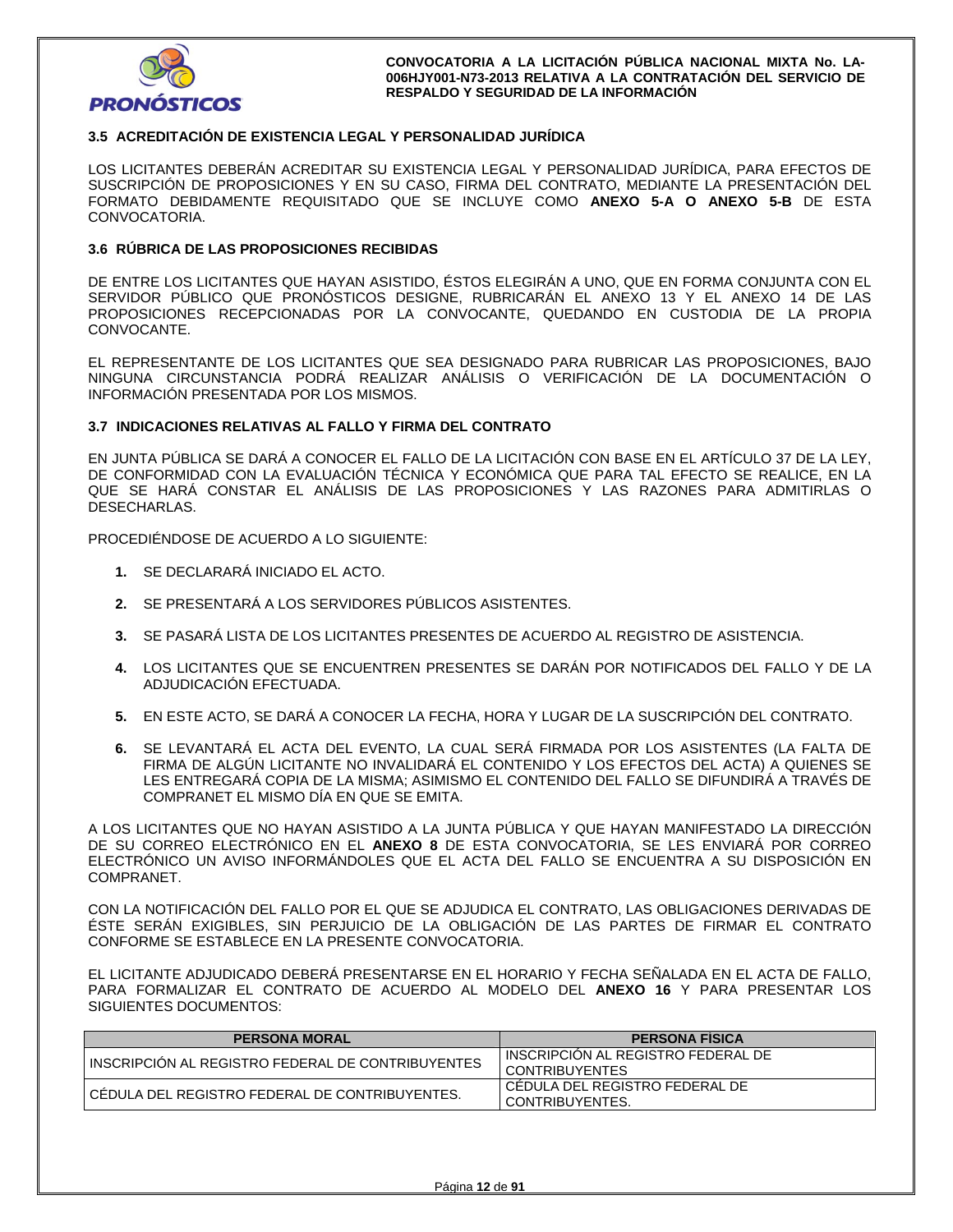

| <b>PERSONA MORAL</b>                                                                                                                                                                                                                                                                                                                                                                                                                                                                                                                                                                                                                                                                                                                                                                                                                                                                                                                                                                                                     | <b>PERSONA FISICA</b>                                                                                                                                                                                                                                                                                                                                      |
|--------------------------------------------------------------------------------------------------------------------------------------------------------------------------------------------------------------------------------------------------------------------------------------------------------------------------------------------------------------------------------------------------------------------------------------------------------------------------------------------------------------------------------------------------------------------------------------------------------------------------------------------------------------------------------------------------------------------------------------------------------------------------------------------------------------------------------------------------------------------------------------------------------------------------------------------------------------------------------------------------------------------------|------------------------------------------------------------------------------------------------------------------------------------------------------------------------------------------------------------------------------------------------------------------------------------------------------------------------------------------------------------|
| TESTIMONIO DE LA ESCRITURA PÚBLICA EN LA QUE CONSTE<br>QUE FUE CONSTITUIDA CONFORME A LAS LEYES MEXICANAS<br>Y QUE TIENE SU DOMICILIO EN EL TERRITORIO NACIONAL<br>CON LA CONSTANCIA DE INSCRIPCIÓN EN EL REGISTRO<br><b>PUBLICO</b><br>SU<br>CASO, LAS<br>DE.<br>COMERCIO Y, EN<br>MODIFICACIONES QUE HAYA SUFRIDO.<br>IDENTIFICACIÓN OFICIAL VIGENTE CON FOTOGRAFÍA DEL<br>REPRESENTANTE LEGAL<br>ESCRITURA PUBLICA QUE CONTENGA EL PODER QUE SE<br>LEGAL.<br><b>OTORGUE</b><br><b>REPRESENTANTE</b><br>AL<br><b>PARA</b><br>I A<br>CELEBRACIÓN DE ACTOS DE ADMINISTRACIÓN O PODER<br>ESPECIAL PARA SUSCRIBIR PEDIDOS O CONTRATOS O BIEN<br>PARA LLEVAR A CABO TODOS LOS TRÁMITES DERIVADOS DE<br>PROCEDIMIENTOS DE CONTRATACIÓN EN EL GOBIERNO<br>FEDERAL O SU EQUIVALENTE. EN LOS CASOS EN QUE LOS<br>PODERES SE OTORGUEN CON EL CARACTER GENERAL, LA<br>ESCRITURA DEBERÁ ESTAR INSCRITA EN EL REGISTRO<br><b>PUBLICO</b><br>DE.<br>LA<br><b>PROPIEDAD</b><br><b>DEL</b><br><b>COMERCIO</b><br>Y<br>CORRESPONDIENTE. | ACTA DE NACIMIENTO O, EN SU CASO, CARTA DE<br>NATURALIZACIÓN RESPECTIVA, EXPEDIDA POR<br>LA<br>COMPETENTE,<br>ASİ<br><b>AUTORIDAD</b><br>COMO<br>LA<br>DOCUMENTACIÓN CON LA QUE ACREDITE TENER SU<br>DOMICILIO LEGAL EN EL TERRITORIO NACIONAL.<br>IDENTIFICACIÓN OFICIAL VIGENTE CON FOTOGRAFÍA<br>DE LA PERSONA FÍSICA QUE PROPORCIONARÁ EL<br>SERVICIO. |
| COMPROBANTE DE DOMICILIO FISCAL (ACTUALIZADO)                                                                                                                                                                                                                                                                                                                                                                                                                                                                                                                                                                                                                                                                                                                                                                                                                                                                                                                                                                            | COMPROBANTE DE DOMICILIO FISCAL (ACTUALIZADO)                                                                                                                                                                                                                                                                                                              |
| IDENTIFICACIÓN OFICIAL VIGENTE CON FOTOGRAFÍA DE UNA<br>PERSONA FÍSICA QUE FUNJA COMO TESTIGO DE LA<br>CELEBRACIÓN DEL CONTRATO<br>DOCUMENTO DE LA RESOLUCIÓN EXPEDIDO POR EL S.A.T. SOBRE EL CUMPLIMIENTO DE SUS OBLIGACIONES<br>FISCALES CONFORME A LO ESTABLECIDO EN LA REGLA 1.2.1.15 Y 11.2.1.13 DE LA MISCELÁNEA FISCAL PARA 2013.<br>(D.O.F. 28-12-2012).                                                                                                                                                                                                                                                                                                                                                                                                                                                                                                                                                                                                                                                         | IDENTIFICACIÓN OFICIAL VIGENTE CON FOTOGRAFÍA<br>DE UNA PERSONA FÍSICA QUE FUNJA COMO TESTIGO<br>DE LA CELEBRACIÓN DEL CONTRATO                                                                                                                                                                                                                            |

SI EL LICITANTE QUE RESULTE ADJUDICADO NO FIRMARA EL CONTRATO POR CAUSAS IMPUTABLES A ÉL MISMO, EN LA FECHA, HORA Y LUGAR SEÑALADO EN EL FALLO Y SE ACTUALICE EL SUPUESTO ESTABLECIDO EN EL ARTÍCULO 60 FRACCIÓN I DE LA LEY PODRÁ SER SANCIONADO CONFORME AL MISMO.

PRONÓSTICOS PODRÁ SIN NECESIDAD DE UN NUEVO PROCEDIMIENTO, ADJUDICAR EL CONTRATO AL LICITANTE QUE HUBIESE PRESENTADO LA SIGUIENTE PROPOSICIÓN SOLVENTE, SIEMPRE Y CUANDO SE ENCUENTRE DENTRO DEL MARGEN DEL 10% DE LA PUNTUACIÓN CON RESPECTO A LA POSTURA ADJUDICADA, Y ASÍ SUCESIVAMENTE EN CASO DE QUE ESTE ÚLTIMO NO ACEPTE LA ADJUDICACIÓN.

### **4. REQUISITOS INDISPENSABLES QUE LOS LICITANTES DEBEN CUMPLIR PARA EVALUAR SU PROPOSICIÓN Y CAUSAS DE DESECHAMIENTO**

LOS LICITANTES QUE PARTICIPEN EN ESTA LICITACIÓN NO DEBERÁN ESTAR INHABILITADOS POR RESOLUCIÓN DE LA S.F.P. Y DEBERÁN PRESENTAR LA SIGUIENTE DOCUMENTACIÓN:

### **4.1 DOCUMENTACIÓN DISTINTA (LEGAL-ADMINISTRATIVA) A LA PROPUESTA TÉCNICA Y ECONÓMICA**

LOS LICITANTES PODRÁN PRESENTAR A SU ELECCIÓN, DENTRO O FUERA DEL SOBRE CERRADO, LA SIGUIENTE DOCUMENTACIÓN, MISMA QUE FORMA PARTE DE SU PROPOSICIÓN.

LOS LICITANTES QUE DECIDAN AGRUPARSE PARA PRESENTAR UNA PROPOSICIÓN CONJUNTA, DEBERÁN PRESENTAR EN FORMA INDIVIDUAL LOS ESCRITOS SEÑALADOS EN ESTE NUMERAL.

- **1.** ORIGINAL Y COPIA DE IDENTIFICACIÓN OFICIAL VIGENTE DE QUIEN FIRMA LAS PROPOSICIONES.
- **2.** ESCRITO DE MANIFESTACIÓN DE INTERÉS PARA PARTICIPAR EN LA PRESENTE LICITACIÓN. **ANEXO 2**
- **3.** ESCRITO BAJO PROTESTA DE DECIR VERDAD, QUE CUENTA CON FACULTADES SUFICIENTES PARA COMPROMETERSE POR SÍ O POR SU REPRESENTADA, SIN QUE SEA NECESARIO ACREDITAR SU PERSONALIDAD JURÍDICA. **ANEXO 4**
- **4.** DEBERÁN ACREDITAR SU EXISTENCIA LEGAL Y PERSONALIDAD JURÍDICA, PARA EFECTOS DE SUSCRIPCIÓN DE PROPOSICIONES Y EN SU CASO, FIRMA DEL CONTRATO. **ANEXO 5-A (PERSONAL MORAL) ANEXO 5-B (PERSONA FÍSICA)**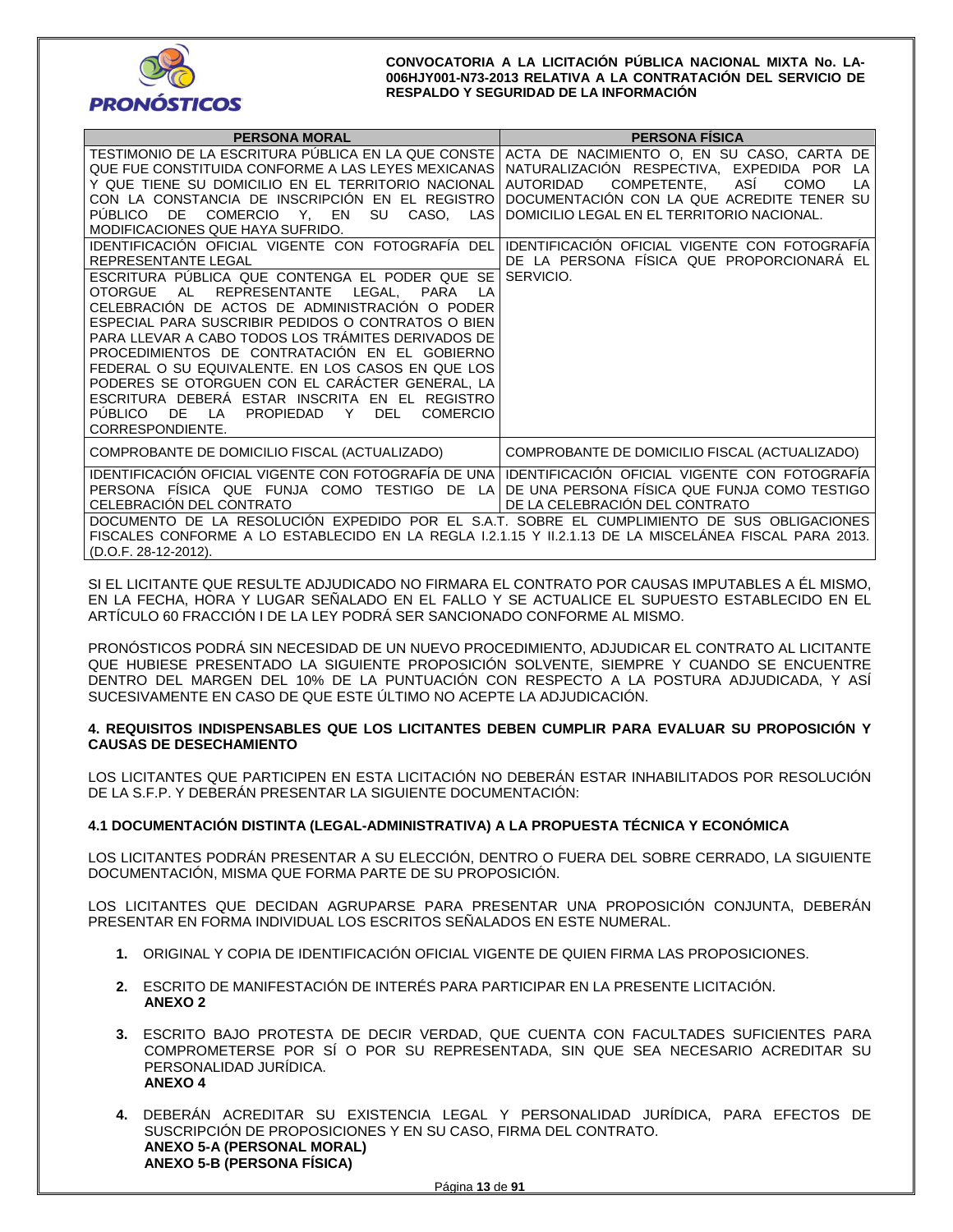

- **5.** ESCRITO BAJO PROTESTA DE DECIR VERDAD, QUE ES DE NACIONALIDAD MEXICANA QUE POSEAN PLENA CAPACIDAD JURÍDICA Y NO SE ENCUENTRE IMPEDIDO CIVIL, MERCANTIL O ADMINISTRATIVAMENTE PARA EJERCER PLENAMENTE SUS DERECHOS Y CUMPLIR CON SUS OBLIGACIONES. **ANEXO 6**
- **6.** ESCRITO EN EL QUE SE MANIFIESTE, QUE EL SERVICIO QUE PROPORCIONARÁ ES DE ORIGEN MEXICANO. **ANEXO 6-A**
- **7.** ESCRITO BAJO PROTESTA DE DECIR VEDAD, DE NO ENCONTRARSE EN ALGUNO DE LOS SUPUESTOS ESTABLECIDOS POR LOS ARTÍCULOS 50 Y 60 DE LA LEY. **ANEXO 7**
- **8.** ESCRITO EN EL QUE INDIQUE LA DIRECCIÓN DE CORREO ELECTRÓNICO. **ANEXO 8**
- **9.** ESCRITO DE DECLARACIÓN DE INTEGRIDAD EN LA QUE MANIFIESTE, BAJO PROTESTA DE DECIR VERDAD, QUE POR SÍ MISMO O A TRAVÉS DE INTERPÓSITA PERSONA, SE ABSTENDRÁN DE ADOPTAR CONDUCTAS, PARA QUE LOS SERVIDORES PÚBLICOS DE PRONÓSTICOS, INDUZCAN O ALTEREN LAS EVALUACIONES DE LAS PROPUESTAS, EL RESULTADO DEL PROCEDIMIENTO, U OTROS ASPECTOS QUE OTORGUEN CONDICIONES MÁS VENTAJOSAS CON RELACIÓN A LOS DEMÁS LICITANTES. **ANEXO 9**
- **10.** DOCUMENTO EXPEDIDO POR AUTORIDAD COMPETENTE QUE DETERMINE SU ESTRATIFICACIÓN COMO MICRO, PEQUEÑA O MEDIANA EMPRESA O BIEN, ESCRITO BAJO PROTESTA DE DECIR VERDAD, QUE CUENTA O NO, CON ESE CARÁCTER. **ANEXO 10-A ANEXO 10-B**
- **11.** ESCRITO EN EL QUE MANIFIESTE QUE EL DOMICILIO CONSIGNADO EN SUS PROPUESTAS SERÁ EL LUGAR EN DONDE EL LICITANTE RECIBIRÁ TODA CLASE DE NOTIFICACIONES QUE RESULTEN DE LOS ACTOS Y CONTRATOS QUE CELEBREN CON PRONÓSTICOS. **ANEXO 11**
- **12.** CARTA DE CONFORMIDAD Y DE ACEPTACIÓN DE LA PRESENTE CONVOCATORIA, SUS ANEXOS Y EN SU CASO, DE LAS MODIFICACIONES DERIVADAS DE LA JUNTA O JUNTAS DE ACLARACIÓN AL CONTENIDO DE LA CONVOCATORIA, LO CUAL NO LO EXIME DE PRESENTAR LOS DOCUMENTOS SOLICITADOS EN LA MISMA. **ANEXO 12**
- **13.** DOCUMENTO DE LA RESOLUCIÓN EXPEDIDO POR EL S.A.T. SOBRE EL CUMPLIMIENTO DE SUS OBLIGACIONES FISCALES CONFORME A LO ESTABLECIDO EN LA REGLA I.2.1.15 Y II.2.1.13 DE LA MISCELÁNEA FISCAL PARA 2013. (D.O.F. 28-12-2012).
- **14.** ENTREGAR EN MEDIO MAGNÉTICO (USB, CD) LAS PROPUESTA TÉCNICA **(ANEXO 13),** PROPUESTA ECONÓMICA **(ANEXO 14)** AMBOS EN FORMATO .pdf., EN CASO DE OPTAR POR LA PRESENTACIÓN DE LAS MISMAS DE MANERA DOCUMENTAL Y POR ESCRITO.

LOS LICITANTES QUE A SU ELECCIÓN OPTEN POR EL ENVÍO DE SUS PROPOSICIONES POR MEDIOS REMOTOS DE COMUNICACIÓN ELECTRÓNICA, ADMITIRÁN QUE SE TENDRÁN POR NO PRESENTADAS LAS PROPOSICIONES Y LA DOCUMENTACIÓN DISTINTA REQUERIDA POR PRONÓSTICOS, CUANDO LOS SOBRES QUE LA CONTENGAN PRESENTEN VIRUS INFORMÁTICOS O NO PUEDAN ABRIRSE, POR CUALQUIER CAUSA MOTIVADA POR PROBLEMAS TÉCNICOS IMPUTABLES A SUS PROGRAMAS O EQUIPOS DE CÓMPUTO. EN EL CASO DE AQUELLOS LICITANTES QUE A SU ELECCIÓN OPTEN POR PARTICIPAR A TRAVÉS DE MEDIOS REMOTOS DE COMUNICACIÓN ELECTRÓNICA, DEBERÁN CONTAR CON EL CERTIFICADO DIGITAL VIGENTE QUE COMO MEDIO DE COMUNICACIÓN ELECTRÓNICA, UTILIZARÁN EN SUSTITUCIÓN DE LA FIRMA AUTÓGRAFA PARA ENVIAR SUS PROPOSICIONES, MISMO QUE SERÁ OTORGADO POR EL S.A.T., MEDIANTE EL CUAL RECONOZCAN COMO PROPIA Y AUTÉNTICA LA INFORMACIÓN QUE ENVÍEN A TRAVÉS DE COMPRANET. LOS LICITANTES QUE OPTEN POR EL ENVÍO DE SUS PROPOSICIONES A TRAVÉS DE MEDIOS REMOTOS DE COMUNICACIÓN ELECTRÓNICA DEBERÁN CONCLUIR EL ENVÍO DE ÉSTAS, A MÁS TARDAR UNA HORA ANTES DEL ACTO DE PRESENTACIÓN Y APERTURA DE PROPOSICIONES.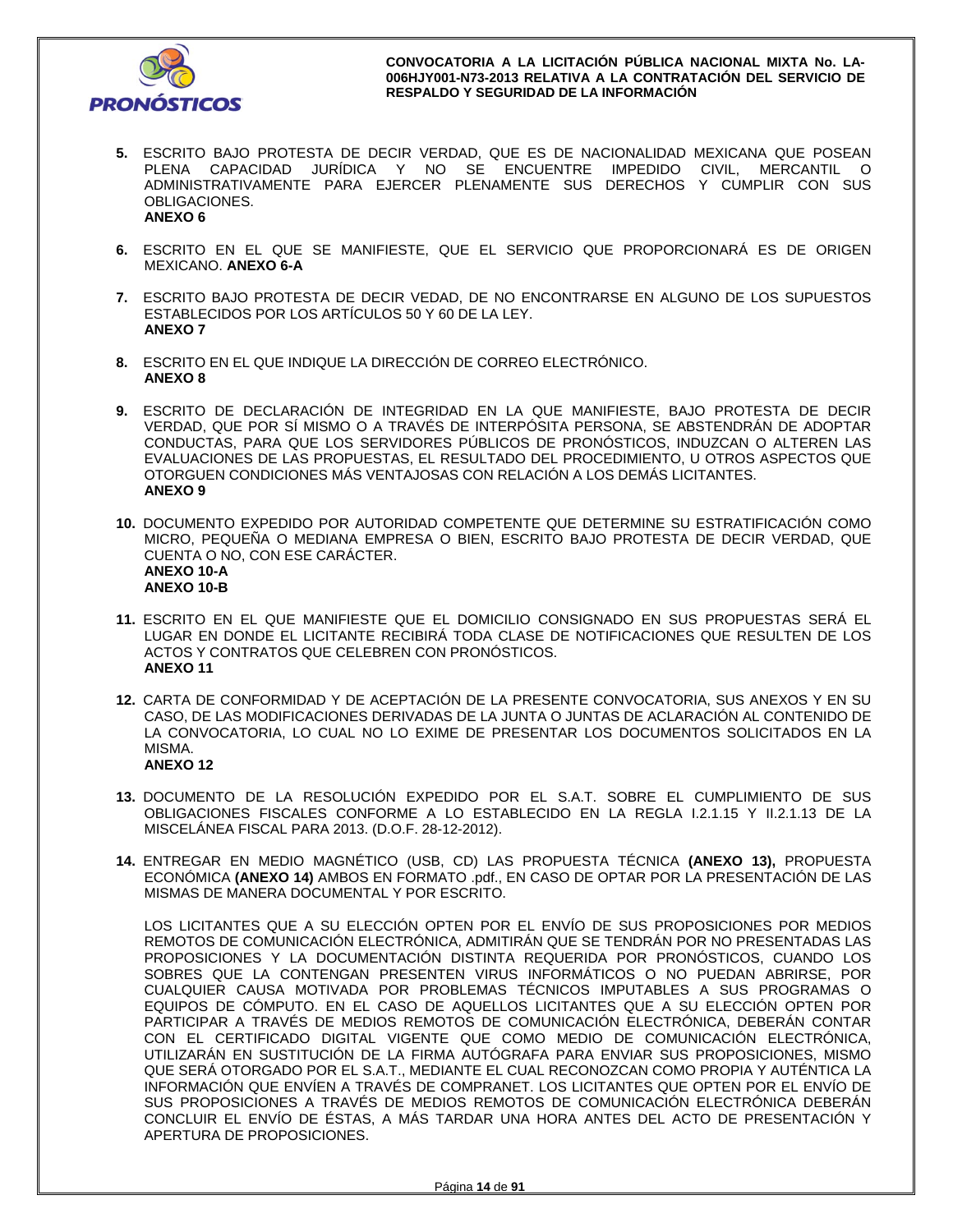

**15.** CONTRATO QUE ESTABLEZCA LAS OBLIGACIONES DE CADA UNA DE LAS PERSONAS QUE PRESENTEN CONJUNTAMENTE UNA PROPOSICIÓN.

LAS PROPUESTAS DEBERÁN SER CLARAS Y NO ESTABLECER CONDICIÓN ALGUNA, NI EMPLEAR ABREVIATURAS O PRESENTAR RASPADURAS Y/O ENMENDADURAS, ASÍ COMO MANTENER SU VIGENCIA DURANTE LA PRESTACIÓN DEL SERVICIO OBJETO DE ESTA LICITACIÓN, O BIEN, HASTA QUE EL CONTRATO RESPECTIVO SE EXTINGA.

CADA UNO DE LOS DOCUMENTOS QUE INTEGREN LA PROPOSICIÓN Y AQUÉLLOS DISTINTOS A ÉSTA, DEBERÁN ESTAR FOLIADAS EN TODAS Y CADA UNA DE LAS HOJAS QUE LOS INTEGREN. AL EFECTO, SE DEBERÁN NUMERAR DE MANERA INDIVIDUAL LAS PROPUESTAS TÉCNICA Y ECONÓMICA, ASÍ COMO EL RESTO DE LOS DOCUMENTOS QUE ENTREGUE EL LICITANTE, POR LO QUE NO PODRÁ DESECHARSE CUANDO LAS DEMÁS HOJAS QUE LA INTEGRAN O SUS ANEXOS CAREZCAN DE FIRMA O RÚBRICA. EN LAS PROPOSICIONES ENVIADAS A TRAVÉS DE MEDIOS REMOTOS DE COMUNICACIÓN ELECTRÓNICA, EN SUSTITUCIÓN DE LA FIRMA AUTÓGRAFA, SE EMPLEARÁN LOS MEDIOS DE IDENTIFICACIÓN ELECTRÓNICA QUE ESTABLEZCA LA SECRETARÍA DE LA FUNCIÓN PÚBLICA, DE CONFORMIDAD CON EL ARTÍCULO 50 DEL REGLAMENTO DE LA LEY.

EN CASO DE QUE ALGUNA O ALGUNAS HOJAS DE LOS DOCUMENTOS MENCIONADOS EN EL PÁRRAFO ANTERIOR CAREZCAN DE FOLIO Y SE CONSTATE QUE LA O LAS HOJAS NO FOLIADAS MANTIENEN CONTINUIDAD, LA CONVOCANTE NO PODRÁ DESECHAR LA PROPOSICIÓN. EN EL SUPUESTO DE QUE FALTE ALGUNA HOJA Y LA OMISIÓN PUEDA SER CUBIERTA CON INFORMACIÓN CONTENIDA EN LA PROPIA PROPOSICIÓN O CON LOS DOCUMENTOS DISTINTOS A LA MISMA, LA CONVOCANTE TAMPOCO PODRÁ DESECHAR LA PROPOSICIÓN.

### **4.2 PROPUESTA CONJUNTA**

DOS O MÁS PERSONAS PODRÁN PRESENTAR CONJUNTAMENTE UNA PROPOSICIÓN SIN NECESIDAD DE CONSTITUIR UNA SOCIEDAD, O UNA NUEVA SOCIEDAD EN CASO DE PERSONAS MORALES; PARA TALES EFECTOS, EN LA PROPOSICIÓN Y EN EL CONTRATO SE ESTABLECERÁN CON PRECISIÓN LAS OBLIGACIONES DE CADA UNA DE ELLAS, ASÍ COMO LA MANERA EN QUE SE EXIGIRÁ SU CUMPLIMIENTO. EN ESTE SUPUESTO LA PROPOSICIÓN SERÁ FIRMADA POR EL REPRESENTANTE COMÚN QUE PARA ESE ACTO HAYA SIDO DESIGNADO POR EL GRUPO DE PERSONAS, YA SEA AUTÓGRAFAMENTE O POR LOS MEDIOS DE IDENTIFICACIÓN ELECTRÓNICA AUTORIZADOS POR LA S.F.P.

CUANDO LA PROPOSICIÓN CONJUNTA RESULTE ADJUDICADA CON UN CONTRATO, DICHO INSTRUMENTO DEBERÁ SER FIRMADO POR EL REPRESENTANTE LEGAL DE CADA UNA DE LAS PERSONAS PARTICIPANTES EN LA PROPOSICIÓN, A QUIENES SE CONSIDERARÁ, PARA EFECTOS DEL PROCEDIMIENTO Y DEL CONTRATO, COMO RESPONSABLES SOLIDARIOS O MANCOMUNADOS, SEGÚN SE ESTABLEZCA EN EL PROPIO CONTRATO.

LO ANTERIOR, SIN PERJUICIO DE QUE LAS PERSONAS QUE INTEGRAN LA PROPOSICIÓN CONJUNTA PUEDAN CONSTITUIRSE EN UNA NUEVA SOCIEDAD, PARA DAR CUMPLIMIENTO A LAS OBLIGACIONES PREVISTAS EN EL CONVENIO DE PROPOSICIÓN CONJUNTA, SIEMPRE Y CUANDO SE MANTENGA EN LA NUEVA SOCIEDAD LAS RESPONSABILIDADES DE DICHO CONVENIO.

LOS ACTOS, CONTRATOS, CONVENIOS O COMBINACIONES QUE LLEVEN A CABO LOS LICITANTES EN CUALQUIER ETAPA DEL PROCEDIMIENTO DE LICITACIÓN DEBERÁN APEGARSE A LO DISPUESTO POR LA LEY FEDERAL DE COMPETENCIA ECONÓMICA EN MATERIA DE PRÁCTICAS MONOPÓLICAS Y CONCENTRACIONES, SIN PERJUICIO DE QUE PRONÓSTICOS DETERMINE LOS REQUISITOS, CARACTERÍSTICAS Y CONDICIONES DE LOS MISMOS EN EL ÁMBITO DE SUS ATRIBUCIONES. CUALQUIER LICITANTE O EL CONVOCANTE PODRÁ HACER DEL CONOCIMIENTO DE LA COMISIÓN FEDERAL DE COMPETENCIA, HECHOS MATERIA DE LA CITADA LEY, PARA QUE RESUELVA LO CONDUCENTE.

LOS INTERESADOS PODRÁN AGRUPARSE PARA PRESENTAR UNA PROPOSICIÓN, CUMPLIENDO LOS SIGUIENTES ASPECTOS:

**I.** CUALQUIERA DE LOS INTEGRANTES DE LA AGRUPACIÓN, PODRÁ PRESENTAR EL ESCRITO MEDIANTE EL CUAL MANIFIESTE SU INTERÉS EN PARTICIPAR EN LA JUNTA DE ACLARACIONES Y EN EL PROCEDIMIENTO DE CONTRATACIÓN **(ANEXO 2)**;

**II.** LAS PERSONAS QUE INTEGRAN LA AGRUPACIÓN DEBERÁN CELEBRAR EN LOS TÉRMINOS DE LA LEGISLACIÓN APLICABLE EL CONVENIO DE PROPOSICIÓN CONJUNTA, EN EL QUE SE ESTABLECERÁN CON PRECISIÓN LOS ASPECTOS SIGUIENTES:

**a)** NOMBRE, DOMICILIO Y REGISTRO FEDERAL DE CONTRIBUYENTES DE LAS PERSONAS INTEGRANTES, SEÑALANDO, EN SU CASO, LOS DATOS DE LOS INSTRUMENTOS PÚBLICOS CON LOS QUE SE ACREDITA LA EXISTENCIA LEGAL DE LAS PERSONAS MORALES Y, DE HABERLAS, SUS REFORMAS Y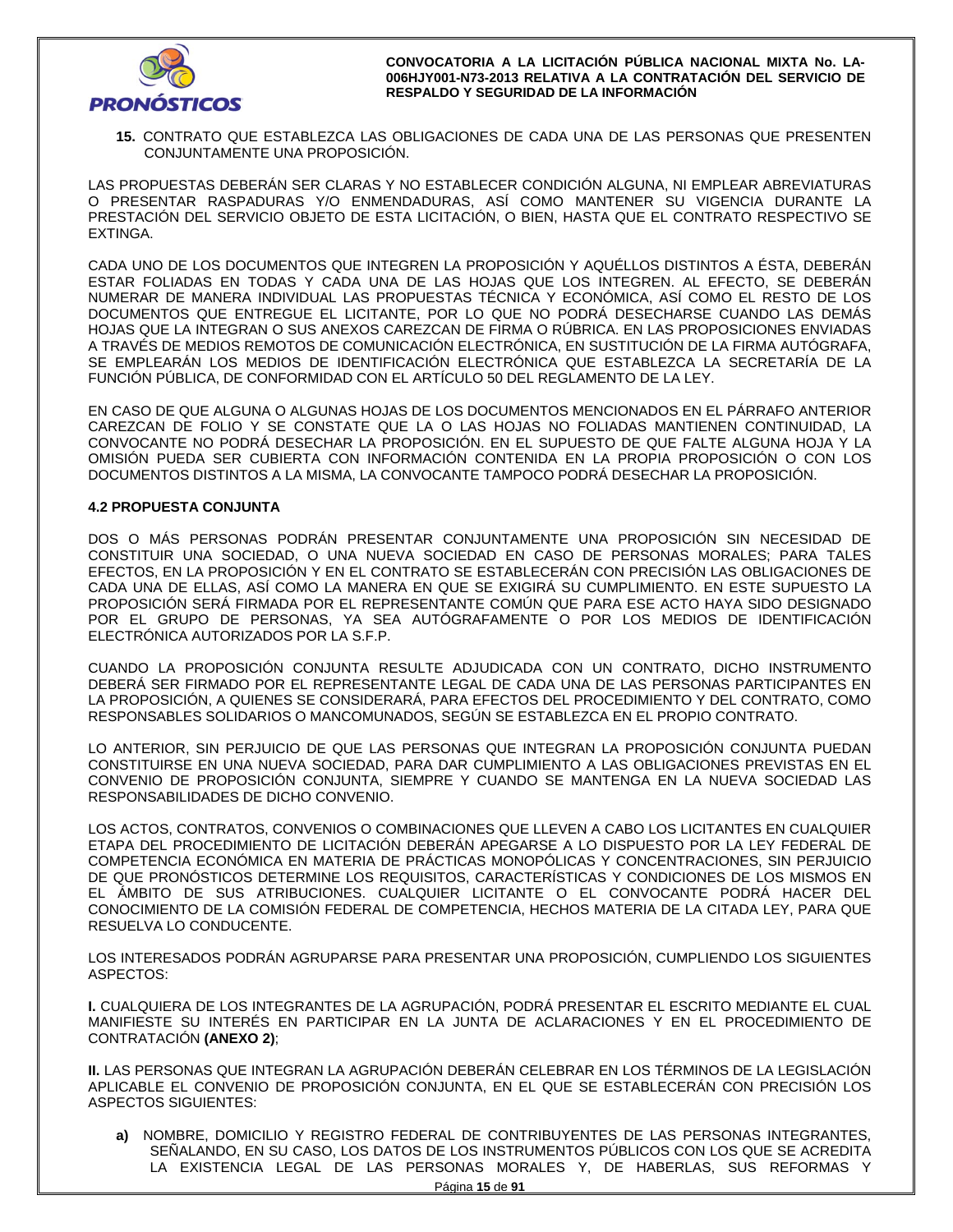

MODIFICACIONES ASÍ COMO EL NOMBRE DE LOS SOCIOS QUE APAREZCAN EN ÉSTAS;

- **b)** NOMBRE Y DOMICILIO DE LOS REPRESENTANTES DE CADA UNA DE LAS PERSONAS AGRUPADAS, SEÑALANDO, EN SU CASO, LOS DATOS DE LAS ESCRITURAS PÚBLICAS CON LAS QUE ACREDITEN LAS FACULTADES DE REPRESENTACIÓN;
- **c)** DESIGNACIÓN DE UN REPRESENTANTE COMÚN, OTORGÁNDOLE PODER AMPLIO Y SUFICIENTE, PARA ATENDER TODO LO RELACIONADO CON LA PROPOSICIÓN Y CON LA PRESENTE CONVOCATORIA;
- **d)** DESCRIPCIÓN DE LAS PARTES OBJETO DEL CONTRATO QUE CORRESPONDERÁ CUMPLIR A CADA PERSONA INTEGRANTE, ASÍ COMO LA MANERA EN QUE SE EXIGIRÁ EL CUMPLIMIENTO DE LAS OBLIGACIONES, Y
- **e)** ESTIPULACIÓN EXPRESA DE QUE CADA UNO DE LOS FIRMANTES QUEDARÁ OBLIGADO JUNTO CON LOS DEMÁS INTEGRANTES, YA SEA EN FORMA SOLIDARIA O MANCOMUNADA, SEGÚN SE CONVENGA, PARA EFECTOS DEL PROCEDIMIENTO DE CONTRATACIÓN Y DEL CONTRATO, EN CASO DE QUE SE LES ADJUDIQUE EL MISMO;

**III.** EN EL ACTO DE PRESENTACIÓN Y APERTURA DE PROPOSICIONES EL REPRESENTANTE COMÚN DE LA AGRUPACIÓN DEBERÁ SEÑALAR QUE LA PROPOSICIÓN SE PRESENTA EN FORMA CONJUNTA. EL CONVENIO A QUE HACE REFERENCIA LA FRACCIÓN II DE ESTE NUMERAL SE PRESENTARÁ CON LA PROPOSICIÓN Y, EN CASO DE QUE A LOS LICITANTES QUE LA HUBIEREN PRESENTADO SE LES ADJUDIQUE EL CONTRATO, DICHO CONVENIO, FORMARÁ PARTE INTEGRANTE DEL MISMO COMO UNO DE SUS ANEXOS, Y;

EN EL SUPUESTO DE QUE SE ADJUDIQUE EL CONTRATO A LOS LICITANTES QUE PRESENTARON UNA PROPOSICIÓN CONJUNTA, EL INSTRUMENTO DEBERÁ SER FIRMADO POR TODAS LAS PERSONAS QUE INTEGRAN LA AGRUPACIÓN QUE FORMULA LA PROPOSICIÓN CONJUNTA O POR SUS REPRESENTANTES LEGALES, QUIENES EN LO INDIVIDUAL, DEBERÁN ACREDITAR SU RESPECTIVA PERSONALIDAD, O POR EL APODERADO LEGAL DE LA NUEVA SOCIEDAD QUE SE CONSTITUYA POR LAS PERSONAS QUE INTEGRAN LA AGRUPACIÓN QUE FORMULÓ LA PROPOSICIÓN CONJUNTA, ANTES DE LA FECHA FIJADA PARA LA FIRMA DEL CONTRATO, LO CUAL DEBERÁ COMUNICARSE MEDIANTE ESCRITO A LA CONVOCANTE POR DICHAS PERSONAS O POR SU APODERADO LEGAL, AL MOMENTO DE DARSE A CONOCER EL FALLO O A MÁS TARDAR EN LAS VEINTICUATRO HORAS SIGUIENTES.

### **4.3 PROPUESTA TÉCNICA**

LOS LICITANTES DEBERÁN PRESENTAR PROPUESTA TÉCNICA FIRMADA EN CADA UNA DE SUS HOJAS POR EL REPRESENTANTE LEGAL DEL LICITANTE, EN EL QUE SE DESCRIBA AMPLIAMENTE LOS SERVICIOS QUE OFRECE, ASÍ COMO LOS DOCUMENTOS SOLICITADOS EN CONCORDANCIA CON LO SEÑALADO EN EL **ANEXO 13**, DANDO CUMPLIMIENTO A TODAS Y CADA UNA DE LAS ESPECIFICACIONES ESTABLECIDAS EN EL MISMO.

### **4.4 PROPUESTA ECONÓMICA**

LOS LICITANTES DEBERÁN PRESENTAR ORIGINAL DE SU PROPUESTA ECONÓMICA POR PARTIDA, CONFORME AL **ANEXO 14** DE ESTA CONVOCATORIA.

### **4.5 MOTIVOS DE DESECHAMIENTO**

SERÁ CAUSA DE DESECHAMIENTO EL INCUMPLIMIENTO DE ALGUNO DE LOS REQUISITOS DE ESTA CONVOCATORIA DE LICITACIÓN QUE AFECTE LA SOLVENCIA DE LA PROPOSICIÓN, CUANDO INCURRAN EN CUALQUIERA DE LAS SIGUIENTES SITUACIONES:

- **a)** QUE NO CUMPLAN CON ALGUNO DE LOS REQUISITOS ESTABLECIDOS EN ESTA CONVOCATORIA O QUE SE DERIVEN DEL ACTO DE ACLARACIÓN A LA MISMA.
- **b)** CUANDO PRESENTEN LA PROPOSICIÓN ECONÓMICA EN MONEDA EXTRANJERA.
- **c)** LA FALTA DE PRESENTACIÓN DE LOS ESCRITOS O MANIFESTACIONES BAJO PROTESTA DE DECIR VERDAD, ASÍ COMO EL CUMPLIMIENTO DE LOS REQUISITOS Y DOCUMENTOS, QUE SE SOLICITEN EN EL NUMERAL 4.1 DE ESTA CONVOCATORIA.
- **d)** CUANDO PRESENTEN PROPOSICIONES EN IDIOMA DIFERENTE AL ESPAÑOL.
- **e)** CUANDO PRESENTEN MÁS DE UNA PROPUESTA TÉCNICA Y/O ECONÓMICA PARA EL SERVICIO OBJETO DE LA PRESENTE LICITACIÓN.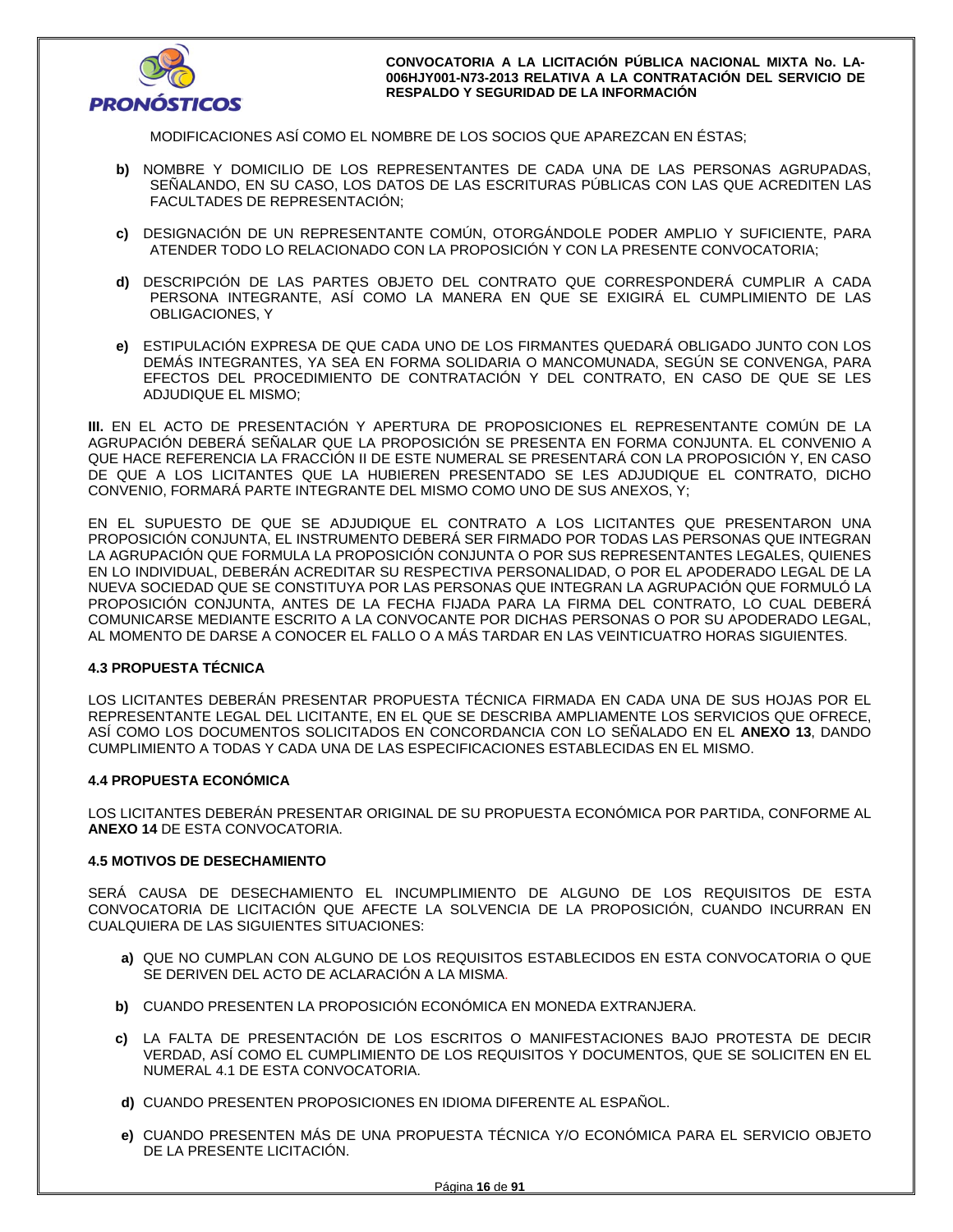

- **f)** CUANDO EL LICITANTE SE ENCUENTRE EN ALGUNO DE LOS SUPUESTOS ESTABLECIDOS POR LOS ARTÍCULOS 50 Y 60 DE LA LEY.
- **g)** CUANDO SE SOLICITE "BAJO PROTESTA DE DECIR VERDAD" Y ESTA LEYENDA SEA OMITIDA EN EL DOCUMENTO CORRESPONDIENTE.
- **h)** CUANDO LAS PROPOSICIONES NO SE ENTREGUEN FOLIADAS Y FIRMADAS, CONFORME AL ARTÍCULO 50 DEL REGLAMENTO DE LA LEY.
- **i)** CUANDO PRESENTE UNA PROPUESTA ELECTRÓNICA Y OTRA DE FORMA DOCUMENTAL.
- **j)** CUANDO EN LOS ACTOS O EN LAS EVALUACIONES DE LAS PROPOSICIONES RECIBIDAS, PRONÓSTICOS COMPROBARA QUE ALGÚN LICITANTE HA ACORDADO CON OTRO U OTROS ELEVAR EL COSTO DE LOS SERVICIOS, O CUALQUIER OTRO ACUERDO QUE TENGA COMO FIN OBTENER UNA VENTAJA SOBRE LOS DEMÁS LICITANTES.

LA TOTALIDAD DE LOS REQUISITOS ANTES MENCIONADOS SON INDISPENSABLES PARA ACREDITAR LA SOLVENCIA Y REALIZAR LA EVALUACIÓN DE LA PROPOSICIÓN Y, EN CONSECUENCIA, SU INCUMPLIMIENTO SERÁ CAUSA DE DESECHAMIENTO DE LA PROPOSICIÓN.

### **5. CRITERIOS QUE SE APLICARÁN PARA EVALUAR LAS PROPOSICIONES Y ADJUDICAR EL CONTRATO**

DE CONFORMIDAD CON LO ESTABLECIDO EN EL CAPÍTULO SEGUNDO "DE LOS LINEAMIENTOS PARA LA APLICACIÓN DEL CRITERIO DE EVALUACIÓN DE PROPOSICIONES A TRAVÉS DEL MECANISMO DE PUNTOS O PORCENTAJES EN LOS PROCEDIMIENTOS DE CONTRATACIÓN", ARTÍCULO SEGUNDO, SECCIÓN CUARTA DE LA "CONTRATACIÓN DE SERVICIOS Y DE SERVICIOS RELACIONADOS CON OBRAS", PUNTO DÉCIMO, SE UTILIZARÁ EL CRITERIO DE EVALUACIÓN DE PUNTOS Y PORCENTAJES, TOMANDO EN CUENTA LOS RANGOS ESTABLECIDOS PARA TAL EFECTO EN EL ANEXO 13-A DE LA PRESENTE CONVOCATORIA.

### **5.1 EVALUACIÓN DE LAS PROPUESTAS TÉCNICAS**

LA REVISIÓN, ANÁLISIS DETALLADO Y EVALUACIÓN DE LAS PROPOSICIONES TÉCNICAS, SERÁN REALIZADAS POR EL ÁREA REQUIRENTE, CONFORME A LO SIGUIENTE:

- **a)** VERIFICARÁ QUE LOS DOCUMENTOS DE LA PROPUESTA TÉCNICA CONTENGA LA INFORMACIÓN, REQUISITOS Y DOCUMENTOS SOLICITADOS EN EL **ANEXO 13** DE ESTA CONVOCATORIA Y LOS QUE SE DERIVEN DE LA JUNTA DE ACLARACIÓN AL CONTENIDO DE LA MISMA.
- **b)** ASIGNARÁ PUNTOS Y PORCENTAJES A LOS DOCUMENTOS DE LA PROPUESTA TÉCNICA DE ACUERDO A LO ESTABLECIDO EN EL **ANEXO 13-A** DE ESTA CONVOCATORIA.

### **5.2 EVALUACIÓN DE LA DOCUMENTACIÓN LEGAL Y ADMINISTRATIVA**

LA REVISIÓN Y ANÁLISIS DETALLADO DE LA DOCUMENTACIÓN LEGAL Y ADMINISTRATIVA, SERÁN EFECTUADOS POR LA GERENCIA DE RECURSOS MATERIALES DE LA DIRECCIÓN ADMINISTRATIVA DE PRONÓSTICOS.

### **5.3 EVALUACIÓN DE LAS PROPUESTAS ECONÓMICAS**

LA REVISIÓN Y ANÁLISIS DETALLADO DE LAS PROPUESTAS ECONÓMICAS SERÁN EFECTUADOS POR LA GERENCIA DE RECURSOS MATERIALES DE LA DIRECCIÓN ADMINISTRATIVA DE PRONÓSTICOS, CONFORME A LO SIGUIENTE:

PARA EFECTOS DE LA EVALUACIÓN DE LA PROPUESTA ECONÓMICA, SÓLO SE CONSIDERARÁ SUBTOTAL DE LA PROPUESTA.

EL TOTAL DE PUNTUACIÓN O UNIDADES PORCENTUALES MÁXIMO ASIGNADO A LA PROPUESTA ECONÓMICA DE LOS LICITANTES SERÁ DE 40 PUNTOS, POR LO QUE A LA PROPUESTA ECONÓMICA QUE RESULTE SER LA MÁS BAJA DE LAS TÉCNICAMENTE ACEPTADAS, SE LE ASIGNARÁ LA PUNTUACIÓN O UNIDADES PORCENTUALES MÁXIMA.

PARA DETERMINAR LA PUNTUACIÓN O UNIDADES PORCENTUALES QUE CORRESPONDA A LA PROPUESTA ECONÓMICA DE CADA PARTICIPANTE, LA CONVOCANTE APLICARÁ LA SIGUIENTE FÓRMULA:

 PPE=MPEMB X 40 **MPA MPA**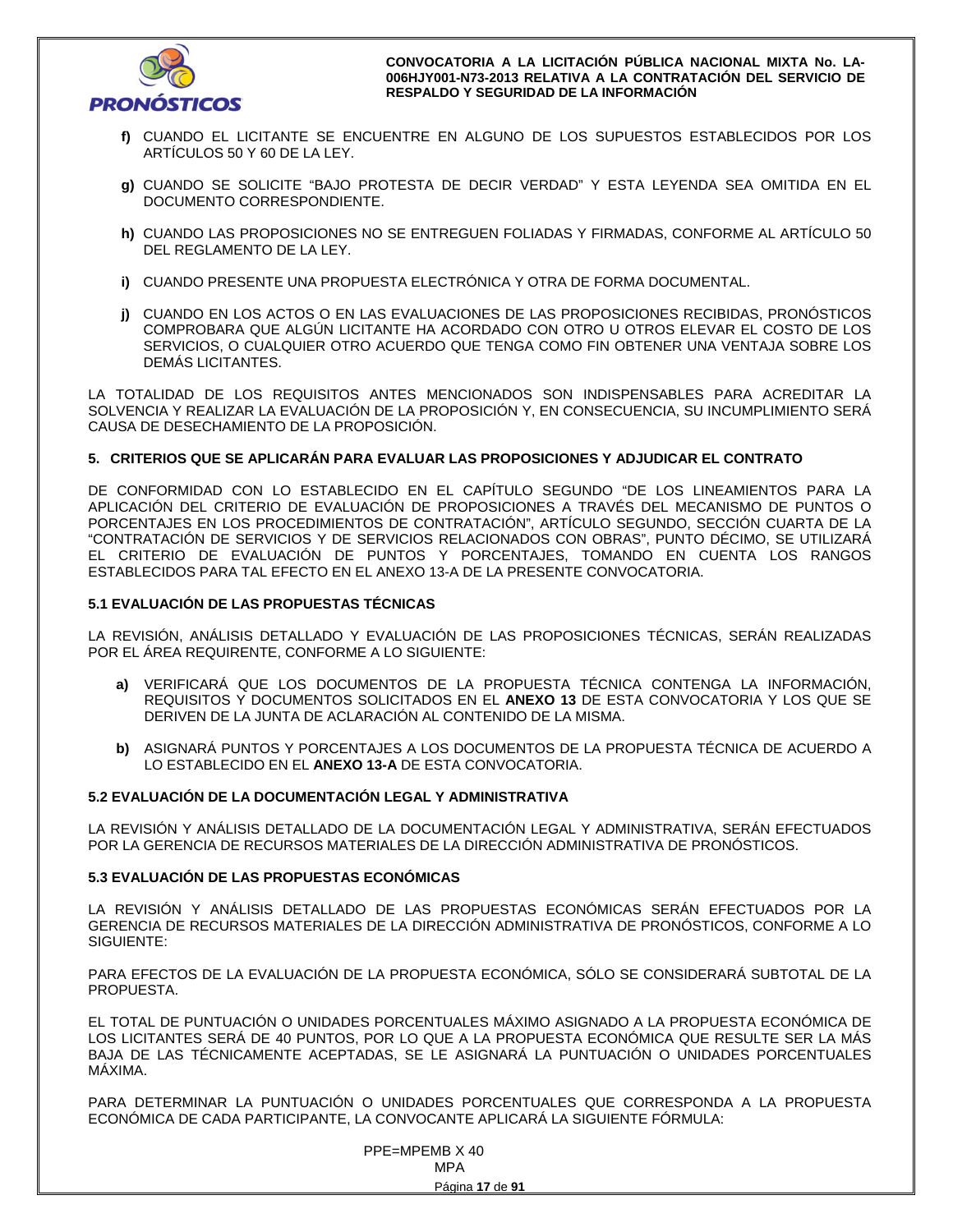

DONDE:

PPE = PUNTOS DE LA PROPUESTA ECONÓMICA

MPEMB= MONTO DE LA PROPOSICIÓN MÁS BAJA

40 = TOTAL DE PUNTUACIÓN O UNIDADES PORCENTUALES MÁXIMO ASIGNADO A LA PROPUESTA ECONÓMICA

MPA = MONTO DE LA PROPOSICIÓN QUE SE ANALIZA

POR LO QUE LA PROPOSICIÓN MÁS CONVENIENTE SERÁ AQUELLA QUE REÚNA LA MAYOR PUNTUACIÓN O UNIDADES PORCENTUALES, CONFORME A LA SIGUIENTE FÓRMULA:

| PUNTOS        |     | <b>PUNTOS</b>    | <b>PUNTOS</b>    |
|---------------|-----|------------------|------------------|
| TOTALES DE LA | $=$ | <b>PROPUESTA</b> | <b>PROPUESTA</b> |
| PROPOSICIÓN   |     | <b>TECNICA</b>   | ECONÓMICA        |

EL MONTO TOTAL DE LA COTIZACIÓN QUE SE PRESENTEN SERÁN CONSIDERADOS FIJOS A PARTIR DE SU PRESENTACIÓN, Y DEBERÁ INCLUIR TODOS LOS COSTOS INVOLUCRADOS CONSIDERANDO TODOS LOS CONCEPTOS DEL SERVICIO QUE REQUIERE PRONÓSTICOS, POR LO QUE EL LICITANTE QUE RESULTE ADJUDICADO NO PODRÁ AGREGAR NINGÚN COSTO EXTRA Y SERÁN INALTERABLES DURANTE LA VIGENCIA DEL CONTRATO.

CUANDO SE PRESENTE UN ERROR DE CÁLCULO EN LAS PROPOSICIONES PRESENTADAS, SOLO HABRÁ LUGAR A SU RECTIFICACIÓN POR PARTE DE PRONÓSTICOS, CUANDO LA CORRECCIÓN NO IMPLIQUE LA MODIFICACIÓN DE PRECIOS UNITARIOS. EN CASO DE DISCREPANCIA ENTRE LAS CANTIDADES ESCRITAS CON LETRA Y CON NÚMERO, PREVALECERÁ LA CANTIDAD CON LETRA, POR LO QUE DE PRESENTARSE ERRORES EN LAS CANTIDADES O VOLÚMENES SOLICITADOS, ESTOS PODRÁN CORREGIRSE POR PRONÓSTICOS, LO QUE SE HARÁ CONSTAR EN EL FALLO.

EN CASO DE EMPATE EN EL MONTO TOTAL DE DOS O MÁS PROPOSICIONES, LA ADJUDICACIÓN SE EFECTUARÁ A FAVOR DE LA PERSONA QUE INTEGRE EL SECTOR DE MICRO, PEQUEÑA O MEDIANAS EMPRESAS NACIONALES, DE SUBSISTIR EL EMPATE ENTRE LAS PERSONAS DEL SECTOR SEÑALADO, LA ADJUDICACIÓN SE EFECTUARÁ A FAVOR DEL LICITANTE QUE RESULTE ADJUDICADO DEL SORTEO POR INSACULACIÓN QUE CELEBRE PRONÓSTICOS EN EL PROPIO ACTO DE FALLO, EL CUAL CONSISTIRÁ EN LA PARTICIPACIÓN DE UN BOLETO POR CADA PROPUESTA QUE RESULTE EMPATADA Y DEPOSITADOS EN UNA URNA, DE LA QUE SE EXTRAERÁ EN PRIMER LUGAR EL BOLETO DEL LICITANTE ADJUDICADO Y POSTERIORMENTE LOS DEMÁS BOLETOS EMPATADOS, CON LO QUE SE DETERMINARÁN LOS SUBSECUENTES LUGARES QUE OCUPARÁN TALES PROPOSICIONES. LO ANTERIOR SE ASENTARÁ EN EL ACTA QUE SE LEVANTE CON MOTIVO DEL FALLO DE LA PRESENTE LICITACIÓN, DE CONFORMIDAD CON EL ARTÍCULO 54 DEL REGLAMENTO.

### **6. DOCUMENTOS Y DATOS QUE DEBEN PRESENTAR LOS LICITANTES**

LOS DOCUMENTOS Y DATOS QUE DEBEN PRESENTAR LOS LICITANTES PARA PARTICIPAR EN LA PRESENTE LICITACIÓN SE ENCUENTRAN ENLISTADOS EN EL **ANEXO 1** DE LA PRESENTE CONVOCATORIA.

## **7. DOMICILIO Y DIRECCIÓN ELECTRÓNICA DONDE PODRÁN PRESENTAR INCONFORMIDADES**

DE CONFORMIDAD CON LO DISPUESTO EN ARTÍCULO 65 DE LA LEY, LOS LICITANTES PODRÁN INTERPONER INCONFORMIDAD ANTE EL OIC EN PRONÓSTICOS, POR ACTOS DEL PROCEDIMIENTO DE CONTRATACIÓN QUE CONTRAVENGAN LAS DISPOSICIONES QUE RIGEN LAS MATERIAS OBJETO DE LA LEY, PRESENTÁNDOLA DIRECTAMENTE EN EL ÁREA DE RESPONSABILIDADES, EN DÍAS Y HORAS HÁBILES, CUYAS OFICINAS SE UBICAN EN: AV. INSURGENTES SUR 1397, PISO 8, COLONIA INSURGENTES MIXCOAC, DELEGACIÓN BENITO JUÁREZ, C.P.03920, MÉXICO, D.F. Ó A LOS CORREOS ELECTRÓNICOS: jose.diaz@pronosticos.gob.mx; karla.pizarro@pronosticos.gob.mx; oscar.ramirez@pronosticos.gob.mx; jazib.gutierrez@pronosticos.gob.mx

### **8. FORMATOS**

SE CONSIDERAN COMO PARTE INTEGRANTE DE LA PRESENTE CONVOCATORIA LOS ANEXOS QUE A CONTINUACIÓN SE ENLISTAN:

| <b>ANEXO</b> | <b>DESCRIPCION</b>         |
|--------------|----------------------------|
|              | LISTA                      |
|              | I MANIFESTACION DE INTERES |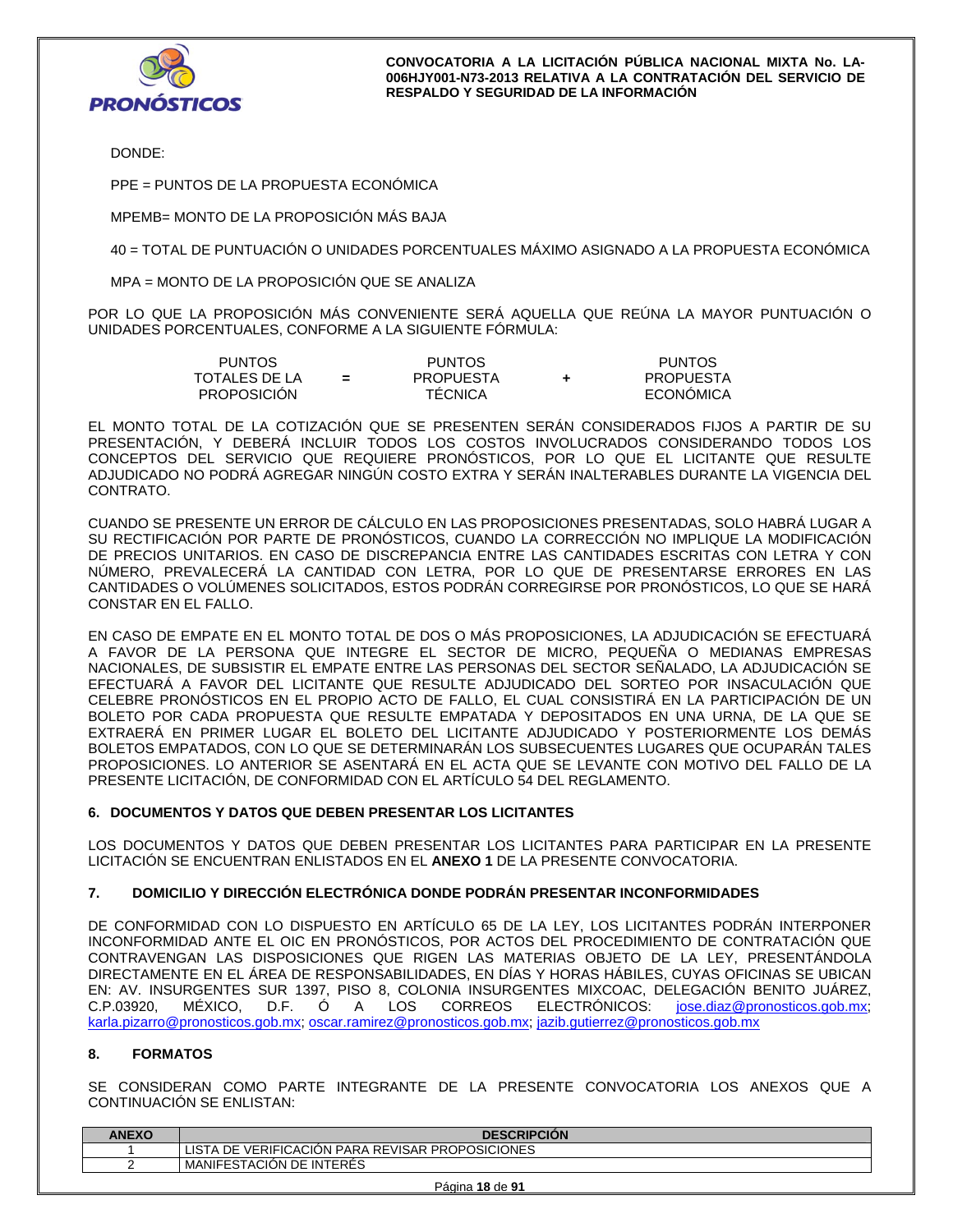

| <b>ANEXO</b> | <b>DESCRIPCIÓN</b>                                                                                                           |
|--------------|------------------------------------------------------------------------------------------------------------------------------|
| 3            | SOLICITUD DE ACLARACIÓN AL CONTENIDO DE LA CONVOCATORIA                                                                      |
| 4            | <b>ESCRITO DE FACULTADES</b>                                                                                                 |
| 5-A          | FORMATO PARA LA ACREDITACIÓN DE LA PERSONALIDAD JURÍDICA (PERSONAS MORALES)                                                  |
| 5-B          | FORMATO PARA LA ACREDITACIÓN DE LA PERSONALIDAD JURÍDICA (PERSONAS FÍSICAS)                                                  |
| 6            | ESCRITO DE NACIONALIDAD                                                                                                      |
| $6-A$        | <b>ESCRITO DE ORIGEN DEL SERVICIO</b>                                                                                        |
| 7            | ESCRITO BAJO PROTESTA DE DECIR VERDAD DE NO ENCONTRARSE EN ALGUNO DE LOS SUPUESTOS DE LOS<br>ARTICULOS 50 Y 60 DE LA LEY     |
| 8            | CORREO ELECTRÓNICO                                                                                                           |
| 9            | <b>ESCRITO DE INTEGRIDAD</b>                                                                                                 |
| $10-A$       | ESTRATIFICACIÓN DE MICRO, PEQUEÑA O MEDIANA EMPRESA (MIPYMES)                                                                |
| $10-B$       | EN CASO DE NO SER MIPYME                                                                                                     |
| 11           | DOMICILIO PARA RECIBIR NOTIFICACIONES                                                                                        |
| 12           | ACEPTACIÓN DE LA CONVOCATORIA                                                                                                |
| 13           | ANEXO TÉCNICO                                                                                                                |
| $13-A$       | METODOLOGÍA PARA EVALUAR LAS PROPUESTAS TÉCNICAS                                                                             |
| 14           | MODELO DE LA PROPUESTA ECONÓMICA                                                                                             |
| $15-A$       | ENCUESTA DE TRANSPARENCIA JUNTA DE ACLARACIONES                                                                              |
| $15-B$       | ENCUESTA DE TRANSPARENCIA PRESENTACIÓN Y APERTURA DE PROPOSICIONES                                                           |
| $15-C$       | ENCUESTA DE TRANSPARENCIA FALLO                                                                                              |
| 16           | MODELO DE CONTRATO                                                                                                           |
| 17           | MODELO DE FIANZA GARANTÍA DE CUMPLIMIENTO                                                                                    |
| 18           | NOTA INFORMATIVA PARA PERSONAS DE PAÍSES MIEMBROS DE LA ORGANIZACIÓN PARA LA COOPERACIÓN Y<br>EL DESARROLLO ECONÓMICO (OCDE) |
| 19           | PROGRAMA DE CADENAS PRODUCTIVAS                                                                                              |

## **9. PLAZO Y LUGAR DE LA PRESTACIÓN DEL SERVICIO**

EL SERVICIO TENDRÁ UNA VIGENCIA DE 36 MESES A PARTIR DE LA NOTIFICACIÓN DEL FALLO.

DEBERÁ ENTREGAR TODOS LOS COMPONENTES ESTABLECIDOS EN EL **ANEXO 13** DEL 1 AL 6, DEL SERVICIO SOLICITADO A MÁS TARDAR 4 SEMANAS A PARTIR DE LA NOTIFICACIÓN DEL FALLO.

EL SERVICIO DEBERÁ REALIZARSE EN EL EDIFICIO DE PRONÓSTICOS PARA LA ASISTENCIA PÚBLICA, UBICADO ACTUALMENTE EN INSURGENTES SUR 1397 PISO 1 COL. INSURGENTES MIXCOAC DEL. BENITO JUÁREZ, MÉXICO D.F., C.P. 03920, MÉXICO, DISTRITO FEDERAL, O BIEN, EN EL DOMICILIO QUE PRONÓSTICOS DESIGNE POR ESCRITO CON LA DEBIDA OPORTUNIDAD.

### **9.1 CALIDAD**

EL PROVEEDOR, DEBERÁ CONTAR CON LA INFRAESTRUCTURA, PERSONAL PROFESIONAL ESPECIALIZADO EN EL RAMO, TÉCNICAS, PROCEDIMIENTOS Y EQUIPO ADECUADO PARA EL TIPO DE SERVICIO SOLICITADO, A FIN DE GARANTIZAR QUE LOS SERVICIOS OBJETO DE ESTA LICITACIÓN SEAN PROPORCIONADOS CON LA CALIDAD, OPORTUNIDAD Y EFICIENCIA REQUERIDA PARA TAL EFECTO, COMPROMETIÉNDOSE A DESARROLLARLO A SATISFACCIÓN DE PRONÓSTICOS, CONFORME A LO ESTABLECIDO EN EL **ANEXO 13** DE ESTA CONVOCATORIA.

### **9.2 ADMINISTRACIÓN Y VERIFICACIÓN DEL CUMPLIMIENTO DEL CONTRATO**

EL **ING. ENRIQUE ALONSO RODRÍGUEZ, GERENTE DE OPERACIÓN Y SOPORTE** DE PRONÓSTICOS, SERÁ EL RESPONSABLE DE ADMINISTRAR Y VERIFICAR EL CUMPLIMIENTO DE LOS DERECHOS Y OBLIGACIONES ESTABLECIDAS EN EL CONTRATO O QUIEN LO SUSTITUYA EN EL CARGO, DE ACUERDO A LO ESTIPULADO EN EL **ANEXO 13** DE ESTA CONVOCATORIA.

### **9.3. CONDICIONES DE PAGO**

EL PAGO DEL IMPORTE DE LOS SERVICIOS DEVENGADOS DERIVADO DE LA PRESENTE LICITACIÓN, SE OTORGARÁ A MES VENCIDO DENTRO DE LOS VEINTE DÍAS NATURALES POSTERIORES A AQUEL EN EL QUE SE PRESENTE EL COMPROBANTE FISCAL PREVIO A LA ACEPTACIÓN DEL ÁREA REQUIRENTE EN LA GERENCIA DE SEGUIMIENTO Y CONTROL PRESUPUESTAL, PREFERENTEMENTE MEDIANTE EL SISTEMA DE PAGO ELECTRÓNICO INTERBANCARIO SPEI O MEDIANTE TRANSFERENCIA VÍA ELECTRÓNICA, A LA CUENTA BANCARIA QUE EL LICITANTE ADJUDICADO PROPORCIONE A PRONÓSTICOS, O BIEN, EN LAS CAJAS DE PAGO DE PRONÓSTICOS, UBICADAS EN LA AVENIDA INSURGENTES SUR, NÚMERO 1397, PLANTA BAJA, COLONIA INSURGENTES MIXCOAC, DELEGACIÓN BENITO JUÁREZ, C.P. 03920, MÉXICO, DISTRITO FEDERAL, Y ÉSTA SE OBLIGA A CUBRIR EL IMPORTE DEL SERVICIO RECIBIDO A ENTERA SATISFACCIÓN AL AMPARO DEL COMPROBANTE FISCAL, MISMO QUE DEBERÁ REUNIR LOS REQUISITOS SEÑALADOS EN EL CÓDIGO.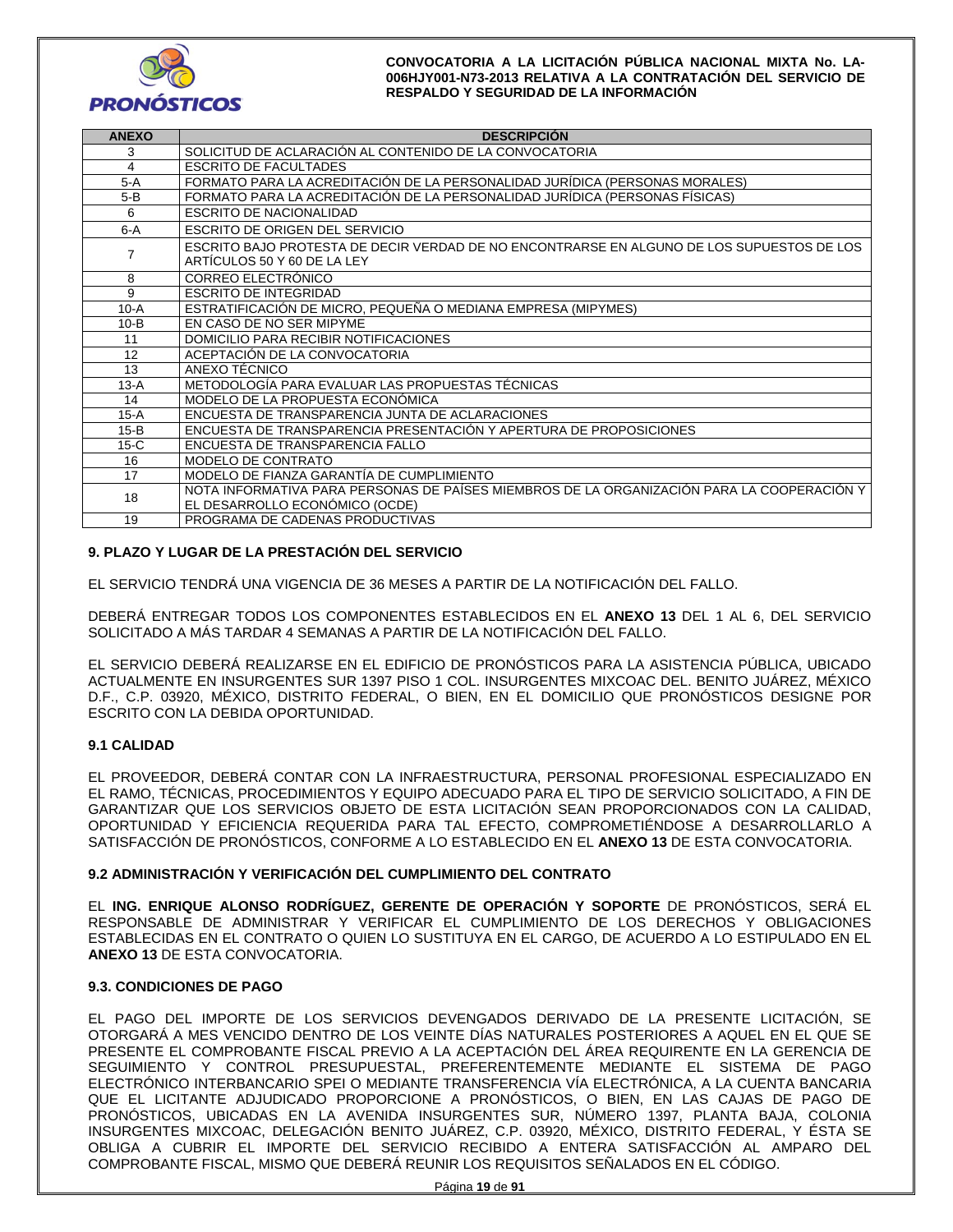

EN CASO DE QUE EL COMPROBANTE FISCAL ENTREGADO POR EL LICITANTE ADJUDICADO PARA SU PAGO, PRESENTE ERRORES O DEFICIENCIAS, PRONÓSTICOS DENTRO DE LOS TRES DÍAS HÁBILES SIGUIENTES AL DE SU RECEPCIÓN, INDICARÁ POR ESCRITO AL MISMO LAS DEFICIENCIAS QUE DEBERÁ CORREGIR. EL PERÍODO QUE TRANSCURRA A PARTIR DE LA ENTREGA DEL CITADO ESCRITO Y HASTA QUE EL LICITANTE ADJUDICADO PRESENTE LAS CORRECCIONES, NO SE COMPUTARÁ PARA EFECTOS DEL ARTÍCULO 51 DE LA LEY.

#### **9.4. IMPUESTOS Y DERECHOS**

LOS IMPUESTOS Y DERECHOS QUE PROCEDAN CON MOTIVO DE LA CONTRATACIÓN DE LOS SERVICIOS OBJETO DE ESTA LICITACIÓN, SERÁN PAGADOS POR EL PROVEEDOR.

PRONÓSTICOS SOLO CUBRIRÁ EL I.V.A., DE ACUERDO A LO ESTABLECIDO EN LAS DISPOSICIONES LEGALES VIGENTES EN LA MATERIA.

#### **9.5. PATENTES Y MARCAS**

EL PROVEEDOR ASUME LA RESPONSABILIDAD TOTAL EN CASO DE QUE AL PROPORCIONAR EL SERVICIO OBJETO DE ESTA LICITACIÓN, SE INFRINJAN PATENTES, MARCAS, FRANQUICIAS O SE VIOLEN DERECHOS DE AUTOR REGISTRADOS POR TERCEROS, QUEDANDO PRONÓSTICOS LIBERADO DE TODA RESPONSABILIDAD DE CARÁCTER CIVIL, PENAL, MERCANTIL, FISCAL O DE CUALQUIER OTRA ÍNDOLE.

#### **9.6. DEFECTOS Y VICIOS OCULTOS**

EL PROVEEDOR QUEDARÁ OBLIGADO ANTE PRONÓSTICOS A RESPONDER DE LOS DEFECTOS Y VICIOS OCULTOS EN LA CALIDAD DE LOS SERVICIOS, ASÍ COMO DE CUALQUIER OTRA RESPONSABILIDAD EN QUE HUBIEREN INCURRIDO, EN LOS TÉRMINOS SEÑALADOS EN LA PRESENTE CONVOCATORIA, EN EL CONTRATO QUE SE DERIVE DE ESTA LICITACIÓN Y/O EN LA LEGISLACIÓN APLICABLE.

#### **9.7. DESARROLLO DE LOS EVENTOS DE LA LICITACIÓN**

LOS ACTOS DE LA PRESENTE LICITACIÓN SERÁN PRESIDIDOS POR EL SERVIDOR PÚBLICO FACULTADO Y ASISTIDO POR UN REPRESENTANTE DEL ÁREA TÉCNICA Y/O REQUIRENTE.

DE LAS ACTAS QUE SE LEVANTEN CON MOTIVO DE LAS JUNTAS DE ACLARACIONES Y DEL ACTO DE PRESENTACIÓN Y APERTURA DE PROPOSICIONES Y DEL FALLO DEL PROCEDIMIENTO DE LICITACIÓN, SE FIJARÁ COPIA DE LAS MISMAS EN EL PIZARRÓN UBICADO EN INSURGENTES SUR 1397, PISO 11, COLONIA INSURGENTES MIXCOAC, DELEGACIÓN BENITO JUÁREZ, MÉXICO, DISTRITO FEDERAL, CÓDIGO POSTAL 03920, POR UN TÉRMINO DE CINCO DÍAS HÁBILES A PARTIR DE LA CELEBRACIÓN DE CADA ACTO, ASIMISMO, SE PUBLICARÁN EN EL SISTEMA ELECTRÓNICO COMPRANET.

LOS LICITANTES QUE ASISTAN A LA JUNTA DE ACLARACIONES, AL ACTO DE PRESENTACIÓN Y APERTURA DE PROPOSICIONES Y AL FALLO SE LES ENTREGARÁ COPIA DEL ACTA; ASIMISMO, EL CONTENIDO DE LA MISMA, SE DIFUNDIRÁ A TRAVÉS DE COMPRANET EL MISMO DÍA EN QUE SE EMITA, LOS LICITANTES QUE NO ASISTAN A DICHOS ACTOS, PARA EFECTOS DE LA NOTIFICACIÓN SE PONDRÁ A DISPOSICIÓN DE LOS LICITANTES, POR UN TÉRMINO NO MENOR A CINCO DÍAS HÁBILES, SIENDO DE LA EXCLUSIVA RESPONSABILIDAD DE LOS LICITANTES, ACUDIR DE ENTERARSE DE SU CONTENIDO Y OBTENER COPIA DE LA MISMA. ESTE PROCEDIMIENTO SUSTITUYE A LA NOTIFICACIÓN PERSONAL.

LOS LICITANTES QUE OPTEN POR PRESENTAR SUS PROPUESTAS POR MEDIOS REMOTOS DE COMUNICACIÓN ELECTRÓNICA, SE DARÁN POR NOTIFICADOS DE LAS ACTAS RESPECTIVAS CUANDO ÉSTAS SE ENCUENTREN A SU DISPOSICIÓN A TRAVÉS DEL SISTEMA COMPRANET, A MÁS TARDAR EL DÍA HÁBIL SIGUIENTE AL DE LA CELEBRACIÓN DE CADA ACTO, SIN MENOSCABO QUE PUEDAN ACUDIR A RECOGER EL ACTA CORRESPONDIENTE EN EL DOMICILIO DE LA GERENCIA DE RECURSOS MATERIALES.

### **9.7.1. SOLICITUDES DE ACLARACIÓN AL CONTENIDO DE LA CONVOCATORIA**

LOS LICITANTES QUE PRETENDAN SOLICITAR ACLARACIONES A LOS ASPECTOS CONTENIDOS EN LA PRESENTE CONVOCATORIA, DEBERÁN PRESENTAR UN ESCRITO, EN EL QUE EXPRESEN SU INTERÉS EN PARTICIPAR EN LA LICITACIÓN, POR SI O EN REPRESENTACIÓN DE UN TERCERO, MANIFESTANDO EN TODOS LOS CASOS LOS DATOS GENERALES DEL INTERESADO Y, EN SU CASO, DEL REPRESENTANTE **(ANEXO 2)**.

LOS LICITANTES PODRÁN ENTREGAR SUS SOLICITUDES DE ACLARACIÓN AL CONTENIDO DE LA CONVOCATORIA Y SUS ANEXOS, POR ESCRITO, EN PAPEL PREFERENTEMENTE MEMBRETADO DE LA EMPRESA PARTICIPANTE Y FIRMADAS POR EL LICITANTE O EL REPRESENTANTE LEGAL ACREDITADO, LOS CUESTIONAMIENTOS A LA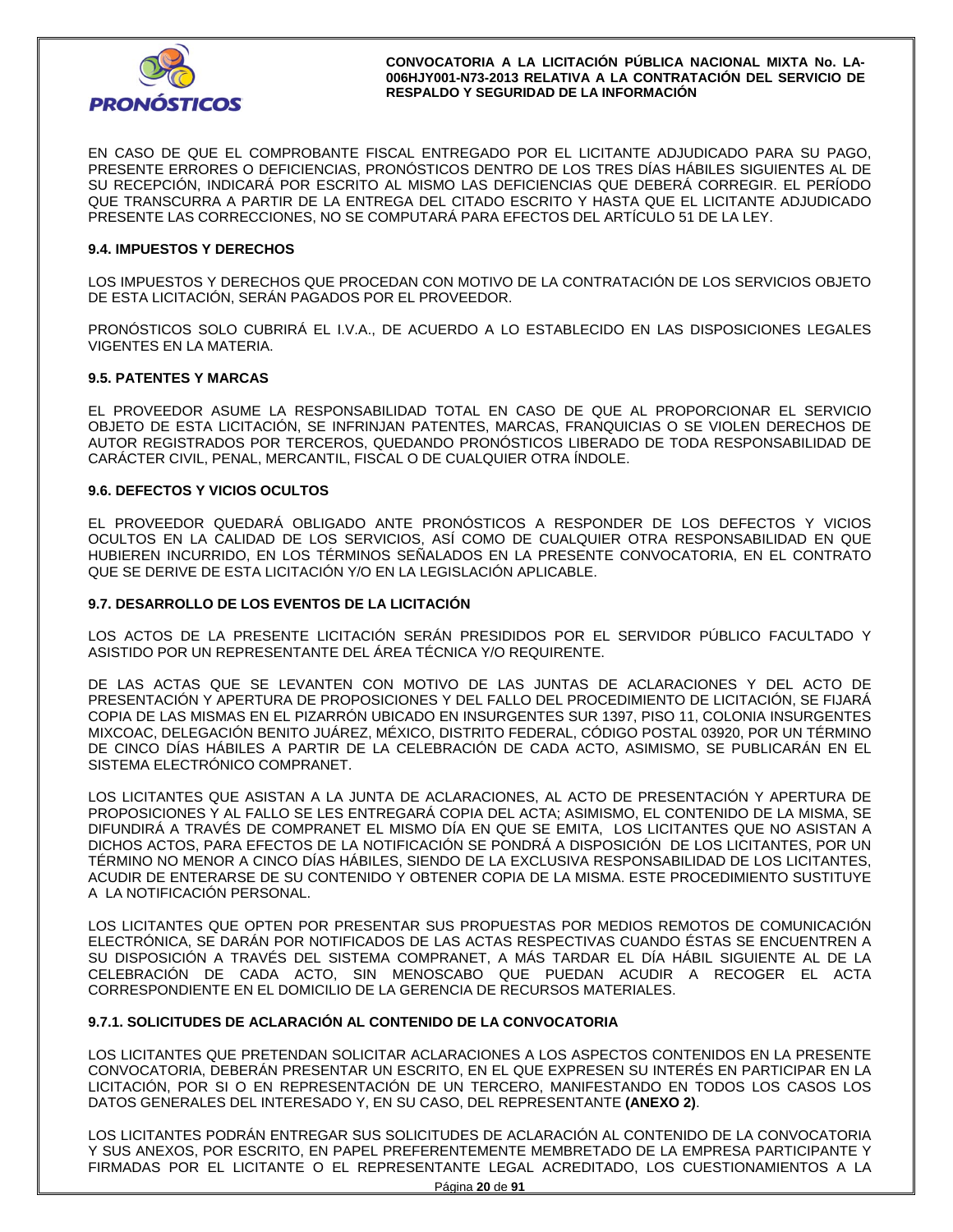

CONVOCATORIA SE EFECTUARAN DE ACUERDO AL **ANEXO 3** DE ESTA CONVOCATORIA, Y SERÁN ENTREGADOS EN LA GERENCIA DE RECURSOS MATERIALES DE LA DIRECCIÓN ADMINISTRATIVA DE PRONÓSTICOS, DE LUNES A VIERNES EN HORARIO COMPRENDIDO DE LAS 9:00 A LAS 14:00 Y DE LAS 16:00 A LAS 18:00 HORAS, O A TRAVÉS DE COMPRANET, EN LA DIRECCIÓN ELECTRÓNICA www.compranet.gob.mx, Ó AL CORREO ELECTRÓNICO imelda.malvaez@pronosticos.gob.mx EN TODOS LOS CASOS, CUANDO MENOS CON 24 HORAS DE ANTICIPACIÓN A LA CELEBRACIÓN DE LA JUNTA DE ACLARACIÓN AL CONTENIDO DE LA CONVOCATORIA, A EFECTO DE QUE PRONÓSTICOS ESTÉ EN POSIBILIDAD DE ANALIZARLAS Y HACER LAS CORRESPONDIENTES ACLARACIONES EN LA PROPIA JUNTA. PARA CUMPLIR CON LO ANTERIOR PRONÓSTICOS TOMARÁ COMO HORA DE RECEPCIÓN DE LAS SOLICITUDES DE ACLARACIÓN DEL LICITANTE LA QUE INDIQUE EL SELLO DE RECEPCIÓN DEL ÁREA CONVOCANTE, TRATÁNDOSE DE LAS SOLICITUDES QUE SE HAGAN LLEGAR A TRAVÉS DE COMPRANET, LA HORA QUE REGISTRE EL SISTEMA AL MOMENTO DE SU ENVÍO. TRATÁNDOSE DE LAS SOLICITUDES QUE SE HAGAN LLEGAR A TRAVÉS DE CORREO ELECTRÓNICO, LA HORA QUE REGISTRE EN EL CORREO REFERIDO AL MOMENTO DE LA RECEPCIÓN ELECTRÓNICA.

LO ANTERIOR DE CONFORMIDAD CON EL ÚLTIMO PÁRRAFO DEL ARTÍCULO 45, DEL REGLAMENTO DE LA LEY.

LAS SOLICITUDES DE ACLARACIÓN QUE SEAN RECIBIDAS CON POSTERIORIDAD AL PLAZO PREVISTO EN EL ARTÍCULO 33 BIS DE LA LEY, NO SERÁN CONTESTADAS POR LA CONVOCANTE POR RESULTAR EXTEMPORÁNEAS, DEBIÉNDOSE INTEGRAR AL EXPEDIENTE RESPECTIVO; EN CASO DE QUE ALGÚN LICITANTE PRESENTE NUEVAS SOLICITUDES DE ACLARACIÓN EN LA JUNTA CORRESPONDIENTE LAS DEBERÁ ENTREGAR POR ESCRITO Y LA CONVOCANTE LAS RECIBIRÁ, PERO NO LES DARÁ RESPUESTA, A MENOS QUE SE REALICE UNA SEGUNDA JUNTA DE ACLARACIONES DE CONFORMIDAD CON EL ARTÍCULO 46, FRACCIÓN VI DEL REGLAMENTO DE LA LEY.

## **9.7.2 JUNTA PARA LA ACLARACIÓN DEL CONTENIDO DE LA CONVOCATORIA**

LA ASISTENCIA A LA JUNTA DE ACLARACIÓN SERÁ OPTATIVA PARA LOS LICITANTES Y SE REALIZARÁ, CONFORME AL CALENDARIO DE ACTOS QUE SE SEÑALA EN EL **NUMERAL 3.2** DE ESTA CONVOCATORIA.

LAS RESPUESTAS A LAS SOLICITUDES DE ACLARACIÓN A LA CONVOCATORIA QUE HAYAN PLANTEADO LOS LICITANTES EN LOS TÉRMINOS ESTABLECIDOS EN LA PRESENTE CONVOCATORIA, SERÁN LEÍDAS EN VOZ ALTA POR QUIEN PRESIDA EL EVENTO; UNA VEZ HECHO LO ANTERIOR, SE DARÁ OPORTUNIDAD PARA QUE, EN EL MISMO ORDEN DE LOS PUNTOS O APARTADOS DE LA CONVOCATORIA A LA LICITACIÓN EN QUE SE DIO RESPUESTA, FORMULEN LAS PREGUNTAS QUE ESTIMEN PERTINENTES EN RELACIÓN CON LAS RESPUESTAS RECIBIDAS. EL SERVIDOR PÚBLICO QUE PRESIDA LA JUNTA DE ACLARACIONES, ATENDIENDO AL NÚMERO DE PREGUNTAS, INFORMARÁ A LOS LICITANTES SI ÉSTAS SERÁN CONTESTADAS EN ESE MOMENTO O SI SE SUSPENDE LA SESIÓN PARA REANUDARLA EN HORA O FECHA POSTERIOR SE LEVANTARÁ EL ACTA CORRESPONDIENTE, QUE CONTENDRÁ TODAS Y CADA UNA DE LAS PREGUNTAS FORMULADAS Y LAS RESPUESTAS CORRESPONDIENTES. EL ACTA RESPECTIVA SERÁ FIRMADA POR LOS ASISTENTES A QUIENES SE LES ENTREGARÁ COPIA, PONIÉNDOSE A PARTIR DE ESA FECHA A DISPOSICIÓN DE LOS LICITANTES QUE NO HAYAN ASISTIDO, PARA EFECTOS DE SU NOTIFICACIÓN. LA FALTA DE FIRMA DE ALGÚN LICITANTE NO INVALIDARÁ SU CONTENIDO Y EFECTOS DEL ACTA AL CONCLUIR LA PRIMERA JUNTA DE ACLARACIONES PODRÁ SEÑALARSE LA FECHA Y HORA PARA LA CELEBRACIÓN DE UNA SEGUNDA O ULTERIORES JUNTAS.

CUALQUIER MODIFICACIÓN A LA CONVOCATORIA Y LAS ACLARACIONES QUE SE HICIEREN DURANTE ESTE EVENTO SERÁN PARTE INTEGRANTE DE LA PRESENTE CONVOCATORIA.

LA INASISTENCIA DE LOS LICITANTES A LA JUNTA DE ACLARACIÓN AL CONTENIDO DE LA CONVOCATORIA DE LA LICITACIÓN, SERÁ DE SU ESTRICTA RESPONSABILIDAD, ASÍ COMO OBTENER COPIA DEL (LAS) ACTA (S) DERIVADA (S) DE LA (S) JUNTA (S) DE ACLARACIONES.

## **9.7.3. ACTO DE PRESENTACIÓN Y APERTURA DE PROPOSICIONES**

EN PUNTO DE LA HORA SEÑALADA PARA ESTE ACTO, SEGÚN LO ESTABLECIDO EN EL CALENDARIO DE ACTOS DE ESTA LICITACIÓN, SE LLEVARÁ A CABO EL EVENTO DE ACUERDO CON EL SIGUIENTE PROGRAMA Y NO SE ACEPTARÁ POR NINGUNA CIRCUNSTANCIA OTRA PROPUESTA DESPUÉS DEL HORARIO ESTIPULADO.

- **1.** EN PUNTO DE LA HORA SEÑALADA, SE CERRARÁ EL RECINTO DONDE SE LLEVARÁ A CABO EL ACTO Y NO SE PERMITIRÁ EL ACCESO A NINGÚN OTRO LICITANTE U OBSERVADOR.
- **2.** SE DECLARARÁ INICIADO EL ACTO.
- **3.** SE PRESENTARÁ A LOS SERVIDORES PÚBLICOS ASISTENTES.
- **4.** SE PASARÁ LISTA A LOS LICITANTES PRESENTES DE ACUERDO AL REGISTRO DE ASISTENCIA.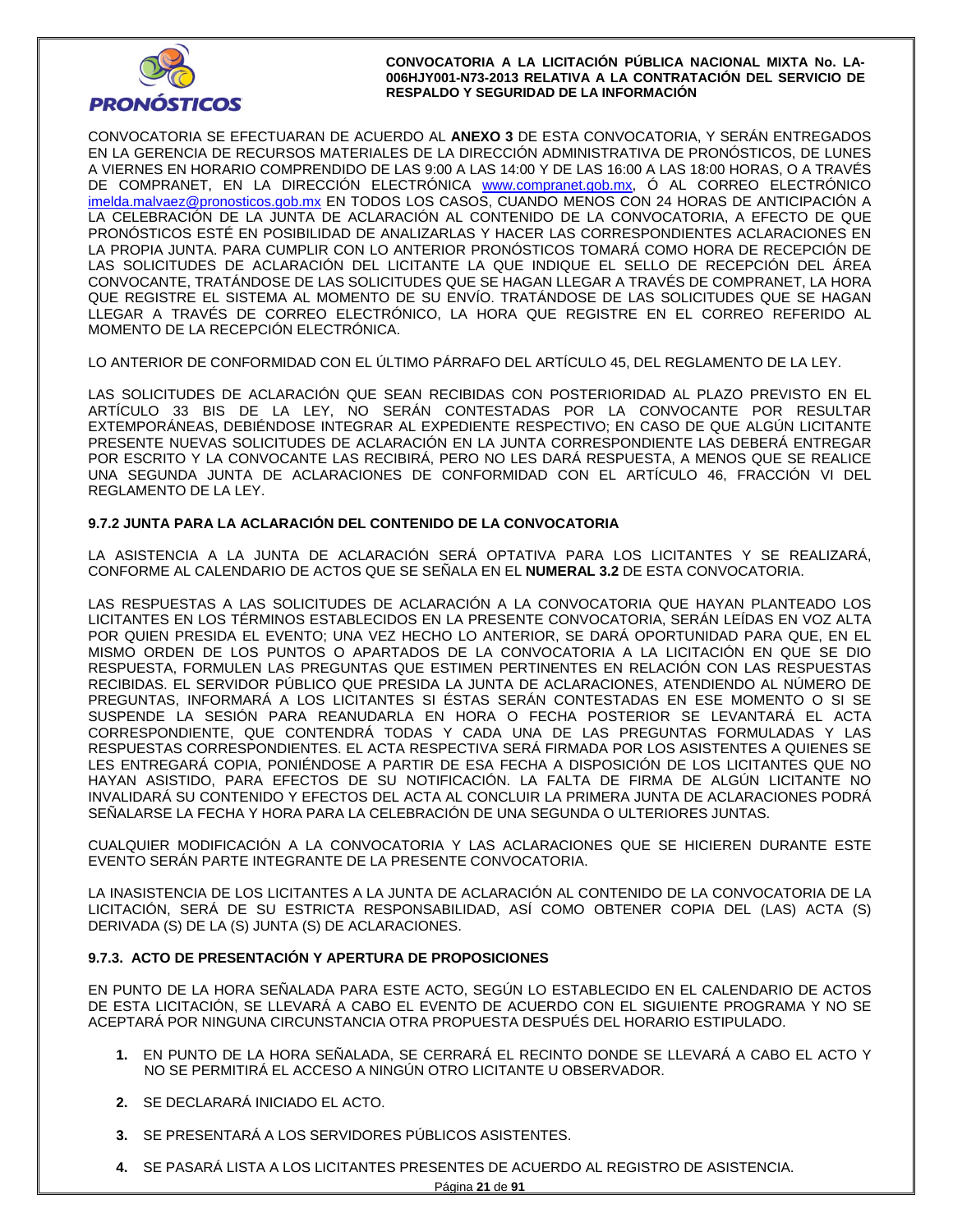

- **5.** SE RECIBIRÁN LAS PROPOSICIONES QUE SE ENTREGARÁN EN UN SOBRE CERRADO, ASÍ COMO LA DOCUMENTACIÓN DISTINTA A LAS PROPOSICIONES.
- **6.** SE VERIFICARÁ SI EXISTEN PROPUESTAS ENVIADAS POR MEDIOS REMOTOS DE COMUNICACIÓN ELECTRÓNICA.
- **7.** EN PRIMER TÉRMINO SE PROCEDERÁ A INCORPORAR AL SISTEMA LAS PROPOSICIONES RECIBIDAS DE MANERA PRESENCIAL Y POSTERIORMENTE SE LLEVARÁ AL CABO LA APERTURA DE LAS QUE SE RECIBIERON A TRAVÉS DEL SISTEMA COMPRANET, REVISANDO LA DOCUMENTACIÓN PRESENTADA, SIN ENTRAR AL ANÁLISIS DETALLADO DE SU CONTENIDO.
- **8.** POR LO MENOS UN LICITANTE, SI ASISTIERE ALGUNO Y EL SERVIDOR PÚBLICO DE PRONÓSTICOS FACULTADO PARA PRESIDIR EL ACTO, RUBRICARÁN TODAS LAS FOJAS DE LAS PROPUESTAS PRESENTADAS.
- **9.** LAS PROPOSICIONES SE RECIBEN PARA SU POSTERIOR EVALUACIÓN TÉCNICA POR PARTE DEL ÁREA REQUIRENTE DEL SERVICIO Y SU EVALUACIÓN ECONÓMICA POR PARTE DEL ÁREA CONTRATANTE.
- **10.** SE PROCEDERÁ A LEVANTAR EL ACTA CORRESPONDIENTE, EN LA QUE SE HARÁN CONSTAR LAS PROPUESTAS QUE POR MEDIOS ELECTRÓNICOS FUERON RECIBIDAS EN TIEMPO Y FORMA, LAS QUE FUERON RECIBIDAS EN DOCUMENTO Y POR ESCRITO, SE DARÁ LECTURA A LA MISMA Y SERÁ FIRMADA POR LOS ASISTENTES, A QUIEN SE LES ENTREGARÁ COPIA DE LA MISMA, PONIÉNDOSE A PARTIR DE ESA FECHA A DISPOSICIÓN DE LOS LICITANTES QUE NO HAYAN ASISTIDO AL ACTO, PARA EFECTOS DE SU NOTIFICACIÓN; DONDE SE SEÑALARÁ LUGAR, FECHA Y HORA EN QUE SE DARÁ A CONOCER EL FALLO DE ESTA CONVOCATORIA.

EN EL SUPUESTO DE QUE DURANTE EL ACTO DE PRESENTACIÓN Y APERTURA DE PROPOSICIONES, POR CAUSAS AJENAS A LA VOLUNTAD DE LA S.F.P. O DE PRONÓSTICOS, NO SEA POSIBLE ABRIR EL SOBRE QUE CONTENGA LAS PROPUESTAS ENVIADAS POR MEDIOS REMOTOS DE COMUNICACIÓN ELECTRÓNICA, EL ACTO SE REANUDARÁ A PARTIR DE QUE SE RESTABLEZCAN LAS CONDICIONES QUE DIERON ORIGEN A LA INTERRUPCIÓN, SALVO QUE EL SOBRE EN QUE SE INCLUYA DICHA INFORMACIÓN CONTENGA VIRUS INFORMÁTICOS O NO PUEDA ABRIRSE POR CUALQUIER CAUSA MOTIVADA POR PROBLEMAS TÉCNICOS IMPUTABLES A LOS PROGRAMAS O EQUIPO DE CÓMPUTO DEL LICITANTE, SE TENDRÁN POR NO PRESENTADAS LAS PROPOSICIONES Y DEMÁS DOCUMENTACIÓN REQUERIDA POR PRONÓSTICOS.

LA S.F.P. PODRÁ VERIFICAR EN CUALQUIER MOMENTO QUE DURANTE EL LAPSO DE INTERRUPCIÓN, NO SE HAYA SUSCITADO ALGUNA MODIFICACIÓN A LAS PROPUESTAS QUE OBREN EN PODER DE PRONÓSTICOS.

EN EL ACTA QUE SE LEVANTE DEL ACTO DE PRESENTACIÓN Y APERTURA DE PROPOSICIONES, SE IDENTIFICARÁN LAS PROPUESTAS QUE SE HAYAN PRESENTADO POR MEDIOS REMOTOS DE COMUNICACIÓN ELECTRÓNICA.

LA FALTA DE FIRMA DE ALGÚN LICITANTE, NO INVALIDARÁ EL CONTENIDO Y EFECTOS DEL ACTA.

## **9.7.4. ACTO DE FALLO**

ESTABLECIDO EN EL NUMERAL 3.7 DE LA PRESENTE CONVOCATORIA.

## **9.8 SUSPENSIÓN TEMPORAL DE LA LICITACIÓN**

PRONÓSTICOS PODRÁ SUSPENDER LA LICITACIÓN, EN LOS SIGUIENTES CASOS:

- **a)** CUANDO SE PRESENTEN CASOS FORTUITOS O DE FUERZA MAYOR QUE HAGAN NECESARIA LA SUSPENSIÓN.
- **b)** CUANDO LO DETERMINE LA S.F.P. O EL O.I.C, MEDIANTE RESOLUCIÓN.

PARA EFECTO DE LO ANTERIOR, SE AVISARÁ POR ESCRITO, A LOS INVOLUCRADOS Y SE ASENTARÁ DICHA CIRCUNSTANCIA EN EL ACTA CORRESPONDIENTE A LA ETAPA EN DONDE SE ORIGINE LA CAUSAL QUE LA MOTIVE.

SI DESAPARECEN LAS CAUSAS QUE MOTIVAREN LA SUSPENSIÓN, O BIEN, CUANDO PRONÓSTICOS RECIBA LA RESOLUCIÓN QUE AL EFECTO EMITA LA S.F.P. O EL O.I.C., PREVIO AVISO A LOS INVOLUCRADOS, SE REANUDARÁ LA LICITACIÓN, SOLO PODRÁN CONTINUAR QUIENES NO HUBIESEN SIDO DESECHADOS.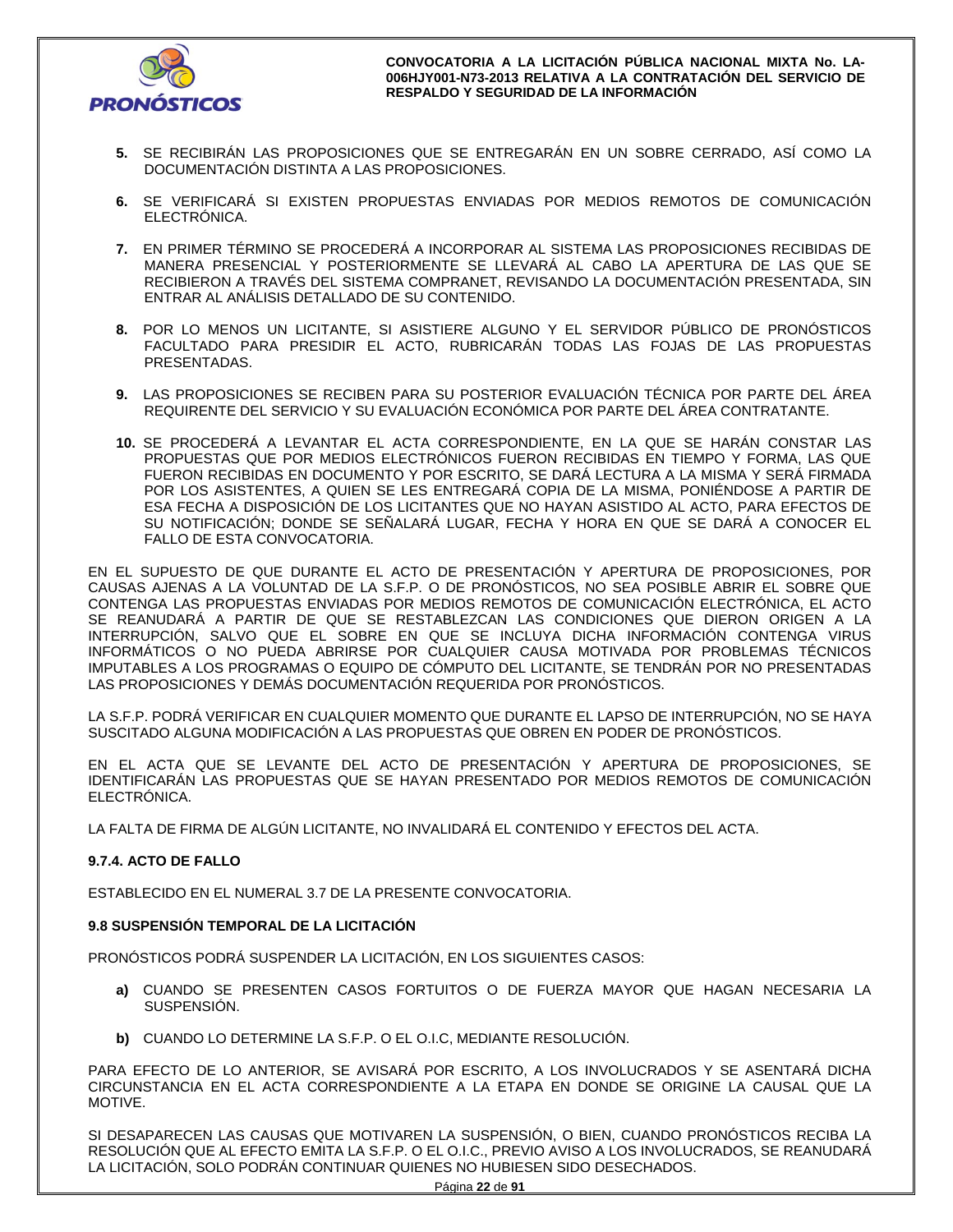

## **9.9 CANCELACIÓN DE LA LICITACIÓN**

PODRÁ CANCELARSE LA LICITACIÓN, EN LOS SIGUIENTES CASOS:

- **a)** EN CASO FORTUITO O POR CAUSAS DE FUERZA MAYOR.
- **b)** CUANDO EXISTAN CIRCUNSTANCIAS DEBIDAMENTE JUSTIFICADAS, QUE PROVOQUEN LA EXTINCIÓN DE LA NECESIDAD PARA CONTRATAR LA PRESTACIÓN DEL SERVICIO OBJETO DE ESTA LICITACIÓN O QUE DE CONTINUARSE CON EL PROCEDIMIENTO DE CONTRATACIÓN SE PUDIERA OCASIONAR UN DAÑO O PERJUICIO A PRONÓSTICOS.
- **c)** CUANDO LO DETERMINE LA S.F.P. O EL O.I.C., MEDIANTE RESOLUCIÓN.
- **d)** SE NOTIFICARÁ POR ESCRITO A TODOS LOS INVOLUCRADOS EN CASO DE QUE LA LICITACIÓN SE CANCELE POR CASO FORTUITO O DE FUERZA MAYOR, PREVIA SOLICITUD POR ESCRITO DE LOS LICITANTES, EL PAGO DE LOS GASTOS NO RECUPERABLES, SERÁ PROCEDENTE CUANDO LOS MISMOS SEAN RAZONABLES, ESTÉN DEBIDAMENTE COMPROBADOS Y SE RELACIONEN DIRECTAMENTE CON LA LICITACIÓN, DE CONFORMIDAD CON LO ESTABLECIDO EN EL ARTÍCULO 101 DEL REGLAMENTO.

EN CASO DE CANCELACIÓN DE LA LICITACIÓN, PRONÓSTICOS PODRÁ CONVOCAR A UNA NUEVA LICITACIÓN.

#### **9.10 DECLARACIÓN DE LICITACIÓN DESIERTA**

PRONÓSTICOS PODRÁ DECLARAR DESIERTA LA LICITACIÓN, CUANDO:

- **a)** NINGUNA PERSONA EXPRESE SU INTERÉS EN PARTICIPAR EN LA PRESENTE LICITACIÓN.
- **b)** NO SE PRESENTE ALGUNA PROPOSICIÓN EN EL ACTO DE PRESENTACIÓN Y APERTURA DE PROPOSICIONES.
- **c)** NINGUNA DE LAS PROPOSICIONES PRESENTADAS RESULTE SOLVENTE POR NO CUMPLIR LOS REQUISITOS ESTABLECIDOS EN ESTA CONVOCATORIA.

#### **9.11 MODIFICACIONES QUE PODRÁN EFECTUARSE**

#### **9.11.1 A LA CONVOCATORIA**

CUALQUIER MODIFICACIÓN, INCLUYENDO LAS QUE RESULTEN DE LA O LAS JUNTAS DE ACLARACIONES, FORMARÁ PARTE DE ESTA CONVOCATORIA Y DEBERÁN SER CONSIDERADAS POR LOS LICITANTES EN LA ELABORACIÓN DE SUS PROPOSICIONES.

#### **9.11.2 A LOS CONTRATOS**

PRONÓSTICOS, SOLO PODRÁ MODIFICAR EL CONTRATO QUE SE DERIVE DE ESTA LICITACIÓN EN LOS TÉRMINOS PREVISTOS POR EL ARTÍCULO 52 DE LA LEY, ASÍ COMO POR LOS ARTÍCULOS 91 Y 92 DE SU REGLAMENTO.

#### **9.12 INFRACCIONES Y SANCIONES**

LA S.F.P. SANCIONARÁ A LOS LICITANTES O PROVEEDORES QUE INFRINJAN LAS DISPOSICIONES DE LA LEY, CON MULTA EQUIVALENTE A LA CANTIDAD DE CINCUENTA Y HASTA MIL VECES EL SALARIO MÍNIMO GENERAL VIGENTE EN EL DISTRITO FEDERAL ELEVADO AL MES, EN LA FECHA DE LA INFRACCIÓN E INHABILITARÁ TEMPORALMENTE PARA PARTICIPAR EN PROCEDIMIENTOS DE CONTRATACIÓN O CELEBRAR CONTRATOS REGULADOS POR LA LEY AL LICITANTE O PROVEEDOR QUE SE UBIQUE EN ALGUNO DE LOS SUPUESTOS DE LOS ARTÍCULOS 59 Y 60 DE LA LEY.

#### **9.13 PENA CONVENCIONAL**

CON FUNDAMENTO EN LO DISPUESTO EN LOS ARTÍCULOS 53 DE LA LEY Y 96 DE SU REGLAMENTO, PRONÓSTICOS APLICARÁ PENAS CONVENCIONALES AL PROVEEDOR POR EL ATRASO EN LA PRESTACIÓN DEL SERVICIO OBJETO DE LA PRESENTE LICITACIÓN, CON BASE AL **ANEXO 13** DE LA PRESENTE CONVOCATORIA.

EN CASO DE EXISTIR PENAS CONVENCIONALES, EL PROVEEDOR DEBERÁ ENTERAR EL MONTO CORRESPONDIENTE, PREVIO AL PAGO DEL COMPROBANTE FISCAL QUE AMPARE LA PRESTACIÓN DE LOS SERVICIOS, EN LA CAJA DE PRONÓSTICOS, YA SEA MEDIANTE EFECTIVO, CHEQUE CERTIFICADO O CHEQUE DE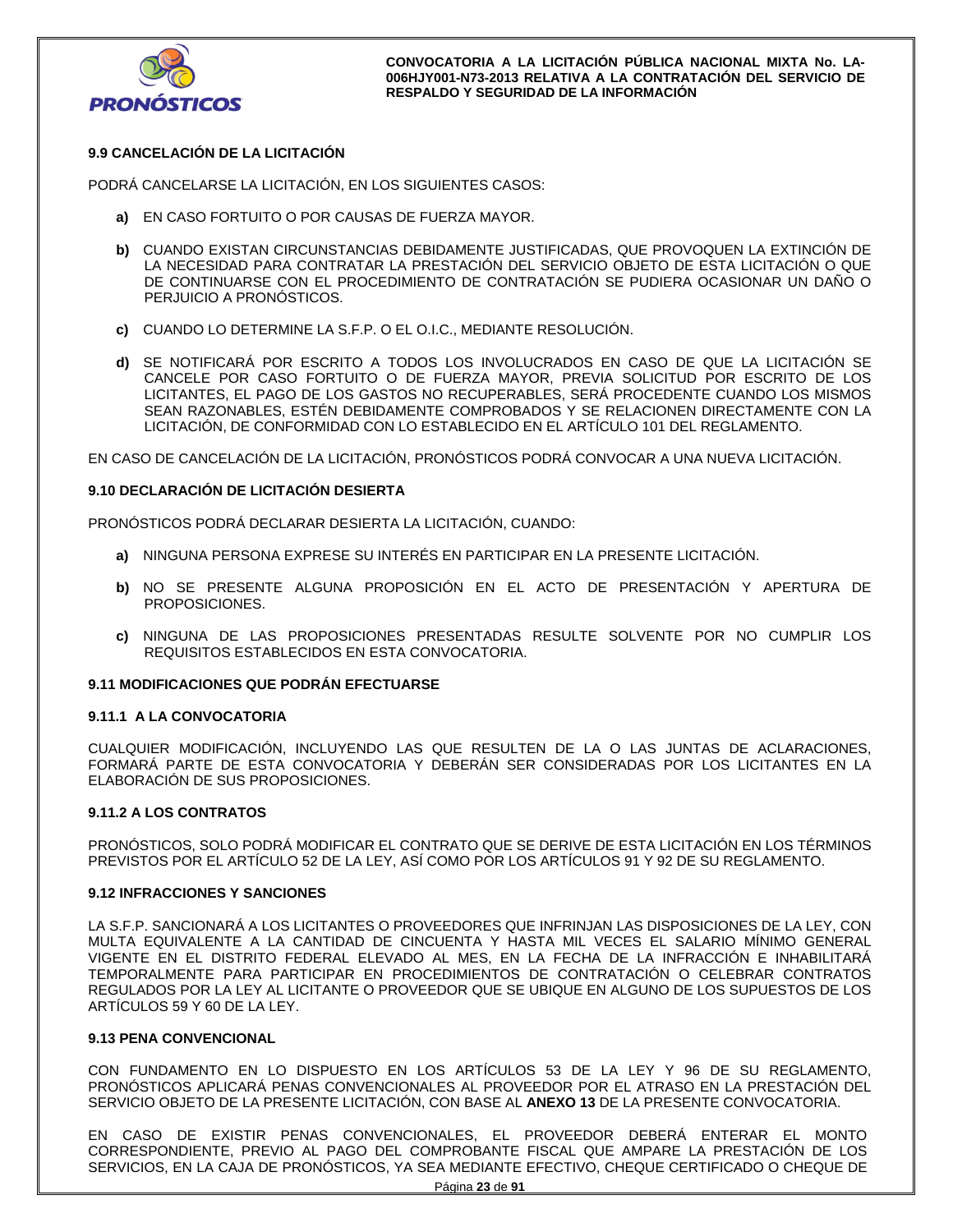

CAJA. POR LO QUE EL PAGO DE LOS SERVICIOS QUE PRONÓSTICOS DEBA EFECTUAR QUEDARÁ CONDICIONADO PROPORCIONALMENTE AL PAGO QUE EL PROVEEDOR DEBA EFECTUAR POR CONCEPTO DE PENAS CONVENCIONALES POR ATRASO.

### **9.14 RESCISIÓN DEL CONTRATO**

PRONÓSTICOS PODRÁ EN CUALQUIER MOMENTO RESCINDIR ADMINISTRATIVAMENTE EL CONTRATO ADJUDICADO CUANDO EL PROVEEDOR NO CUMPLA CON LAS CONDICIONES ESTABLECIDAS EN ESTA CONVOCATORIA O EN EL CONTRATO QUE SE SUSCRIBA, SIN NECESIDAD DE ACUDIR A LOS TRIBUNALES COMPETENTES EN LA MATERIA. SI PREVIAMENTE A LA DETERMINACIÓN DE DAR POR RESCINDIDO EL CONTRATO SE PRESTAREN LOS SERVICIOS, EL PROCEDIMIENTO INICIADO QUEDARÁ SIN EFECTO, PREVIA ACEPTACIÓN Y VERIFICACIÓN DE PRONÓSTICOS DE QUE CONTINÚA VIGENTE LA NECESIDAD DE LA PRESTACIÓN DEL SERVICIO, APLICANDO, EN SU CASO, LAS PENAS CONVENCIONALES CORRESPONDIENTES; POR LO QUE DE MANERA ENUNCIATIVA, MAS NO LIMITATIVA, SE ENTENDERÁ POR INCUMPLIMIENTO:

- **a)** SI TRANSCURRIDO EL TIEMPO SEÑALADO PARA EL INICIO DE LOS SERVICIOS, ÉSTOS NO SE REALIZAN.
- **b)** SI EL PROVEEDOR NO EJECUTA LOS SERVICIOS OBJETO DE ESTA LICITACIÓN CON LA CALIDAD, EFICIENCIA Y ESPECIFICACIONES SOLICITADAS POR PRONÓSTICOS.
- **c)** CUANDO EL PROVEEDOR CEDA TOTAL O PARCIALMENTE, BAJO CUALQUIER TÍTULO, LOS DERECHOS Y OBLIGACIONES A QUE SE REFIERA EL CONTRATO, CON EXCEPCIÓN DE LOS DERECHOS DE COBRO, EN CUYO CASO SE DEBERÁ CONTAR CON LA CONFORMIDAD PREVIA DE PRONÓSTICOS.
- **d)** CUANDO EL PROVEEDOR SUSPENDA INJUSTIFICADAMENTE LA EJECUCIÓN DE LOS SERVICIOS CONTRATADOS, O NO LES OTORGUE LA DEBIDA ATENCIÓN CONFORME LAS INSTRUCCIONES DE PRONÓSTICOS.
- **e)** CUANDO EL PROVEEDOR NO CUMPLA EN TIEMPO Y FORMA LA REALIZACIÓN DE LOS SERVICIOS SOLICITADOS.
- **f)** CUANDO LA AUTORIDAD COMPETENTE DECLARE EL CONCURSO MERCANTIL, LA SUSPENSIÓN DE PAGOS O ALGUNA SITUACIÓN DISTINTA, QUE SEA ANÁLOGA O EQUIVALENTE Y QUE AFECTE EL PATRIMONIO DEL PROVEEDOR.
- **g)** CUANDO LOS SERVICIOS NO SEAN REALIZADOS DE ACUERDO CON LAS NORMAS, ESPECIFICACIONES Y OBLIGACIONES A QUE SE REFIERE EL CONTRATO.
- **h)** CUANDO EL PROVEEDOR Y/O PERSONAL DEL MISMO IMPIDA EL DESEMPEÑO NORMAL DE LABORES DE PRONÓSTICOS DURANTE LA PRESTACIÓN DE LOS SERVICIOS, POR CAUSAS DISTINTAS A LA NATURALEZA DE LA PRESTACIÓN DEL SERVICIO.
- **i)** EN GENERAL, INCURRA EN INCUMPLIMIENTO TOTAL O PARCIAL DE LAS OBLIGACIONES QUE SE ESTIPULEN EN EL CONTRATO RESPECTIVO O DE LAS DISPOSICIONES DE LA LEY.
- **j)** LA FALTA DE ENTREGA DE LA GARANTÍA DE CUMPLIMIENTO, DENTRO DE LOS DIEZ DÍAS NATURALES POSTERIORES A LA FIRMA DEL CONTRATO CORRESPONDIENTE.

PARA EL CASO DE OPTAR POR LA RESCISIÓN DEL CONTRATO, PRONÓSTICOS COMUNICARÁ POR ESCRITO AL PROVEEDOR EL INCUMPLIMIENTO EN QUE HAYA INCURRIDO, PARA QUE EN UN TÉRMINO DE 5 (CINCO) DÍAS HÁBILES EXPONGA LO QUE A SU DERECHO CONVENGA Y APORTE LAS PRUEBAS QUE ESTIME PERTINENTES, TRANSCURRIDO DICHO TÉRMINO PRONÓSTICOS TOMANDO EN CUENTA LOS ARGUMENTOS Y PRUEBAS OFRECIDOS POR EL PROVEEDOR, DETERMINARÁ DE MANERA FUNDADA Y MOTIVADA SI RESULTA PROCEDENTE O NO RESCINDIR EL CONTRATO, Y COMUNICARÁ POR ESCRITO AL PROVEEDOR DICHA DETERMINACIÓN, DENTRO DE LOS 15 (QUINCE) DÍAS HÁBILES SIGUIENTES.

PRONÓSTICOS PODRÁ DETERMINAR NO DAR POR RESCINDIDO EL CONTRATO, CUANDO DURANTE EL PROCEDIMIENTO ADVIERTA QUE LA RESCISIÓN DEL CONTRATO PUDIERA OCASIONAR ALGÚN DAÑO O AFECTACIÓN A LAS FUNCIONES QUE TIENE ENCOMENDADAS. EN ESTE SUPUESTO, PRONÓSTICOS ELABORARÁ UN DICTAMEN EN EL CUAL JUSTIFIQUE QUE LOS IMPACTOS ECONÓMICOS O DE OPERACIÓN QUE SE OCASIONARÍAN CON LA RESCISIÓN DEL CONTRATO RESULTARÍAN MÁS INCONVENIENTES.

AL NO DAR POR RESCINDIDO EL CONTRATO, PRONÓSTICOS ESTABLECERÁ CON EL PROVEEDOR OTRO PLAZO, QUE LE PERMITA SUBSANAR EL INCUMPLIMIENTO QUE HUBIERE MOTIVADO EL INICIO DEL PROCEDIMIENTO. EL CONVENIO MODIFICATORIO QUE AL EFECTO SE CELEBRE DEBERÁ ATENDER A LAS CONDICIONES PREVISTAS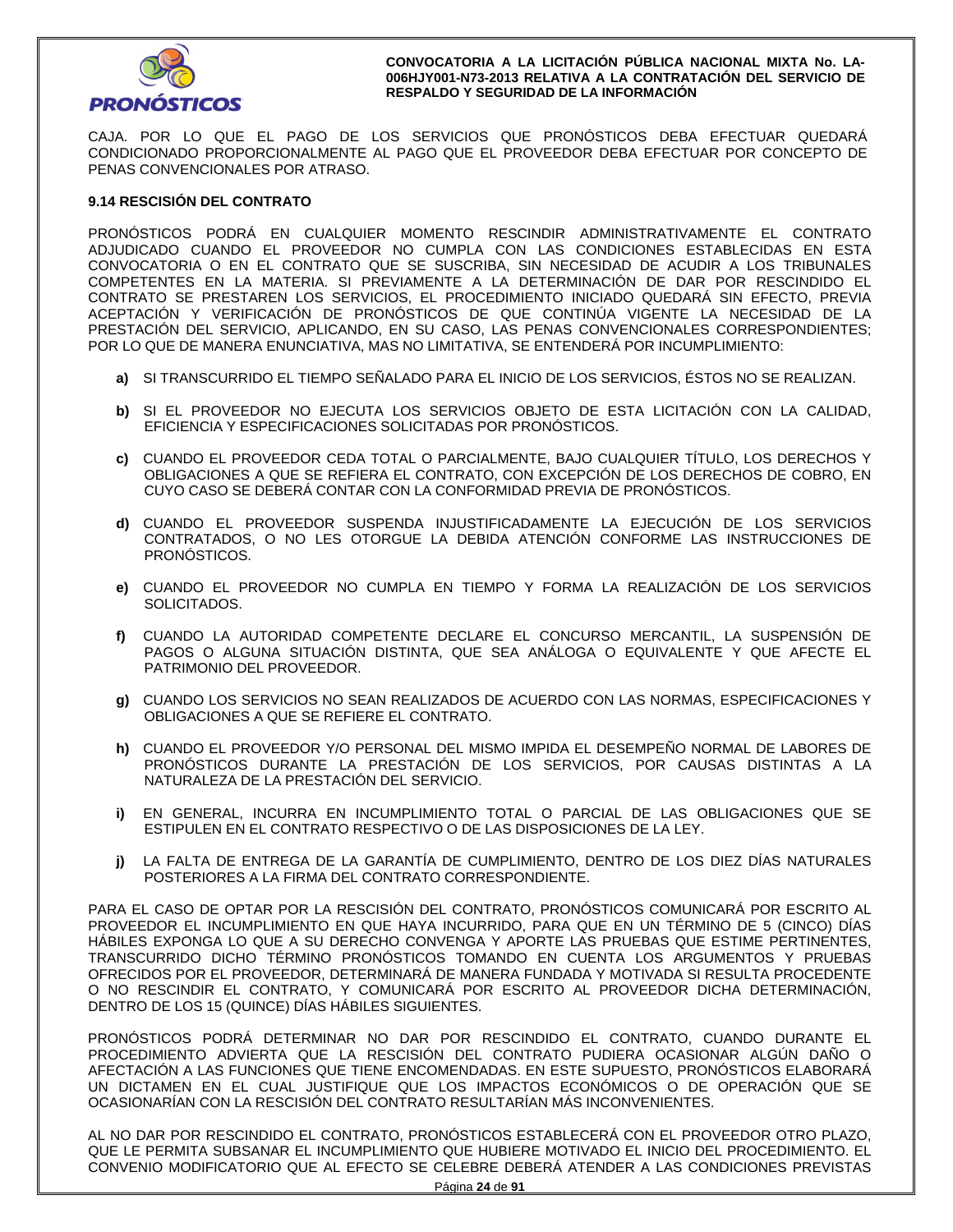

POR LOS DOS ÚLTIMOS PÁRRAFOS DEL ARTÍCULO 52 DE LA LEY.

CUANDO SE PRESENTE CUALQUIERA DE LOS CASOS MENCIONADOS, PRONÓSTICOS QUEDARÁ EXPRESAMENTE FACULTADO PARA OPTAR POR EXIGIR EL CUMPLIMIENTO DEL CONTRATO, APLICANDO LAS PENAS CONVENCIONALES Y/O RESCINDIRLO, SIENDO ESTA SITUACIÓN UNA FACULTAD POTESTATIVA.

### **9.15 TERMINACIÓN ANTICIPADA DEL CONTRATO**

PRONÓSTICOS PODRÁ DAR POR TERMINADO ANTICIPADAMENTE EL CONTRATO, CUANDO CONCURRAN RAZONES DE INTERÉS GENERAL O BIEN, CUANDO POR CAUSAS JUSTIFICADAS SE EXTINGA LA NECESIDAD DE REQUERIR EL SERVICIO ORIGINALMENTE CONTRATADO, Y SE DEMUESTRE QUE DE CONTINUAR CON EL CUMPLIMIENTO DE LAS OBLIGACIONES PACTADAS, SE OCASIONARÍA ALGÚN DAÑO O PERJUICIO A PRONÓSTICOS, O SE DETERMINE LA NULIDAD TOTAL O PARCIAL DE LOS ACTOS QUE DIERON ORIGEN AL CONTRATO, CON MOTIVO DE LA RESOLUCIÓN EMITIDA POR EL O.I.C. O LA S.F.P. EN ESTE CASO, PRONÓSTICOS A SOLICITUD ESCRITA DEL PROVEEDOR CUBRIRÁ LOS GASTOS NO RECUPERABLES, LOS CUALES SE LIMITARÁN A LO PREVISTO EN EL ARTÍCULO 102 FRACCIÓN I DEL REGLAMENTO, SIEMPRE QUE ESTOS SEAN RAZONABLES ESTÉN DEBIDAMENTE COMPROBADOS Y RELACIONADOS DIRECTAMENTE CON EL CONTRATO.

### **9.16 SUSPENSIÓN DEL SERVICIO**

CUANDO EN LA PRESTACIÓN DEL SERVICIO SE PRESENTE CASO FORTUITO O DE FUERZA MAYOR, PRONÓSTICOS, PODRÁ SUSPENDER LA PRESTACIÓN DEL SERVICIO EN CUYO CASO ÚNICAMENTE SE PAGARÁN AQUELLOS IMPORTES QUE HUBIESEN SIDO EFECTIVAMENTE PRESTADOS O PROPORCIONADOS.

CUANDO LA SUSPENSIÓN OBEDEZCA A CAUSAS IMPUTABLES A PRONÓSTICOS, PREVIA PETICIÓN Y JUSTIFICACIÓN DEL PROVEEDOR, SE REMBOLSARÁN LOS GASTOS NO RECUPERABLES QUE SE ORIGINEN DURANTE EL TIEMPO QUE DURE LA SUSPENSIÓN, SIEMPRE QUE ESTOS SEAN RAZONABLES, ESTÉN DEBIDAMENTE COMPROBADOS Y SE RELACIONEN DIRECTAMENTE CON EL SERVICIO, LOS CUALES SERÁN PAGADOS DENTRO DE UN TÉRMINO NO MAYOR A CUARENTA Y CINCO DÍAS NATURALES POSTERIORES A LA SOLICITUD FUNDADA Y DOCUMENTADA DEL PROVEEDOR. ADEMÁS SE PACTARÁ POR LAS PARTES EL PLAZO DE SUSPENSIÓN, A CUYO TÉRMINO PODRÁ INICIARSE LA TERMINACIÓN ANTICIPADA DEL CONTRATO.

LO ANTERIOR, DE CONFORMIDAD CON EL ARTÍCULO 55-BIS DE LA LEY.

PRONÓSTICOS REMBOLSARÁ AL PROVEEDOR, LOS GASTOS NO RECUPERABLES EN QUE HAYA INCURRIDO; SIEMPRE Y CUANDO, ÉSTOS CORRESPONDAN AL SERVICIO SOLICITADO POR PRONÓSTICOS Y SE COMPRUEBEN MEDIANTE SUS RESPECTIVOS COMPROBANTES FISCALES, LOS CUALES SERÁN EVALUADOS Y APROBADOS POR PRONÓSTICOS CONTANDO PREVIAMENTE CON LA JUSTIFICACIÓN TÉCNICA Y/O NORMATIVA DEL ÁREA REQUIRENTE.

### **9.17 CONTROVERSIAS**

LAS CONTROVERSIAS QUE SE SUSCITEN CON MOTIVO DE LA INTERPRETACIÓN O APLICACIÓN DE LA LEY, DE ESTA CONVOCATORIA DE LOS CONTRATOS QUE SE DERIVEN DE LA PRESENTE LICITACIÓN, SERÁN RESUELTAS POR LOS TRIBUNALES FEDERALES EN LA CIUDAD DE MÉXICO, DISTRITO FEDERAL, POR LO QUE LAS PARTES RENUNCIAN EXPRESAMENTE A CUALQUIER OTRO FUERO QUE PUDIERE CORRESPONDERLES EN RAZÓN DE SU DOMICILIO PRESENTE O FUTURO.

### **9.18 NO NEGOCIACIÓN DE CONDICIONES**

BAJO NINGUNA CIRCUNSTANCIA PODRÁN SER NEGOCIADAS LAS CONDICIONES ESTIPULADAS EN ESTA CONVOCATORIA O LAS PROPUESTAS PRESENTADAS POR LOS LICITANTES.

SE ESTABLECE QUE EL LICITANTE AL QUE SE ADJUDIQUE EL CONTRATO, NO PODRÁ TRANSMITIR BAJO NINGÚN TÍTULO, LOS DERECHOS Y OBLIGACIONES QUE SE ESTABLEZCAN EN EL O LOS CONTRATO(S) QUE SE DERIVEN DE ESTA LICITACIÓN, CON EXCEPCIÓN DE LOS DERECHOS DE COBRO, EN CUYO CASO SE DEBERÁ CONTAR CON LA CONFORMIDAD PREVIA DE PRONÓSTICOS.

### **9.19 SITUACIONES NO PREVISTAS EN LA CONVOCATORIA**

CUALQUIER SITUACIÓN QUE NO HAYA SIDO PREVISTA EN LA PRESENTE CONVOCATORIA, SERÁ RESUELTA POR PRONÓSTICOS ESCUCHANDO LA OPINIÓN DE LAS AUTORIDADES COMPETENTES, CON BASE EN LAS ATRIBUCIONES ESTABLECIDAS EN LAS DISPOSICIONES APLICABLES.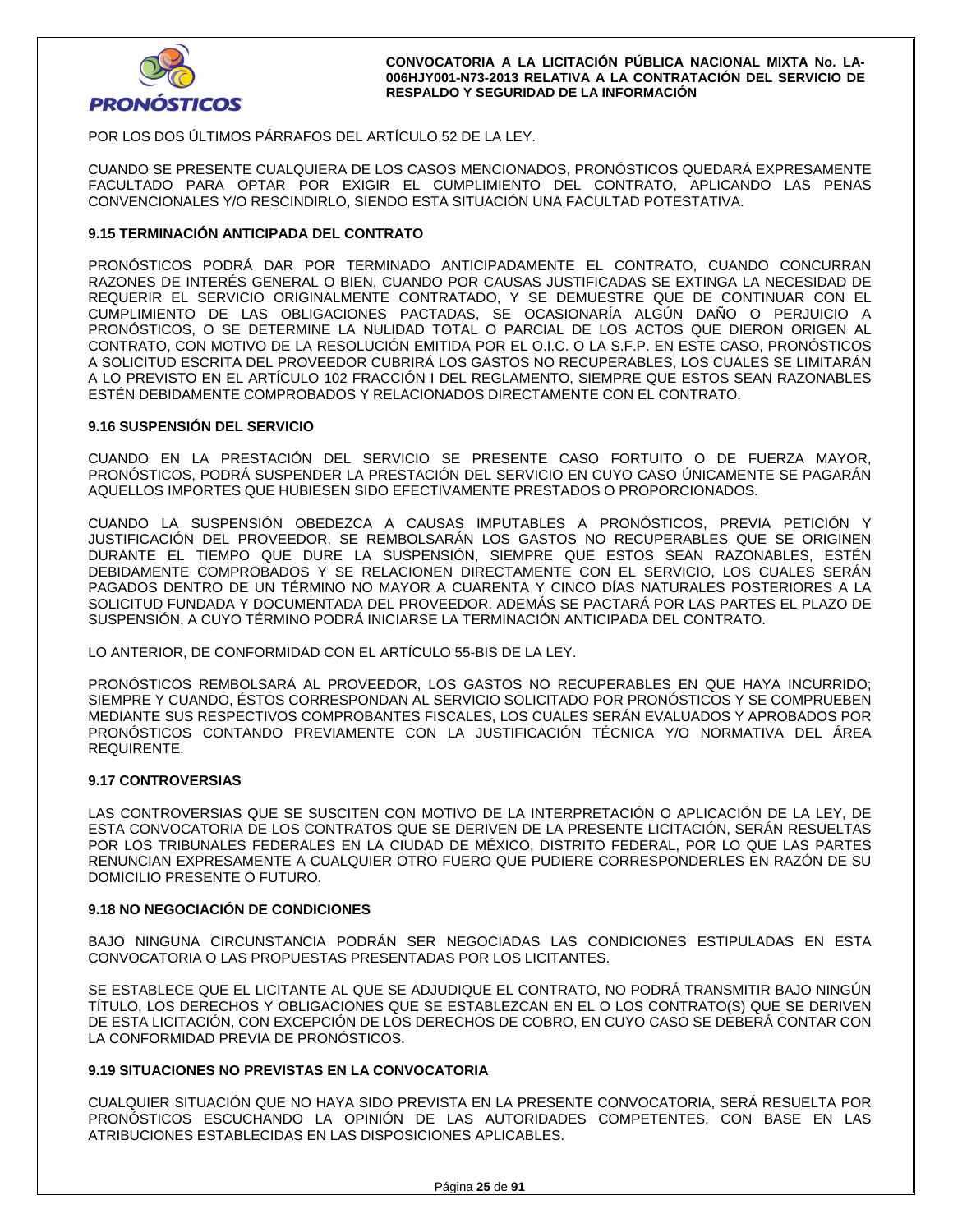

ASIMISMO, PARA LA INTERPRETACIÓN O APLICACIÓN DE ESTA CONVOCATORIA O DEL CONTRATO QUE SE CELEBRE, EN LO NO PREVISTO EN TALES DOCUMENTOS SE ESTARÁ A LO DISPUESTO EN LA LEY Y SU REGLAMENTO; CÓDIGO CIVIL FEDERAL; LA LEY FEDERAL DE PROCEDIMIENTO ADMINISTRATIVO; CÓDIGO FEDERAL DE PROCEDIMIENTOS CIVILES Y DEMÁS DISPOSICIONES LEGALES VIGENTES EN LA MATERIA.

## **9.20 TRANSPARENCIA Y COMBATE A LA CORRUPCIÓN.**

A LA PRESENTE CONVOCATORIA SE ADJUNTAN LOS **ANEXOS 15-A, 15-B Y 15-C** "ENCUESTAS DE TRANSPARENCIA DEL PROCEDIMIENTO DE LICITACIÓN", MISMO QUE SE SOLICITA SEA REQUISITADO EN EL DESARROLLO DE LOS EVENTOS DE ESTA LICITACIÓN.

**9.21 NOTA INFORMATIVA PARA PERSONAS DE PAÍSES MIEMBROS DE LA ORGANIZACIÓN PARA LA COOPERACIÓN Y EL DESARROLLO ECONÓMICO (OCDE)** 

DE CONFORMIDAD CON EL OFICIO NO. SACN/300/148/2003, SIGNADO POR EL SUBSECRETARIO DE ATENCIÓN CIUDADANA Y NORMATIVIDAD, SE ADJUNTA A ESTA CONVOCATORIA, LA "NOTA INFORMATIVA PARA PERSONAS DE PAÍSES MIEMBROS DE LA ORGANIZACIÓN PARA LA COOPERACIÓN Y EL DESARROLLO ECONÓMICO (OCDE). (VÉASE **ANEXO 18**).

### **9.22 AFILIACIÓN A CADENAS PRODUCTIVAS**

LOS LICITANTES QUE ASÍ LO REQUIERAN, CON BASE EN LA INFORMACIÓN QUE SE INDICA EN EL **ANEXO 19**, PODRÁ OBTENER UNA CITA PARA SU AFILIACIÓN PREFERENTEMENTE EN UN PLAZO NO MAYOR A CINCO DÍAS NATURALES POSTERIORES AL FALLO, COMUNICÁNDOSE AL NÚMERO TELEFÓNICO 50.89.61.07 O AL 01.800.NAFINSA, DONDE SE LE ORIENTARÁ PARA INICIAR CON EL PROCESO DE AFILIACIÓN.

MÉXICO, D. F., a 30 DE AGOSTO DE 2013.

**ÁREA CONVOCANTE** 

**ÁREA CONVOCANTE**

**\_\_\_\_\_\_\_\_\_\_\_\_\_\_\_\_\_\_\_\_\_\_\_\_\_\_\_\_\_\_\_\_\_\_\_\_\_ LIC. MARIO I. FRÍAS VALENZUELA DIRECTOR ADMINISTRATIVO** 

**ÁREA JURÍDICA** 

**\_\_\_\_\_\_\_\_\_\_\_\_\_\_\_\_\_\_\_\_\_\_\_\_\_\_\_\_\_\_\_\_\_ LIC. IMELDA MALVAEZ AVILA GERENTE DE RECURSOS MATERIALES** 

**ÁREA REQUIRENTE** 

**\_\_\_\_\_\_\_\_\_\_\_\_\_\_\_\_\_\_\_\_\_\_\_\_\_\_\_\_\_\_\_\_\_ ING. ENRIQUE ALONSO RODRÍGUEZ GERENTE DE OPERACIÓN Y SOPORTE**  **\_\_\_\_\_\_\_\_\_\_\_\_\_\_\_\_\_\_\_\_\_\_\_\_\_\_\_\_\_\_\_\_\_\_\_\_\_\_ LIC. MAURICIO HERNÁNDEZ NAVARRO GERENTE JURÍDICO** 

TODAS LAS ESPECIFICACIONES Y REQUISITOS TÉCNICOS CONTENIDOS EN LA CONVOCATORIA (COMO **ANEXO 13**), SON RESPONSABILIDAD DEL ÁREA REQUIRENTE, EN EL CASO DE LOS REQUISITOS ADMINISTRATIVOS SON RESPONSABILIDAD DE LA GERENCIA DE RECURSOS MATERIALES Y LOS ASPECTOS LEGALES DE LA COORDINACIÓN TÉCNICA Y JURÍDICA, CON BASE AL NUMERAL VIII DE LAS POLÍTICAS BASES Y LINEAMIENTOS DE PRONÓSTICOS PARA LA ASISTENCIA PÚBLICA.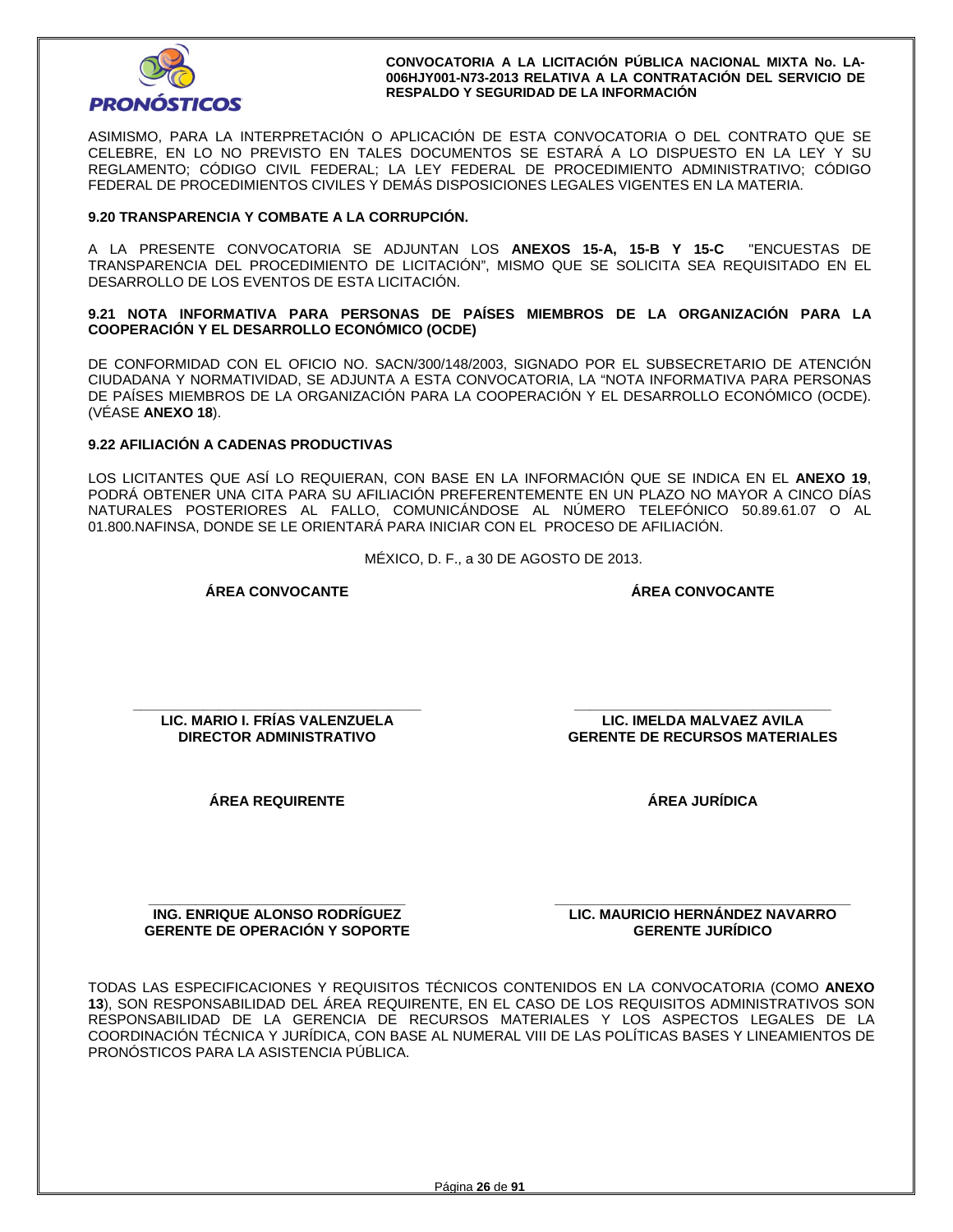

## **ANEXO 1 LISTA DE VERIFICACIÓN PARA REVISAR PROPOSICIONES**

## **4.1 DOCUMENTACIÓN DISTINTA (LEGAL-ADMINISTRATIVA) A LA PROPUESTA TÉCNICA Y ECONÓMICA**

| No.            | A ELECCIÓN DEL LICITANTE PODRÁ ENTREGARSE DENTRO O FUERA DEL<br>SOBRE QUE LAS CONTENGA, Y SERÁ LA SIGUIENTE:                                                                                                                                                                                                                                                                                                                                                  | <b>PRESENTA</b> | NO.<br><b>PRESENTA</b> |
|----------------|---------------------------------------------------------------------------------------------------------------------------------------------------------------------------------------------------------------------------------------------------------------------------------------------------------------------------------------------------------------------------------------------------------------------------------------------------------------|-----------------|------------------------|
| $\mathbf{1}$   | ORIGINAL Y COPIA DE IDENTIFICACIÓN OFICIAL VIGENTE DE QUIEN FIRMA LAS<br>PROPOSICIONES.                                                                                                                                                                                                                                                                                                                                                                       |                 |                        |
| $\overline{2}$ | ESCRITO DE MANIFESTACIÓN DE INTERÉS.<br><b>ANEXO 2</b>                                                                                                                                                                                                                                                                                                                                                                                                        |                 |                        |
| 3              | ESCRITO BAJO PROTESTA DE DECIR VERDAD, QUE CUENTA CON FACULTADES<br>SUFICIENTES PARA COMPROMETERSE POR SÍ O POR SU REPRESENTADA, SIN<br>QUE SEA NECESARIO ACREDITAR SU PERSONALIDAD JURÍDICA.<br><b>ANEXO4</b>                                                                                                                                                                                                                                                |                 |                        |
| $\overline{4}$ | ACREDITACIÓN DE PERSONALIDAD.<br><b>ANEXO 5-A (PERSONAL MORAL)</b><br><b>ANEXO 5-B (PERSONA FÍSICA)</b>                                                                                                                                                                                                                                                                                                                                                       |                 |                        |
| 5              | ESCRITO BAJO PROTESTA DE DECIR VERDAD, QUE ES DE NACIONALIDAD<br>MEXICANA.<br><b>ANEXO 6</b>                                                                                                                                                                                                                                                                                                                                                                  |                 |                        |
| 6              | ESCRITO EN EL QUE SE MANIFIESTE, QUE EL SERVICIO QUE PROPORCIONARÁ<br>ES DE ORIGEN MEXICANO. ANEXO 6-A                                                                                                                                                                                                                                                                                                                                                        |                 |                        |
| $\overline{7}$ | ESCRITO BAJO PROTESTA DE DECIR VEDAD, DE NO ENCONTRARSE EN<br>ALGUNO DE LOS SUPUESTOS ESTABLECIDOS POR LOS ARTÍCULOS 50 Y 60 DE<br>LA LEY.<br><b>ANEXO 7</b>                                                                                                                                                                                                                                                                                                  |                 |                        |
| 8              | ESCRITO EN EL QUE INDIQUE LA DIRECCIÓN DE CORREO ELECTRÓNICO.<br><b>ANEXO 8</b>                                                                                                                                                                                                                                                                                                                                                                               |                 |                        |
| 9              | ESCRITO DE DECLARACIÓN DE INTEGRIDAD EN LA QUE MANIFIESTEN, BAJO<br>PROTESTA DE DECIR VERDAD, QUE POR SÍ MISMOS O A TRAVÉS DE<br>INTERPÓSITA PERSONA, SE ABSTENDRÁN DE ADOPTAR CONDUCTAS, PARA<br>QUE LOS SERVIDORES PÚBLICOS DE PRONÓSTICOS, INDUZCAN O ALTEREN<br>LAS EVALUACIONES DE LAS PROPUESTAS, EL RESULTADO DEL<br>PROCEDIMIENTO, U OTROS ASPECTOS QUE OTORGUEN CONDICIONES MÁS<br>VENTAJOSAS CON RELACIÓN A LOS DEMÁS LICITANTES.<br><b>ANEXO 9</b> |                 |                        |
| 10             | DOCUMENTO EXPEDIDO POR AUTORIDAD COMPETENTE QUE DETERMINE SU<br>ESTRATIFICACIÓN COMO MICRO, PEQUEÑA O MEDIANA EMPRESA<br>O BIEN, ESCRITO BAJO PROTESTA DE DECIR VERDAD, QUE CUENTA O NO,<br>CON ESE CARÁCTER.<br><b>ANEXO 10-A</b><br>ANEXO 10-B                                                                                                                                                                                                              |                 |                        |
| 11             | ESCRITO EN EL QUE MANIFIESTE QUE EL DOMICILIO CONSIGNADO EN SUS<br>PROPUESTAS SERA EL LUGAR EN DONDE EL LICITANTE RECIBIRA TODA<br>CLASE DE NOTIFICACIONES QUE RESULTEN DE LOS ACTOS Y CONTRATOS<br>QUE CELEBREN CON PRONOSTICOS.<br><b>ANEXO 11</b>                                                                                                                                                                                                          |                 |                        |
| 12             | CARTA DE CONFORMIDAD Y DE ACEPTACIÓN DE LA PRESENTE<br>CONVOCATORIA, SUS ANEXOS Y EN SU CASO, DE LAS MODIFICACIONES<br>DERIVADAS DE LA JUNTA O JUNTAS DE ACLARACIÓN AL CONTENIDO DE LA<br>CONVOCATORIA, LO CUAL NO LO EXIME DE PRESENTAR LOS DOCUMENTOS<br>SOLICITADOS EN LA MISMA.<br><b>ANEXO12</b>                                                                                                                                                         |                 |                        |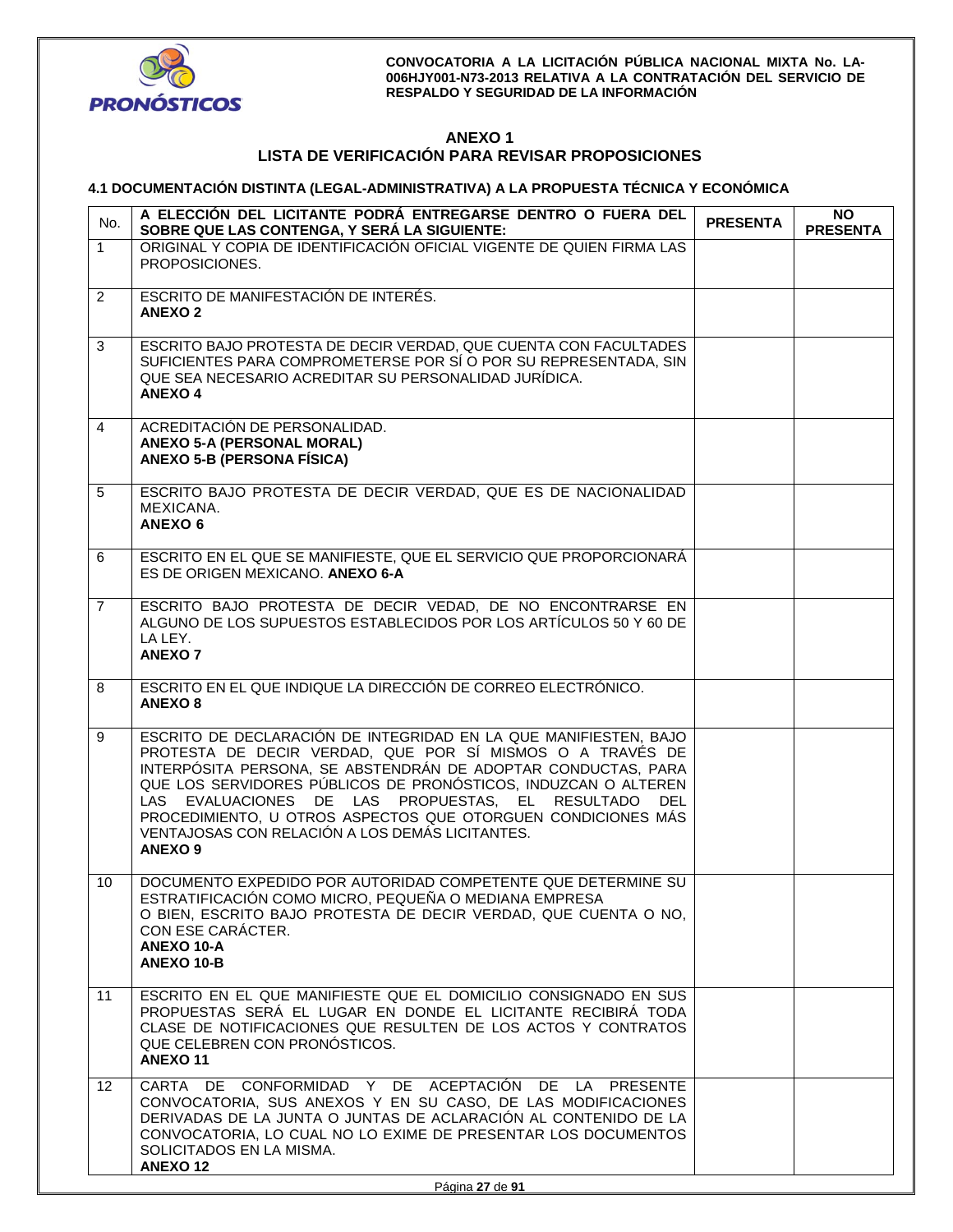| No. | A ELECCIÓN DEL LICITANTE PODRÁ ENTREGARSE DENTRO O FUERA DEL<br>SOBRE QUE LAS CONTENGA, Y SERÁ LA SIGUIENTE:                                                                                                                     | <b>PRESENTA</b> | NO.<br><b>PRESENTA</b> |
|-----|----------------------------------------------------------------------------------------------------------------------------------------------------------------------------------------------------------------------------------|-----------------|------------------------|
| 13  | DOCUMENTO DE LA RESOLUCIÓN EXPEDIDO POR EL S.A.T. SOBRE EL<br>CUMPLIMIENTO DE SUS OBLIGACIONES FISCALES CONFORME A LO<br>ESTABLECIDO EN LA REGLA 1.2.1.15 Y 11.2.1.13 DE LA MISCELÁNEA FISCAL<br>PARA 2013. (D.O.F. 28-12-2012). |                 |                        |
| 14  | EN CASO DE OPTAR POR LA PRESENTACIÓN DE LAS PROPOSICIONES DE<br>MANERA DOCUMENTAL Y POR ESCRITO DEBERÁ ENTREGAR EN MEDIO<br>MAGNÉTICO (USB, CD) LAS MISMAS.                                                                      |                 |                        |
| 15  | CONTRATO QUE ESTABLEZCA LAS OBLIGACIONES DE CADA UNA DE LAS<br>PERSONAS QUE PRESENTAR CONJUNTAMENTE UNA PROPOSICIÓN.                                                                                                             |                 |                        |

## **4.3 PROPUESTA TÉCNICA (ANEXO 13)**

| LA PROPUESTA TÉCNICA DEBERÁ PRESENTARSE DENTRO DEL SOBRE ÚNICO DE<br>PROPOSICIÓN Y CONTENER LA SIGUIENTE DOCUMENTACIÓN:                                                                                                                                                                                                                                                                                                                                                                                                                                                                                                         | <b>PRESENTA</b> | ΝO<br><b>PRESENTA</b> |
|---------------------------------------------------------------------------------------------------------------------------------------------------------------------------------------------------------------------------------------------------------------------------------------------------------------------------------------------------------------------------------------------------------------------------------------------------------------------------------------------------------------------------------------------------------------------------------------------------------------------------------|-----------------|-----------------------|
| PROPUESTA TÉCNICA FIRMADA EN CADA UNA DE SUS HOJAS POR EL<br>REPRESENTANTE LEGAL DEL LICITANTE, EN EL QUE SE DESCRIBA AMPLIAMENTE<br>LOS SERVICIOS QUE OFRECE, EN CONCORDANCIA CON LO SEÑALADO EN EL<br>ANEXO 13, DANDO CUMPLIMIENTO A TODAS Y CADA UNA DE LAS<br>ESPECIFICACIONES ESTABLECIDAS EN EL MISMO.                                                                                                                                                                                                                                                                                                                    |                 |                       |
| MANIFESTAR Y ENTREGAR POR ESCRITO EN HOJA MEMBRETADA Y CON LA FIRMA AUTÓGRAFA DE SU<br><b>REPRESENTANTE LEGAL QUE:</b>                                                                                                                                                                                                                                                                                                                                                                                                                                                                                                          |                 |                       |
| ESCRITO FIRMADO POR EL REPRESENTANTE LEGAL, EN EL CUAL MANIFIESTE QUE<br>CUENTAN CON CAPACIDAD DE RESPUESTA INMEDIATA Y CON LOS RECURSOS<br>TÉCNICOS, FINANCIEROS Y DEMÁS QUE SEAN NECESARIOS Y CUYAS ACTIVIDADES<br>COMERCIALES O PROFESIONALES ESTÉN RELACIONADAS CON LA PRESTACIÓN DEL<br>SERVICIO OBJETO DEL CONTRATO A CELEBRARSE, PARA LA PRESTACIÓN DEL<br>SERVICIO O ENTREGA DE LOS BIENES O ARRENDAMIENTO.                                                                                                                                                                                                             |                 |                       |
| COPIA DEL ACTA CONSTITUTIVA (PERSONAS MORALES) O DE LA CÉDULA DEL<br>REGISTRO FEDERAL DE CONTRIBUYENTES (PERSONAS FÍSICAS), CON EL FIN DE<br>VERIFICAR QUE SUS ACTIVIDADES COMERCIALES O PROFESIONALES ESTÁN<br>RELACIONADAS CON LOS BIENES, ARRENDAMIENTOS O SERVICIOS OBJETO DEL<br>CONTRATO A CELEBRAR.<br>O BIEN, EN CASO DE ENCONTRARSE INSCRITO EN LA PLATAFORMA DE COMPRANET 5<br>INDICAR EN SU PROPOSICIÓN SU REGISTRO FEDERAL DE CONTRIBUYENTES, PARA EL<br>MISMO EFECTO.                                                                                                                                              |                 |                       |
| CURRÍCULUM QUE CONTENGA UN LISTADO DE EMPRESAS, DEPENDENCIAS O<br>ENTIDADES DE GOBIERNO A LAS QUE HAYA PRESTADO UN SERVICIO SIMILAR O LA<br>ENTREGA DE LOS BIENES SOLICITADOS EN EL PRESENTE DOCUMENTO.                                                                                                                                                                                                                                                                                                                                                                                                                         |                 |                       |
| CARTA COMPROMISO FIRMADA POR EL REPRESENTANTE LEGAL QUE MANIFIESTE<br>QUE LA INFRAESTRUCTURA, SISTEMAS Y COMPONENTES CONSIDERADOS COMO<br>PARTE DEL SERVICIO DEBERÁN SER NUEVOS, DE TECNOLOGÍA RECIENTE Y ESTAR<br>INSTALADOS Y OPERANDO A MÁS TARDAR 4 SEMANAS POSTERIORES A LA<br>NOTIFICACIÓN DEL FALLO DE LA LICITACIÓN. ASIMISMO DEBERÁ MANIFESTAR SU<br>COMPROMISO QUE DE RESULTAR ADJUDICADO, DEBERÁ CONSIDERAR QUE EL<br>SERVICIO ACTUAL NO DEBE DE INTERRUMPIRSE EN NINGÚN MOMENTO A PARTIR DE<br>LA ADJUDICACIÓN DEL FALLO Y HASTA LA IMPLEMENTACIÓN, PUESTA A PUNTO Y<br>LIBERACIÓN DE SU INFRAESTRUCTURA PROPUESTA. |                 |                       |
| CARTA ORIGINAL VIGENTE EN PAPEL MEMBRETADO FIRMADA POR<br>EL<br>REPRESENTANTE LEGAL DEL FABRICANTE EN MÉXICO (UNA CARTA POR CADA<br>COMPONENTE DEL SERVICIO, PUEDE SER UNA SOLA SI LOS EQUIPOS O SOLUCIONES<br>DE LOS DIFERENTES COMPONENTES QUE INTEGRAN EL SERVICIO SON DE LA MISMA<br>MARCA, A EXCEPCIÓN DEL HACKEO ÉTICO) EN LA QUE MANIFIESTE QUE EL LICITANTE                                                                                                                                                                                                                                                             |                 |                       |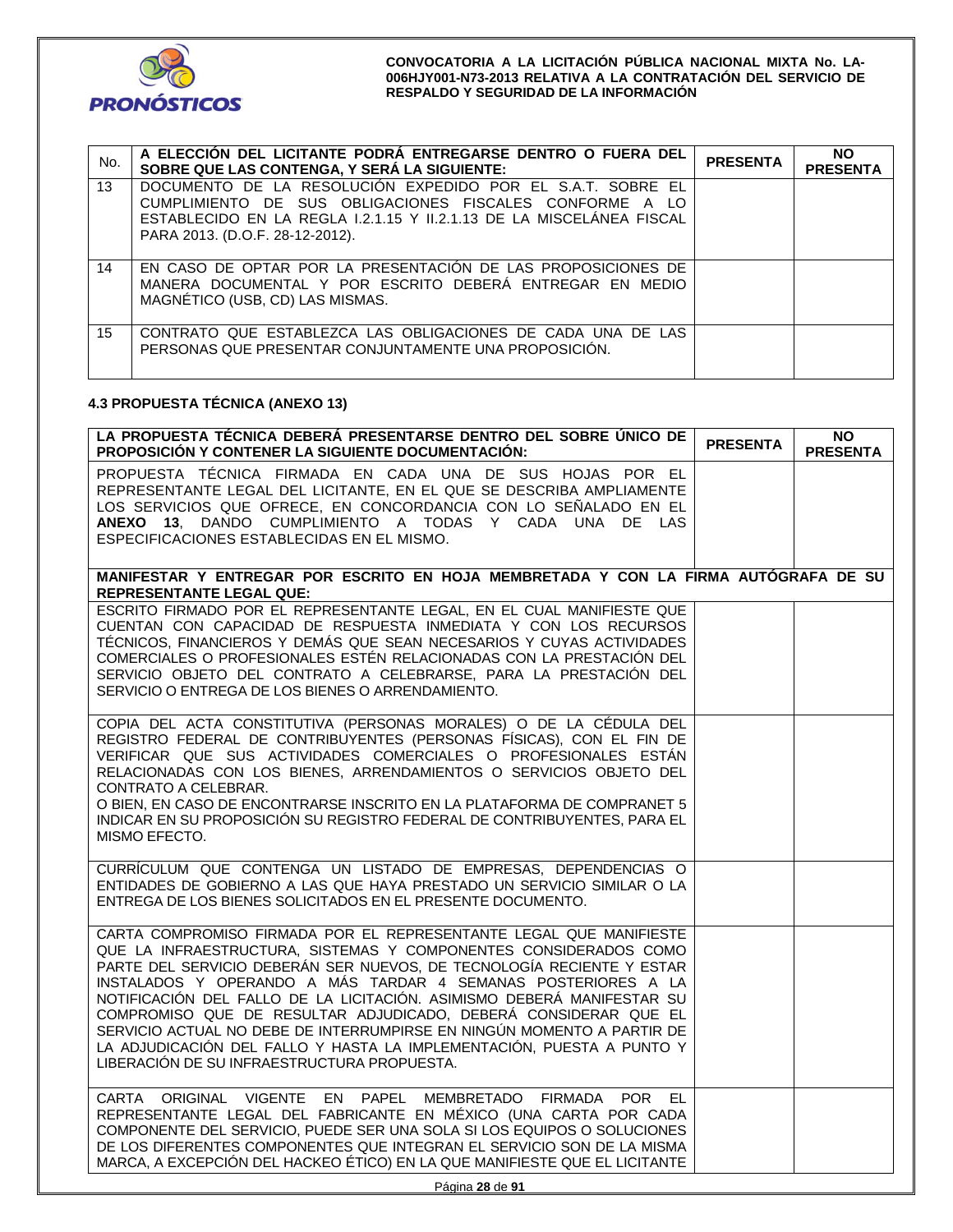

| ES UN DISTRIBUIDOR, QUE CUENTA CON LA CAPACIDAD COMERCIAL Y TÉCNICA<br>NECESARIA PARA VENDER Y PARA REALIZAR LA INSTALACIÓN Y LA IMPLEMENTACIÓN<br>DE LOS EQUIPOS NECESARIOS PARA EL SERVICIO SOLICITADO Y QUE ES UN<br>PROVEEDOR CERTIFICADO Y QUE CUENTA CON AL MENOS 3 (TRES) INGENIEROS DE<br>SISTEMAS CERTIFICADOS POR SOLUCIÓN PARA SOPORTAR TÉCNICAMENTE LA<br>SOLUCIÓN. SE DEBERÁN CONSIDERAR AL MENOS DOS INGENIEROS POR CADA<br>COMPONENTE SIEMPRE Y CUANDO SEAN MARCAS DIFERENTES. |  |
|-----------------------------------------------------------------------------------------------------------------------------------------------------------------------------------------------------------------------------------------------------------------------------------------------------------------------------------------------------------------------------------------------------------------------------------------------------------------------------------------------|--|
| CURRICULUM VITAE Y COPIA DEL CERTIFICADO DE AL MENOS TRES INGENIEROS<br>CERTIFICADOS, EXPEDIDAS POR EL FABRICANTE POR CADA COMPONENTE DE LA<br>SOLUCIÓN PROPUESTA.                                                                                                                                                                                                                                                                                                                            |  |
| CONTRATOS FIRMADOS POR INSTITUCIÓN DE GOBIERNO O EMPRESA PRIVADA EN EL<br>QUE SE PUEDA COMPROBAR QUE LAS CARACTERÍSTICAS ESPECÍFICAS Y<br>CONDICIONES SON SIMILARES A LAS ESTABLECIDAS PARA EL SERVICIO SOLICITADO.                                                                                                                                                                                                                                                                           |  |
| PLAN DE TRABAJO QUE ESTABLEZCA DE MANERA GENERAL LA INSTALACIÓN.<br>CONFIGURACIÓN Y PUESTA A PUNTO DE TODA LA SOLUCIÓN.                                                                                                                                                                                                                                                                                                                                                                       |  |
| MATRIZ DE ESCALAMIENTO QUE INCLUYA LOS NOMBRES DE LOS RESPONSABLES DE<br>CADA NIVEL DE ESCALAMIENTO PARA EL SOPORTE TÉCNICO Y MESA DE AYUDA<br>(INDICANDO SU CARGO, CORREO ELECTRÓNICO, TELÉFONO FIJO Y CELULAR.                                                                                                                                                                                                                                                                              |  |

## **4.4 PROPUESTA ECONÓMICA (ANEXO 14)**

| LA PROPUESTA ECONÓMICA. DEBERÁ PRESENTARSE DENTRO DEL SOBRE UNICO<br>DE PROPOSICIONES Y CONTENER LA SIGUIENTE DOCUMENTACIÓN: | <b>PRESENTA</b> | <b>NO</b><br><b>PRESENTA</b> |
|------------------------------------------------------------------------------------------------------------------------------|-----------------|------------------------------|
| ORIGINAL DE LA PROPUESTA CONFORME A LO INDICADO EN EL ANEXO 14                                                               |                 |                              |

FO-CON-09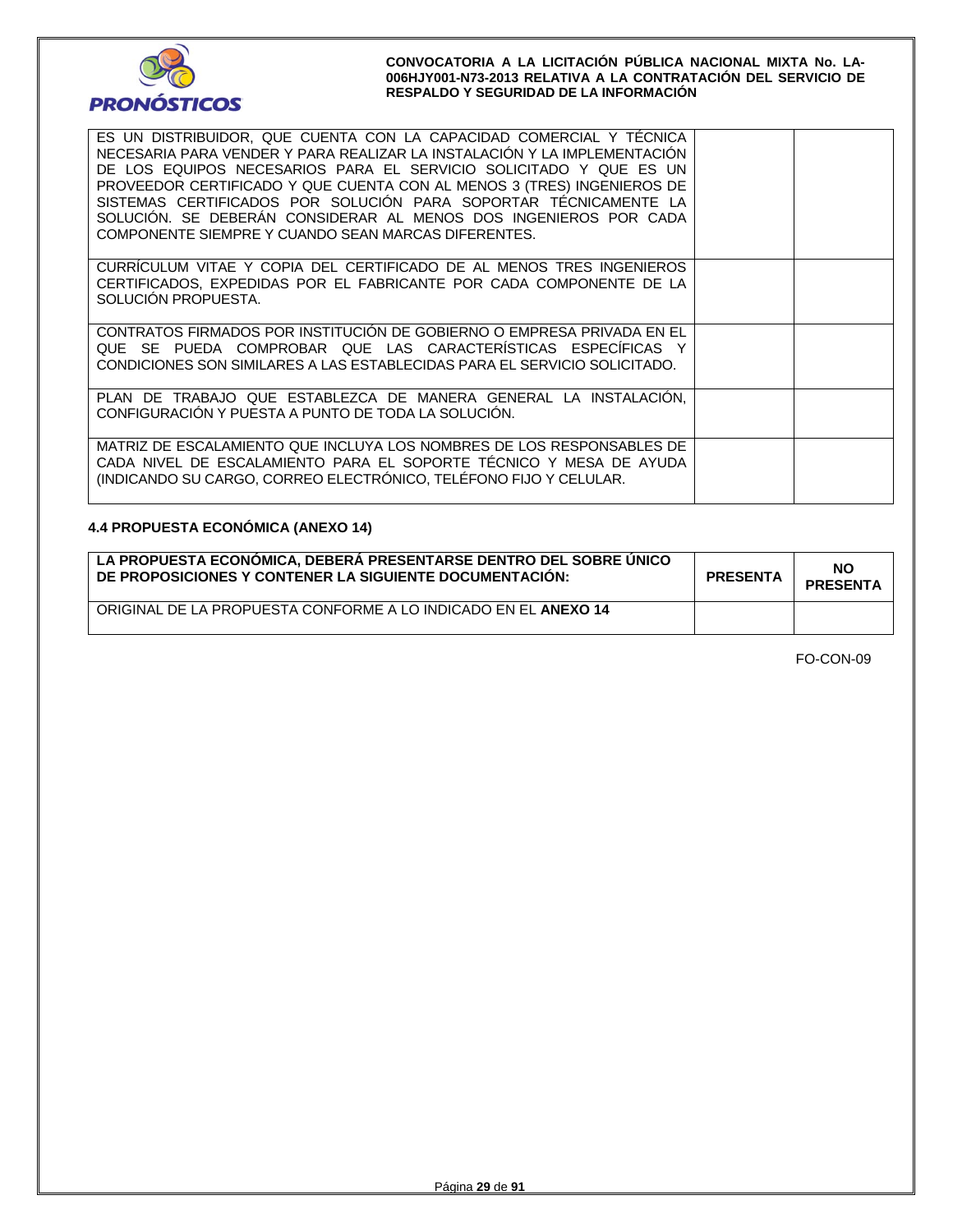

## **ANEXO 2 ESCRITO DE MANIFESTACIÓN DE INTERÉS**

**MÉXICO, D.F., \_\_\_\_\_\_DE \_\_\_\_\_\_\_ 2013** 

**PRONÓSTICOS PARA LA ASISTENCIA PÚBLICA AV. INSURGENTES SUR No. 1397, COL. INSURGENTES MIXCOAC, DELEGACIÓN BENITO JUÁREZ C.P. 03920, MÉXICO, D.F. P R E S E N T E** 

A NOMBRE DE (NOMBRE DEL LICITANTE), A QUIEN REPRESENTO, ME PERMITO MANIFESTAR EL INTERÉS DE PARTICIPAR EN LA LICITACIÓN PÚBLICA NACIONAL MIXTA No. LA-006HJY001-N73- 2013 RELATIVA A LA CONTRATACIÓN DEL SERVICIO DE RESPALDO Y SEGURIDAD DE LA INFORMACIÓN, PARA LO CUAL ME PERMITO ENLISTAR LOS SIGUIENTES DATOS GENERALES:

**NOMBRE DE LA EMPRESA: R.F.C.: DOMICILIO: No. TELEFÓNICO: NOMBRE DEL REPRESENTANTE LEGAL:** 

> **\_\_\_\_\_\_\_\_\_\_\_\_\_\_\_\_\_\_\_\_\_\_\_\_\_\_\_\_\_\_\_\_\_\_\_\_\_\_\_\_\_\_\_\_\_\_\_**  NOMBRE Y FIRMA DEL REPRESENTANTE LEGAL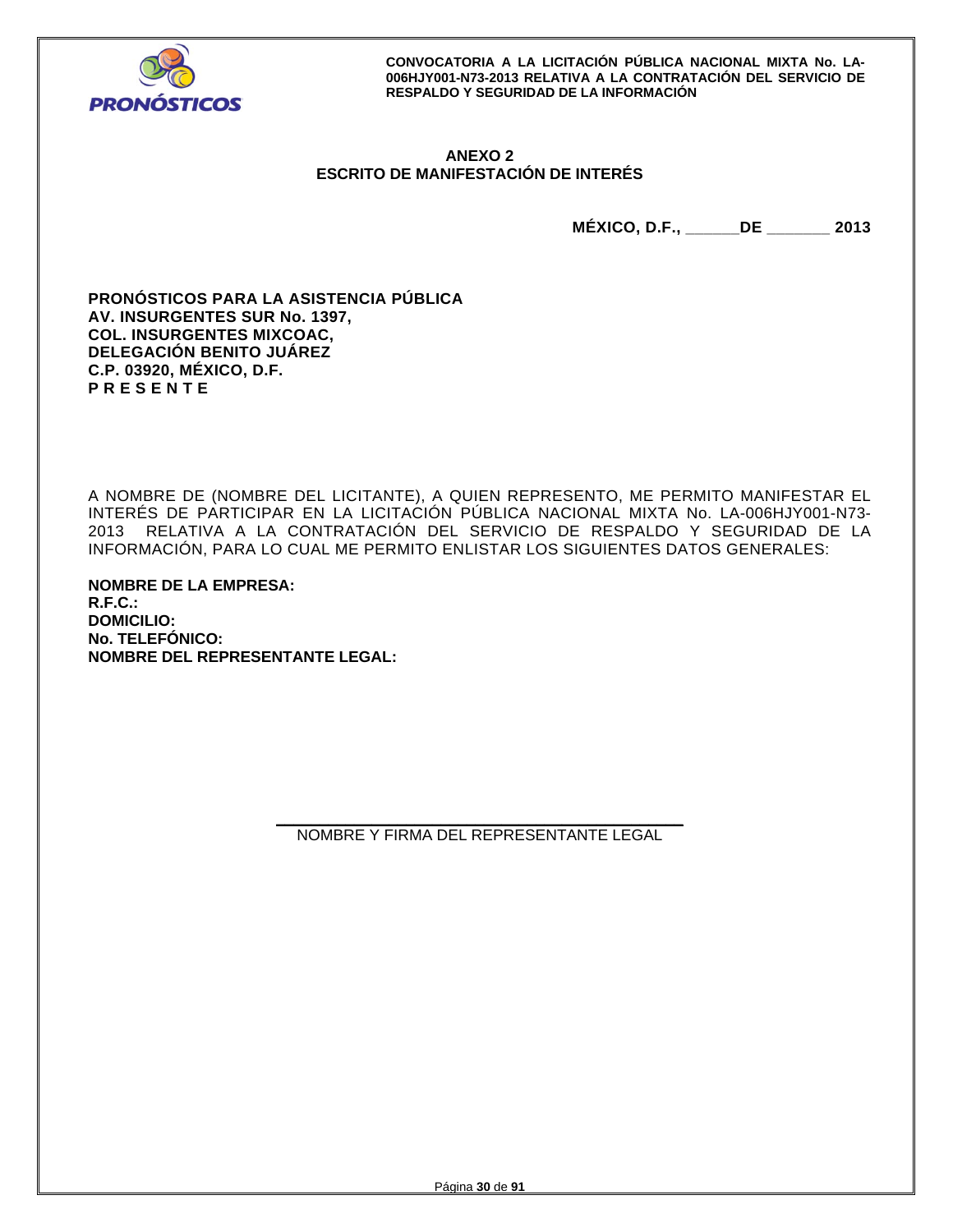

### **ANEXO 3 SOLICITUD DE ACLARACIÓN AL CONTENIDO DE LA CONVOCATORIA**

**MÉXICO, D.F., \_\_\_\_\_\_DE \_\_\_\_\_\_\_ 2013** 

**PRONÓSTICOS PARA LA ASISTENCIA PÚBLICA AV. INSURGENTES SUR No. 1397, COL. INSURGENTES MIXCOAC, DELEGACIÓN BENITO JUÁREZ C.P. 03920, MÉXICO, D.F. P R E S E N T E** 

LICITACIÓN PÚBLICA NACIONAL MIXTA No. LA-006HJY001-N73-2013, RELATIVA A LA CONTRATACIÓN DEL SERVICIO DE RESPALDO Y SEGURIDAD DE LA INFORMACIÓN.

**NOMBRE DE LA EMPRESA: NOMBRE DEL REPRESENTANTE LEGAL:** 

# **SOLICITA ACLARACIÓN A LOS ASPECTOS:**

( ) **ESPECIFICACIONES TÉCNICAS** ( ) **ASPECTOS NORMATIVOS**

**PREGUNTAS** 

 $1. -$ 

**\_\_\_\_\_\_\_\_\_\_\_\_\_\_\_\_\_\_\_\_\_\_\_\_\_\_\_\_\_\_\_\_\_\_\_\_\_\_\_\_**  NOMBRE Y FIRMA DEL REPRESENTANTE LEGAL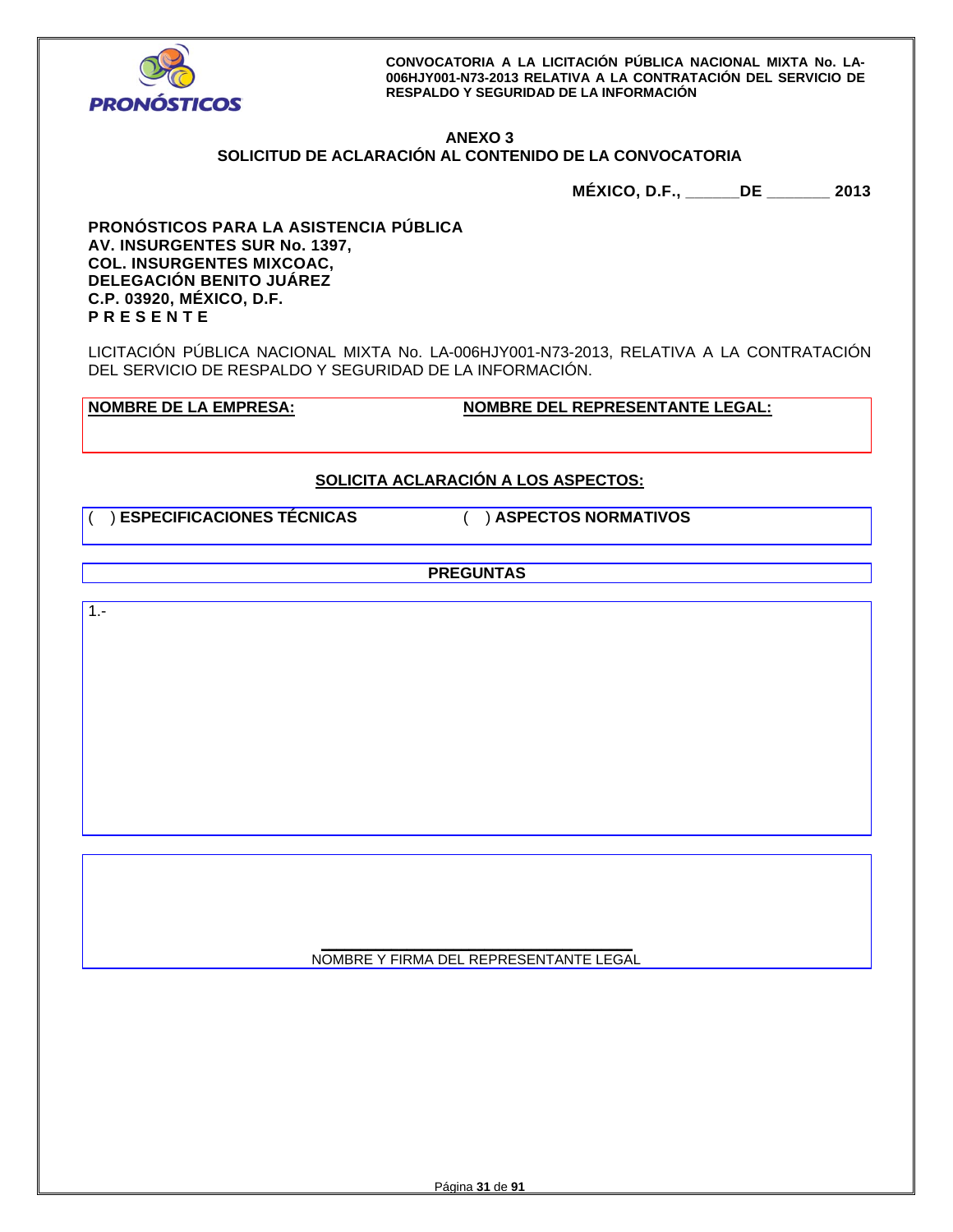

 $\blacksquare$ 

**CONVOCATORIA A LA LICITACIÓN PÚBLICA NACIONAL MIXTA No. LA-006HJY001-N73-2013 RELATIVA A LA CONTRATACIÓN DEL SERVICIO DE RESPALDO Y SEGURIDAD DE LA INFORMACIÓN** 

### **ANEXO 4 ESCRITO DE FACULTADES CON FUNDAMENTO EN EL ARTÍCULO 29 FRACCIÓN VI DE LA LEY**

**MÉXICO, D.F., \_\_\_\_\_\_DE \_\_\_\_\_\_\_ 2013** 

h

**PRONÓSTICOS PARA LA ASISTENCIA PÚBLICA AV. INSURGENTES SUR No. 1397, COL. INSURGENTES MIXCOAC, DELEGACIÓN BENITO JUÁREZ C.P. 03920, MÉXICO, D.F. P R E S E N T E** 

EN RELACIÓN CON LA LICITACIÓN PÚBLICA NACIONAL MIXTA No. LA-006HJY001-N73-2013 RELATIVA A LA CONTRATACIÓN DEL SERVICIO DE RESPALDO Y SEGURIDAD DE LA INFORMACIÓN.

A NOMBRE DE (NOMBRE DEL LICITANTE), MANIFIESTO BAJO PROTESTA DE DECIR VERDAD QUE PARA INTERVENIR EN EL ACTO DE PRESENTACIÓN Y APERTURA DE PROPOSICIONES CUENTO CON FACULTADES SUFICIENTES PARA COMPROMETERME POR SÍ O POR MI REPRESENTADA.

**(OPCIONAL)** ACREDITANDO NUESTRA PERSONALIDAD JURÍDICA DE ACUERDO A LO SIGUIENTE:

| Registro Federal de Contribuyentes:                                                                                                            | Tipo de Mipymes al que pertenece(opcional): |  |      |  |        |  |
|------------------------------------------------------------------------------------------------------------------------------------------------|---------------------------------------------|--|------|--|--------|--|
| Domicilio:                                                                                                                                     |                                             |  |      |  |        |  |
| Calle:<br>Número:                                                                                                                              |                                             |  |      |  |        |  |
| Colonia:                                                                                                                                       | Delegación o Municipio:                     |  |      |  |        |  |
| Código Postal:                                                                                                                                 | Entidad Federativa:                         |  |      |  |        |  |
| Teléfonos (incluyendo clave lada):                                                                                                             |                                             |  | Fax: |  |        |  |
| Correo electrónico:                                                                                                                            |                                             |  |      |  |        |  |
| No. de la escritura pública en la que consta su Acta Constitutiva:                                                                             |                                             |  |      |  | Fecha: |  |
| Nombre, número y lugar del Notario Público ante el cual se dio fe de la misma:                                                                 |                                             |  |      |  |        |  |
| Relación de Accionistas:                                                                                                                       |                                             |  |      |  |        |  |
| (Apellido Paterno)                                                                                                                             | (Apellido Materno)                          |  |      |  | Nombre |  |
| Descripción del Objeto Social:                                                                                                                 |                                             |  |      |  |        |  |
| Reformas al Acta Constitutiva:                                                                                                                 |                                             |  |      |  |        |  |
| Registro Federal de Contribuyentes del Apoderado o<br>Nombre y Apellido(s) del Apoderado o Representante Legal:<br><b>Representante Legal:</b> |                                             |  |      |  |        |  |
| Domicilio del Apoderado o Representante Legal:                                                                                                 |                                             |  |      |  |        |  |
| Calle:<br>Número:                                                                                                                              |                                             |  |      |  |        |  |
| Colonia:                                                                                                                                       | Delegación o Municipio:                     |  |      |  |        |  |
| Código Postal:<br>Entidad Federativa:                                                                                                          |                                             |  |      |  |        |  |
| Datos del documento mediante el cual acredita su personalidad y facultades:                                                                    |                                             |  |      |  |        |  |
| Escritura Pública Número:<br>Fecha:                                                                                                            |                                             |  |      |  |        |  |
| Nombre, número y lugar del Notario Público ante el cual se otorgó:                                                                             |                                             |  |      |  |        |  |

#### **\_\_\_\_\_\_\_\_\_\_\_\_\_\_\_\_\_\_\_\_\_\_\_\_\_\_\_\_\_\_\_\_\_\_\_\_\_\_\_\_\_\_\_\_**  NOMBRE Y FIRMA DEL REPRESENTANTE LEGAL

**NOTA:** EL PRESENTE FORMATO PODRÁ SER REPRODUCIDO POR CADA PARTICIPANTE EN EL MODO QUE ESTIME CONVENIENTE, DEBIENDO RESPETAR SU CONTENIDO, PREFERENTEMENTE, EN EL ORDEN INDICADO. ESTE FORMATO NO CREA DERECHOS PARA EL PARTICIPANTE NI OBLIGACIONES PARA EL CONVOCANTE SUJETÁNDOSE EN TODO CASO ESTRICTAMENTE A LO ESTABLECIDO EN LA CONVOCATORIA.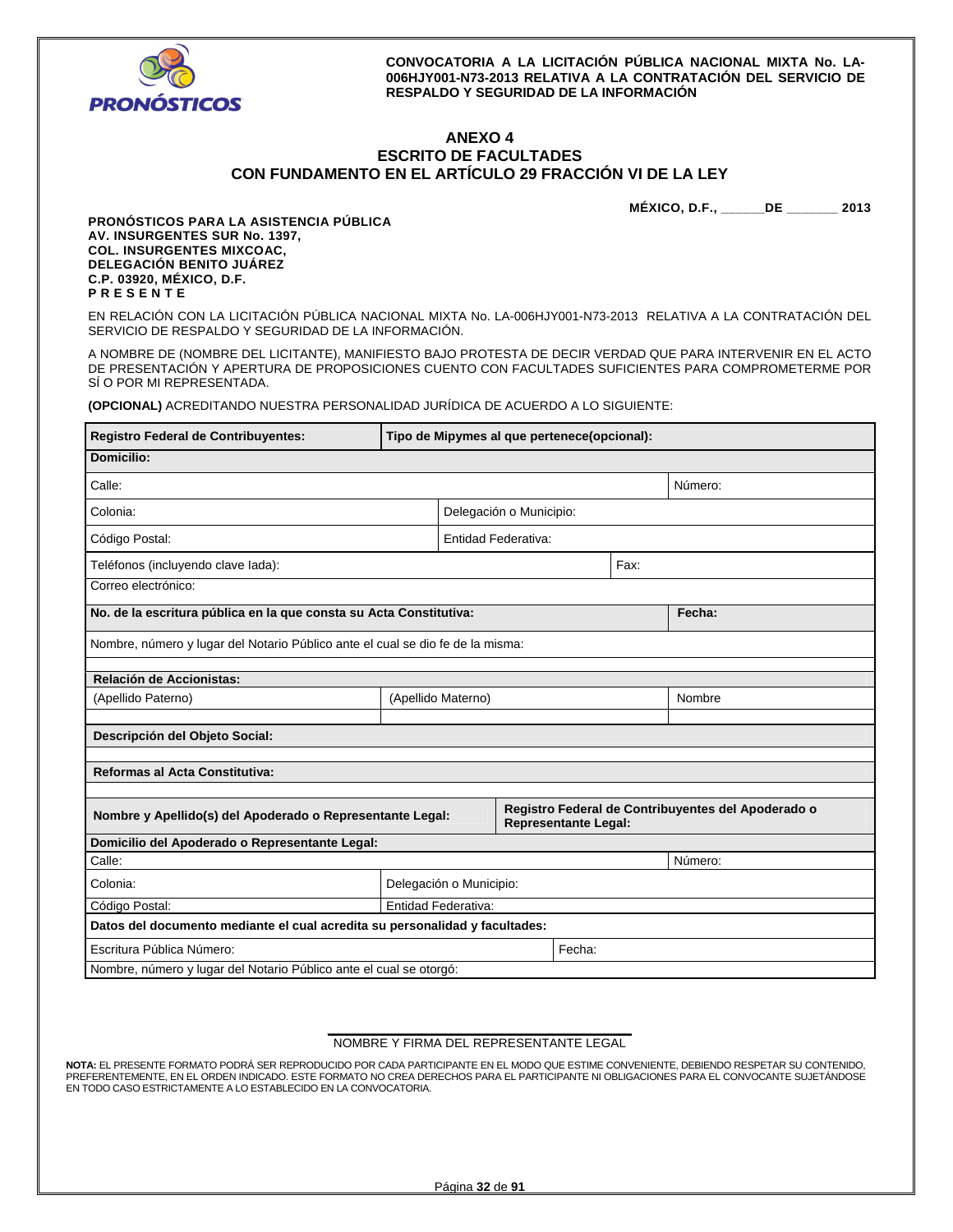

# **ANEXO 5-A FORMATO PARA LA ACREDITACIÓN DE LA PERSONALIDAD JURÍDICA (PERSONAS MORALES)**

**CON FUNDAMENTO EN EL ARTÍCULO 29 FRACCIÓN VII DE LA LEY** 

**MÉXICO, D.F., \_\_\_\_\_\_DE \_\_\_\_\_\_\_ 2013** 

**PRONÓSTICOS PARA LA ASISTENCIA PÚBLICA AV. INSURGENTES SUR No. 1397, COL. INSURGENTES MIXCOAC, DELEGACIÓN BENITO JUÁREZ C.P. 03920, MÉXICO, D.F. P R E S E N T E** 

(NOMBRE DEL REPRESENTANTE LEGAL), MANIFIESTO BAJO PROTESTA DE DECIR VERDAD, QUE CUENTO CON FACULTADES SUFICIENTES PARA COMPROMETERME POR MI REPRESENTADA (NOMBRE DE LA PERSONA MORAL).

PARA EFECTOS DE LA SUSCRIPCIÓN DE LAS PROPOSICIONES DE LA LICITACIÓN PÚBLICA NACIONAL MIXTA NO. LA-006HJY001- N73-2013 RELATIVA A LA CONTRATACIÓN DEL SERVICIO DE RESPALDO Y SEGURIDAD DE LA INFORMACIÓN Y, EN SU CASO, FIRMA DEL CONTRATO, ACREDITO NUESTRA PERSONALIDAD JURÍDICA DE ACUERDO A LO SIGUIENTE:

| <b>Registro Federal de Contribuyentes:</b><br>Tipo de Mipymes al que pertenece(opcional):                                                      |                         |  |      |        |  |
|------------------------------------------------------------------------------------------------------------------------------------------------|-------------------------|--|------|--------|--|
| Domicilio:                                                                                                                                     |                         |  |      |        |  |
| Calle:<br>Número:                                                                                                                              |                         |  |      |        |  |
| Colonia:<br>Delegación o Municipio:                                                                                                            |                         |  |      |        |  |
| Código Postal:<br><b>Entidad Federativa:</b>                                                                                                   |                         |  |      |        |  |
| Teléfonos (incluyendo clave lada):                                                                                                             |                         |  | Fax: |        |  |
| Correo electrónico:                                                                                                                            |                         |  |      |        |  |
| No. de la escritura pública en la que consta su Acta Constitutiva:                                                                             |                         |  |      | Fecha: |  |
| Nombre, número y lugar del Notario Público ante el cual se dio fe de la misma:                                                                 |                         |  |      |        |  |
| Relación de Accionistas:                                                                                                                       |                         |  |      |        |  |
| (Apellido Paterno)                                                                                                                             | (Apellido Materno)      |  |      | Nombre |  |
| Descripción del Objeto Social:                                                                                                                 |                         |  |      |        |  |
| Reformas al Acta Constitutiva:                                                                                                                 |                         |  |      |        |  |
| Registro Federal de Contribuyentes del Apoderado o<br>Nombre y Apellido(s) del Apoderado o Representante Legal:<br><b>Representante Legal:</b> |                         |  |      |        |  |
| Domicilio del Apoderado o Representante Legal:                                                                                                 |                         |  |      |        |  |
| Calle:<br>Número:                                                                                                                              |                         |  |      |        |  |
| Colonia:                                                                                                                                       | Delegación o Municipio: |  |      |        |  |
| Código Postal:<br><b>Entidad Federativa:</b>                                                                                                   |                         |  |      |        |  |
| Datos del documento mediante el cual acredita su personalidad y facultades:                                                                    |                         |  |      |        |  |
| Fecha:<br>Escritura Pública Número:                                                                                                            |                         |  |      |        |  |
| Nombre, número y lugar del Notario Público ante el cual se otorgó:                                                                             |                         |  |      |        |  |

#### **\_\_\_\_\_\_\_\_\_\_\_\_\_\_\_\_\_\_\_\_\_\_\_\_\_\_\_\_\_\_\_\_\_\_\_\_\_\_\_\_\_\_\_\_**  NOMBRE Y FIRMA DEL REPRESENTANTE LEGAL

**NOTA:** EL PRESENTE FORMATO PODRÁ SER REPRODUCIDO POR CADA PARTICIPANTE EN EL MODO QUE ESTIME CONVENIENTE, DEBIENDO RESPETAR SU CONTENIDO, PREFERENTEMENTE, EN EL ORDEN INDICADO. ESTE FORMATO NO CREA DERECHOS PARA EL PARTICIPANTE NI OBLIGACIONES PARA EL CONVOCANTE SUJETANDOSE<br>EN TODO CASO ESTRICTAMENTE A LO ESTABLECIDO EN LA CONVOCATORIA.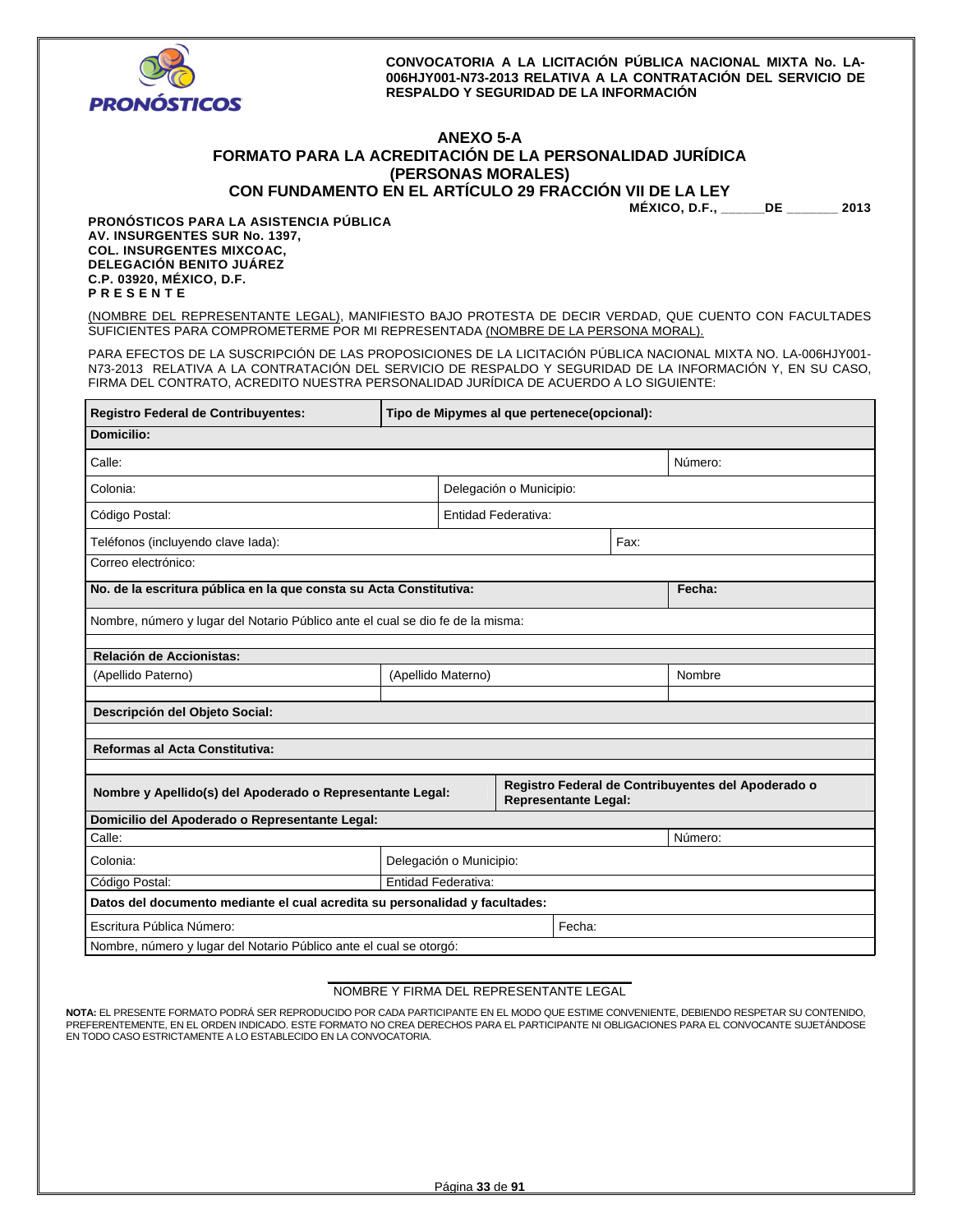

## **ANEXO 5-B FORMATO PARA LA ACREDITACIÓN DE LA PERSONALIDAD JURÍDICA (PERSONAS FÍSICAS) CON FUNDAMENTO EN EL ARTÍCULO 29 FRACCIÓN VII DE LA LEY**

**MÉXICO, D.F., \_\_\_\_\_\_DE \_\_\_\_\_\_\_ 2013** 

**PRONÓSTICOS PARA LA ASISTENCIA PÚBLICA AV. INSURGENTES SUR No. 1397, COL. INSURGENTES MIXCOAC, DELEGACIÓN BENITO JUÁREZ C.P. 03920, MÉXICO, D.F. P R E S E N T E** 

 (NOMBRE DE LA PERSONA FÍSICA) , MANIFIESTO BAJO PROTESTA DE DECIR VERDAD, QUE CUENTO CON FACULTADES SUFICIENTES PARA COMPROMETERME POR SÍ MISMO.

PARA EFECTOS DE LA SUSCRIPCIÓN DE LAS PROPOSICIONES DE LA LICITACIÓN PÚBLICA NACIONAL MIXTA NO. LA-006HJY001-N73-2013 RELATIVA A LA CONTRATACIÓN DEL SERVICIO DE RESPALDO Y SEGURIDAD DE LA INFORMACIÓN Y, EN SU CASO, FIRMA DEL CONTRATO, ACREDITO MI PERSONALIDAD JURÍDICA DE ACUERDO A LO SIGUIENTE:

| Tipo de Mipymes al que pertenece(opcional): |                         |      |  |  |  |
|---------------------------------------------|-------------------------|------|--|--|--|
| <b>Registro Federal de Contribuyentes:</b>  |                         |      |  |  |  |
| Domicilio:                                  |                         |      |  |  |  |
| Calle:                                      |                         |      |  |  |  |
| Número exterior e interior en su caso:      |                         |      |  |  |  |
| Colonia:                                    | Delegación o Municipio: |      |  |  |  |
| Entidad Federativa:<br>Código Postal:       |                         |      |  |  |  |
| Teléfonos (incluyendo clave lada):          |                         | Fax: |  |  |  |
| Correo electrónico:<br>CURP:                |                         |      |  |  |  |
| Descripción de su Actividad Empresarial:    |                         |      |  |  |  |
|                                             |                         |      |  |  |  |

### **\_\_\_\_\_\_\_\_\_\_\_\_\_\_\_\_\_\_\_\_\_\_\_\_\_\_\_\_\_\_\_\_\_\_\_\_\_\_\_\_\_\_\_\_\_\_**  NOMBRE Y FIRMA DEL REPRESENTANTE LEGA

**NOTA:** EL PRESENTE FORMATO PODRÁ SER REPRODUCIDO POR CADA PARTICIPANTE EN EL MODO QUE ESTIME CONVENIENTE, DEBIENDO RESPETAR SU CONTENIDO, PREFERENTEMENTE, EN EL ORDEN INDICADO. ESTE FORMATO NO CREA DERECHOS PARA EL PARTICIPANTE NI OBLIGACIONES PARA EL CONVOCANTE SUJETÁNDOSE EN TODO CASO ESTRICTAMENTE A LO ESTABLECIDO EN LA CONVOCATORIA.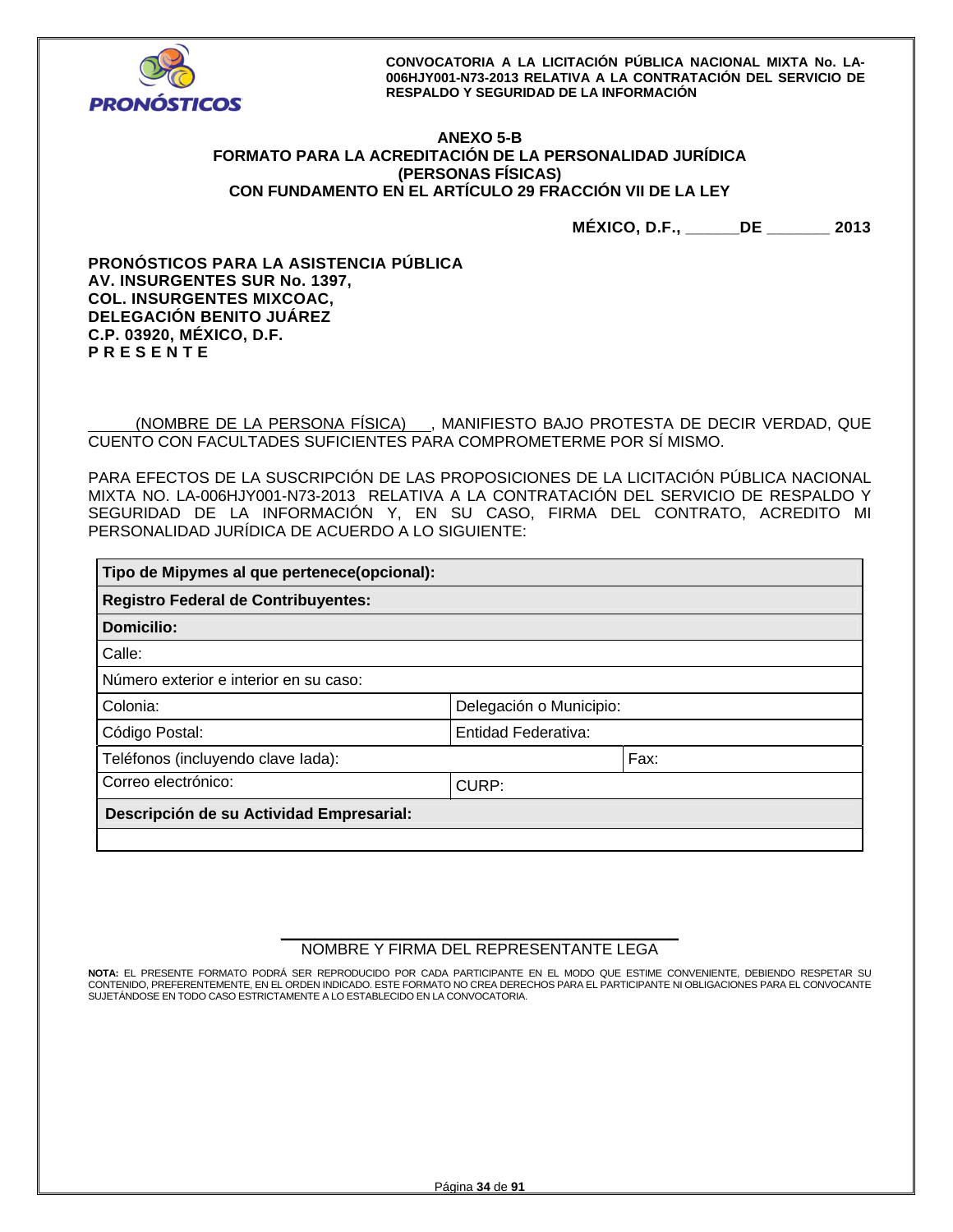

## **ANEXO 6 ESCRITO DE NACIONALIDAD**

**MÉXICO, D.F., \_\_\_\_\_\_DE \_\_\_\_\_\_\_ 2013** 

**PRONÓSTICOS PARA LA ASISTENCIA PÚBLICA AV. INSURGENTES SUR No. 1397, COL. INSURGENTES MIXCOAC, DELEGACIÓN BENITO JUÁREZ C.P. 03920, MÉXICO, D.F. P R E S E N T E** 

EN RELACIÓN CON LA LICITACIÓN PÚBLICA NACIONAL MIXTA No. LA-006HJY001-N73-2013 RELATIVA A LA CONTRATACIÓN DEL SERVICIO DE RESPALDO Y SEGURIDAD DE LA INFORMACIÓN.

A NOMBRE DE (NOMBRE DEL LICITANTE), A QUIEN REPRESENTO, ME PERMITO MANIFESTAR BAJO PROTESTA DE DECIR VERDAD QUE ES DE NACIONALIDAD MEXICANA, QUE POSEE PLENA<br>CAPACIDAD JURÍDICA Y NO SE ENCUENTRA IMPEDIDA CIVIL, MERCANTIL O JURÍDICA Y NO SE ENCUENTRA IMPEDIDA ADMINISTRATIVAMENTE PARA EJERCER PLENAMENTE SUS DERECHOS Y CUMPLIR CON SUS OBLIGACIONES.

> **\_\_\_\_\_\_\_\_\_\_\_\_\_\_\_\_\_\_\_\_\_\_\_\_\_\_\_\_\_\_\_\_\_\_\_\_\_\_\_\_\_\_\_\_\_\_\_**  NOMBRE Y FIRMA DEL REPRESENTANTE LEGAL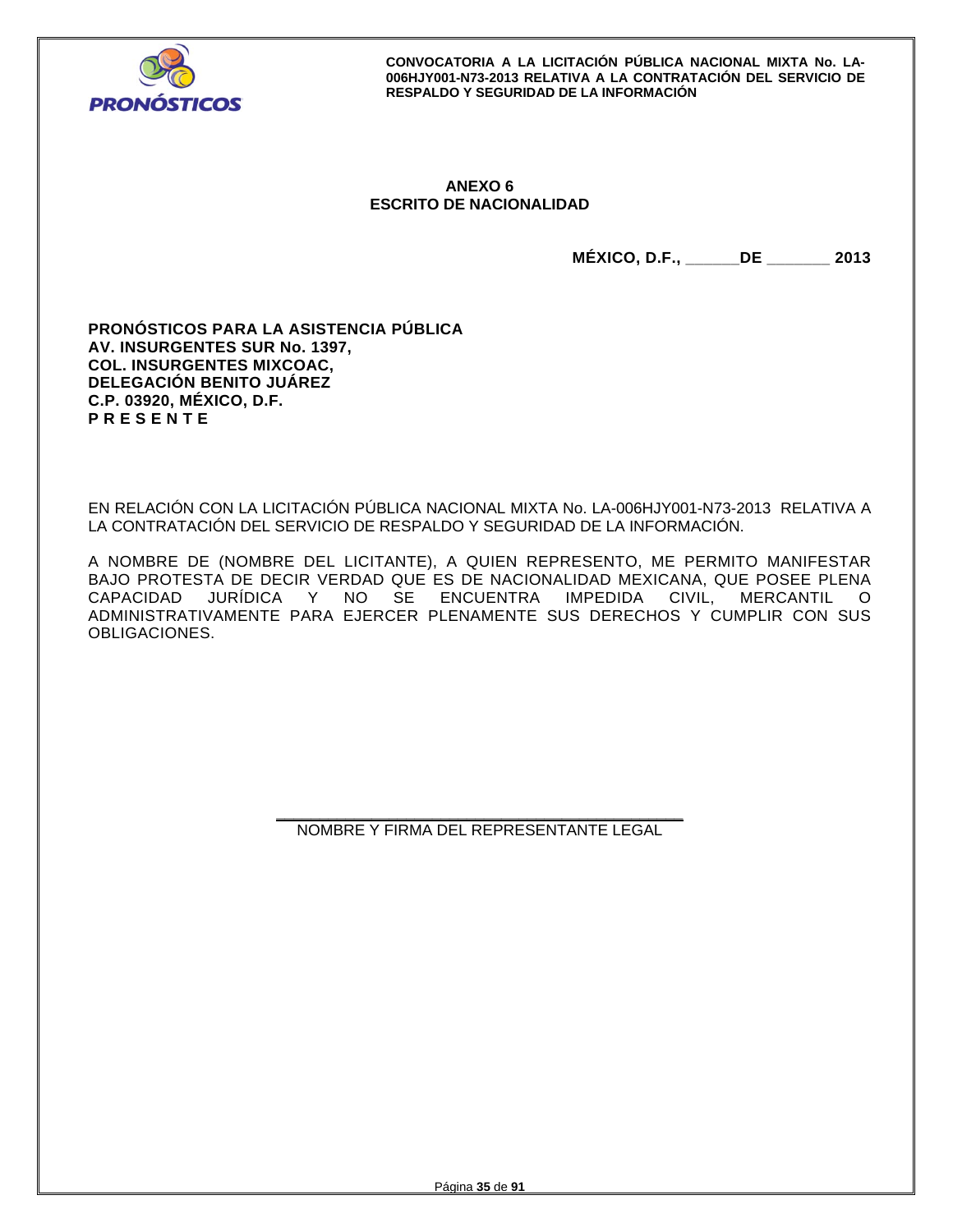

## **ANEXO 6-A**

## **ESCRITO DE ORIGEN DEL SERVICIO**

**MÉXICO, D.F., \_\_\_\_\_\_DE \_\_\_\_\_\_\_ 2013** 

**PRONÓSTICOS PARA LA ASISTENCIA PÚBLICA AV. INSURGENTES SUR No. 1397, COL. INSURGENTES MIXCOAC, DELEGACIÓN BENITO JUÁREZ C.P. 03920, MÉXICO, D.F. P R E S E N T E** 

EN RELACIÓN CON LA LICITACIÓN PÚBLICA NACIONAL MIXTA No. LA-006HJY001-N73-2013 RELATIVA A LA CONTRATACIÓN DEL SERVICIO DE RESPALDO Y SEGURIDAD DE LA INFORMACIÓN.

A NOMBRE DE (NOMBRE DEL LICITANTE), A QUIEN REPRESENTO, ME PERMITO MANIFESTAR QUE LOS SERVICIOS QUE PRESTARÁ ES DE ORIGEN MEXICANO.

> **\_\_\_\_\_\_\_\_\_\_\_\_\_\_\_\_\_\_\_\_\_\_\_\_\_\_\_\_\_\_\_\_\_\_\_\_\_\_\_\_\_\_\_\_\_\_\_**  NOMBRE Y FIRMA DEL REPRESENTANTE LEGAL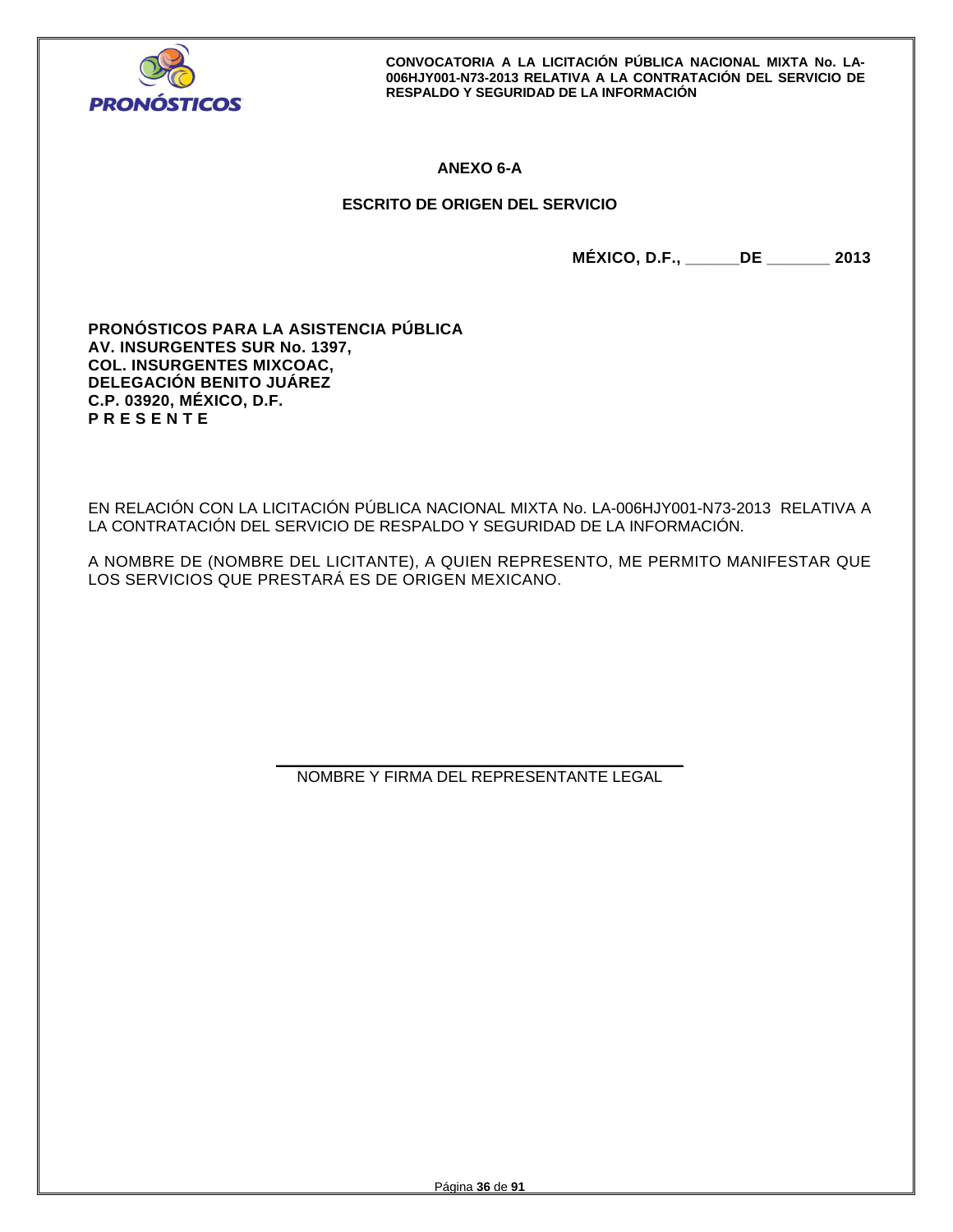

## **ANEXO 7 ESCRITO BAJO PROTESTA DE DECIR VERDAD DE NO ENCONTRARSE EN ALGUNO DE LOS SUPUESTOS DE LOS ARTÍCULOS 50 Y 60 DE LA LEY**

**MÉXICO, D.F., \_\_\_\_\_\_DE \_\_\_\_\_\_\_ 2013** 

**PRONÓSTICOS PARA LA ASISTENCIA PÚBLICA AV. INSURGENTES SUR No. 1397, COL. INSURGENTES MIXCOAC, DELEGACIÓN BENITO JUÁREZ C.P. 03920, MÉXICO, D.F. P R E S E N T E** 

EN RELACIÓN CON LA LICITACIÓN PÚBLICA NACIONAL MIXTA No. LA-006HJY001-N73-2013 RELATIVA A LA CONTRATACIÓN DEL SERVICIO DE RESPALDO Y SEGURIDAD DE LA INFORMACIÓN.

(NOMBRE DEL REPRESENTANTE LEGAL) EN MI CARÁCTER DE REPRESENTANTE LEGAL DE LA EMPRESA, PERSONALIDAD QUE ACREDITO CON EL TESTIMONIO NOTARIAL NO. \_\_\_\_\_ EXPEDIDO POR EL NOTARIO PÚBLICO NO. \_\_\_\_\_\_, COMPAREZCO A NOMBRE DE MI REPRESENTADA A DECLARAR **BAJO PROTESTA DE DECIR VERDAD:** 

QUE MI REPRESENTADA (NOMBRE DEL LICITANTE O PERSONA FÍSICA), ASÍ COMO NINGUNO DE SUS INTEGRANTES, SE ENCUENTRAN EN LOS SUPUESTOS QUE ESTABLECEN LOS ARTÍCULOS 50 Y 60 DE LA LEY DE ADQUISICIONES, ARRENDAMIENTOS Y SERVICIOS DEL SECTOR PÚBLICO.

MI REPRESENTADA SE DA POR ENTERADA QUE EN CASO DE QUE LA INFORMACIÓN ANTERIOR RESULTASE FALSA SERÁ CAUSA SUFICIENTE PARA QUE OPERE LA RESCISIÓN DEL CONTRATO SIN RESPONSABILIDAD PARA EL PRONÓSTICOS.

LO ANTERIOR CON EL OBJETO DE DAR CUMPLIMIENTO A DICHA DISPOSICIÓN PARA LOS FINES Y EFECTOS A QUE HAYA LUGAR.

> **\_\_\_\_\_\_\_\_\_\_\_\_\_\_\_\_\_\_\_\_\_\_\_\_\_\_\_\_\_\_\_\_\_\_\_\_\_\_\_\_\_\_\_\_\_\_\_**  NOMBRE Y FIRMA DEL REPRESENTANTE LEGAL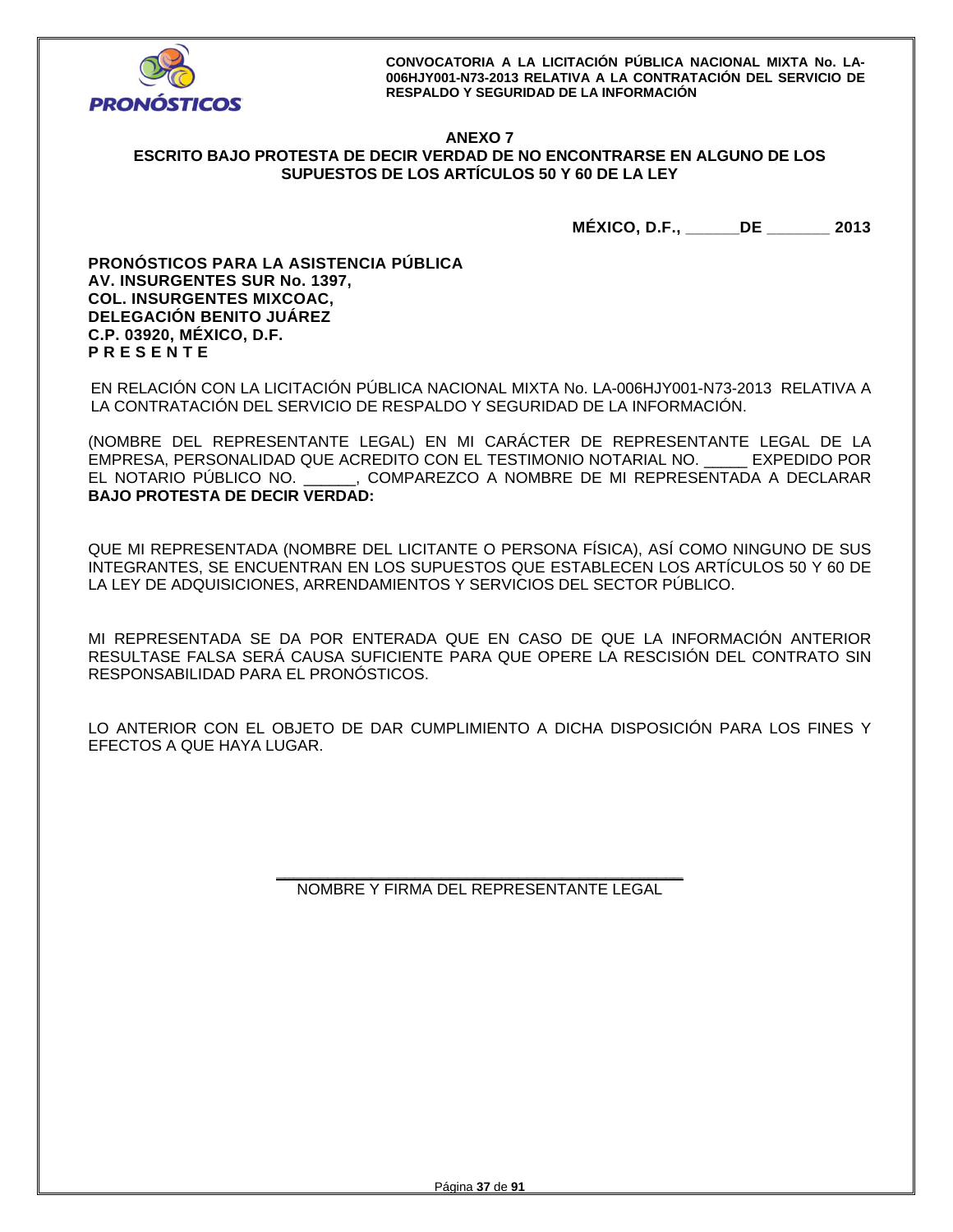

## **ANEXO 8 CORREO ELECTRÓNICO**

**MÉXICO, D.F., \_\_\_\_\_\_DE \_\_\_\_\_\_\_ 2013** 

**PRONÓSTICOS PARA LA ASISTENCIA PÚBLICA AV. INSURGENTES SUR NO 1397, COL. INSURGENTES MIXCOAC, C.P. 03920, MÉXICO, D.F. P R E S E N T E** 

EN RELACIÓN CON LA LICITACIÓN PÚBLICA NACIONAL MIXTA No. LA-006HJY001-N73-2013 RELATIVA A LA CONTRATACIÓN DEL SERVICIO DE RESPALDO Y SEGURIDAD DE LA INFORMACIÓN.

A NOMBRE DE (NOMBRE DEL LICITANTE), MANIFIESTO QUE EL CORREO ELECTRÓNICO DE MI REPRESENTADA ES (INDICAR CORREO ELECTRÓNICO).

> **\_\_\_\_\_\_\_\_\_\_\_\_\_\_\_\_\_\_\_\_\_\_\_\_\_\_\_\_\_\_\_\_\_\_\_\_\_\_\_\_\_\_\_\_\_\_\_**  NOMBRE Y FIRMA DEL REPRESENTANTE LEGAL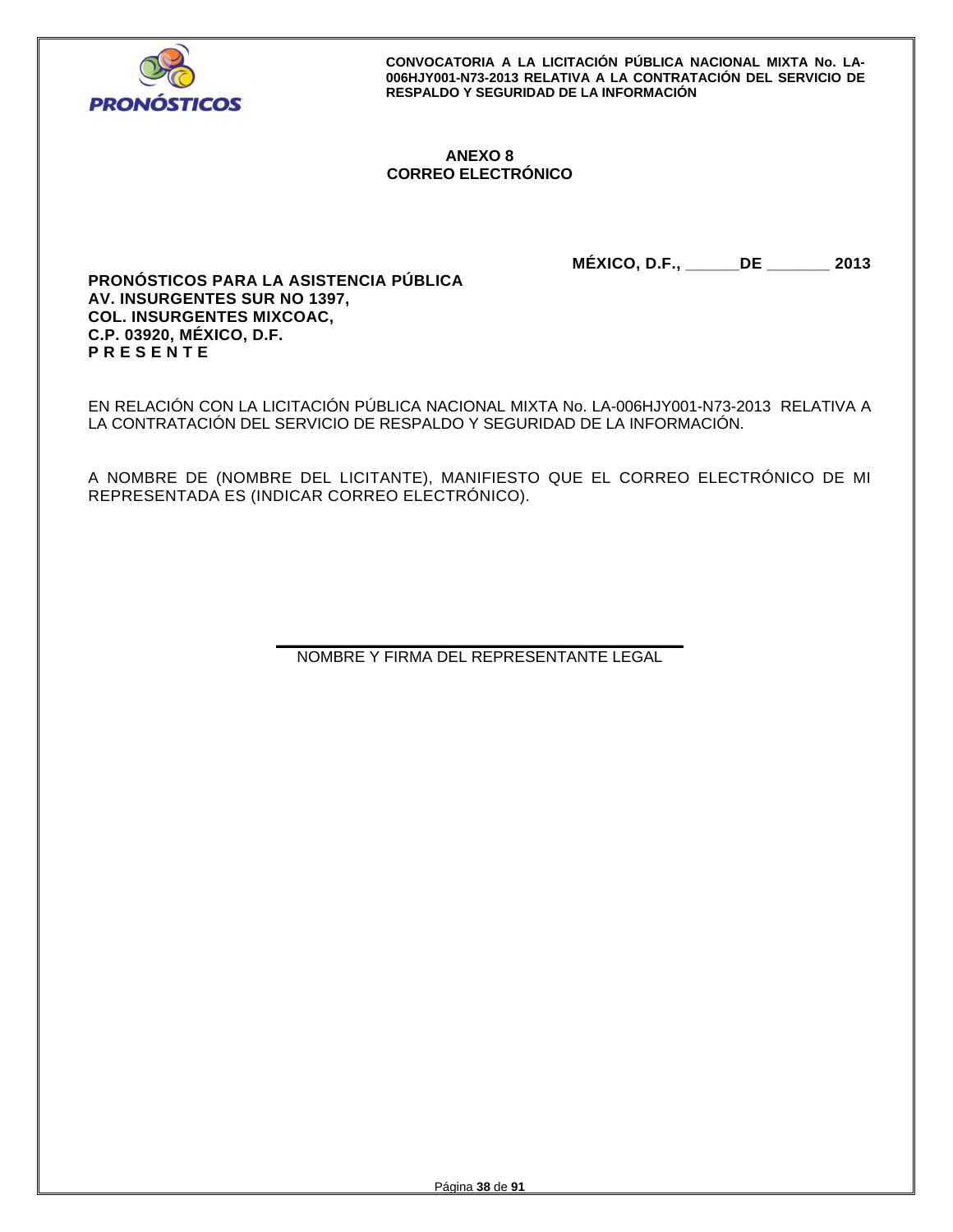

## **ANEXO 9 ESCRITO DE INTEGRIDAD**

**MÉXICO, D.F., \_\_\_\_\_\_DE \_\_\_\_\_\_\_ 2013** 

**PRONÓSTICOS PARA LA ASISTENCIA PÚBLICA AV. INSURGENTES SUR No. 1397, COL. INSURGENTES MIXCOAC, DELEGACIÓN BENITO JUÁREZ C.P. 03920, MÉXICO, D.F. P R E S E N T E** 

EN RELACIÓN CON LA LICITACIÓN PÚBLICA NACIONAL MIXTA No. LA-006HJY001-N73-2013 RELATIVA A LA CONTRATACIÓN DEL SERVICIO DE RESPALDO Y SEGURIDAD DE LA INFORMACIÓN.

A NOMBRE DE (NOMBRE DEL LICITANTE), A QUIEN REPRESENTO, ME PERMITO MANIFESTAR BAJO PROTESTA DE DECIR VERDAD, QUE POR SÍ MISMOS O A TRAVÉS DE INTERPÓSITA PERSONA, NOS ABSTENDREMOS DE ADOPTAR CONDUCTAS, PARA QUE LOS SERVIDORES PÚBLICOS DE PRONÓSTICOS, INDUZCAN O ALTEREN LAS EVALUACIONES DE LAS PROPUESTAS, EL RESULTADO DEL PROCEDIMIENTO, U OTROS ASPECTOS QUE OTORGUEN CONDICIONES MÁS VENTAJOSAS CON RELACIÓN A LOS DEMÁS LICITANTES.

> **\_\_\_\_\_\_\_\_\_\_\_\_\_\_\_\_\_\_\_\_\_\_\_\_\_\_\_\_\_\_\_\_\_\_\_\_\_\_\_\_\_\_\_\_\_\_**  NOMBRE Y FIRMA DEL REPRESENTANTE LEGAL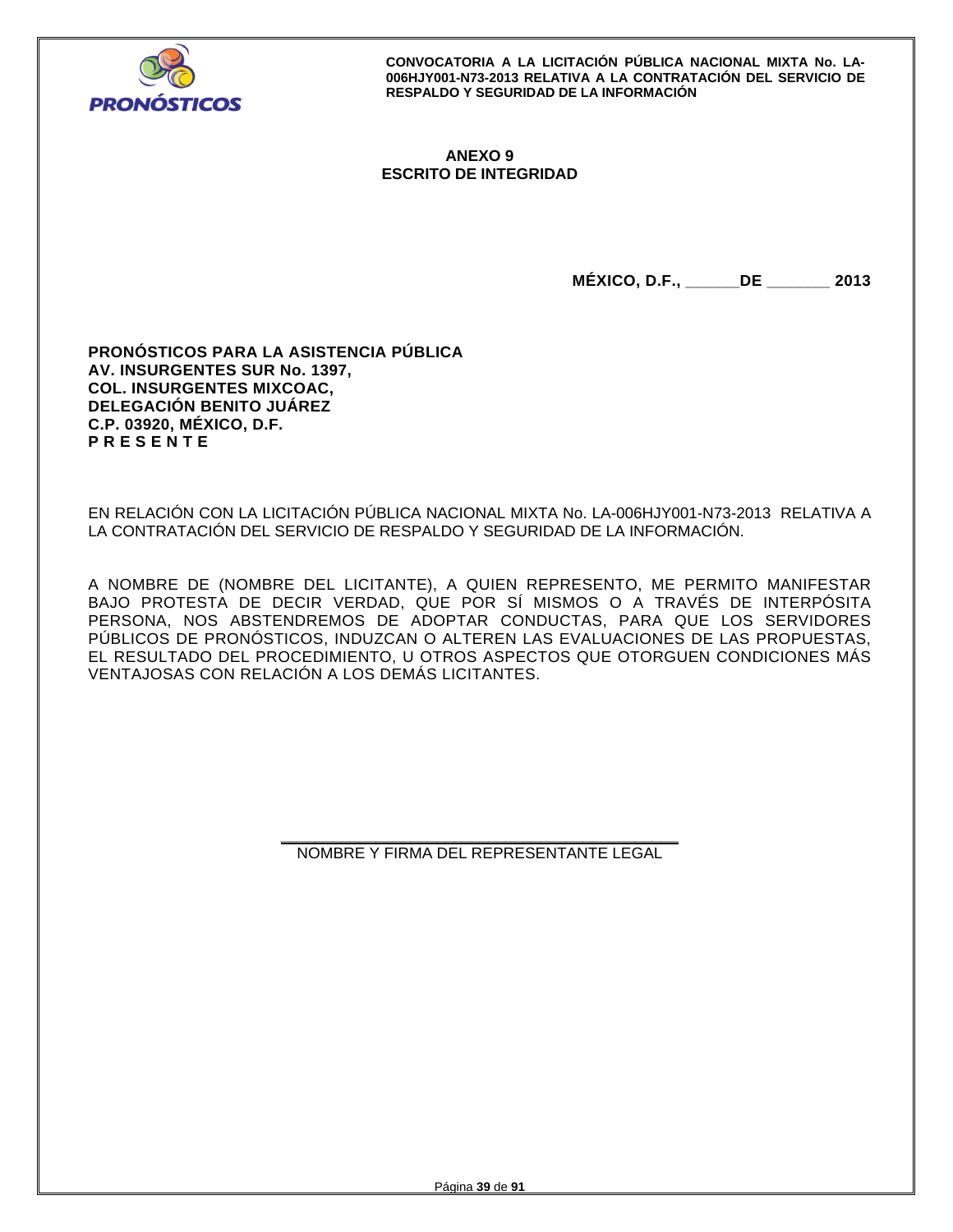

## **ANEXO 10-A ESTRATIFICACIÓN DE MICRO, PEQUEÑA O MEDIANA EMPRESA (MIPYMES)**

**MÉXICO, D.F., (1)** 

**PRONÓSTICOS PARA LA ASISTENCIA PÚBLICA AV. INSURGENTES SUR No. 1397, COL. INSURGENTES MIXCOAC, DELEGACIÓN BENITO JUÁREZ C.P. 03920, MÉXICO, D.F. P R E S E N T E** 

ME REFIERO AL PROCEDIMIENTO DE \_\_\_\_\_\_\_\_\_ (**3**) \_\_\_\_\_\_\_\_ NO. \_\_\_\_\_\_\_\_ (**4**) \_\_\_\_\_\_\_ EN EL QUE MÍ REPRESENTADA, LA EMPRESA\_\_\_\_\_\_\_\_\_ (**5**) \_\_\_\_\_\_\_\_, PARTICIPA A TRAVÉS DE LA PRESENTE PROPOSICIÓN.

AL RESPECTO Y DE CONFORMIDAD CON LO DISPUESTO POR EL ARTÍCULO 34 DEL REGLAMENTO DE LA LEY DE ADQUISICIONES, ARRENDAMIENTOS Y SERVICIOS DEL SECTOR PÚBLICO, **MANIFIESTO BAJO PROTESTA DE DECIR VERDAD** QUE MI REPRESENTADA ESTÁ CONSTITUIDA CONFORME A LAS LEYES MEXICANAS, CON<br>REGISTRO FEDERAL DE CONTRIBUYENTES \_\_\_\_\_\_\_\_\_(6)\_\_\_\_\_\_\_\_, Y ASIMISMO QUE CONSIDERANDO LOS REGISTRO FEDERAL DE CONTRIBUYENTES \_\_\_\_\_\_\_\_\_(**6**)\_\_\_\_\_\_\_\_, Y ASIMISMO QUE CONSIDERANDO LOS CRITERIOS (SECTOR, NÚMERO TOTAL DE TRABAJADORES Y VENTAS ANUALES) ESTABLECIDOS EN EL ACUERDO POR EL QUE SE ESTABLECE LA ESTRATIFICACIÓN DE LAS MICRO, PEQUEÑAS Y MEDIANAS EMPRESAS, PUBLICADO EN EL DIARIO OFICIAL DE LA FEDERACIÓN EL 30 DE JUNIO DE 2009, MI REPRESENTADA TIENE UN TOPE MÁXIMO COMBINADO DE \_\_\_\_\_\_\_\_\_(**7**)\_\_\_\_\_\_\_\_, CON BASE EN LO CUAL SE ESTATIFICA COMO UNA EMPRESA \_\_\_\_\_\_\_\_\_(**8**)\_\_\_\_\_\_\_\_.

DE IGUAL FORMA, DECLARO QUE LA PRESENTE MANIFESTACIÓN LA HAGO TENIENDO PLENO CONOCIMIENTO DE QUE LA OMISIÓN, SIMULACIÓN O PRESENTACIÓN DE INFORMACIÓN FALSA, SON INFRACCIONES PREVISTAS POR EL ARTÍCULO 8 FRACCIONES IV Y VIII, SANCIONABLES EN TÉRMINOS DE LO DISPUESTO POR EL ARTÍCULO 27, AMBOS DE LA LEY FEDERAL ANTICORRUPCIÓN EN CONTRATACIONES PÚBLICAS, Y DEMÁS DISPOSICIONES APLICABLES.

**\_\_\_\_\_\_\_\_\_\_\_\_\_\_\_\_\_\_\_\_\_\_\_\_\_\_\_\_\_\_\_\_\_\_\_\_\_\_\_\_\_\_\_\_\_\_\_ (9)** 

## NOMBRE Y FIRMA DEL REPRESENTANTE LEGAL

FO-CON-14

## **INSTRUCTIVO**

**INSTRUCTIVO PARA EL LLENADO DEL FORMATO PARA LA MANIFESTACIÓN QUE DEBERÁN PRESENTAR LOS LICITANTES.** 

| <b>NUMERO</b>                                                                                        | <b>DESCRIPCION</b>                                                                                            |  |  |  |
|------------------------------------------------------------------------------------------------------|---------------------------------------------------------------------------------------------------------------|--|--|--|
|                                                                                                      | Señalar la fecha de suscripción del documento.                                                                |  |  |  |
| $\overline{2}$                                                                                       | Anotar el nombre de la convocante.                                                                            |  |  |  |
| 3                                                                                                    | Precisar el procedimiento de contratación de que se trate (licitación pública o Invitación a cuando menos tre |  |  |  |
|                                                                                                      | personas).                                                                                                    |  |  |  |
| 4                                                                                                    | Indicar el número de procedimiento de contratación asignado por CompraNet.                                    |  |  |  |
| 5                                                                                                    | Anotar el nombre, razón social o denominación del licitante.                                                  |  |  |  |
| 6                                                                                                    | Indicar el Registro Federal de Contribuyentes del licitante.                                                  |  |  |  |
| 7                                                                                                    | Señalar el número que resulte de la aplicación de la expresión: Tope Máximo Combinado = (Trabajadores)        |  |  |  |
| x10% + (Ventas anuales en millones de pesos) x 90%. Para tales efectos puede utilizar la calculadora |                                                                                                               |  |  |  |
|                                                                                                      | MIPYME disponible en la página http://www.comprasdegobierno.gob.mx/calculadora                                |  |  |  |
|                                                                                                      | Para el concepto "Trabajadores", utilizar el total de los trabajadores con los que cuenta la empresa a la     |  |  |  |
|                                                                                                      | fecha de la emisión de la manifestación.                                                                      |  |  |  |
|                                                                                                      | Para el concepto "ventas anuales", utilizar los datos conforme al reporte de su ejercicio fiscal              |  |  |  |
|                                                                                                      | correspondiente a la última declaración anual de impuestos federales, expresados en millones de pesos.        |  |  |  |
| 8                                                                                                    | Señalar el tamaño de la empresa (Micro, Pequeña o Mediana), conforme al resultado de la operación             |  |  |  |
|                                                                                                      | señalada en el numeral anterior.                                                                              |  |  |  |
| 9                                                                                                    | Anotar el nombre y firma del apoderado o representante legal del licitante.                                   |  |  |  |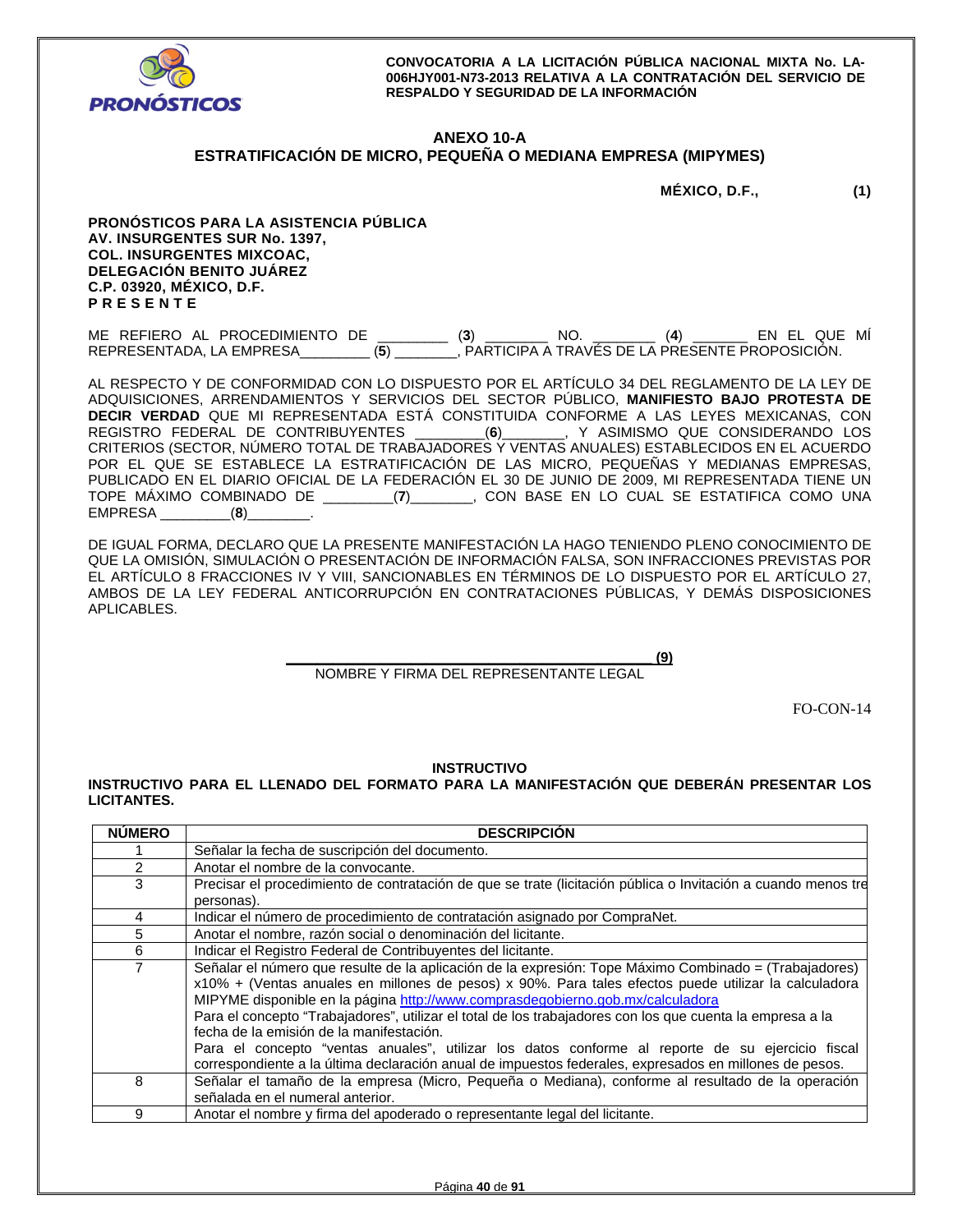

## **ANEXO 10-B EN CASO DE NO SER MIPYME**

**MÉXICO, D.F., \_\_\_\_\_\_DE \_\_\_\_\_\_\_ 2013** 

**PRONÓSTICOS PARA LA ASISTENCIA PÚBLICA AV. INSURGENTES SUR No. 1397, COL. INSURGENTES MIXCOAC, DELEGACIÓN BENITO JUÁREZ C.P. 03920, MÉXICO, D.F. P R E S E N T E** 

ME REFIERO AL PROCEDIMIENTO \_\_\_\_\_\_\_\_\_\_\_\_\_\_\_ (3) \_\_\_\_\_\_\_\_\_\_\_\_, NO. \_\_\_\_\_ (4) \_\_\_ EN EL QUE MI REPRESENTADA, LA EMPRESA de la contrata de la contrata de la participa a través de la PROPUESTA QUE SE CONTIENE EN EL PRESENTE SOBRE.

SOBRE EL PARTICULAR, Y EN LOS TÉRMINOS DE LO PREVISTO POR EL "ACUERDO POR EL QUE SE ESTABLECE LA ESTRATIFICACIÓN DE LAS MICRO, PEQUEÑAS Y MEDIANAS EMPRESAS, PUBLICADO EL MARTES 30 DE JUNIO DE 2009, EN EL DIARIO OFICIAL DE LA FEDERACIÓN", **DECLARO BAJO PROTESTA DE DECIR VERDAD, QUE MI REPRESENTADA NO PERTENECE AL SECTOR DE MICRO, PEQUEÑA O MEDIANA EMPRESA**, DEBIDO A QUE SUS RANGOS DE EMPLEADOS Y MONTOS DE FACTURACIÓN ANUALES, SON SUPERIORES A LOS QUE MARCA LA TABLA DE ESTRATIFICACIÓN DE ESTE TIPO DE EMPRESAS.

## **\_\_\_\_\_\_\_\_\_\_\_\_\_\_\_\_\_\_\_\_\_\_\_\_\_\_\_\_\_\_\_\_\_\_\_\_\_\_\_\_\_\_\_\_\_**  NOMBRE Y FIRMA DEL REPRESENTANTE LEGAL

**NOTA.- EL ESCRITO DEBERÁ ESTAR IMPRESO EN HOJA MEMBRETADA Y DEBIDAMENTE FIRMADO**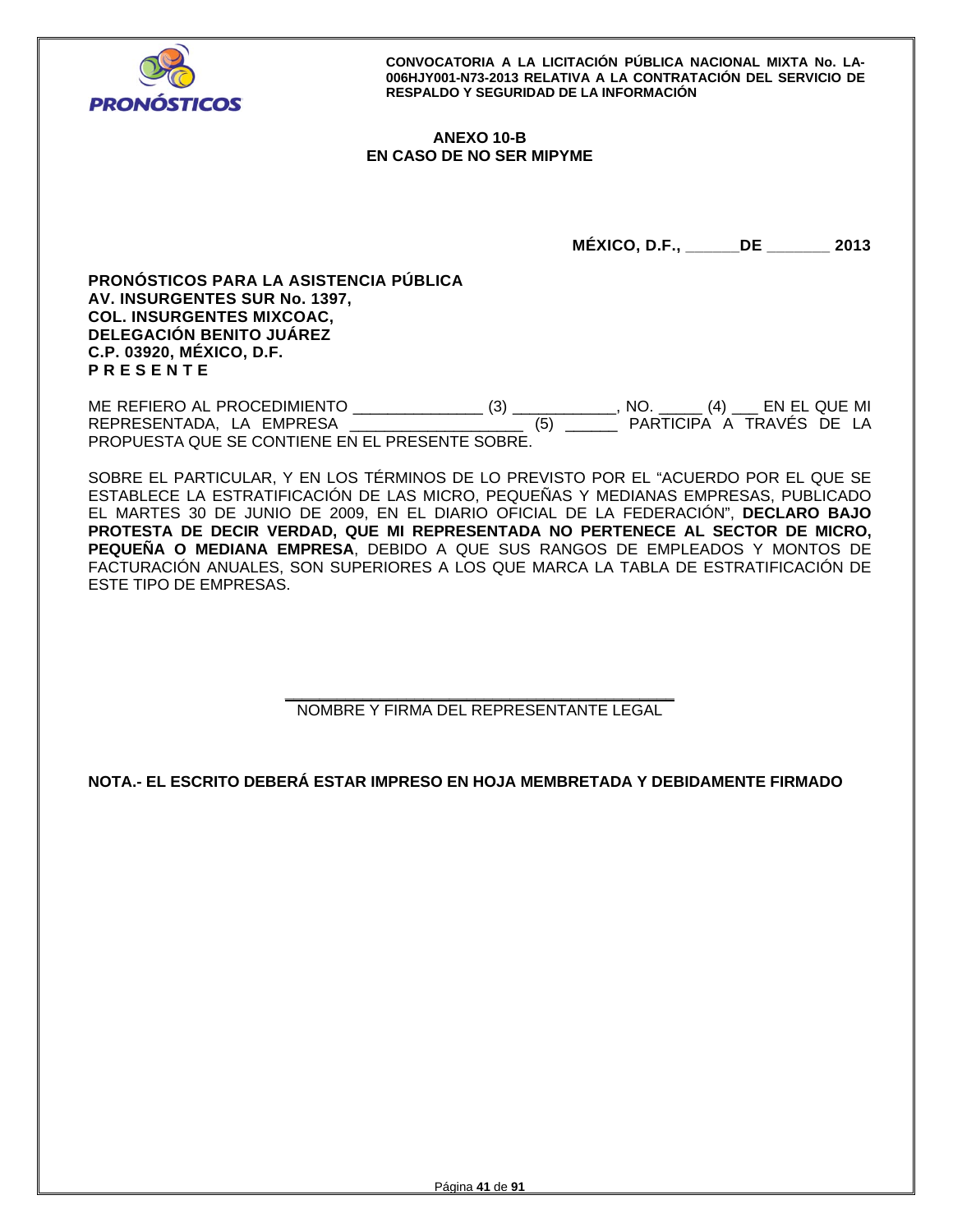

## **ANEXO 11 DOMICILIO PARA RECIBIR NOTIFICACIONES**

**MÉXICO, D.F., \_\_\_\_\_\_DE \_\_\_\_\_\_\_ 2013** 

**PRONÓSTICOS PARA LA ASISTENCIA PÚBLICA AV. INSURGENTES SUR No. 1397, COL. INSURGENTES MIXCOAC, DELEGACIÓN BENITO JUÁREZ C.P. 03920, MÉXICO, D.F. P R E S E N T E** 

EN RELACIÓN CON LA LICITACIÓN PÚBLICA NACIONAL MIXTA No. LA-006HJY001-N73-2013 RELATIVA A LA CONTRATACIÓN DEL SERVICIO DE RESPALDO Y SEGURIDAD DE LA INFORMACIÓN.

A NOMBRE DE (NOMBRE DEL LICITANTE), A QUIEN REPRESENTO, ME PERMITO MANIFESTAR QUE EL DOMICILIO CONSIGNADO EN LAS PROPUESTAS SERÁ EL LUGAR EN DONDE SE RECIBIRÁ TODA CLASE DE NOTIFICACIONES QUE RESULTEN DE LOS ACTOS Y CONTRATOS QUE CELEBREMOS PRONÓSTICOS.

> **\_\_\_\_\_\_\_\_\_\_\_\_\_\_\_\_\_\_\_\_\_\_\_\_\_\_\_\_\_\_\_\_\_\_\_\_\_\_\_\_\_\_\_\_\_\_**  NOMBRE Y FIRMA DEL REPRESENTANTE LEGAL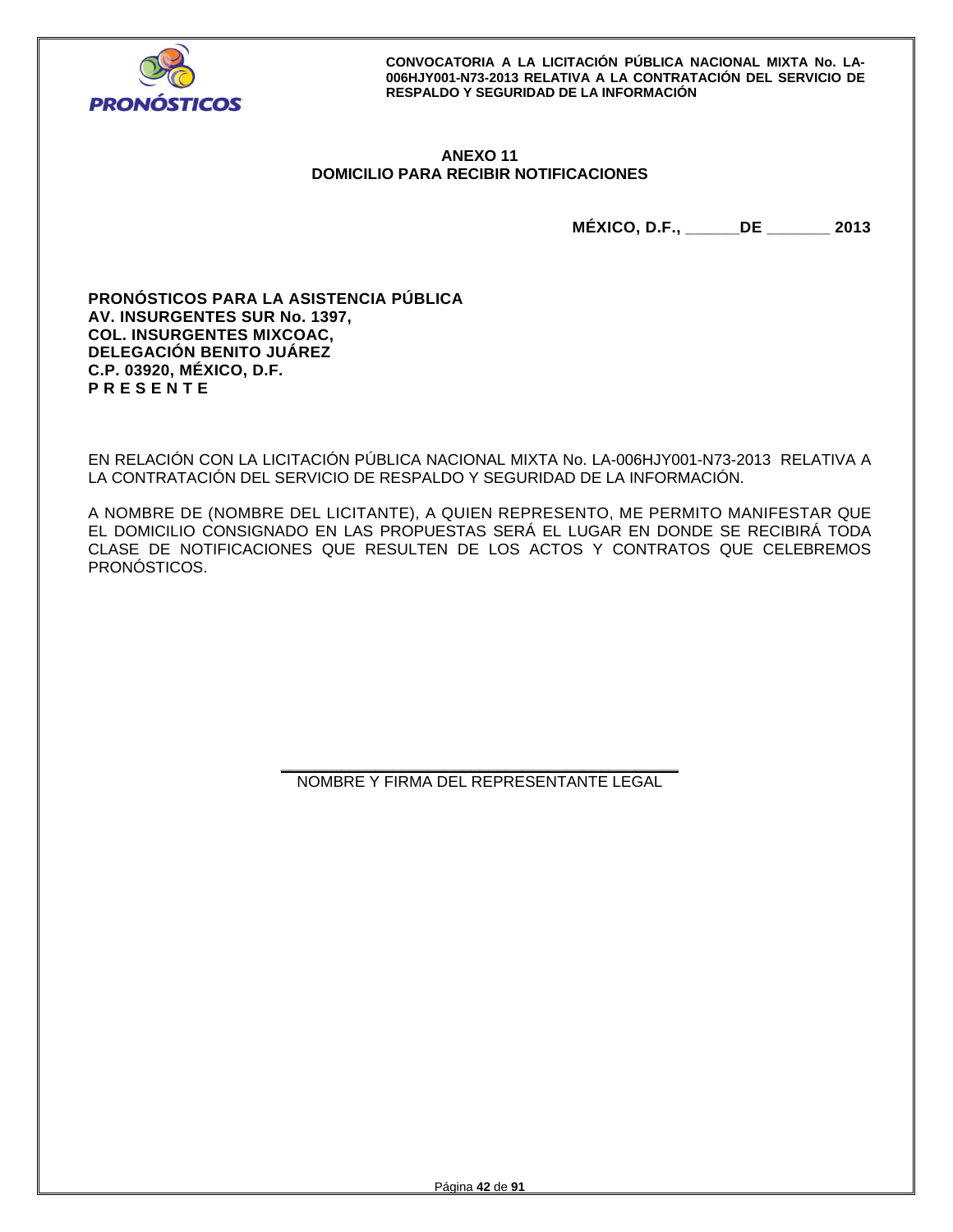

## **ANEXO 12 ACEPTACIÓN DE LA CONVOCATORIA**

**MÉXICO, D.F., \_\_\_\_\_\_DE \_\_\_\_\_\_\_ 2013** 

**PRONÓSTICOS PARA LA ASISTENCIA PÚBLICA AV. INSURGENTES SUR No. 1397, COL. INSURGENTES MIXCOAC, DELEGACIÓN BENITO JUÁREZ C.P. 03920, MÉXICO, D.F. P R E S E N T E** 

EN RELACIÓN CON LA LICITACIÓN PÚBLICA NACIONAL MIXTA No. LA-006HJY001-N73-2013 RELATIVA A LA CONTRATACIÓN DEL SERVICIO DE RESPALDO Y SEGURIDAD DE LA INFORMACIÓN.

A NOMBRE DE (NOMBRE DEL LICITANTE), A QUIEN REPRESENTO, ME PERMITO MANIFESTAR ACEPTO LA PRESENTE CONVOCATORIA, SUS ANEXOS Y EN SU CASO, LAS MODIFICACIONES DERIVADAS DE LA JUNTA O JUNTAS DE ACLARACIÓN AL CONTENIDO DE LA CONVOCATORIA, LO CUAL NO NOS EXIME DE PRESENTAR LOS DOCUMENTOS SOLICITADOS EN LA MISMA.

> **\_\_\_\_\_\_\_\_\_\_\_\_\_\_\_\_\_\_\_\_\_\_\_\_\_\_\_\_\_\_\_\_\_\_\_\_\_\_\_\_\_\_\_\_\_\_**  NOMBRE Y FIRMA DEL REPRESENTANTE LEGAL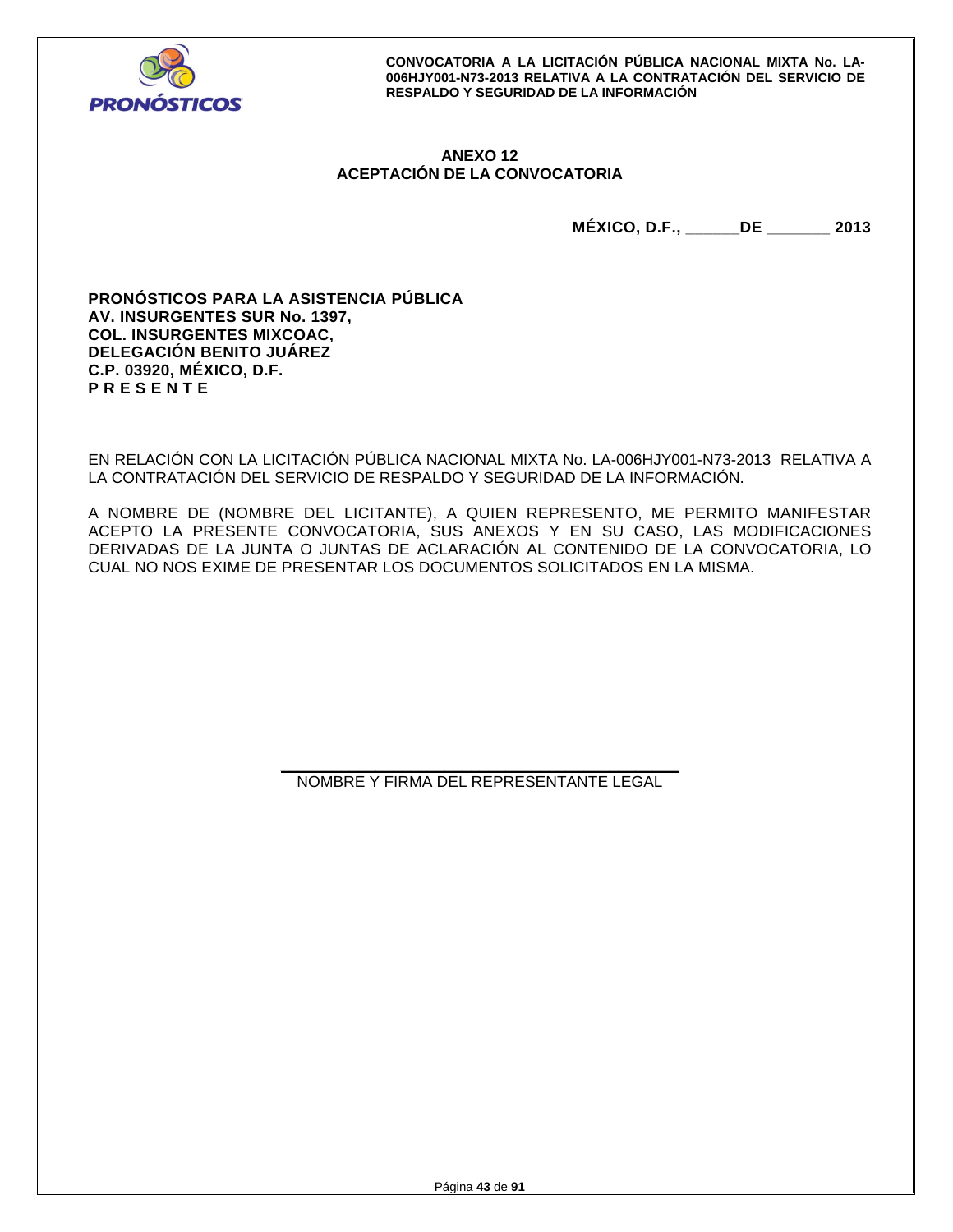

# **ANEXO 13 ANEXO TÉCNICO**

## **1 OBJETIVO**

Contar con el Servicio de Respaldo y Seguridad de la Información que proteja los activos de información de Pronósticos para la Asistencia Pública (Pronósticos) contra amenazas de seguridad lógica mediante una solución tecnológica integrada por infraestructura de hardware y software administrada en un centro de operación de seguridad (SOC).

## **2 ALCANCE**

El servicio considera la infraestructura de hardware y software para el respaldo de la información y la seguridad perimetral e interna de los activos de Información Pronósticos, con la tecnología aplicable a las necesidades de la Entidad, incluyendo el soporte técnico y la administración mediante un centro de operación de seguridad (SOC).

Los componentes y alcance considerados para el servicio son los siguientes:

## **1. Respaldo y almacenamiento de información de servidores y equipos de cómputo.**

- $\triangleright$  Solución integral que considere:
	- Infraestructura y sistema de respaldo de almacenamiento en Disco de 16 TB libres.
	- El sistema deberá considerar el respaldo para servidores físicos y virtualizados que soportan los sistemas de información y bases de datos sustantivos para Pronósticos.
	- La infraestructura se encuentra principalmente en plataforma Microsoft (Windows Server, SQL Server, Exchange, etc.)
	- El sistema deberá considerar el respaldo de información de al menos 50 usuarios de equipo de cómputo (escritorio o portátil) en plataforma Microsoft y/o MAC.
	- Infraestructura y sistema de respaldo en cinta.
	- La proporción inicial de espacio para respaldo de sistemas y bases de datos será de 80% y de 20% para respaldo de información en equipos de cómputo, la cual debe ser flexible y escalable para adecuarse en cualquier momento, de acuerdo a las necesidades de Pronósticos.
- **2. Firewall en alta disponibilidad.** 
	- 2 Dispositivo
- **3. Sistema de detección y prevención de intrusos (IPS).** 
	- $\geq 1$  Dispositivo
- **4. Filtrado de contenido de acceso a internet.** 
	- 1 Dispositivo que considere hasta 500 usuarios de la red interna
- **5. Administración de medios removibles y encripción de discos duros.** 
	- Administración de medios removibles para 450 equipos.
	- Encripción de discos duros para 65 equipos de cómputo portátiles.

## **6. Sistema antispam de correos de entrada y salida**

- 2 Dispositivos
- **7. Pruebas de Seguridad "Hackeo Ético"** 
	- 2 pruebas de vulnerabilidad programadas en un periodo de doce meses, durante la vigencia del servicio, es decir, 6 pruebas durante la vigencia del contrato.

Los equipos que forman parte de los componentes descritos se ubicarán en las instalaciones de Pronósticos para la Asistencia Pública, cuyo domicilio señale la Subdirección General de Informática de Pronósticos.

## **3 DESCRIPCIÓN DEL SERVICIO**

Los licitantes deberán considerar todos y cada uno de los componentes que integran en el servicio de respaldo y seguridad de la Información, que se mencionan en el presente apartado. Para todos los componentes las características técnicas son las requeridas por PRONÓSTICOS, en caso de que los licitantes oferten características superiores a las solicitadas, no serán susceptibles de valoración técnica.

## *3.1 Respaldo y Almacenamiento de Información de Equipos Críticos y Servidores*

Se requiere una solución integral que considere la infraestructura y el sistema de respaldo y almacenamiento de información de servidores físicos y virtualizados que soportan los sistemas de información y bases de datos sustantivos para Pronósticos (plataformas Windows, Linux y unix), así como el respaldo de información de al menos 50 usuarios de equipo de cómputo (escritorio o portátil) en plataforma Microsoft y/o MAC. En el mismo sentido, se debe considerar la infraestructura y sistema de respaldo en cinta.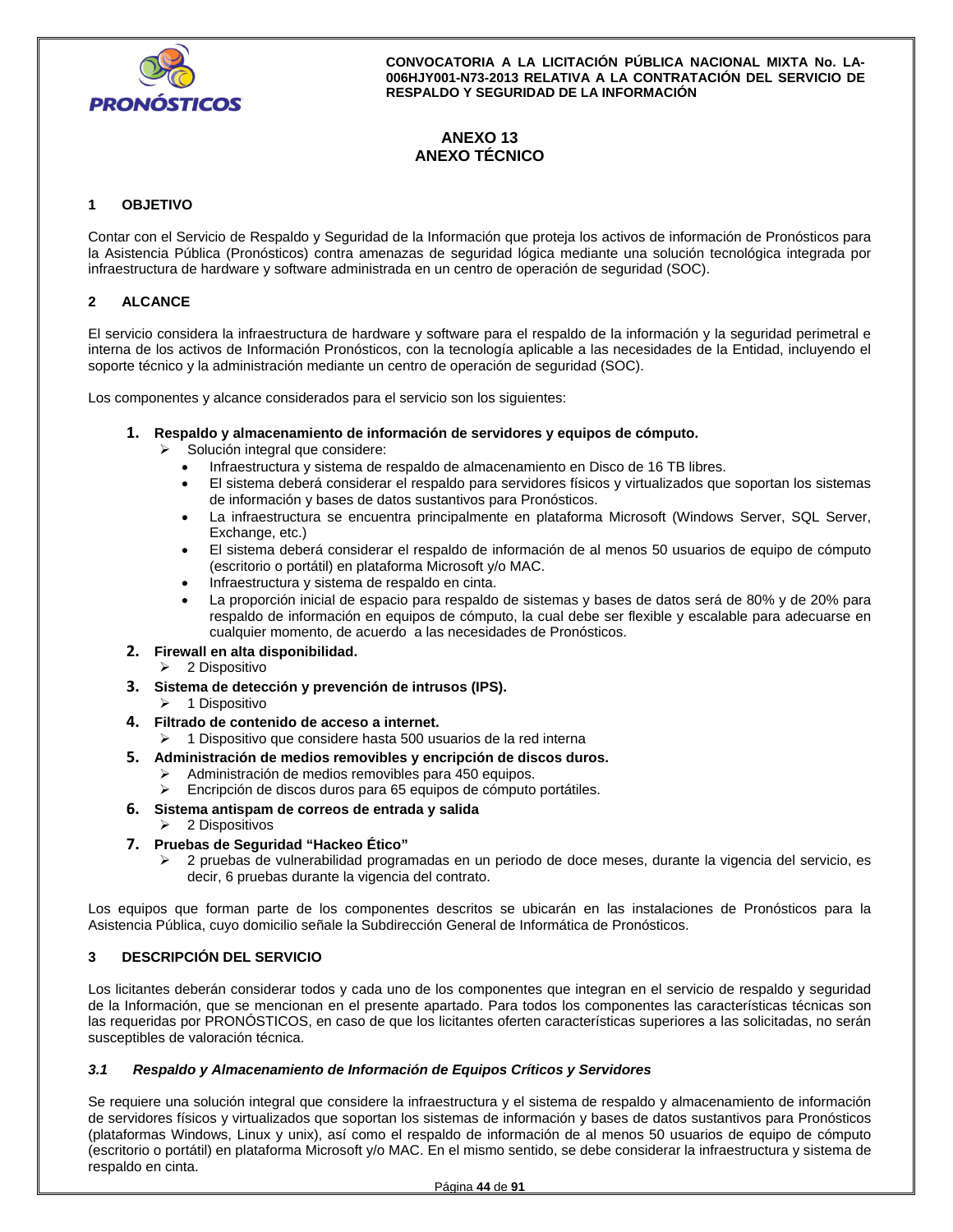

## **3.1.1 Hardware**

- Una unidad aceleradora de respaldos con las siguientes características:
	- o Basada en 12 discos de 2TB c/u, tipo SATA, con capacidad de crecimiento modular de hasta 240 TB.
	- o Los discos deberán ser Hot Swapping, en arreglo RAID 6.
	- o Que ofrezca Hot Spare Disk para recuperación automática
	- o Puertos duales Gigabit Ethernet, iSCSI
	- o Puerto Ethernet adicional para administración
	- o Puertos FC duales de 4 Gigabit. Se podrán usar todos los puertos disponibles
	- o Fuentes de Poder redundantes Hot-Swap (intercambiables en caliente)
	- o Crecimiento modular
	- o Performance de hasta 630 MB/seg
	- o Emulación dinámica automática de hasta 32 Drives y hasta 512 Cintas y/o cualquier combinación de hasta 64 Drives, librerías de Cinta y/o unidades de Disco.
	- o Montaje en Rack estándar de 19 pulgadas, que no exceda de 2U de altura
	- o Certificación de normas: NRTL, CE, VCCI Class A/CISPR PUB 22, BSMI
	- o Administración por explorador de Internet
	- o Soporte compresión de datos
	- o Que permita notificación de alertas por email
	- o iSCSI y Fiber Channel compatible con Windows
	- o Compatible con las soluciones de CA ARCserve, Legato NetWorker, BackBone NetVault, Tivoli Storage Manager y Veritas NetBackup
- Una unidad de respaldo a cinta física con conexión por FC para proteger la información contenida en la unidad aceleradora de respaldos con las siguientes características:
	- o Librería con dos Drives FC-FC de tecnología LTO-5 o superior de al menos 1.5 3 TB nativos, por cinta
	- o 2 magazines de 15 cartuchos cada uno con capacidad de crecimiento de hasta 16 drives y hasta 8 módulos (240 cintas)
	- o Compatible con las normas HIPAA, SEC Y SARBANES-OXLEY Compliance Solutions
	- o Que soporte una tasa de Transferencia de 504 GB/hr comprimidos
	- o Que sea capaz de soportar Drives de Fibra, SAS o SCSI y conexión de Fibra hacia el Servidor o SAN
	- o Puerto Ethernet para administración por Web
- La infraestructura requerida para la administración en sitio y desde el centro de operación de seguridad del sistema de respaldo de servidores y otra para la administración de respaldos de equipos de cómputo

## **3.1.2 Software**

- El servicio debe incluir durante la vigencia del contrato las licencias de software de respaldo para la unidad aceleradora de respaldos, unidad de respaldo en cinta física, software de respaldo para servidores, software de respaldo para usuarios y para las consolas de administración no importando la plataforma o Sistema Operativo a respaldar y hasta un máximo de 16TB sin restricción de Equipo o Servidor.
	- El software de respaldo para servidores debe presentar las siguientes características:
		- o Permita deduplicación para el ahorro de respaldo en disco.
		- o Permitir la Replicación de al menos dos Servidores de las BD Ms-SQL a nivel Bit.
		- o Permita generar respaldos en servidores físicos y virtuales.
		- o Administración centralizada
		- o Una visualización rápida del entorno de respaldos
		- o Permita realizar respaldos de disco a disco a cinta (D2D2T)
		- o Permita realizar respaldos completos sintéticos (Synthetic Full)
		- o Soporte y permita llevar a cabo el respaldo de sistemas, sin detener su operación
		- o Permita realizar validaciones a una cinta física para asegurar el estado de la información
- El software de respaldo para usuarios debe presentar las siguientes características:
	- o Considerar las licencias o agentes para 50 computadoras de escritorio y portátiles de Pronósticos, compatibles con los sistemas operativos Microsoft Windows 7 y 8 (32 Y 64 bits) y/o de ser necesario en ambientes para MAC
	- o Respaldos automáticos, programados y que se puedan ejecutar al inicio o apagado del sistema
	- o Proporcione escalabilidad
	- o Trabaje perfectamente con sistemas operativos Windows de 32 y 64 bits y/o de ser necesario en ambientes para MAC
	- o Soporte push-installing, para la instalación Remota desde una consola centralizada
	- o Soporte compresión automática por default
	- o Selección de la información crítica
	- o Por tipo de archivo o por carpeta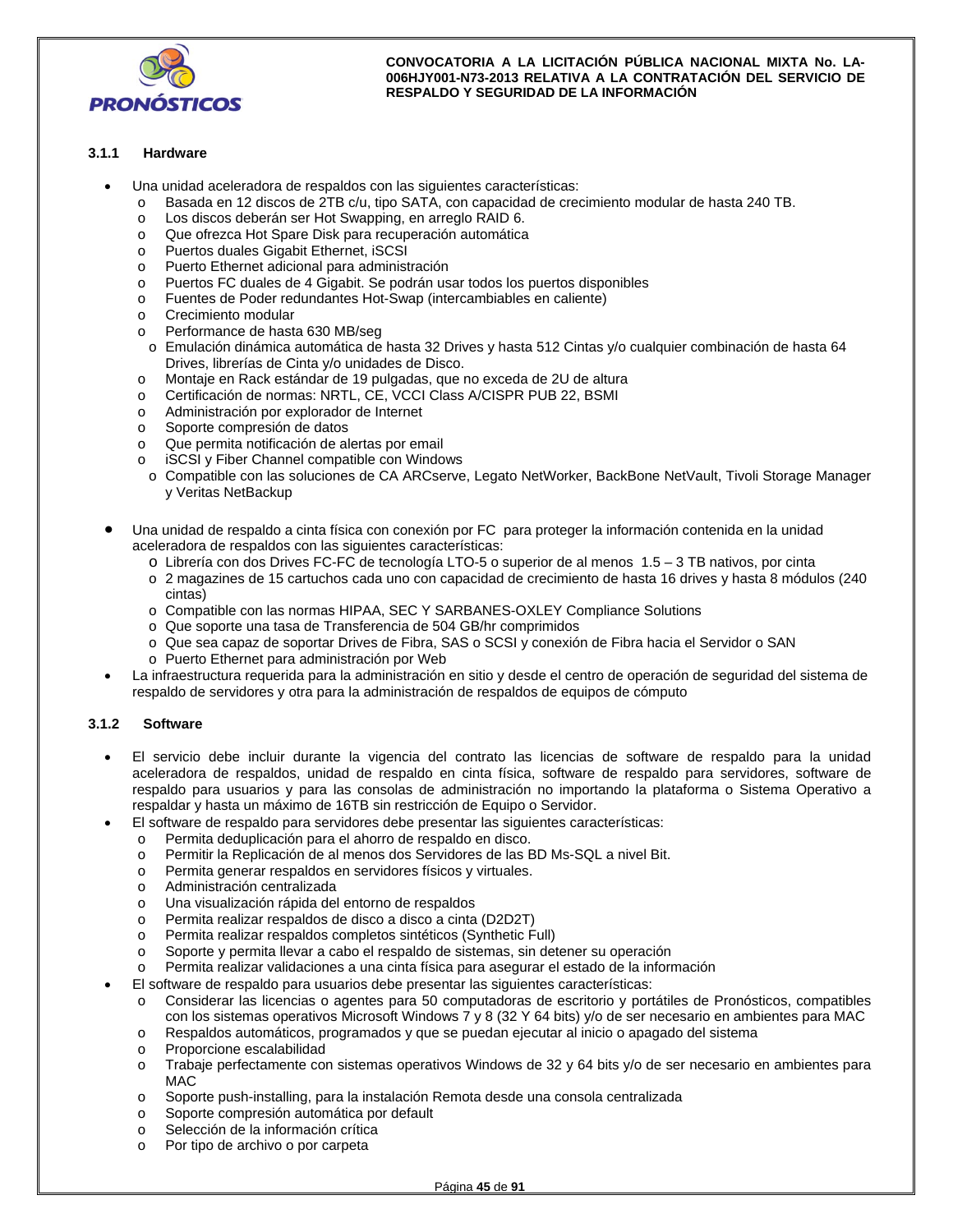

- o Los agentes deberán efectuar el respaldo sin la intervención del usuario, utilizando protocolos de encriptación para enviar los archivos copiados al servidor y ser almacenados en la unidad de disco y copiando archivos que estén abiertos aún durante el proceso de respaldo
- o Envío de alertas de notificación por falta de ejecución de respaldos

### **3.1.3 Programación de los respaldos**

- Se requiere programar la realización de respaldos a disco, en las fechas y los horarios definidos por la Gerencia de Operación y Soporte de PRONÓSTICOS y notificados por escrito al licitante adjudicado, previo al inicio de la prestación del mismo. De tal manera, que se realicen sin la intervención manual de un administrador a menos que ocurra alguna contingencia extraordinaria. La información de todos los servidores deberá respaldarse en línea, sin bajar ninguno de los servicios y con usuarios conectados durante el proceso de respaldo. En el mismo sentido, cuando sea requerido, vía correo electrónico por PRONÓSTICOS, semanal, quincenal o mensualmente, se programará la realización de respaldos comprimidos en cinta, libres de virus, del total de la información contenida en la unidad aceleradora, de los servidores relacionados en este inciso sin la intervención manual de un administrador a menos que ocurra algún incidente o contingencia. Los licitantes deberá suministrar, instalar y poner a punto todos los agentes necesarios para que el respaldo se efectúe satisfactoriamente
- La consola de administración debe informar el resultado del respaldo, si fue realizado satisfactoriamente y el tiempo que tardó y, en su caso, los problemas que se presentaron, la cantidad de bytes que se transmitieron y el servidor o equipo del usuario que lo efectúo
- El prestador de servicios deberá realizar la entrega a la Gerencia de Operación y Soporte de un juego de cintas físicas correspondientes a cada mes por el tiempo que dure el servicio.

Los sistemas y bases de datos que se deben respaldar con este servicio son los que se listan en la **tabla 1.**

| ID              | <b>Sistema</b>                                             | <b>Servidor</b>                                                                                         | <b>Clase</b> | Tamaño<br>(GB) |
|-----------------|------------------------------------------------------------|---------------------------------------------------------------------------------------------------------|--------------|----------------|
| 1               | Órdenes de Pago e Impresión<br>Cheques y BD                | dss006                                                                                                  | Sustantivo   | 20             |
| $\overline{2}$  | Prospección de Agentes y BD                                | dss02                                                                                                   | Sustantivo   | 250            |
| 3               | Selección de Ganadores y BD                                | dss06                                                                                                   | Sustantivo   | 92             |
| 4               | Intranet de la entidad                                     | Pronosticos4                                                                                            | Sustantivo   | 50             |
| 5               | Portal de Pronósticos y BD                                 | PRONOSTIC01, PRONOSTIC02, PRONOSTIC03,<br>PRONOSTIC04                                                   | Sustantivo   | 50             |
| 6               | Actas de sorteo                                            | dss06                                                                                                   | Sustantivo   | 50             |
| 8               | Incremento al límite de ventas                             | PRONOSTICOS31                                                                                           | Sustantivo   | 30             |
| 9               | Suministros Gtech (alta y baja de<br>raspaditos)           | dss02                                                                                                   | Sustantivo   | 10             |
| 10 <sup>1</sup> | Bases de datos                                             | dss01, dss03, dss07 y dss10, desarrollo1, GCD<br>desarrollo, BI2006, Pronostic09, IntranetPAP, DSS006-B | Sustantivo   | 2,000          |
| 11              | Sistema de archivos común                                  |                                                                                                         | Operativo    | 120            |
| 12              | Servidor de correo                                         |                                                                                                         | Operativo    | 142            |
| 13              | Servidor Respaldo Selección de<br>Ganadores                | Selección                                                                                               | Sustantivo   | 1,580          |
| 14              | Servidor Directorio Activo                                 | Pronos DC                                                                                               | Sustantivo   | 40             |
| 15              | Sistema administrador de<br>incidentes                     | SCSM.pronos.local                                                                                       | Sustantivo   | 200            |
| 16              | Servidor de base de datos para<br>WSUS, SCCM, SCSM y SCOM  | SQL                                                                                                     | Sustantivo   | 60             |
| 17              | Servidor Aplicaciones<br>Contabilidad                      | <b>CONAC</b>                                                                                            | Sustantivo   | 400            |
| 18              | Servidor de la Intranet                                    | Converter_Pronosticos4                                                                                  | Sustantivo   | 350            |
| 19              | Herramienta de Monitoreo<br>OpManager                      | Pronosticos12                                                                                           | Sustantivo   | 100            |
| 20              | Servidor Data Warehouse<br>integración con Service Manager | Data-WH.pronos.local                                                                                    | Sustantivo   | 400            |
| 21              | Servidor de Lync (Mensajería)                              | BI2011.pronos.local                                                                                     | Operativo    | 250            |
| 22              | Servidor de pagos a Agentes,<br>Banco HSBC                 | CertificadosPAP                                                                                         | Operativo    | 40             |
| 23              | Servidor de office Communicator<br>(Mensajería)            | Clon_OCS                                                                                                | Operativo    | 40             |

#### **Tabla 1. Servidores de Pronósticos que requieren respaldo.**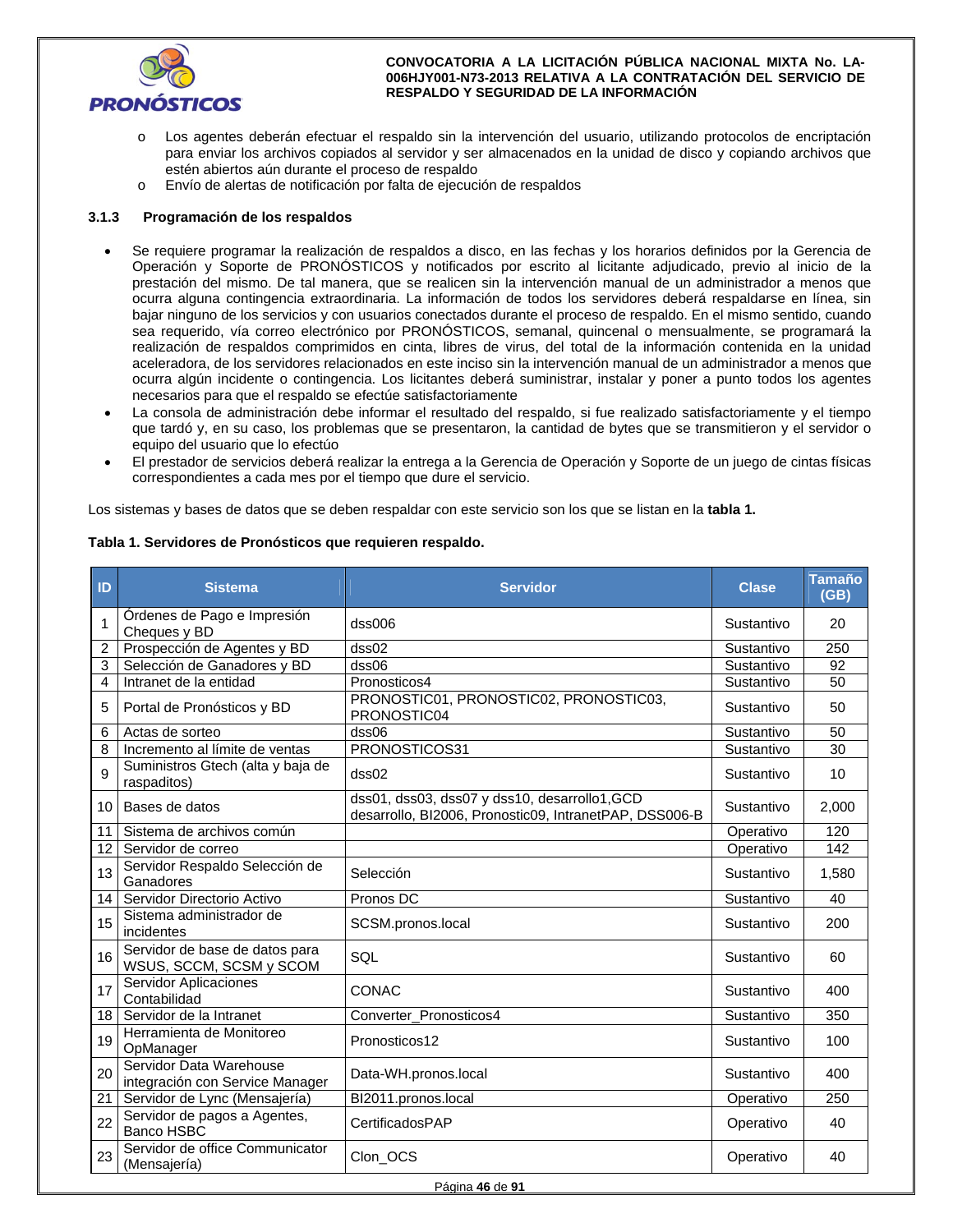

| ID              | <b>Sistema</b>                                                                                | <b>Servidor</b>         | <b>Clase</b>      | <b>Tamaño</b><br>(GB) |
|-----------------|-----------------------------------------------------------------------------------------------|-------------------------|-------------------|-----------------------|
| 24              | Sistema de instalación de<br>actualizaciones y parches                                        | FCS-WSUS.pronos.local   | Operativo         | 120                   |
| 25              | Sistema SIGMA-DOC                                                                             | Gestión db              | Operativo         | 140                   |
| 26              | Servidor Capacitación E-Learning                                                              | E-Learning.pronos.local | Operativo         | 80                    |
| 27              | Sistema SIGMA-DOC                                                                             | Gestión                 | Operativo         | 90                    |
| 28              | Sistema de Digitalización de<br>expedientes de Agencias                                       | PronoSAV                | Operativo         | 100                   |
| 29 <sup>1</sup> | Sistema para administrar de forma<br>centralizada la configuración de<br>servidores y equipos | SCCM.pronos.local       | Operativo         | 40                    |
| 30              | Servidor System Center Operation<br>Manager                                                   | SCOM.pronos.local       | Operativo         | 60                    |
|                 |                                                                                               |                         | <b>TOTAL (GB)</b> | 6,904                 |

Es importante mencionar, que a pesar de que la sumatoria estimada del requerimiento para Servidores y SAN es de 6,904 GB, se debe considerar una mayor cantidad de espacio en discos, ya que falta considerar el respaldo del al menos 50 usuarios críticos y por consiguiente, se debe considerar también una mayor cantidad de TB a respaldar con el Software de Administración, debido a que el arreglo de discos en RAID 6, consume espacio para poder regenerar la información en caso de que alguno de ellos falle.

Cabe mencionar que Pronósticos podrá realizar los cambios de servidores y bases de datos a respaldar de acuerdo a sus necesidades, sin costo adicional para la institución, esto sin rebasar el espacio máximo solicitado para el respaldo de servidores y el espacio necesario para respaldar al menos las 50 Notebooks o equipos de escritorio. Así mismo, tampoco debe de haber restricción ni costo adicional para Pronósticos para el caso del uso del Software necesario para la generación de los Respaldos y programación de los mismos, mientras no se rebase los 16 TB máximos de capacidad requeridos.

## *3.2 Firewall de alta disponibilidad*

Este componente consta del Firewall, VPN (IPSec y basadas en SSL), Antivirus y Antibot perimetrales, Administrador de ancho de banda integrado y Sistema de aceleración de tráfico basado en software compatible, que cuente con las siguientes características:

- 1. Tecnología de Firewall/VPN/protección de ataques desarrollada por el propio fabricante en todas sus líneas de productos.
- 2. Actualizaciones de firmware del equipo.
- 3. Base de datos de conocimientos del fabricante públicamente disponible.

La tabla 2, detalla los requerimientos técnicos del firewall de alta disponibilidad solicitado. En caso de que los licitantes oferten características superiores a las solicitadas, no serán susceptibles de valoración técnica.

## **Tabla 2. Requerimientos Técnicos.**

## **Firewall de alta disponibilidad**

- Dos equipos de seguridad de propósito específico (Appliance)
- $\checkmark$  Licencia para 50 usuarios de VPN (IPSec y SSL)
- Soporte funcionalidad de alta disponibilidad, sin incluir software o hardware de terceros
- Software en última versión liberada del sistema operativo del equipo propietario del fabricante
- $\checkmark$  La licencia debe ser para usuarios ilimitados de firewall e ilimitadas direcciones IP
- $\mathcal V$  El fabricante de hardware y del software de seguridad, debe ser el mismo
- El equipo debe tener una herramienta de diagnóstico de Hardware, que permita las siguientes opciones: identificar fallas en el equipo y cargar las diferentes imágenes prediseñadas para la configuración.
- Debe contar con una interfaz de administración que permita las siguientes acciones sobre el equipo:
	- o Encender la caja de manera remota
	- o Acceso remoto a través de consola virtual KVM
	- o Instalación remota del sistema operativo
	- o Para solución de problemas debe permitir conocer el último estado de la caja antes de reiniciarse
	- o Monitoreo de estado a través del protocolo SNMP
- Los equipos deben ser accesible a través de SSH y de interfaz Web usando SSL
- Debe ofrecer administración centralizada de políticas, almacenando logs y monitoreando dos; proporcionando la habilidad de distribuir centralizadamente las políticas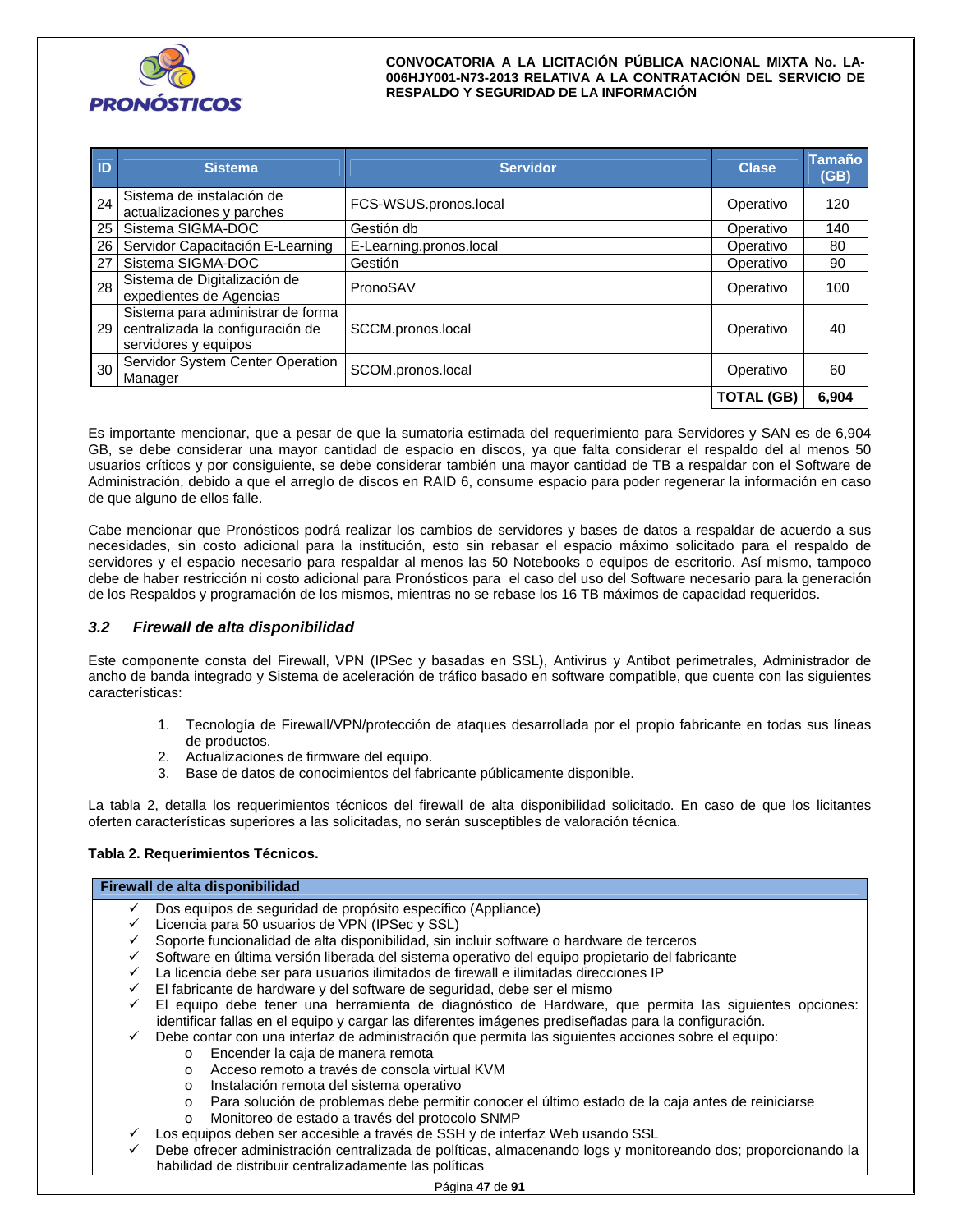

## **Firewall de alta disponibilidad**

- La herramienta debe ser capaz de realizar backup/restores de la configuración almacenados localmente, y el administrador puede transferirlos vía TFTP o SCP
- Los equipos debe ser capaz de almacenar más de una imagen, y debe permitir al administrador cambiar de una imagen a otra
- Debe soportar Administración en Alta disponibilidad
- $\checkmark$  Cada equipo debe:
	- o Tener 8 interfaces 10/100/1000Mbps RJ-45
	- o Soportar puerto para conexión de consola serial RJ-45
	- o Soportar 256 VLAN por interface de red
	- o El throughput debe ser 15 Gbps para texto claro y 2.5 Gbps para VPN
	- o El throughput del IPS activo, dentro de una plataforma UTM con tráfico mixto debe ser de 8 Gbps
	- o Debe ser capaz de manejar 3'500,000 sesiones concurrentes
	- o Los equipos deberán montarse en un rack de 19 pulgadas y debe incluir el juego de accesorios necesarios para este fin sin modificaciones al rack ni al equipo
		- o Deberán de incluir un disco duro de 500 GB para posible implementación de consola de administración en el mismo equipo con capacidad de guardar 100 GB de logs en el mismo chasis

Debe contar con una tecnología de bloques lógicos de seguridad que permita enfrentar los complejos ambientes de seguridad y que brinde la capacidad de una defensa proactiva contra nuevas amenazas. Es indispensable que esta tecnología de bloques sea totalmente adaptable a las necesidades de seguridad de PRONÓSTICOS.

Dicha solución debe ser sumamente flexible, permitiendo que se añadan nuevos bloques de seguridad sin la necesidad de agregar nuevo hardware/software o complejidad a la administración. La tecnología debe considerar los siguientes bloques de seguridad y administración:

#### **3.2.1 Requerimientos de Funcionalidad para los Bloques de Software**

Tabla 2. Bloque de software requeridos en el firewall de alta disponibilidad

#### **Firewall de alta disponibilidad**

- $\checkmark$  Firewall
- VPN
- Antivirus y anti-malware
- Antibot
- Administrador de políticas de red
- Logging y Status
- Reporteo

## **3.2.1.1 Firewall**

- El gateway debe estar basado en la tecnología conocida como "Stateful Inspection", el cual realiza un análisis granular de los estados de las comunicaciones y aplicaciones, para controlar el flujo del tráfico pasando a través del gateway y de esta manera abrir dinámicamente y de una forma segura, puertos y un gran rango de protocolos
- Debe permitir crear controles de acceso a por lo menos 150 puertos para aplicaciones/servicios/protocolos predefinidos
- Debe proteger implementaciones de VoIP, soportando H323 v2/3/4 (incluido h.225 v.2/3/3 y h.254 v3/5/7), SIP. MGCP y SCCP
- Debe incluir la posibilidad de crear NAT dinámicos (N-1 o Hide) y estáticos, permitiendo trasladar direcciones IP y puertos origen y destino, en un mismo paquete y en una sola regla
- Debe tener la opción de negar los parámetros de origen o destino, es decir que para una regla dada permite todas las conexiones de origen / destino excepto la especificada en la regla
- Debe permitir implementar reglas para políticas específicas aplicadas a intervalos de tiempo definidos por PRONÓSTICOS
- $\blacktriangleright$  La comunicación entre los servidores de administración y los gateways, debe ser cifrada y autenticada.
- El firewall debe soportar métodos de autenticación, por usuario, cliente y por sesión
- Debe ser capaz de autenticar sesiones de cualquier servicio
- $\triangleright$  Los siguientes esquemas de autenticación deben ser soportados por los módulos de firewall y VPN: tokens (por ejemplo, SecureID), TACACS, RADIUS, certificados digitales y dispositivos biométricos
- $\triangleright$  Debe permitir almacenar una base de usuarios local que permita realizar autenticación, sin depender de un dispositivo externo
- $\triangleright$  Debe soportar DHCP en modos server y relay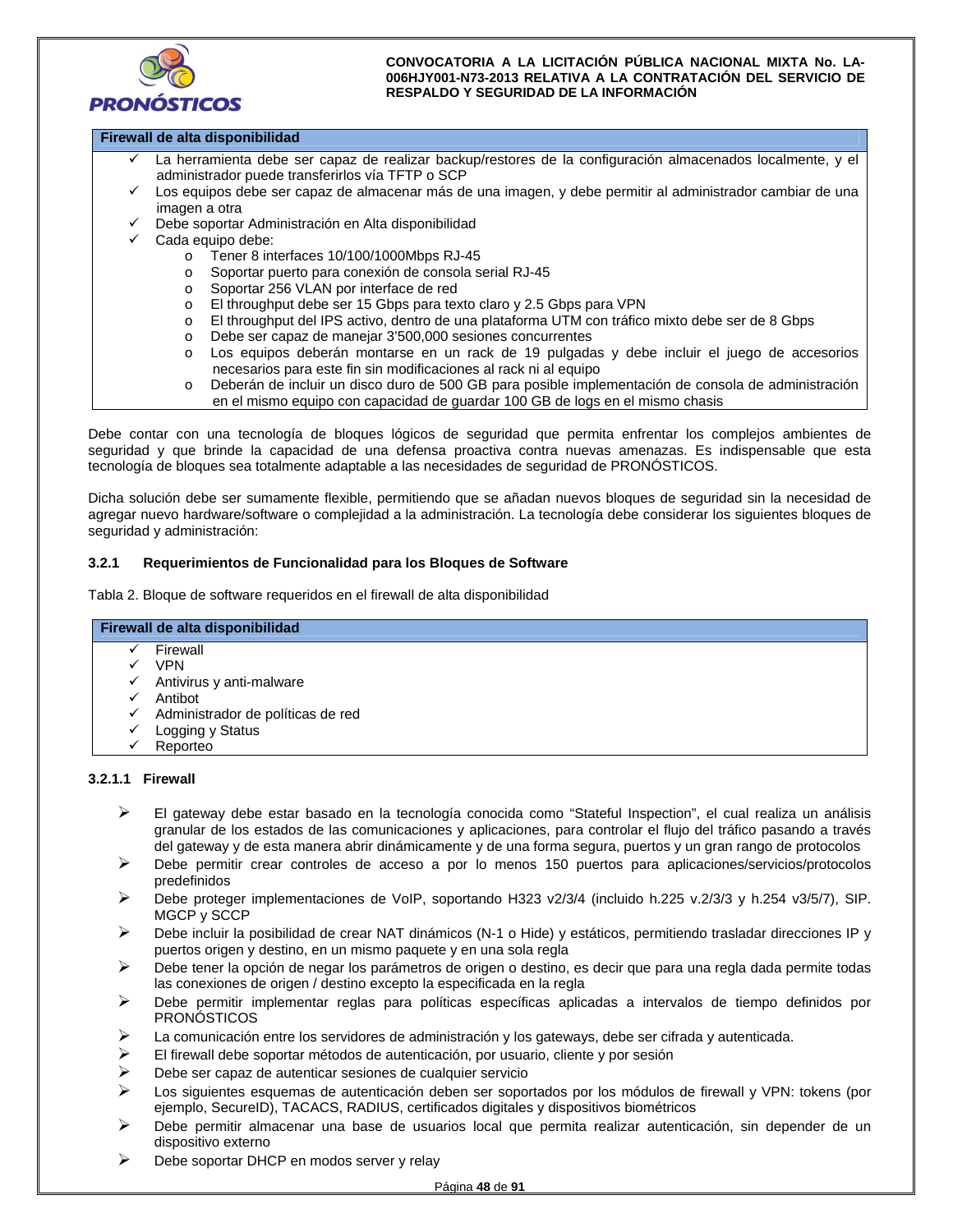

- El firewall debe poder conectarse modo transparente (bridged mode)
- La solución debe brindar la posibilidad de poner en cuarentena a equipos que se consideren maliciosos a través de la política del Gateway de firewall
- $\triangleright$  El Gateway debe soportar redundancia a enlaces, sin la necesidad de una licencia adicional o software / Hardware de terceros
- Debe brindar un método para bloqueo sobre mensajería instantánea de las siguientes opciones: video, voz, aplicaciones compartidas, transferencia de archivos y asistencia remota

## **3.2.1.2 VPN**

- Deben ser soportadas tanto una CA Interna como una CA externa provista por un tercero.
- Deben ser soportados 3DES y AES-256 para las fases I y II de IKE
- Debe soportar los siguientes grupos Diffie-Hellman: Grupo 1 (768 bit), Grupo 2 (1024 bit), Grupo 5 (1536 bit), Grupo 14 (2048 bit)
- $\triangleright$  Debe soportar la validación de la integridad de datos con md5 y sha1
- Debe incluir soporte a las topologías VPN site-to-site: Full Meshed (todos a todos), Star (Oficinas Remotas a Sitio Central) y Hub and Spoke (Sitio remoto a través del sitio central hacia otro sitio remoto)
- Soporte a VPN client-to-site basadas en IPSEC
- Soporte a VPN tipo L2TP, incluyendo el soporte al cliente L2TP del Iphone
- El cliente VPN IPSEC debe soportar roamming (moverse entre diferentes redes/interfaces y cambiar de dirección IP sin presentar desconexión de la VPN) y la funcionalidad de Auto-Connect (detección cuando los equipos de usuarios finales está afuera de la compañía y una aplicación necesita acceso a la red corporativa y realiza la conexión automática)
- $\triangleright$  Debe incluir un método simple y central, de crear túneles permanentes entre gateways del mismo fabricante
- El administrador debe poder aplicar reglas de control de tráfico, al interior de la VPN
- $\triangleright$  Debe soportar VPN tipo "domain based" y "route based", usando BGP y OSPF
- Debe incluir un mecanismo para mitigar el impacto a ataques de denegación de servicio DoS a IKE, haciendo diferencia entre conexiones conocidas y desconocidas
- $\triangleright$  Debe poder establecer VPN con gateways con direcciones IP dinámicas públicas
- $\triangleright$  Soporte a compresión IP para VPN client-to-site y site-to-site
- $\triangleright$  Debe ser posible crear una única asociación de seguridad (SA) por par de redes o subredes
- Debe soportar el uso del mecanismo de inyección de rutas (RIM) para la propagación del dominio de encriptación a través de ruteo dinámico
- Debe ser posible permitir al administrador forzar que el tráfico de la VPN vaya hacia un lado en específico de la comunidad y debe permitir también tráfico encriptado desde o hacia un Gateway de VPN que no esté definido dentro de la comunidad VPN
- La solución debe contar con un mecanismo que permita seleccionar qué enlace utilizar para tráfico de VPN entrante y saliente, además de escoger la mejor ruta para dicho tráfico
- $\triangleright$  Dicho mecanismo debe contar con las siguientes configuraciones: sondeo de disponibilidad, balanceo de carga para distribuir el tráfico y selección de enlace basada en servicio
- $\triangleright$  La solución debe tener la posibilidad de establecer VPN sitio a sitio con IP dinámicas
- La solución debe soportar Secure Sockets Layer (SSL) versión 3, con los siguientes algoritmos de cifrado simétrico y longitud de llaves: RC4 (128 bits) y 3DES (192 bits). Estas deben realizarse sin cliente para acceso remoto, sin necesidad de instalar un cliente
- La solución debe soportar compresión de contenido web, permitiendo que se reduzca el tráfico de red sobre internet. Debe soportar los siguientes métodos de compresión: gzip, deflate y compresión
- La herramienta debe soportar la conexión de dispositivos móviles a través de un cliente de acceso remoto específico. Dicho cliente debe soportar las siguientes plataformas: iPhone 3G / 3GS, iPhone 4G/4GS, iPad, Android y Windows XP, Windows vista, Windows 7 y Windows 8
- Debe soportar aceleración de hardware para intercambio de llave para SSL y TLS
- La solución debe soportar ejecución de escritorio virtual y cliente para conexión a la Red sobre Windows 7 32/64 bit
- $\triangleright$  La solución debe soportar el lanzamiento de agentes, que se instalen en las computadoras temporalmente, y que permitan tener conectividad IP a cualquier servidor o aplicación de la organización
- $\triangleright$  La solución debe soportar agentes temporales para Mac, en versiones 10.6 y posteriores, que permitan la conexión remota a la red a través de cualquier protocolo IP
- La solución debe soportar doble factor de autenticación
- Aplicaciones soportadas por la VPN SSL:
	- Debe proveer acceso remoto a múltiples aplicaciones de la corporación, incluyendo aplicaciones web, servicios de correo, servidores de archivos (file shares), servicios de citrix, etc.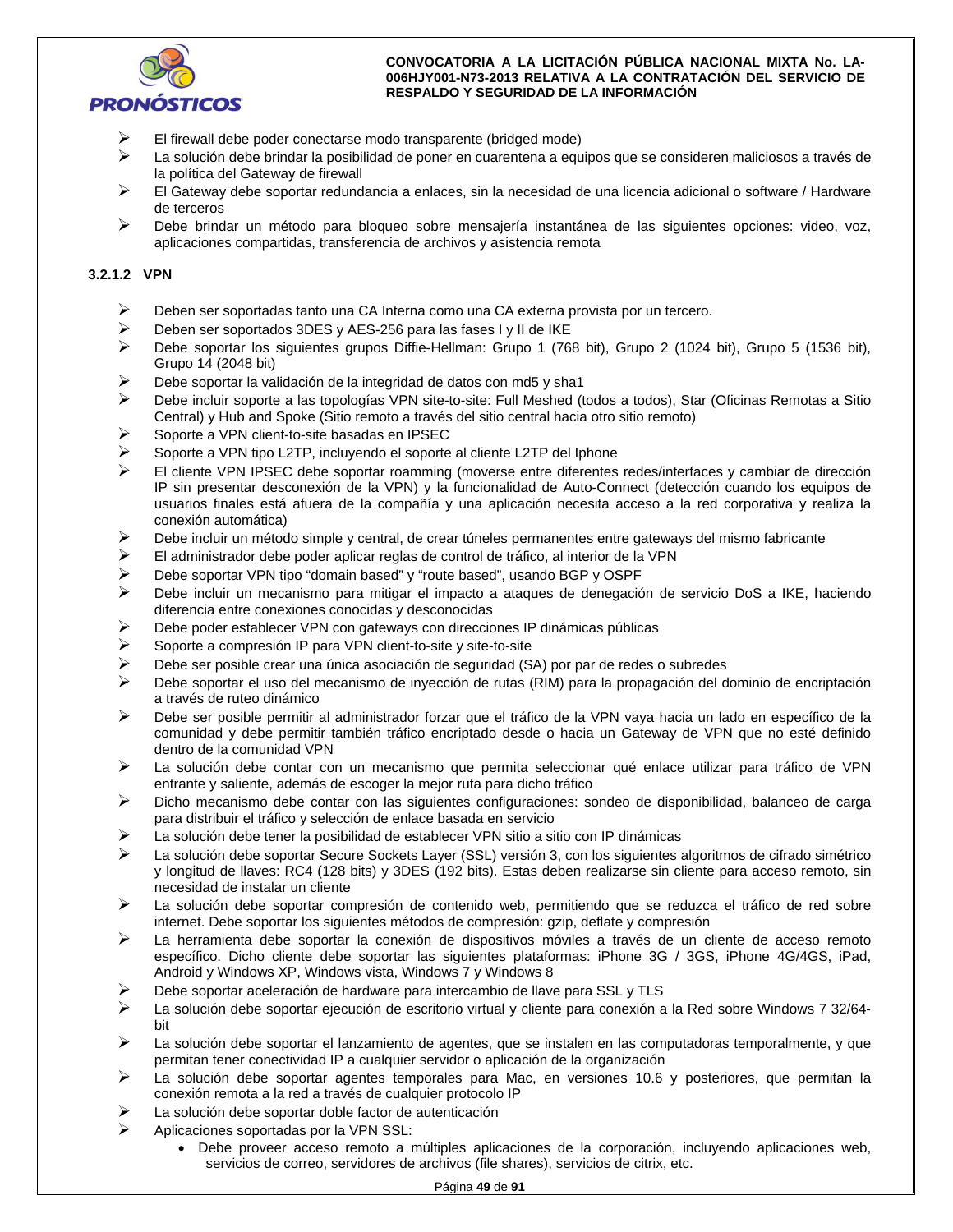

- Dichas aplicaciones deben ser visibles desde un portal, y podrán ser accedidas desde un buscador web, el acceso debe ser brindado nativamente, es decir que no se debe requerir de ActiveX, Applets de Java o cualquier plug-in adicional del lado del cliente
- Los smartphones deben contar con su propio portal de acceso.
- La solución debe soportar el manejo de nombres para los servidores de aplicaciones
- Debe permitir el uso de servicios de archivos compartidos, a través de la red, cubriendo los protocolos SMB y CIFS. Debe permitir el uso de acciones sobre los archivos como: apertura, lectura escritura y eliminación de archivos a través de la red
- La solución debe soportar dos diferentes navegadores para el acceso de recursos compartidos:
	- o Navegador de archivos basado en web: basada en buscador, que al ser independiente permite que sea multiplataforma
	- o Explorador de Windows: esta opción permite que el acceso sea desde el portal.
- Debe ser posible crear aplicaciones Web como set de URLs que podrán ser accedidas desde un navegador Web
- Debe ser posible crear aplicaciones Web por un tipo específico
- Debe ser posible bloquear el "caching" del contenido Web, es decir que previene a los usuarios de abrir archivos que requieren de una aplicación externa para poder ser vistos, como PDF, Word, etc.
- Con la finalidad el uso de la herramienta para el usuario final, la solución debe poder transportar el nombre de usuario y utilizarlo de ser necesario en aplicaciones de archivos compartidos
- La solución debe poder convertir URLs internos en públicos y de esta manera los recursos internos se vuelven accesibles desde cualquier navegador de internet.
- Debe ser posible definir servidores de archivos que estén disponibles a través de la red por protocolos como SMB, que permitan acciones sobre los archivos, como apertura, lectura escritura y eliminación de los archivos a través de la red.
- El equipo debe soportar conectividad de cliente de citrix hacia servidores internos XenApp.
- Debe soportar servicios de Web mail "built-in", es decir, brindar una entrada en el portal para cada servidor de correo que soporte IMAP y SMTP protocolos, sin la necesidad de una herramienta adicional o cliente de acceso remoto.
- Debe soportar, iNotes y OWA, ambos deben presentarse en el portal como aplicaciones Web.
- Debe ser posible definir servidores de archivos que estén disponibles a través de la red por protocolos como SMB, que permitan acciones sobre los archivos, como apertura, lectura escritura y eliminación de los archivos a través de la red
- La solución debe soportar aplicaciones nativas, es decir aplicaciones basadas en el protocolo IP que estén hospedadas en servidores dentro de la organización
- La solución debe mejorar el rendimiento de las aplicaciones Web, sin la necesidad de un cliente.
- La solución debe mejorar la conectividad de las aplicaciones Web sin la necesidad de un cliente.
- La solución debe soportar la utilización de VBScripts para aplicaciones Web
- La solución debe soportar añadir aplicaciones complejas como SAP.
- Nivel de Conectividad de Red
	- La solución debe incluir un plug-in en el Navegador que provea acceso remoto sin la necesidad de un cliente, dicho plug-in entregará conectividad completa a la Red para cualquier aplicación basada en direcciones IP. Este plug-in debe cumplir con los siguientes requerimientos:

| <b>Company</b>             | <b>Client</b>                  | <b>Version</b>     |
|----------------------------|--------------------------------|--------------------|
| <b>Telnet / SSH</b>        |                                |                    |
| Microsoft                  | Microsoft Telnet               | 2003/2008          |
|                            | (Command Line)                 | XP/7               |
| Microsoft                  | Microsoft Telnet (linea de     | 5.1                |
|                            | comando)                       |                    |
| Microsoft                  | HyperTerminal                  | 5.1                |
| Putty                      | Putty                          | 0.55               |
| VanDyke                    | <b>SecureCRT</b>               | 4.1                |
| Clientes de bases de datos |                                |                    |
| Rational                   | <b>ClearQuest</b>              | 2003.06.00.436.000 |
| Siebel                     | Siebel Client                  |                    |
| <b>TN3270</b>              |                                |                    |
| Ericom                     | PowerTerm InterConnect         | 6.6.2              |
|                            | for Windows                    |                    |
| <b>IBM</b>                 | <b>Personal Communications</b> | 5.8                |
|                            | <b>Workstation Program</b>     |                    |
| <b>FTP</b>                 |                                |                    |
| Microsoft                  | <b>FTP</b>                     | 2003/2008          |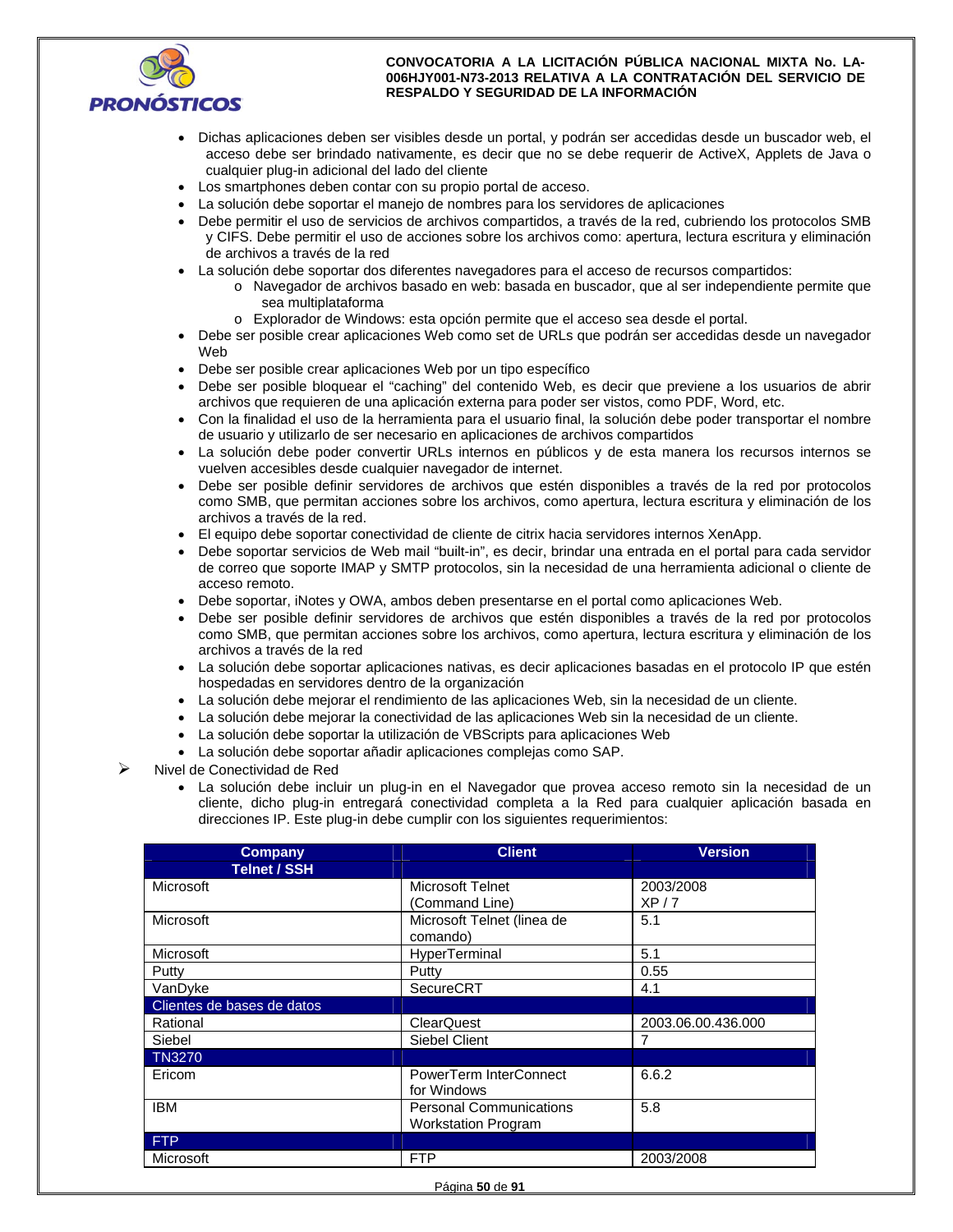

|                                   | (Command Line)            | XP/7           |
|-----------------------------------|---------------------------|----------------|
| Ipswitch                          | WS_FTP Home/PRO           | 9.1.0.429      |
| GlobalSCAPE                       | <b>CuteFTP</b>            | 4.2            |
|                                   |                           | $\overline{7}$ |
| E-Mail (POP3, IMAP, SMTP)         |                           |                |
| Microsoft                         | <b>Outlook Express</b>    | 6              |
| Microsoft                         | Outlook                   | 2003 SP1 /2010 |
|                                   |                           | XP/7           |
| QUALCOMM                          | Eudora                    | 6.2            |
| Mozilla                           | Thunderbird               | 1.0.2          |
| <b>IBM</b>                        | <b>Lotus Notes</b>        | 6.0.3          |
|                                   |                           | 6.5.3          |
| Web Browser (HTTP, HTTPS, Passive |                           |                |
| FTP)                              |                           |                |
| Microsoft                         | Internet Explorer         | 5.5 and up     |
| Mozilla                           | <b>Mozilla Firefox</b>    | 1.0.3          |
|                                   |                           | 1.0.4          |
| <b>Terminal Services</b>          |                           |                |
| Microsoft                         | Remote Desktop Connection | 2003/2008      |
|                                   |                           | XP/7           |
|                                   |                           |                |
| RealVNC                           | <b>VNC Viewer</b>         | 4.1.1          |
| Famatech                          | Remote Administrator      | 2.0            |
|                                   |                           | 2.1            |
| <b>Citrix</b>                     |                           |                |
| Citrix                            | Program Neighborhood      | 6.20.985       |
|                                   |                           | 9.0.0.32649    |
| Citrix                            | Java Connection Center    | 8.0.1672       |
| Citrix                            | <b>JICA</b>               | 8.2.1684       |
| Citrix                            | ActiveX                   | 8.0.24737.0    |
| Suites de productividad           |                           |                |
| <b>IBM</b>                        | <b>Lotus Notes</b>        | 6.0.3          |
|                                   |                           | 6.5.3          |

La solución debe incluir aplicaciones de Red embebidas que permitan a los usuarios finales utilizar aplicaciones clienteservidor, sin requerir un cliente nativo instalado en los equipos. Como requerimientos la solución debe incluir las siguientes aplicaciones de Red embebidas: Telnet, SSH, TN3270, TN5250, Remote Desktop (RDP), Terminal (Putty), Jabber, FTP.

- $\triangleright$  Clientes de VPN (Smart Phones)
	- La solución debe soportar la conectividad de Smart Phones, las siguientes plataformas, iPhone, iPad y Android. Permitiendo que todas las aplicaciones nativas puedan ser accedidas por clientes remotos desde el smart phone.
	- La solución debe soportar Active Sync.
- Autenticación y Autorización de Usuarios
	- La solución debe incluir una base de datos interna para autenticación
		- La solución debe incluir un método para remediación de contraseñas de Active Directory, alertando a los usuarios que su contraseña está a punto de expirar y permitiendo que la cambien
	- La solución debe prevenir que múltiples usuarios utilicen las mismas credenciales, en el mismo gateway en un mismo espacio de tiempo. Permitiendo que solo una de los usuarios permanezca activa
	- La solución debe soportar Single Sign On para aplicaciones que residan en el portal
	- Single Sign On debe soportar los siguientes protocolos
		- **Acceso Básico**
		- Acceso sumarizado
		- Autenticación Integrada con Windows
		- Forwarding de credenciales en los encabezados de HTTP
		- Basado en forma Web
- Acceso de los administradores:
	- La solución debe ser capaz de autenticar a los administradores, por las siguientes plataformas: Base de datos interna y servidor RADIUS
	- Los administradores pueden condicionar el acceso al portal y a aplicaciones específicas basados en cumplimientos con una política específica
- Alta Disponibilidad:
	- La solución debe poder ser puesta en Alta disponibilidad, ya sea en activo-activo o activo-pasivo. La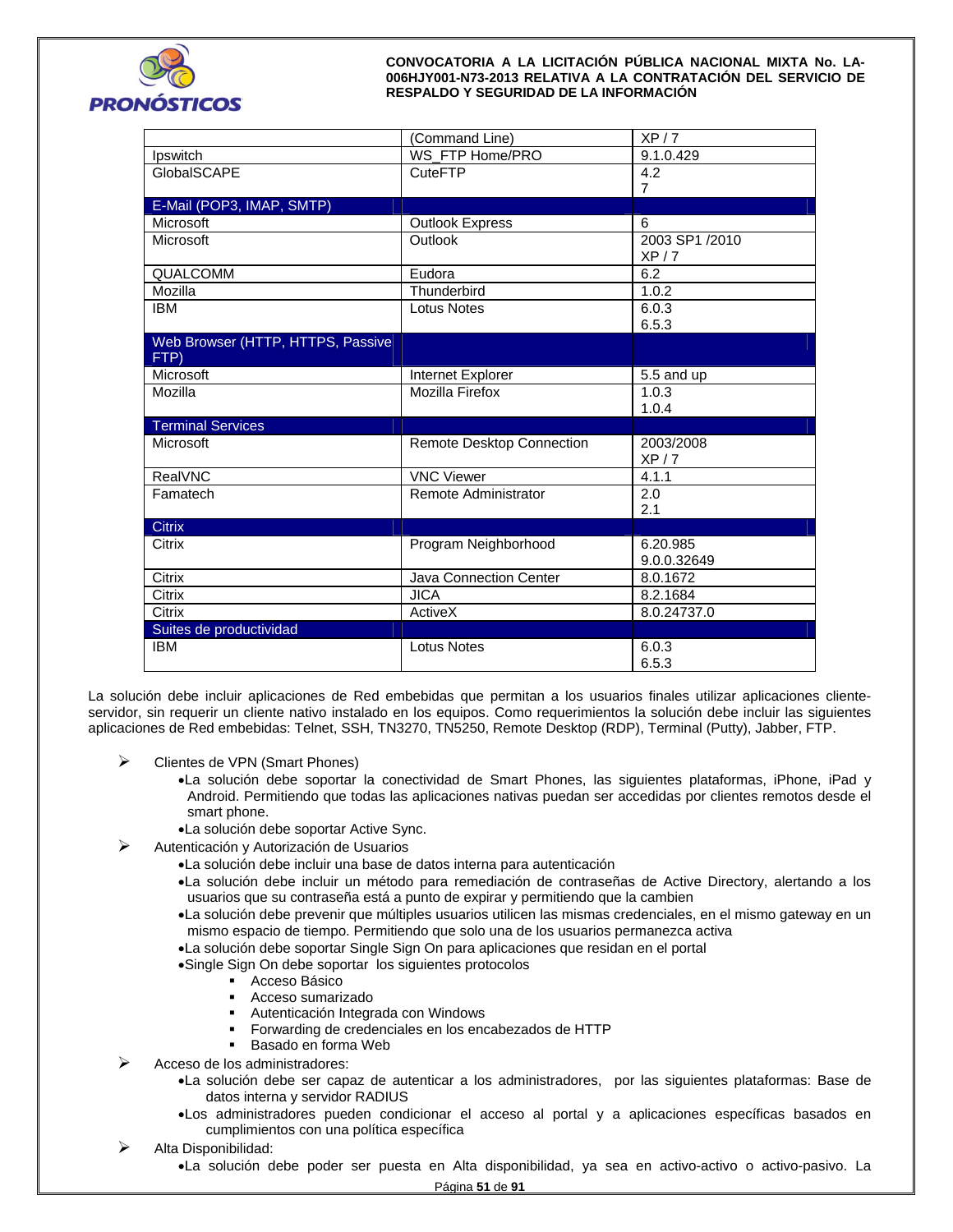

distribución del tráfico entre los gateways debe hacerse sin la necesidad de incluir equipos externos o internos adicionales. Dicho mecanismo debe proveer al menos los siguientes requerimientos:

- Modo transparente en caso de falla de Gateway
- Cero caídas para ambientes de misión crítica.
- Mejora de throughput (en modo Load Sharing)
- Todos los Gateways en el Clúster deben estar al tanto de las conexiones que pasan en cada miembro del mismo. Los miembros del Clúster deben sincronizar sus conexiones e información de status a través de un canal seguro

## **3.2.1.3 Antivirus y Anti-Malware**

- $\triangleright$  El gateway antivirus debe realizar análisis de virus y bloquearlos en los siguientes protocolos: POP3, FTP, SMTP y HTTP.
- $\triangleright$  Debe incluir un anti-spyware basado en patrones.
- Debe permitir al administrador elegir la acción (scan, block o pass) para 70 diferentes tipos de archivos. La detección del tipo de archivo no debe ser basada en la extensión del mismo.
- El antivirus debe soportar descargas continuas, de manera que se comience a enviar el archivo escaneado antes de realizar el scan completo del archivo y de esta manera evitar timeouts cuando se realizan análisis sobre archivos grandes.
- Debe soportar archivos de 2GB con la opción de configurar un tamaño más pequeño de archivo. El administrador debe poder decidir el límite de tamaño de archivo antes de bloquearlo, o pasarlo sin ningún tipo de scan.
- Debe poder realizar descompresión de archivos, con la opción de poder configurar el máximo nivel de anidación y de compresión para evitar ataques DoS.
- Debe ofrecer al administrador la posibilidad de decidir qué tipos de archivos pueden usar las descargas continuas, y cuáles deben ser escaneados, en su totalidad, antes de iniciar la transferencia al cliente.
- Debe soportar el escaneo por dirección , es decir que el Gateway sea capaz de detectar y escanear archivos que se mueven en una dirección particular, por ejemplo de redes externas o cuando cruza una DMZ-\*\*\*
- $\triangleright$  El módulo de Antivirus & antimalware debe hacer escaneo en tiempo real tanto de antivirus como de antimalware.\*\*\*
- $\triangleright$  Se debe poder determinar acciones cuando el escaneo de archivos falle o haya sobre carga en el motor de antivirus.
- $\triangleright$  Debe hacer inspección sobre tráfico encriptado SSL.

## **3.2.1.4 AntiBot**

- La solución debe proveer una herramienta que haga descubrimiento de bots dentro de la red institucional. Dicha herramienta debe bloquear la comunicación que intenten establecer los bots con los atacantes.
- La solución debe poder detectar host infectados con bots, analizando el tráfico de la red utilizando una tecnología multicapa.
- La herramienta antibot debe analizar 250 millones de direcciones para descubrimiento de bots, que incluyan almenos, direcciones de: IP de Command and Control, URL y DNS
- Debe incluir 2000 patrones de comunicación de botnets
- $\triangleright$  La herramienta debe poder integrase con soluciones de IPS, AV, URL Filtering dentro del mismo equipo y sin necesidad de utilizar herramientas de terceros.
- $\blacktriangleright$  La solución debe incluir los siguientes métodos de identificación:
	- Identificación de direcciones de Command and control utilizadas por los criminales para controlar los bots.
	- Identificación de patrones de comunicación utilizada por cada familia de bots
	- Identificación de comportamiento de bots.
- La solución debe utilizar teconología de inspección multicapas.
- La herramienta debe contar con una base de datos en la nube para para la actualización de las firmas.
- Debe soportar Inspección de tráfico encriptado HTTPS tanto Inbound como Outbound.

## **3.2.1.5 Administración de las Políticas de Red**

- Las comunicaciones entre todos los componentes que pertenezcan a un solo dominio de administración (servidor de administración, gateways), deben establecer comunicaciones seguras a través del uso de certificados para el cifrado.
- $\triangleright$  Debe incluir una entidad CA (Certificate Authority) interna X.509, que genere certificados a los gateways y a los usuarios para una fácil autenticación en las VPN.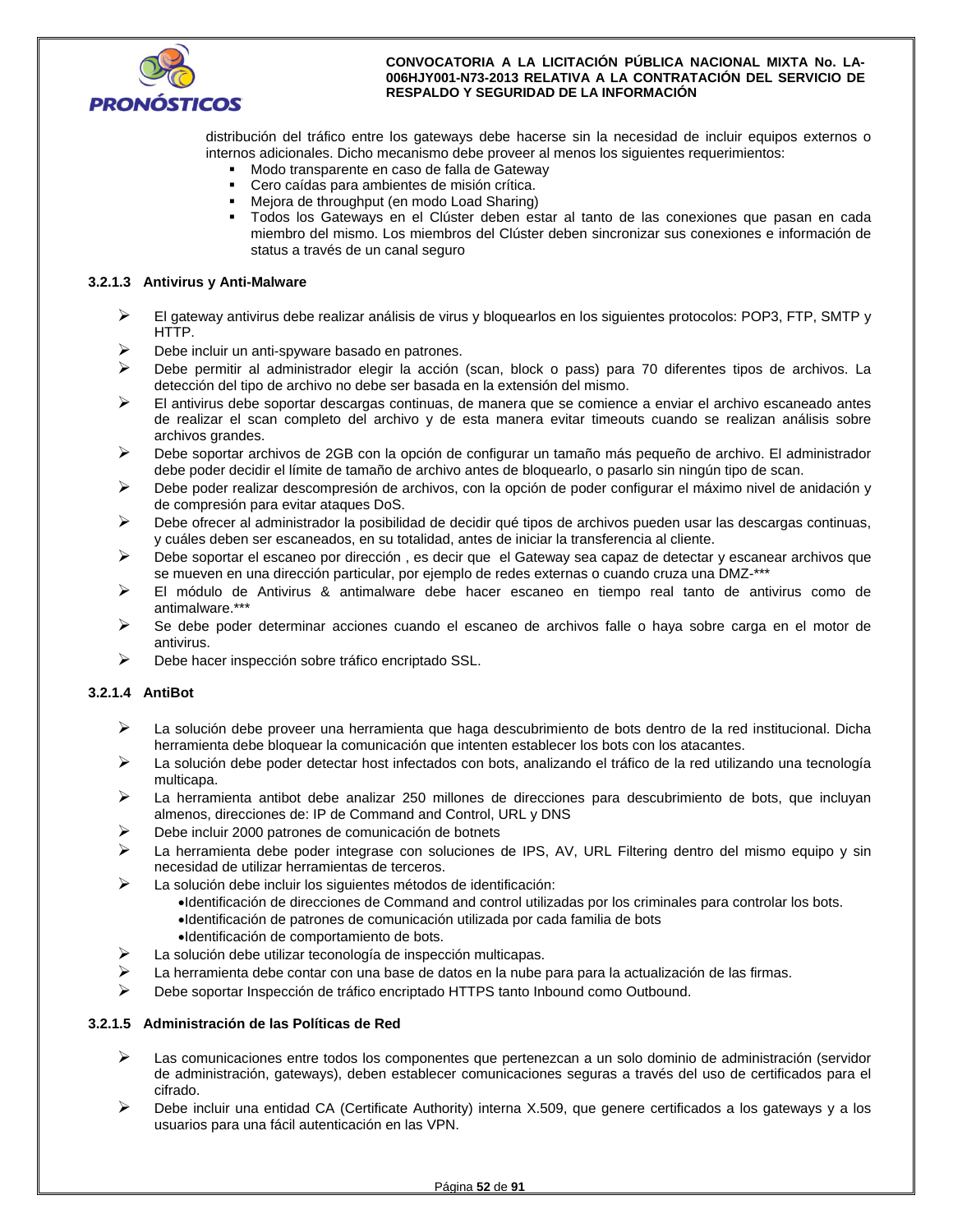

 Debe incluir una herramienta de búsqueda, que permita fácilmente filtrar objetos de red. Debe también incluir la opción de buscar objetos duplicados (con la misma IP) y objetos no usados (en una regla o política) y una lista de las reglas en que un objeto especifico es usado.

## **3.2.1.6 LOGGING & STATUS**

- Los logs, deben ser parte del mismo sistema de administración (incluido en el Servidor Administración de la seguridad) y opcionalmente los administradores deben poder instalar servidores de Logs por separado.
- Los logs deben poder estar en el servidor de administración o en un servidor separado.
- $\triangleright$  Debe poderse diferenciar entre logs de usuarios regulares y los logs propios de la administración.
- $\triangleright$  Los logs deben ser transferidos con seguridad entre los gateways y la el servidor de administración o el servidor de logs. De la misma manera desde y hacia la consola de administración del servidor.
- $\triangleright$  Debe poderse exportar los logs en formato de base de datos.
- Por cada coincidencia de una regla, se debe poder configurar alguna de las siguientes opciones: Log, Alert, Send and SNMP trap, send and email, o ejecutar una acción definida por el usuario (user defined script).

## **3.2.1.7 REPORTEO**

- $\triangleright$  Debe incluir la opción de que dinámicamente bloquee una conexión activa desde la interfaz gráfica, sin requerir modificación de las reglas establecidas en la base de reglas.
- Debe permitir la creación de filtros basados en cualquiera de las características del evento, tales como IP de origen y destino, servicio, tipo de evento, severidad del evento, nombre del ataque, país de origen o destino, etc. El administrador debe poder asignar estos filtros a diferentes líneas en un gráfico que sean actualizadas en intervalos regulares mostrando todos los eventos que concuerdan con ese filtro. Permitiendo que el operador se focalice en los eventos más importantes
- Debe permitir agrupar los eventos en base a cualquier característica de los mismos, pudiendo agrupar en varios niveles
- $\triangleright$  Debe permitir realizar búsquedas dentro del listado de eventos
- $\triangleright$  Debe poder generar automáticamente pequeños gráficos o tablas de distribución de eventos, orígenes y destinos, en la vista del listado de eventos
- Debe incluir reportes predefinidos con los eventos detectados en la última hora, día, semana y mes
- La herramienta de reportes debe soportar al menos 20 filtros (ej. Origen, destino, nombre del ataque, número de regla) que permita personalizar los reportes predefinidos a las necesidades del administrador (ej. Actividades web de un usuario especifico)
- Debe permitir programar reportes para que se ejecuten automáticamente para extraer información en periodos regulares de tiempo (diarios, semanales y mensuales)
- Debe soportar los siguientes formatos de reportes: HTML, CSV y MHT
- Debe permitir la distribución automática de los reportes por correo electrónico, subiéndolos en un servidor FTP/Web y utilizando un script externo para la distribución del reporte
- El sistema de reportes debe proveer información consolidada sobre al menos:
	- Top de eventos por origen
	- Top de eventos por destino
	- Eventos por fecha
	- Eventos por semana
	- Top de eventos por producto
	- Top de eventos por servicios
	- Severidad
	- Producto
- > Debe proveer un reporteador en tiempo real basado en una línea de tiempo, para reportes predefinidos o a la medida, permitiendo al administrador realizar análisis de contenido en tiempo real
- $\triangleright$  Dichos reportes deben incluir una explicación acerca de las políticas que fueron violadas y que parte del contenido causó dicha violación
- Tanto Las soluciones de Firewall aplicativo como el Sistema de Detección y Prevención de Intrusos (IPS), preferentemente deben poder instalarse como equipos de propósito específico y como módulos dentro de la solución del Firewall.

## *3.3 Sistema de Detección y Prevención de Intrusos (IPS)*

El componente para la detección y prevención de intrusos en la red deberá contar con la capacidad de poder ser un equipo independiente de uso específico (Appliance) o por Software preferentemente, así como poder implementarse (habilitarse) como un módulo o componente dentro del Firewall, esto es para ofrecer la mejor efectividad de seguridad en su categoría,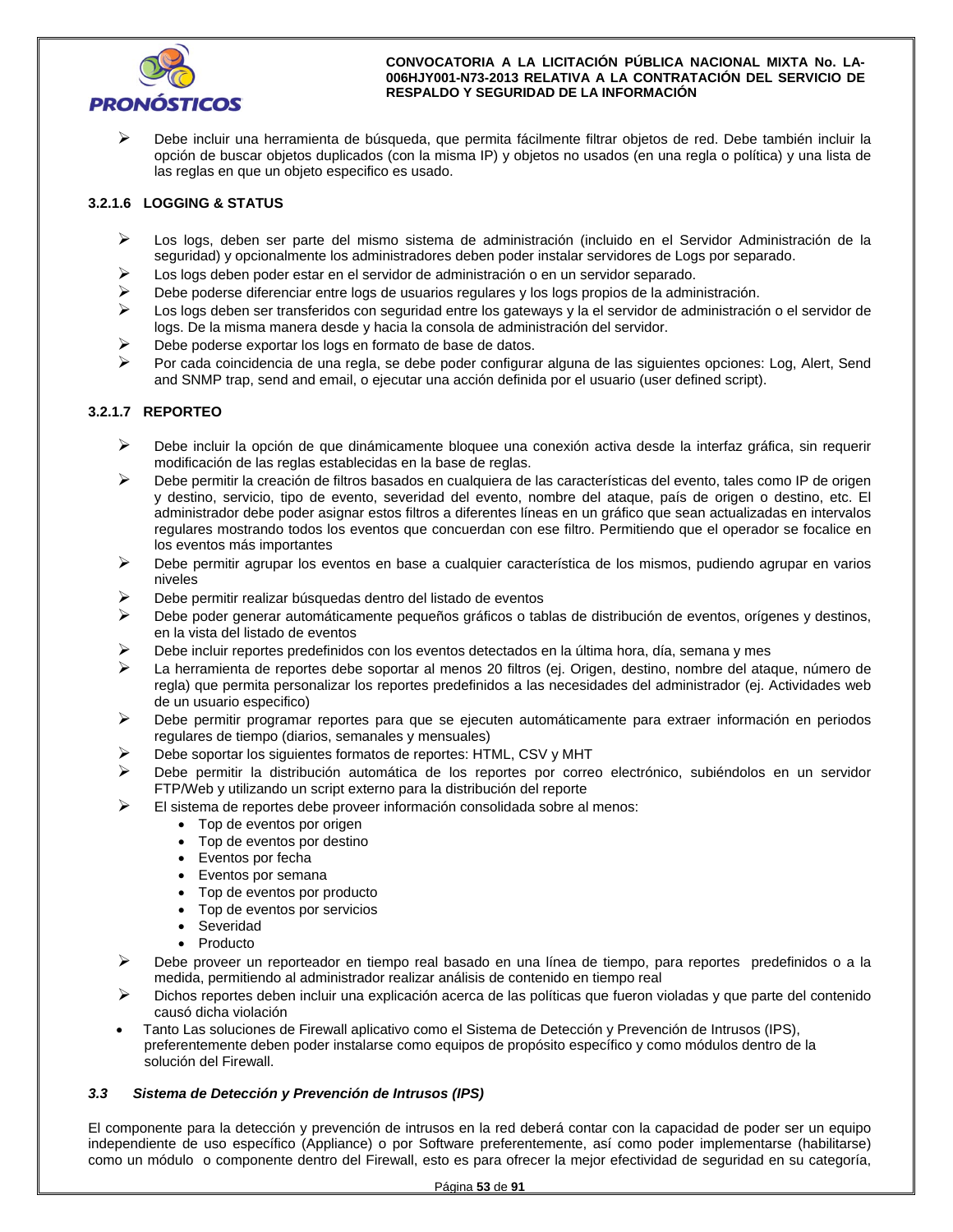

rendimiento en línea escalable y controles IPS de próxima generación que eliminen situaciones de riesgo para la administración de la seguridad de la información; así como para ofrecer protección contra malware, amenazas de tipo zeroday, ataques de denegación de servicio y redes de bots (botnets) entre otros.

Los licitantes deberá cumplir lo siguiente al suministrar el componente de detección y prevención de intrusos (IPS):

- $\triangleright$  El IPS, debe incluir al menos los siguientes mecanismos de defensa:
- o Prevenir el uso de aplicaciones específicas del usuario.
- o Protecciones que contienen ajustes que alteran el comportamiento de otras protecciones
- o grupo de protecciones que identifican cuando el tráfico no cumple con los estándares del protocolo.
- o grupo de protecciones que identifica el tráfico que intenta explotar una vulnerabilidad específica.
- $\triangleright$  Los módulos de IPS Integrado y de Firewall, deben estar integrados ofreciendo de esta manera, protección multicapa.
- $\triangleright$  El administrador debe poder configurar la inspección, solo para el tráfico interno.
- $\triangleright$  El IPS debe proveer al menos dos políticas o perfiles precargados, para ser usados inmediatamente.
- Debe incluir una opción, que permita detener la inspección del IPS en el Gateway bajo condiciones de alta carga, definiendo estos límites basados en % de CPU y Memoria que el administrador decida.
- $\triangleright$  El IPS integrado, debe incluir la habilidad de detener temporalmente la inspección y bloqueo en el gateway, para efectos de "troubleshooting". Este procedimiento debe realizarse de una forma fácil y rápida.
- $\triangleright$  El administrador debe poder activar automáticamente nuevas firmas, basados en parámetros de configuración definidos previamente (impacto en el desempeño, severidad de la amenaza, tipo de protección: server o client)
- Debe poder detectar y bloquear las siguientes tipos de amenazas: : Protocol misuse, comunicaciones Outbound con malware, Intentos de Tunneling y ataques genéricos sin contar con firmas predefinidas
- Para cada protección se debe incluir la siguiente información: Tipo de protección (cliente o server), severidad de la amenaza, Impacto en el desempeño, y nivel de confidencia.
- $\triangleright$  Por cada protección o por todas las protecciones soportadas, debe permitir adicionar excepciones basadas en origen, destino, servicio o la combinación de los 3 factores.
- $\triangleright$  Debe poder realizar captura de paquetes para protecciones específicas.
- Debe detectar y bloquear ataques de red y de aplicación, protegiendo al menos los siguientes servicios: Email, DNS, FTP, servicios de Windows (Microsoft Networking) y SNMP.
- $\triangleright$  Debe estar en capacidad de detectar y bloquear tráfico peer to peer (P2P), incluso si la aplicación utiliza cambio de puertos. El administrador debe poder definir objetos de red y servicios a excluir.
- Debe proteger contra ataques tipo DNS Cache Poisoning, y de esa manera prevenir a los usuarios el acceso a dominios bloqueados.
- Debe incluir protecciones para los protocolos POP3 e IMAP.
- $\triangleright$  Debe soportar y proteger protocolos de VoIP (H.323, SIP, MGP y SCCP), asegurando que todos los paquetes de VoIP son estructuralmente válidos.
- $\triangleright$  Debe detectar y bloquear aplicaciones que realizan control remoto, incluyendo aquellas que son capaces de hacer tunneling en tráfico HTTP.
- El administrador debe poder permitir chat MSN Messenger pero bloquear el Video.
- Debe incluir protección a vulnerabilidades Citrix ICA e implementar cumplimientos de protocolo.
- $\triangleright$  Debe permitir bloquear tráfico entrante, saliente o ambos correspondiente a determinados paises, sin necesidad de actualizar manualmente los rangos IP correspondientes a cada país.
- Con el fin de incrementar la estabilidad del Gateway de IPS, debe brindar un mecanismo que sea capaz de administrar la capacidad de la tabla de conexiones y el consumo de la memoria del Gateway, esto permitirá al Gateway manejar grandes cantidades de tráfico inesperado, por ejemplo en ataques de denegación de servicio.
- $\triangleright$  Debe soportar Inspección de tráfico encriptado HTTPS tanto Inbound como Outbound.
- Se debe incluir un appliance de propósito específico que detenga ataques de denegación de servicios y ataques distribuidos de denegación de servicios, al menos con las siguientes características:
	- o Comportamiento de denegación de servicio protege contra TCP, ICMP, UDP e IGMP
	- o Protección de SYN bloqueo de ataques de denegación de servicio "SYN-Spoofed" para protección de servidores.
	- o Lista negra Bloque ataques desde origen o destino de Capa 3 y Capa 4
	- o Límite de taza de conexiones bloqueo de protocolos no estándar y a nivel de aplicación con base en umbrales
	- o Protección de SYN con "web challenge" protección contra ataques de denegación de servicio basado en HTTP
	- o Protecciones de analisis de comportamiento de DNS bloqueo de ataques de denegación de de servicio a través de búsquedas de DNS
- La solución de denegación de servicio debe tener al menos las siguientes características técnicas.
	- o 3 Gbps de throughput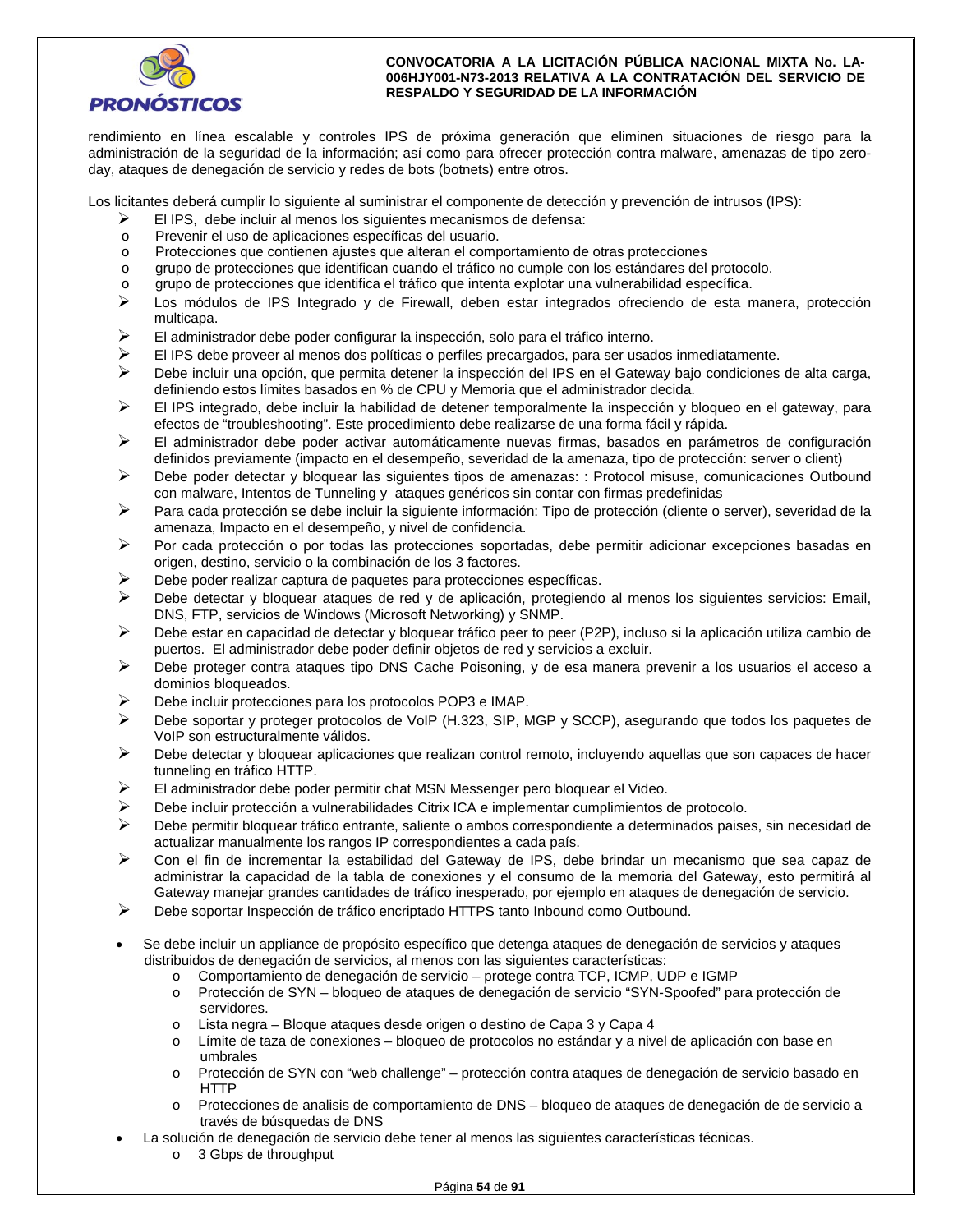

- o 2,000,000 de sesiones concurrentes
- o Al menos 4 puertos 10/100/1000
- para mantener la integridad de la solución tanto el IPS como el equipo de denegación de servicio deben ser del mismo fabricante.
- La solución de IPS y Detención de ataques de denegación de servicio debe integrarse a la consola de logs del Firewall y Firewall aplicativo.

## *3.4 Filtrado de contenido de acceso a internet*

El componente para el sistema de filtrado de Contenido web con Control de Aplicaciones, deberá contar con la capacidad de poder ser un equipo independiente de propósito específico (Appliance) o por Software preferentemente, así como poder implementarse (habilitarse) como módulos o componentes dentro del Firewall, esto es para ofrecer la mejor efectividad de seguridad en su categoría.

Pronósticos para la Asistencia Pública cuenta con el servicio acceso a navegación a internet para todos los usuarios de su red interna, con un enlace centralizado, por lo que se requiere de un sistema de control de acceso a internet con control de aplicaciones.

Los licitantes deberán cumplir lo siguiente al suministrar el componente de filtrado de contenido de acceso a internet con control de aplicaciones:

- 1. Tecnología de filtrado de contenido (URL) y control de aplicaciones desarrollada por el propio fabricante en el equipo.
- 2. Base de datos de conocimientos del fabricante públicamente disponible.
- 3. Contar con personal técnico certificado por el fabricante en la operación y administración del servicio.
- 4. Ofrecer una consola de registro y reporteo del filtrado de contenido y del control de aplicaciones.

La tabla 3, detalla las características técnicas requeridas.

#### **Tabla 3. Requerimientos Técnicos**

#### **1 Filtrado de contenido de acceso a internet**

- Soporte funcionalidad de alta disponibilidad, sin incluir software o hardware de terceros
- $\checkmark$  Software en última versión liberada del sistema operativo del equipo propietario del fabricante
- El equipo debe incluir, Filtrado URL, Control de aplicaciones, identificación de usuarios a través de directorio activo, todas en un solo hardware con la posibilidad de ejecutar todas las funcionalidades al mismo tiempo.
- La licencia debe ser para usuarios ilimitados y direcciones IP ilimitadas
- El fabricante de hardware y del software de seguridad, debe ser el mismo
- El equipo debe tener una herramienta de diagnóstico de Hardware, ejecutable desde el LCD sin la necesidad de uso de cables o consolas, que permita las siguientes opciones: identificar fallas en el equipo, cargar las diferentes imágenes precargadas de fábrica, etc.
- Debe contar con una interfaz de administración que permita las siguientes acciones sobre el equipo:
	- o Encender la caja de manera remota
	- o Acceso remoto a través de consola virtual KVM
	- o Instalación remota del sistema operativo
	- o Para solución de problemas debe permitir el conocer el último estado de la caja antes de reiniciarse
	- o Monitoreo de estado a través del protocolo SNMP
- El equipo debe ser accesible a través de SSH y de interfaz Web usando SSL
- Debe ofrecer administración centralizada de políticas, almacenando logs y monitoreando dos. Proporcionando la habilidad de distribuir centralizadamente las políticas
- La restauración a la configuración de fábrica, se debe poder hacer incluso desde el LCD del equipo
- La herramienta debe ser capaz de realizar backup/restores de la configuración, estos pueden ser almacenados localmente, y el administrador puede transferirlos vía TFTP o SCP
- El equipo debe ser capaz de almacenar más de una imagen, y debe permitir al administrador cambiar de una imagen a otra
- Para el caso de la solución como appliance o Software, Debe contar al menos con 4 interfaces 10/100/1000Mbps RJ-45
- Soportar puerto para conexión de consola serial RJ-45
- Soportar 256 VLAN por interface de red
- Debe ser capaz de manejar 32,000 sesiones concurrentes
- El equipo deberá montarse en un rack de 19 pulgadas y debe incluir el juego de accesorios necesarios para este fin sin modificaciones al rack ni al equipo
- Deberá de incluir un disco duro mínimo de 250 GB para posible implementación de consola de administración en el mismo equipo con capacidad de guardar 100 GB de logs en el mismo chasis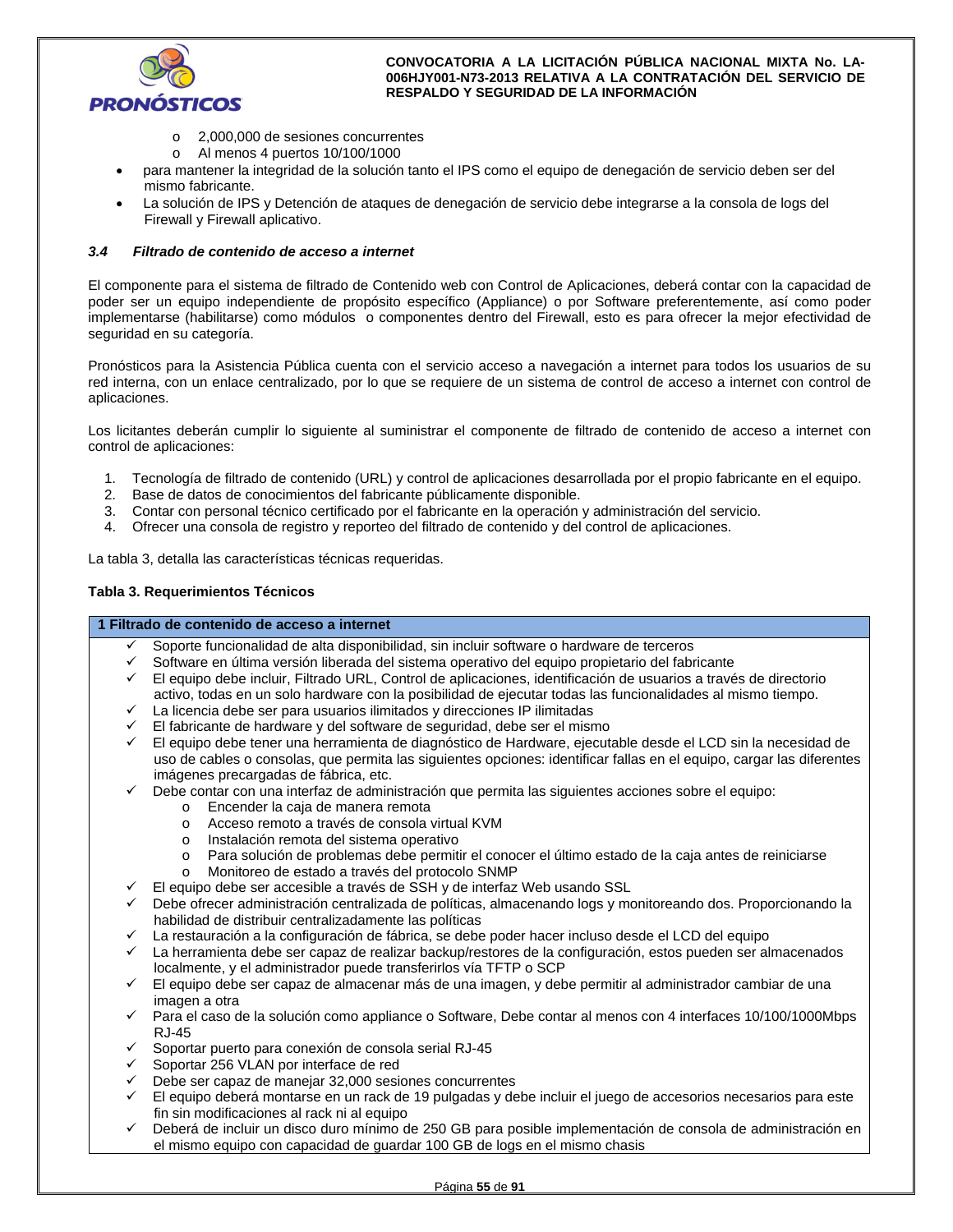

- El Filtrado URL debe cumplir con los siguiente requisitos:
	- o El filtrado de URL debe ser basado en categorías y debe poderse incluir como un bloque más.
	- o Deberá cubrir 100 millones de sitios web en 64 categorías preconfiguradas, de manera enunciativa más no limitativa se mencionan las siguientes: Adult, advertisements, arts, chat, computing, criminal, drugs, education, finance, food, gambling, games, glamour & intimate apparel, government, hacking, hate speech, health, hobbies, hosting sites, job search, kids sites, lifestyle & culture, motor vehicles, news, personals & dating, photo searches, real estate, reference, religion, remote proxies, search engines, sex education, shopping, sports, streaming media, travel, Usenet news, violence, weapons, web based e-mail.
	- o Debe incluir un mecanismo que permita al administrador, negar o permitir URLs específicos, que no necesariamente están definidos en una categoría, para poder ser utilizados en la definición de nuevas reglas
	- o Debe permitir la creación de excepciones basadas en la definición de objetos de red.
	- o Debe proveer la opción de modificar la notificación de bloqueo y re direccionar al usuario a otra página.
	- o El Filtrado de URL debe poder integrarse a un mecanismo, o bloque de seguridad, que permita controlar aplicaciones web 2.0 y widgets. Dicha integración debe ser dentro del mismo equipo sin el uso de herramientas de terceros o servidores separados.
	- o El equipo debe tener la capacidad de bloquear granularmente sitios basado en Web 2.0.
	- o Debe bloquear Malware sobre sitios Web y Web 2.0.
	- o Debe incluir un método dinámico en la nube para la categorización de los sitios Web existentes y nuevos sitios emergentes.
	- o Debe inspeccionar el tráfico HTTPS, con el fin de prevenir riesgos de seguridad relacionados con el protocolo SSL. El equipo debe hacer dicha inspección como si fuera texto claro, sin la necesidad de utilizar herramientas de terceros, servidores o licencias adicionales.
	- o La solución debe integrar reglas de filtrado de URL y control aplicaciones en la misma licencia.
	- o La solución debe ser capaz de identificar, permitir o bloquear aplicaciones y páginas Web.
	- o La solución debe proveer una librería de aplicaciones que incluya aplicaciones Web 2.0, Widgets y base de datos de URL.
	- o La administración debe centralizar las políticas de seguridad del control de aplicaciones y filtrado URL.
	- o Debe tener la capacidad de hacer un análisis avanzado que incluya, tráfico por sitios, graficas, reporteo, estadísticas, etc.
	- o Tiene que crear políticas granulares para sitios Web, Web 2.0 y control de aplicaciones.
	- Debe ser posible permitir o bloquear aplicaciones o sitios, de manera enunciativa más no limitativa, por los siguientes parámetros: Aplicación Individual, URL o aplicación, categorías, niveles de riesgo, reglas individuales y grupos de usuarios.
	- o Debe inspeccionar el tráfico HTTPS, con el fin de prevenir riesgos de seguridad relacionados con el protocolo SSL. El Equipo debe hacer dicha inspección como si fuera texto plano.
	- o Debe contar con un repositorio en línea para identificar URLs y aplicaciones no clasificadas.
	- o Debe tener un servicio de clasificación basado en la nube que permita categorizar dinámicamente el tráfico Web.
	- o Debe ser posible definir nuevas aplicaciones y sitios web, así como categorías y grupos que no estén definidos dentro de la base de datos.
	- o Debe ser posible integrar la solución con Directorio Activo para crear reglas de control de aplicaciones y filtrado URL basadas en: usuarios, grupos de Usuarios, maquinas, dirección IP, redes y todas las opciones combinadas.
	- o Debe ser posible usar las siguientes cuatro acciones en una regla de control de aplicaciones y filtrado de URL: bloquear, monitorear, informar al usuario y preguntar al usuario.
	- o Debe ser posible crear, por regla, un portal adaptable que permita interactuar con el usuario.
	- o Debe permitir crear un portal diferente cuando la conexión provenga de dispositivos móviles.
	- o Para todas las acciones que necesiten interacción con el usuario, la solución debe tener la opción de trabajar en "Modo de aprendizaje", esto quiere decir que la solución aprenderá la acción del usuario en la primera interacción y la recordará para los siguientes eventos similares.
	- o La solución debe ser una arquitectura cliente-servidor con la posibilidad de instalar la consola de administración en cualquier servidor de Windows u open Server, el cual será responsable de lanzar las políticas para los módulos de control de aplicaciones y filtrado URL.
	- o En cualquier escenario de instalación, debe ser posible tener HA para los servidores de administración, esto quiere decir que si el servidor de administración primario falla, los equipos de control de aplicaciones y filtrado de URL usarán un servidor de administración secundario.
	- o La solución debe proveer una arquitectura escalable y flexible, dando la posibilidad de dividir el repositorio de alertas, los equipos de control de aplicaciones y filtrado URL y la administración del sistema.
	- o De ser necesario, los servidores de administración y de logs, pueden ser instalados en el mismo Hardware y posteriormente ser separados, dando la posibilidad de crecer dentro de la red.
	- o El proceso de comunicación entre los componentes de toda la solución, debe ser encriptado en todos sus puntos, durante la transmisión de información.
	- o La solución debe soportar la integración con la infraestructura de red y seguridad existente, como Firewalls y routers.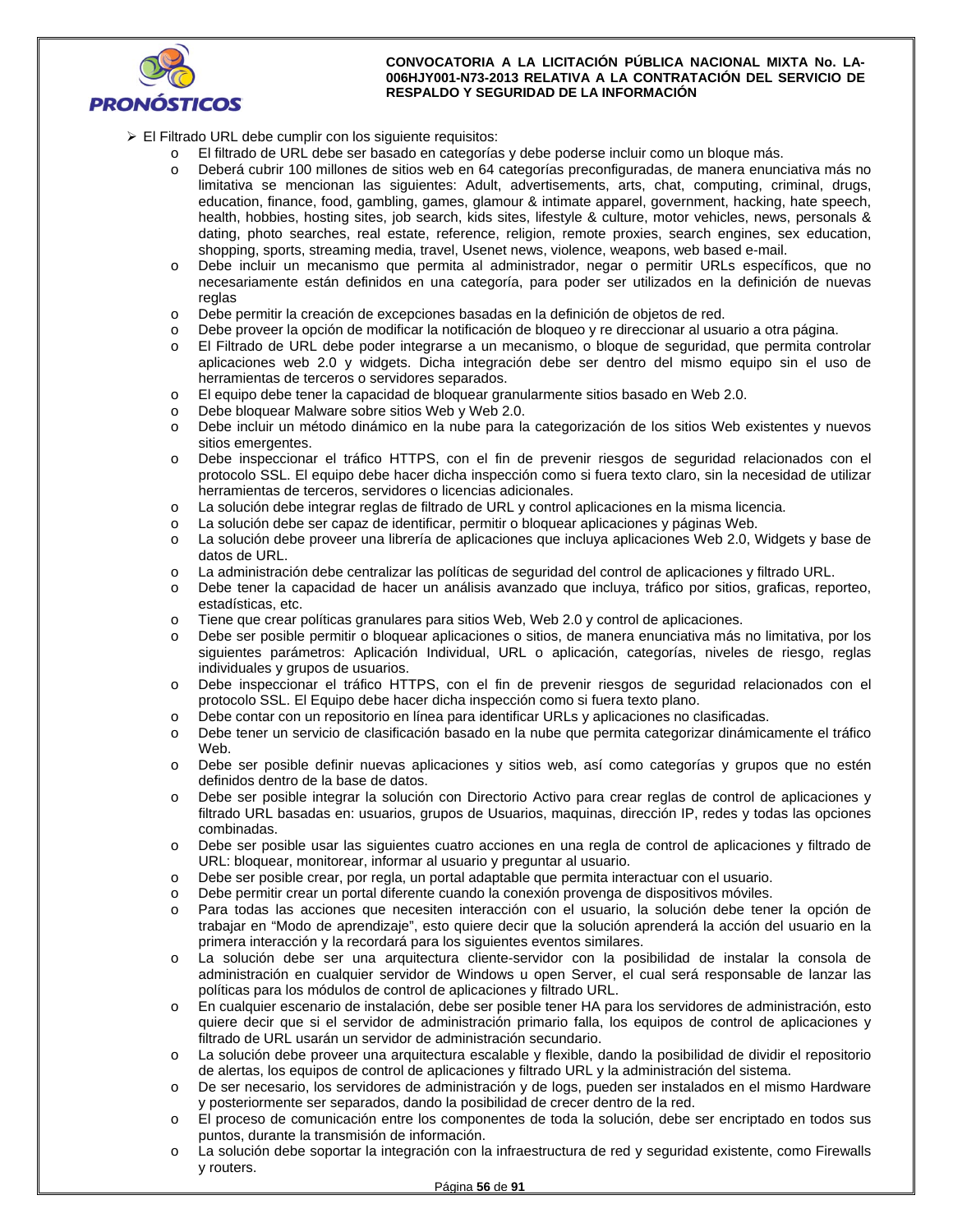

- o Para escalabilidad y flexibilidad, los Equipos de control de aplicaciones, filtrado URL y administración deben tener la posibilidad de instalarse en servidores comunes (con requerimientos específicos dados por el fabricante).
- o La solución debe controlar el ancho de banda de las aplicaciones por regla.
- o La solución debe permitir la creación de objetos de tiempo por aplicación o grupo de aplicaciones en las reglas, para que una acción definida se cumpla sólo durante tiempos especificados.
- o Debe incluir una interfaz gráfica que permita adicionar, eliminar, remover, y editar usuarios que están almacenados en el directorio LDAP.
- El registro y reporteo de la solución deben cumplir con los siguiente requisitos:
	- o Los logs, deben ser parte del mismo sistema de administración (incluido en el Servidor Administración de la seguridad) y opcionalmente los administradores deben poder instalar servidores de logs por separado
	- o Los logs deben poder estar en el servidor de administración o en un servidor separado.
	- o Debe poderse diferenciar entre logs de usuarios regulares y los logs propios de la administración
	- o Los logs deben ser transferidos con seguridad entre los equipos y el servidor de administración o el servidor de logs. De la misma manera desde y hacia la consola de administración del servidor.
	- o Debe poderse exportar los logs en formato de base de datos.
	- o Debe poderse realizar un cambio automático de logs, basados en programaciones de tiempo o del tamaño del archivo.
	- o Por cada coincidencia de una regla, se debe poder configurar alguna de las siguientes opciones: Log, Alert, Send and SNMP trap, send and email, o ejecutar un user defined script.
	- o Debe incluir la opción de que dinámicamente bloquee una conexión activa desde la interfaz gráfica, sin requerir modificación de las reglas establecidas en el rule base.
	- o Debe permitir la creación de filtros basados en cualquiera de las características del evento, tales como IP de origen y destino, servicio, tipo de evento, severidad del evento, nombre del ataque, país de origen o destino, etc. El administrador debe poder asignar estos filtros a diferentes líneas en un gráfico que sean actualizadas en intervalos regulares mostrando todos los eventos que concuerdan con ese filtro. Permitiendo que el operador se focalice en los eventos más importantes.
	- o Debe permitir agrupar los eventos con base en cualquier característica de los mismos, pudiendo agrupar en varios niveles.
	- o Debe permitir realizar búsquedas dentro del listado de eventos.
	- o Debe poder generar automáticamente pequeños gráficos o tablas de distribución de eventos, orígenes y destinos, en la vista del listado de eventos.
	- o Debe incluir reportes predefinidos con los eventos detectados en la última hora, día, semana y mes.
	- o La herramienta de reportes debe soportar 25 filtros (ej. Origen, destino, nombre del ataque, número de regla) que permita personalizar los reportes predefinidos a las necesidades del administrador (ej. Actividades web de un usuario específico).
	- o Debe permitir programar reportes para que se ejecuten automáticamente para extraer información en periodos regulares de tiempo (diarios, semanales y mensuales).
	- o Debe soportar los siguientes formatos de reportes: HTML, CSV y MHT.
	- o Debe permitir la distribución automática de los reportes por correo electrónico, subiéndolos en un servidor FTP/Web y utilizando un script externo para la distribución del reporte.
	- o El sistema de reportes debe proveer información consolidada sobre al menos:
		- Top de eventos por origen
		- Top de eventos por destino
		- Eventos por fecha
		- Eventos por semana
		- Top de eventos por producto
		- Top de eventos por servicios
		- Severidad
		- Producto
	- o Debe proveer un reportador en tiempo real basado en una línea de tiempo, para reportes predefinidos o a la medida, permitiendo al administrador realizar análisis de contenido en tiempo real.
	- o Dichos reportes deben incluir una explicación acerca de las políticas que fueron violadas y que parte del contenido causó dicha violación.

## *3.5 Administración de medios removibles y encripción de discos duros*

Para este componente se requiere un sistema de administración centralizada del uso de medios removibles (USB, CD-ROM, DVD, etc) para control de acceso de lectura y escritura y encripción de discos duros de equipos portátiles o escritorio.

Los licitantes deberán incluir toda la infraestructura necesaria y cumplir con lo siguiente al suministrar el componente de medios removibles y encripción de discos duros:

- La consola de administración deberá cumplir lo siguiente:
	- o Ser única para administrar de forma centralizada todas las características de seguridad.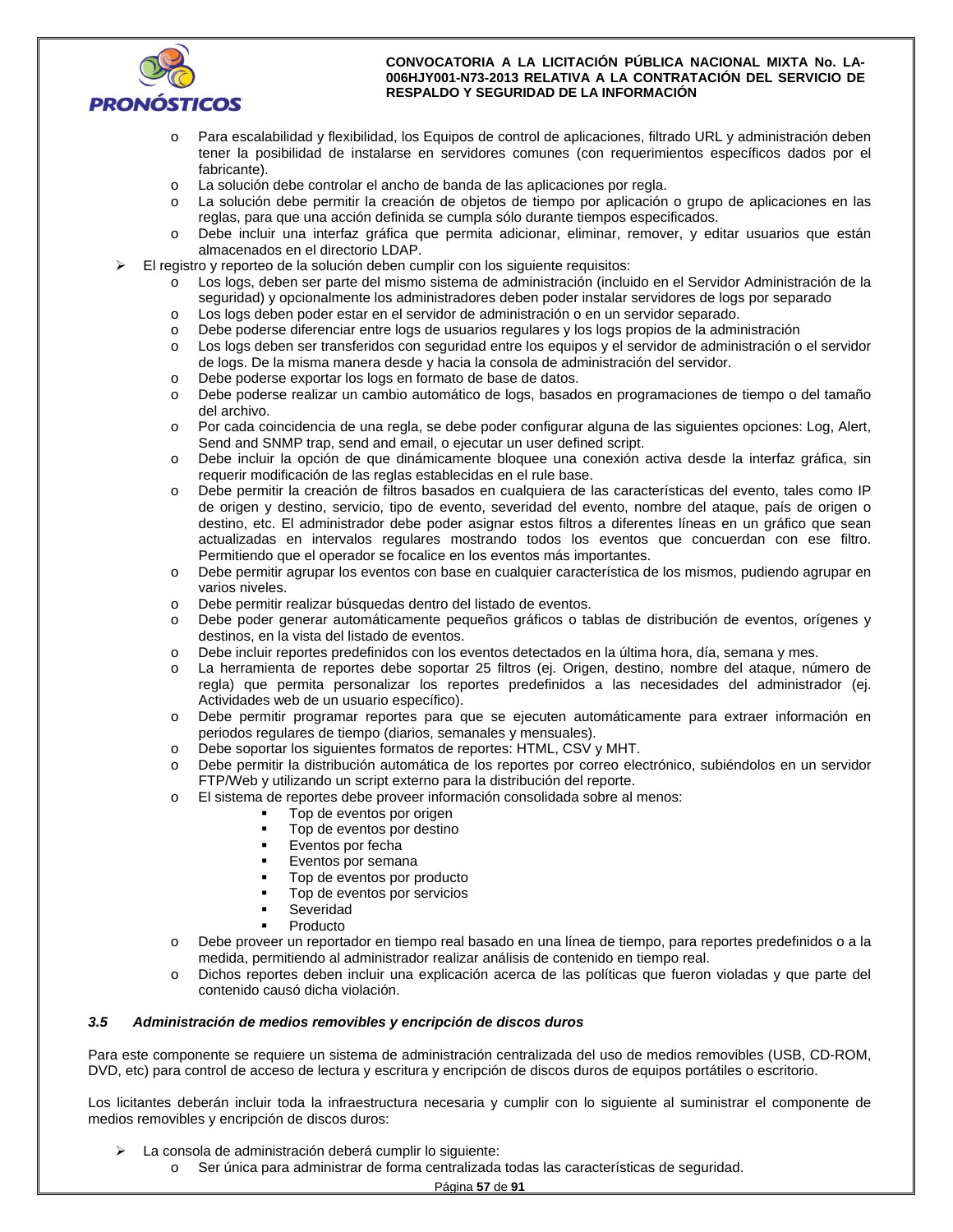

- o Basada en GUI no web que pueda instalarse sobre Windows 7 o superior.
- o Ser compatible con los servidores Windows 2008 32-bit, 64-bit y R2.
- o Soportar la opción para utilizar un segundo servidor que tenga todas las políticas para poder administrar de una mejor forma el flujo de tráfico, redundancia y escalabilidad.
- o La opción de tener un segundo servidor que con la licencia adecuada pueda proveer un respaldo en línea que siempre esté disponible.
- o Integrarse al Directorio Activo de Microsoft con el que cuenta PRONÓSTICOS.
- El software que se instalará en la computadoras personales (cliente o agente) deberá cumplir con lo siguiente:
	- o Un solo agente unificado que muestre en una sola vista todas las características de seguridad.
	- o Se debe tener la opción de crear un agente inicial de instalación, debe ser el mismo para 32 y 64 bits y también debe existir la posibilidad de crear un agente con las características necesitadas por equipo.
	- o Compatible con Sistemas Operativos Windows 7, 8 y superiores de 32 y 64 bits y Mac OS 10.6 o superior.
	- Las características requeridas para la encripción de Medios y protección de puertos son:
		- o Definir excepciones y permisos para dispositivos removibles basado en su número de serie.
			- o Mostrar al usuario una alerta con las opciones disponibles según la política de seguridad al momento de conectar un dispositivo removible.
			- o Identificar el servidor en el cual el dispositivo removible fue encriptado para asegurar que la organización no autorice uso de medios en otras organizaciones.
			- o Se debe ofrecer soporte a dispositivos USB 3.0.
- Las características requeridas para la encripción del Disco Duro son:
	- o Soporte remoto para usuarios que olvidan sus contraseñas.
	- o Bloqueo de teclado y protector de pantalla.
	- o Número limitado de intentos de autentificación fallidos con bloqueo automático.
	- o Registro de intentos fallidos y exitosos a los equipos.
	- o Debe soportar la autenticación vía tarjetas inteligentes (SmartCards) mediante la autenticación antes del proceso de arranque (preboot).

La tabla 4. Cantidad de equipos solicitados para la administración de medios removibles y encripción de discos duros

#### **Tabla 4. Equipos solicitados**

| <b>Solución</b>                  | <b>Cantidad de equipos</b> |
|----------------------------------|----------------------------|
| Administración Medios removibles | 450                        |
| Encripción de discos duros       | 50                         |

#### *3.6 Sistema antispam de correos de entrada y salida*

Pronósticos para la Asistencia Pública cuenta con el servicio de correo electrónico aproximadamente para 500 usuarios, con un servidor centralizado; en él se concentra la entrada y salida de todos los correos. Se requieren 2 sistemas de Filtrado de Contenido vía SMTP CON ANTISPAM y Antivirus en alta disponibilidad, para el sistema de correo de forma perimetral.

#### **Características del servicio:**

- Los licitantes deben proporcionar el equipamiento necesario, la instalación, configuración, puesta en marcha, en el entendido de que todos los equipos o equipo requeridos formarán parte del servicio ofrecido por parte de los licitantes y que la Gerencia de Operación y Soporte no adquirirá ninguno de los mismos.
- La solución sobre la que el servicio debe trabajar, debe incluir dos equipos de uso específico (Appliance) que deberán contener las funciones que se enuncian el siguiente listado:
	- o Los equipo se podrán configurar de la siguiente forma:
		- Un equipo para la revisión de correo de entrada y un equipo para la revisión de correo de salida
		- Los 2 equipos operen en alta disponibilidad de entrada y salida.
	- o Filtrado de Anti-Spam en correo Entrante y Correo Saliente.
	- o Capacidad para poder operar en alta disponibilidad cuando así lo requiera la Gerencia de Operación y Soporte.
	- o Debe tener mínimo 3 capas de protección de antivirus.
	- o Análisis de exploración de correo basado en capas.
	- o Debe realizar una búsqueda DNS inversa en la dirección IP del remitente.
	- o Reportes, se anexa lista al final.
	- o Programación de reportes para ser entregados en períodos configurables vía email con tablas y gráficos, así como poder ser generados vía interfaz Web.
	- o Reglas para correo configurable.
	- o Hacer reglas por IP, dominio, usuarios y extensión de anexos o cualquier cadena de texto en un mensaje de correo.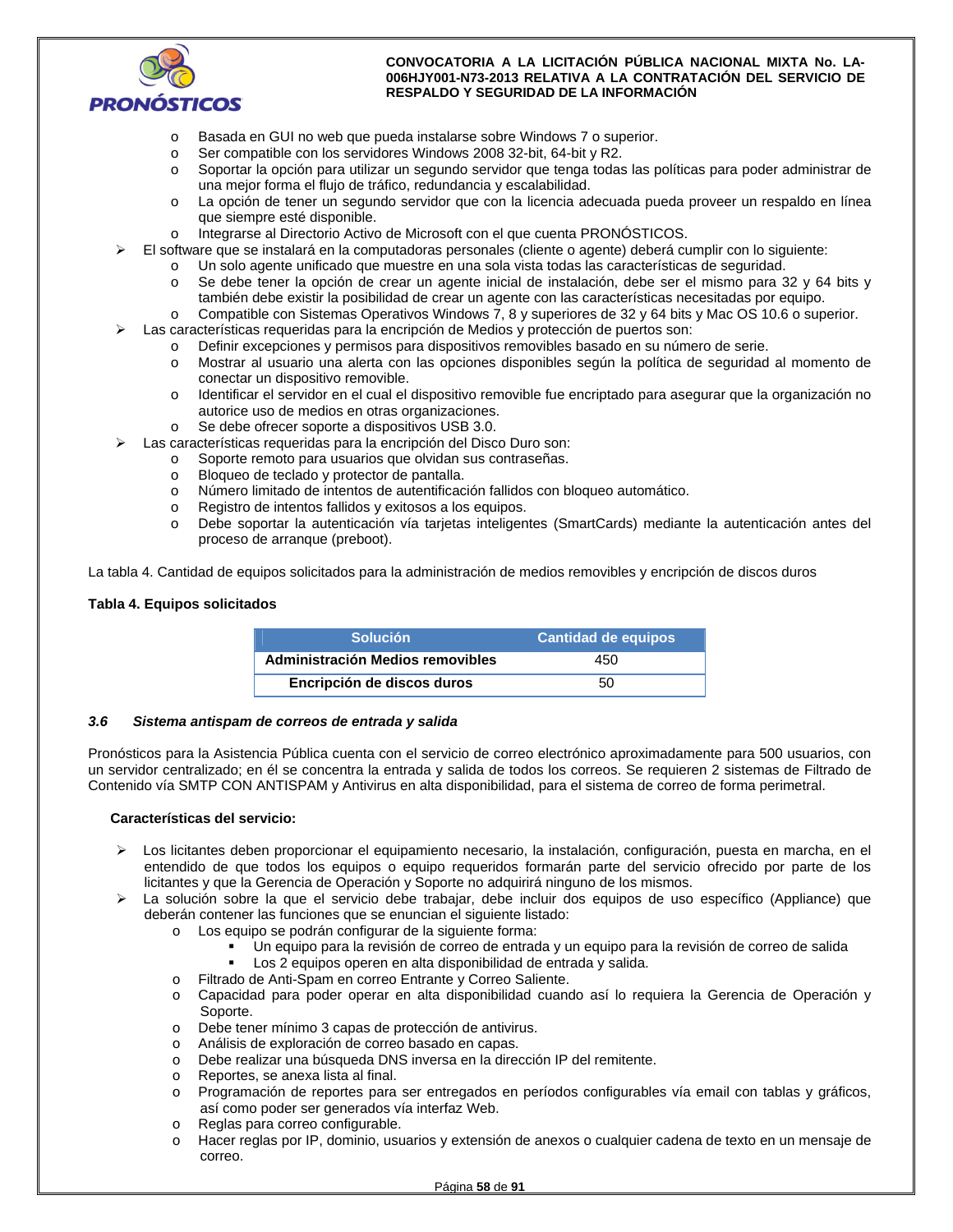

- o Reglas basadas en formato MIME.
- o Reglas basadas en listas de bloqueo o de no-bloqueo, por IP, dominio, o remitente.
- o Bloqueo automático de IP´s debido a alta cantidad de envío de SPAM, ataque tipo DHA (Directory Harvest Attack) o VIRUS, totalmente parametrizable a número de mensajes recibidos en un intervalo de tiempo determinado a discreción.
- o Creación de cuarentenas o carpetas de auditoría de correo en base a reglas del Antispam de correo. Mismas que deberán ser reciclables a intervalos de tiempo determinado por la Gerencia de Operación y Soporte.
- o Creación de listas negras o blancas independientes por usuario, accesibles por los mismos vía Web.
- o Eliminación de correo dirigido a usuarios inexistentes.
- o Creación de políticas a nivel global por grupos o por usuario.
- o Envío de mensajes de aviso de correo en cuarentena, personalizado a los usuarios, donde éstos puedan decidir qué hacer con su propia cuarentena.
- o Actualización de firmas de Spam y virus automáticamente.
- o Opción de respaldo de configuración de la solución.
- o Manejo de Multidominios 50 diferentes para la limpieza de correo de Spam y virus.
- o Protección anti-relay para correo de entrada o de salida.
- o Capacidad para enmascarar headers de los mensajes.
- o Revisión de mensajes en cuarentena basada en queries, por remitente, asunto, destinatario o IP, para su consulta, que permita revisar adjuntos y cuerpos de mensaje, en formato texto y html.
- o Revisión de logs de entrada y salida de tráfico de correo que permita realizar búsqueda de palabras, para su rápida consulta.
- o Análisis de correo no entregado temporalmente o en cola de salida.
- o Análisis de tipos de archivos para uso y creación de formatos MIME.
- o Sistema de calificación de Spam, que permita determinar qué calificación corresponde al correo Spam y cuál al correo no-Spam.
- o Administración vía Web con manejo de contraseñas que puedan determinar el nivel o jerarquía de acceso para administración y/o consulta para diversos tipos de usuarios.

Características del hardware (Appliance de Propósito Específico):

- o Procesador P.IV Xeon.
- o Raid de DD 74GB por disco hotswap.
- o 2 Gigas en RAM.
- o Dos entradas de corriente.
- o Chasis para rack.

Tipo de Reportes que deberá ofrecer la solución:

- o Informes de Trafico.
- o Informes de emisores de Spam más frecuentes.
- o Informes de destinatarios de Spam más frecuentes.
- o Informes de destinatarios más frecuentes.
- o Informes de virus.
- o Informes de mensajes controlados por control de tasa.
- o Top de archivos de adjuntos.
- o Top de violaciones SPF.
- o Top de política de filtrado por cuerpo del mensaje.
- o Top de política de filtrado por asunto del correo.
- o Top de listas RBL con mayor uso.
- o Desglose de marcador de Spam.
- o Top de remitente en función del tamaño del correo.
- o Top de IP de origen en función del tamaño del correo.
- o Top de salida de correo del remitente en función del volumen.
- o Top de salida de correo del remitente en función del tamaño del correo
- o Top de salida de la IP de origen en función del volumen.
- o Top de salida de la IP de origen en función del tamaño del correo.
- o Total de correo encriptado.
- o Detalle del correo encriptado.
- o Top de correos encriptados por remitente.
- o Top de correo encriptado por destinatarios.
- o Falsos positivos.
- o Falsos negativos.

El sistema de seguridad integral antispam de correo deberá incluir las siguientes características específicas: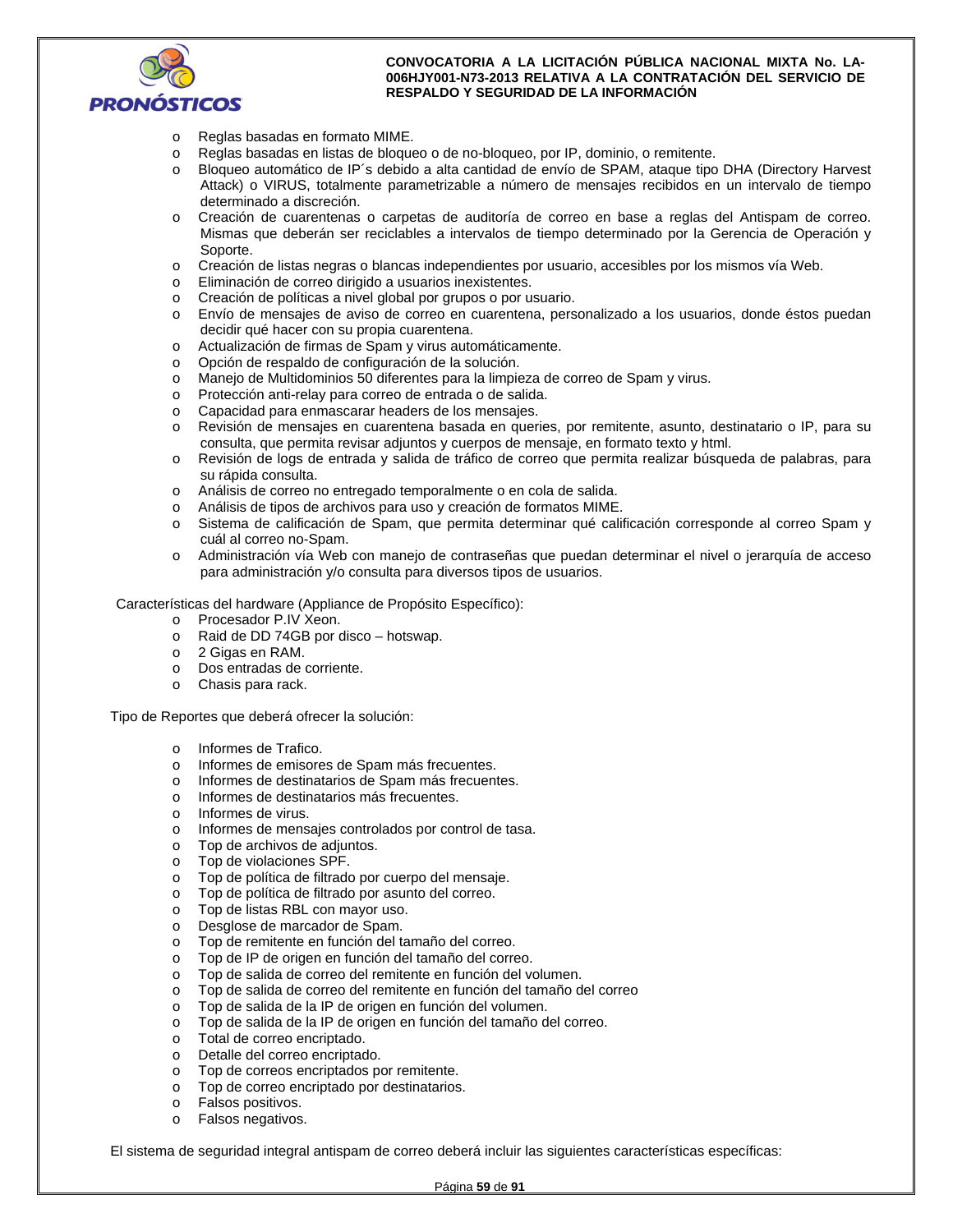

- Soporte a tecnologías de red Fast Ethernet y Gigabyte Ethernet.
- > La solución antispam propuesta deberá poder enviar sus eventos vía snmp
- $\triangleright$  Sistema Operativo propietario (no de terceros), optimizado y personalizado para reducir vulnerabilidades, manteniendo su alto desempeño.
- $\triangleright$  Interfaz de administración Web segura (https).
- Soporte a múltiples Dominios y múltiples Servidores de Correo.
- Compatible con todos los servidores de Correo.
- Actualizaciones de listas de Spam y Virus Automáticamente.
- Soporte a Clúster para Balanceo de cargas y alta Disponibilidad.
- > Antivirus Propietario Integrado.
- $\triangleright$  Soporte para cuarentena Global.
- $\triangleright$  Soporte para cuarentena por usuario.
- $\triangleright$  capacidad de etiquetar correos por palabra clave en el asunto, cuerpo del mensaje y encabezado
- $\triangleright$  capacidad de mandar a cuarentena correos por palabra clave en el asunto, cuerpo del mensaje y encabezado.
- Capacidad de protección de tráfico de correo basándose en la IP Fuente y/o en la cuenta de correo remitente.
- Capacidad protección de tráfico de correo basándose en la cuenta de correo destinataria.
- Capacidad de protección de tráfico de correo basándose en la extensión del nombre de archivo en los archivos anexos (attachments).
- $\triangleright$  Soporte para escanear correos con formato MIME y HTML.
- Escaneo de correo con Tecnologías de Fingerprint.
- $\triangleright$  Escaneo de correo a través de Análisis Intencional y/o utilizando Algoritmo Bayesiano.
- $\triangleright$  Capacidad para validar la autenticidad del correo entrante (Fake Sender y Spoofing protection).
- Protección de Ataques de Denegación de servicio (DoS).
- Inter conectividad de trabajar con directorios LDAP para validación de cuentas, es decir, que las direcciones de correo estén almacenados en LDAP y el equipo pueda tomar esa información para protegerse de "ataques de directorio".
- ▶ Soporte a Sender Policy Framework (SPF).
- $\triangleright$  Soporte a Microsoft Caller ID.
- $\triangleright$  Soporte a SSL.
- Capacidad de Personalizar los correos de bloque por Spam y Virus (Bounce mail).

Debe contar con herramientas para el análisis de conectividad como:

- Ping.
- Telnet.
- Dig/NS-lookup.
- TCP Dump.
- Traceroute.

### *3.7 Pruebas a la Seguridad "Hackeo Ético"*

Pronósticos para la Asistencia Pública requiere que los licitantes proporcionen durante la vigencia del contrato 2 pruebas de seguridad también conocidas como "hackeo ético" al año, programadas en conjunto con el Gerente de Operación y Soporte de Pronósticos, con el fin de descubrir y reportar las deficiencias relativas a seguridad y las vulnerabilidades desde el interior y exterior de la red de datos, sistemas informáticos, de servidores y seguridad física del centro de datos. Lo anterior, implica que se solamente se indicarán las deficiencias, en ningún momento se permitirá interrumpir la operación de los servicios y equipos que se analicen.

Los licitantes deberán entregar dentro de los siguientes 15 días hábiles el resultado de las pruebas por escrito y de manera electrónica, detallando el análisis realizado, su grado de riesgo y peligrosidad.

Asimismo, emitirá recomendaciones considerando las soluciones más apropiadas para cada una de ellas, con el fin de ser aplicadas por el personal designado por la Subdirección General de Informática de Pronósticos para la Asistencia Pública, considerando lo siguiente:

1. Realizar 3 escaneos de vulnerabilidades, durante la vigencia del contrato.

- Pruebas de Penetración (no intrusivas) y Análisis de Vulnerabilidades: esta actividad será realizada por el licitante que resulte adjudicado y tiene como objetivo detectar la presencia de puntos débiles o brechas que pudieran ser explotadas, en los dispositivos de seguridad perimetral por algún ente interno/externo con intenciones desconocidas. El objetivo de esta actividad es garantizar que las políticas de prevención y mecanismos de protección operen de manera eficiente y permanentemente
- Se deben utilizar herramientas públicas y herramientas comerciales
- Se deben ejecutar pruebas automáticas y manuales
	- o Utilizando información de carácter público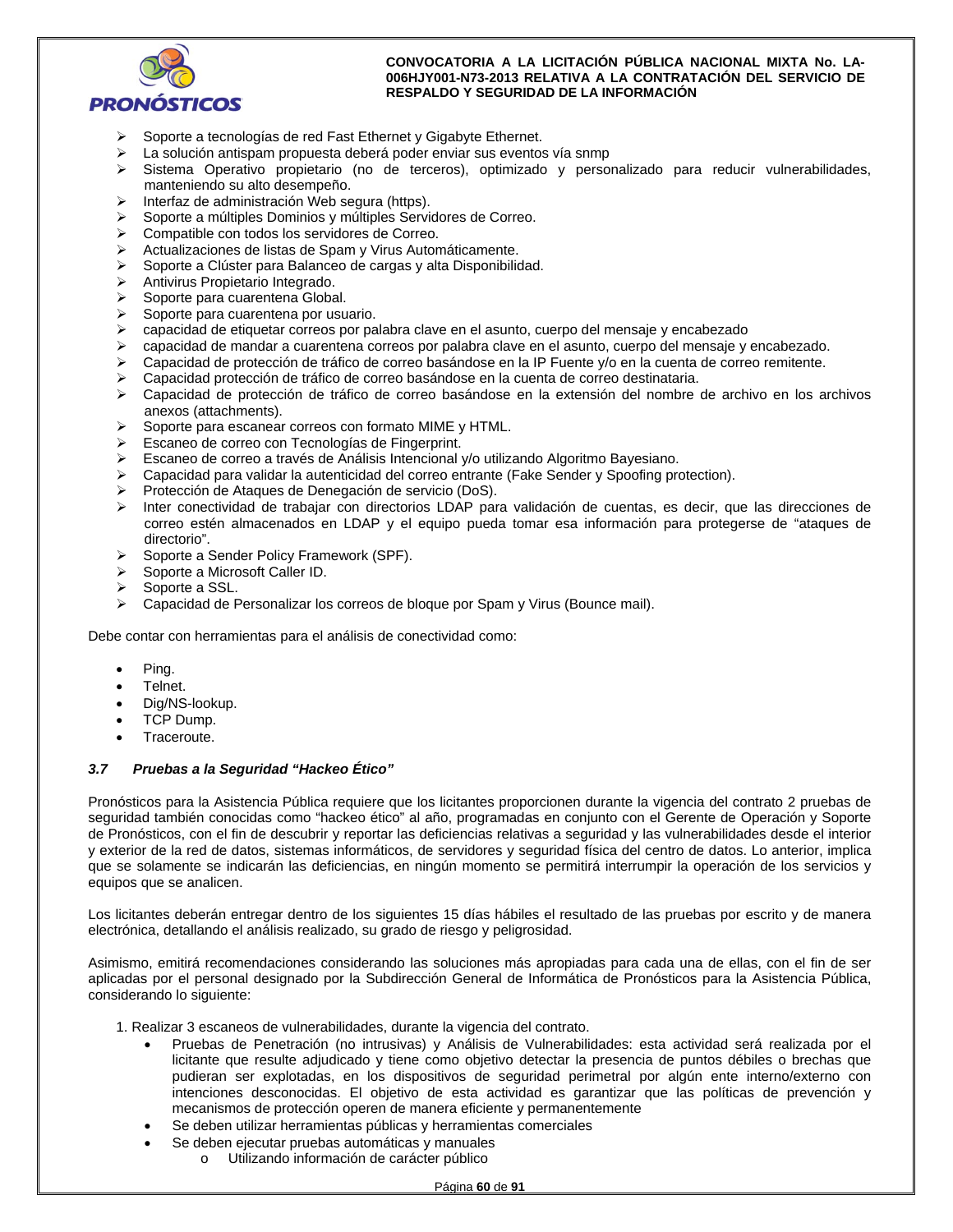

Utilizando información de uso interno (topología y configuración de la red)

| Tabla 5.- Equipos con los que se cuenta actualmente. |
|------------------------------------------------------|
|------------------------------------------------------|

| N <sup>o</sup>  | <b>Marca</b> | <b>Modelo</b>       | <b>Nombre</b>     | <b>No. de Serie</b> | <b>Sistema Operativo</b>                  |
|-----------------|--------------|---------------------|-------------------|---------------------|-------------------------------------------|
|                 | ΗP           | Proliant ML 530 G2  | DSS <sub>06</sub> | D339LP91H042        | Windows Server Enterprice 2003            |
| 2               | HP.          | Proliant ML 530 G2  | DSS <sub>03</sub> | D352LFZ1H001        | Windows Server Enterprice 2003            |
| 3               | HP.          | Proliant ML 530 G2  | DSS <sub>08</sub> | D251JQ21D056        | Windows Server Enterprice 2003            |
| 4               | HP.          | Proliant ML 530 G2  | DSS01             | D352LFZ1H036        | Windows Server Enterprice 2003            |
| 5               | HP.          | Proliant DL 360 G6  | PRONOSTICOS31     | MXQ02302GV          | Windows Server 2008 R2 Enterprice         |
| 6               | <b>HP</b>    | Proliant DL 360 G4P | PRONOSTICOS3      | USM63603F9          | Windows Server 2003 Enterprice 64 bits    |
|                 | HP.          | Proliant DL 360 G4P | PRONOSTICOS11     | USM636008C          | Windows Server 2003 Enterprice            |
| 8               | HP.          | Proliant DL 360 G4P | <b>VMWARE1</b>    | USM63603EM          | <b>VMWARE ESX</b>                         |
| 9               | HP.          | Proliant DL 360 G4P | PronosDC1         | USM63603EL          | Windows Server 2008 Enterprice            |
| 10 <sup>1</sup> | HP.          | Proliant DL 380 G4  | Commanview_EVA    | EYWEMVV15T          | Windows Server 2003 Enterprice            |
| 11              | HP.          | Proliant DL 580 G5  | DSS <sub>10</sub> | USE835NF4K          | Windows Server Enterprice 2008 R2 64 bits |
| 12              | HP.          | Proliant ML 370 G5  | <b>DSS006</b>     | USE903N1P2          | Windows Server Enterprice 2008 64 bits    |
| 13              | <b>HP</b>    | Proliant ML 370 G5  | DSS <sub>09</sub> | <b>USE842N30H</b>   | Windows Server Enterprice 2008 64 bits    |
| 14              | HP.          | Proliant DL 580 G5  | DSS07             | USE613N2PQ          | Windows Server Enterprice 2003            |

Cabe mencionar que esta lista es a manera de ejemplo, ya que está en proceso de actualización de servidores y éstos cambiarán; se considera un crecimiento a 22 servidores físicos y aproximadamente 30 virtuales

## **4 REQUISITOS Y/O DOCUMENTOS QUE LOS LICITANTES DEBERÁN PRESENTAR JUNTO CON SU PROPUESTA**

- A. Escrito firmado por el representante legal, en el cual manifieste que cuentan con capacidad de respuesta inmediata y con los recursos técnicos, financieros y demás que sean necesarios y cuyas actividades comerciales o profesionales estén relacionados con la prestación del servicio objeto del contrato a celebrarse, para la prestación del servicio o entrega de los bienes o arrendamiento.
- B. Copia del acta constitutiva (personas morales) o de la cédula del registro federal de contribuyentes (personas físicas), con el fin de verificar que sus actividades comerciales o profesionales están relacionadas con los bienes, arrendamientos o servicios objeto del contrato a celebrar.
- C. En caso de encontrarse inscrito en la plataforma de compranet 5 indicar en su proposición su registro federal de contribuyentes, para el mismo efecto.
- D. Currículum que contenga un listado de empresas, dependencias o entidades de gobierno a las que haya prestado un servicio similar o la entrega de los bienes solicitados en el presente documento.
- E. Carta compromiso firmada por el representante legal que manifieste que la infraestructura, sistemas y componentes considerados como parte del servicio deberán ser nuevos, de tecnología reciente y estar instalados y operando a más tardar 4 semanas posteriores a la notificación del fallo de la licitación. Asimismo deberá manifestar su compromiso que de resultar adjudicado, deberá considerar que el Servicio actual no debe de interrumpirse en ningún momento a partir de la adjudicación del fallo y hasta la implementación, puesta a punto y liberación de su infraestructura propuesta.
- F. Carta original vigente en papel membretado firmada por el representante legal del fabricante en México (una carta por cada componente del servicio, puede ser una sola si los equipos o soluciones de los diferentes componentes que integran el servicio son de la misma marca, a excepción del Hackeo ético) en la que manifieste que el licitante es un distribuidor, que cuenta con la capacidad comercial y técnica necesaria para vender y para realizar la instalación y la implementación de los equipos necesarios para el servicio solicitado y que es un proveedor certificado y que cuenta con al menos 3 (tres) ingenieros de sistemas certificados por solución para soportar técnicamente la solución. Se deberán considerar al menos dos ingenieros por cada componente siempre y cuando sean marcas diferentes.
- Para cumplir con lo anterior los licitantes deberá entregar currículum vitae y copia del certificado de al menos tres ingenieros certificados, expedidas por el fabricante por cada componente de la solución propuesta.
- G. Contratos firmados por institución de gobierno o empresa privada en el que se pueda comprobar que las características específicas y condiciones son similares a las establecidas para el servicio solicitado
- H. Deberá incluir un plan de trabajo que establezca de manera general la instalación, configuración y puesta a punto de toda la solución
- I. Deberá incluir una matriz de escalamiento que incluya los nombres de los responsables de cada nivel de escalamiento para el soporte técnico y mesa de ayuda (indicando su cargo, correo electrónico, teléfono fijo y celular

Como parte del servicio, el licitante que resulte adjudicado deberá considerar lo siguiente:

- J. Suministrar, instalar, configurar y poner a punto los equipos de hardware, software y licencias necesarios e indispensable para la prestación del servicio ofertado, implementar y administrar la solución propuesta en cumplimiento con los niveles de servicio solicitados, considerando refacciones, partes y mano de obra sin cargos adicionales para Pronósticos.
- K. Entregar 5 días hábiles posteriores a la notificación del fallo los currículos de 3 (tres) ingenieros de soporte de entre los cuales la Subdirección General de Informática, elegirá uno, y lo notificará por escrito al licitante que resulte adjudicado en un plazo no mayor a 5 días hábiles posteriores a la recepción de los mismos. Con la finalidad de que el ingeniero seleccionado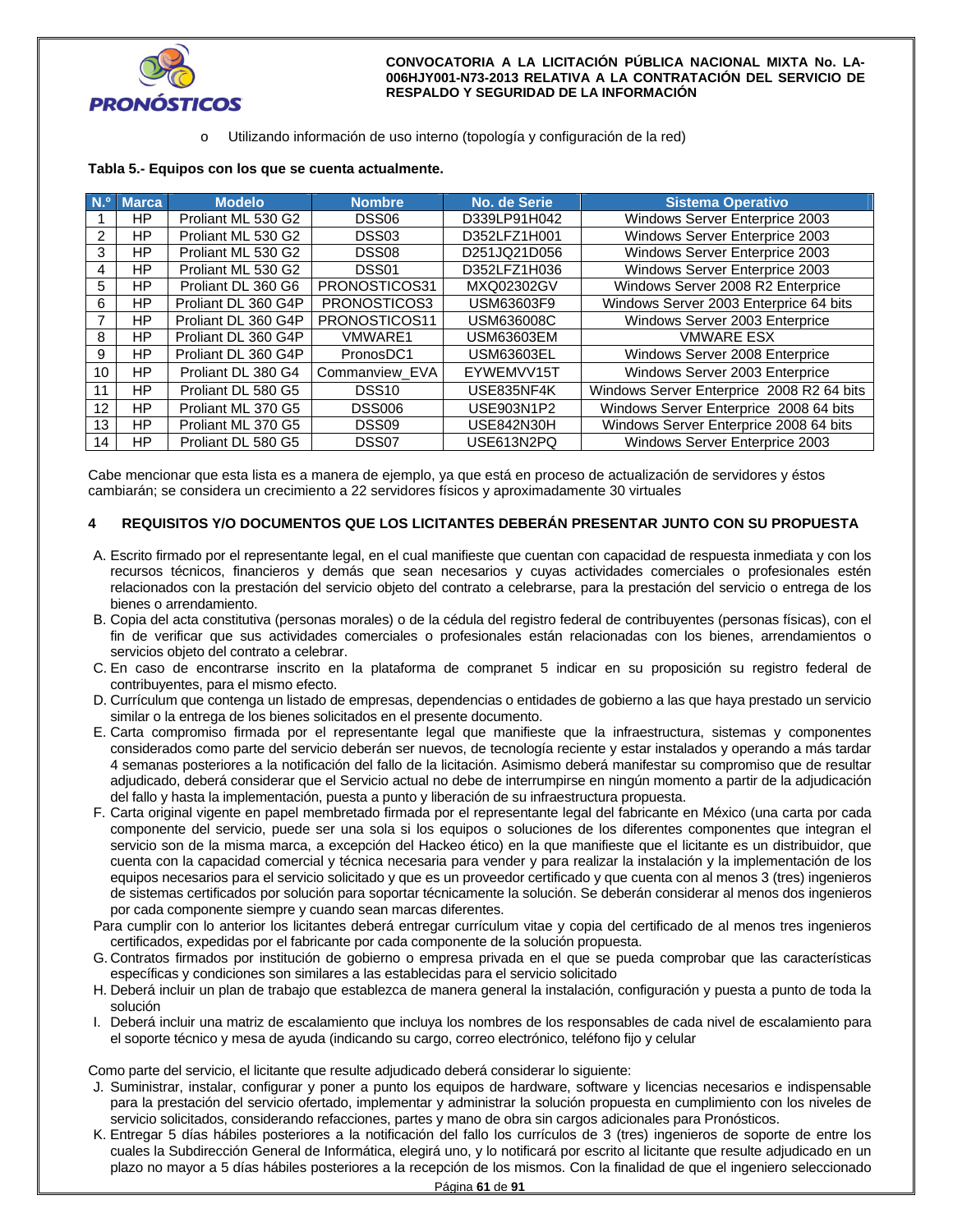

se incorpore desde la entrega de los equipos que forman parte del servicio solicitado.

L. Los licitantes, deberán proporcionar un sistema de monitoreo del hardware de las soluciones del servicio, el cual deberá ofrecer la siguiente información de los mismos:

- a. Monitoreo de Disponibilidad y el tiempo
- b. Alertas vía email
- c. Monitoreo de Windows Event Log
- d. Alertas basadas en umbrales
- e. Dashboards personalizables

#### *4.1 Licenciamiento*

El licitante que resulte adjudicado incluirá el Hardware y el licenciamiento y el software de todos los equipos que integran los componentes del servicio, y conservarán en todo momento la propiedad de los mismos. Así mismo, se deberá demostrar ante el área usuaria que el Software y Hardware necesarios para cumplir con todo lo requerido por la convocante en estas bases es legalmente adquirido a los respectivos fabricantes.

## *4.2 Mantenimiento*

El licitante que resulte adjudicado debe incluir el mantenimiento necesario al hardware y software de todos los componentes del servicio durante la vigencia del contrato considerando lo siguiente:

#### **Para el hardware de la solución:**

- 1. Se deberá proporcionar un mantenimiento preventivo a los equipos (hardware) al año durante la vigencia del contrato, mismo que serán programado en conjunto con el Gerente de Operación y Soporte, quien deberá de tener como mínimo nivel de jefe de departamento.
- 2. Incluirá la limpieza, reparación, refacciones y mano de obra necesaria, así como procesos de verificación de su adecuado funcionamiento, utilizando software de diagnóstico para prevenir errores lógicos en las aplicaciones instaladas.

### **Para el software de la solución:**

- 1. Debe incluir el mantenimiento de software para todos los productos (upgrades, service packs, feature packs, parches) y notificarlo en cuanto éstos se encuentren disponibles; las ventanas de mantenimiento se programarán de común acuerdo con el Gerente de operación y Soporte, quien deberá de tener como mínimo nivel de jefe de departamento.
- 2. Descargas de software de mantenimiento disponibles vía Web para mayor rapidez en actualizaciones, mediante cuenta de acceso directo al sitio del fabricante, las actualizaciones se realizarán en las ventanas de mantenimiento programadas de común acuerdo con la Institución.
- 3. Actualizaciones necesarias de acuerdo a la última versión liberada, probada y garantizada por el fabricante.

Para lo anterior el licitante adjudicado deberá entregar un programa de manteniendo preventivo en el cual incluya la revisión del software y aplicación en su caso, mismo que será aprobado por la Gerencia de Operación y Soporte. De no cumplir con las fechas establecidas se aplicaran las penalizaciones correspondientes.

## *4.3 Soporte Técnico del Servicio*

Los licitantes deberán considerar que será su responsabilidad proporcionar Asistencia Técnica durante la vigencia del contrato, de tal forma que tendrá que presentar como parte de su propuesta técnica un esquema de servicio que incluya una mesa de servicios en un horario de atención de 5 x 15 con un horario de atención de lunes a viernes de 7 am a 10 pm, para cada uno de los componentes de la solución propuesta durante la vigencia del contrato desde un Centro de Operaciones de Seguridad (SOC), apegada además a lineamientos y mejores prácticas de ITIL para control y seguimiento de incidentes.

La Gerencia de Operación y Soporte podrá realizar una visita de inspección al SOC/NOC para validar y verificar que cumpla con las mejores condiciones favorables de operación para Pronósticos.

El licitante que resulte adjudicado deberá considerar como parte del soporte técnico la presencia de un ingeniero en Pronósticos durante la vigencia del contrato, en un horario de atención de lunes a viernes de 9 am a 7 pm. El ingeniero en sitio deberá contar con experiencia en cada uno de los componentes de la solución propuesta y deberá ser capaz de resolver los incidentes y problemas de primer nivel. En caso de que el incidente o problema no pueda ser resuelto por el ingeniero en sitio, éste deberá dar seguimiento y apoyarse en el soporte técnico que el prestador de servicio considere desde sus SOC/NOC para restablecer la operación del componente de la solución que se vea afectado.

Los licitantes deberán especificar los nombres de los responsables de cada nivel de escalamiento para el soporte técnico y mesa de ayuda (indicando su cargo, correo electrónico, teléfono fijo y celular).

Página **62** de **91**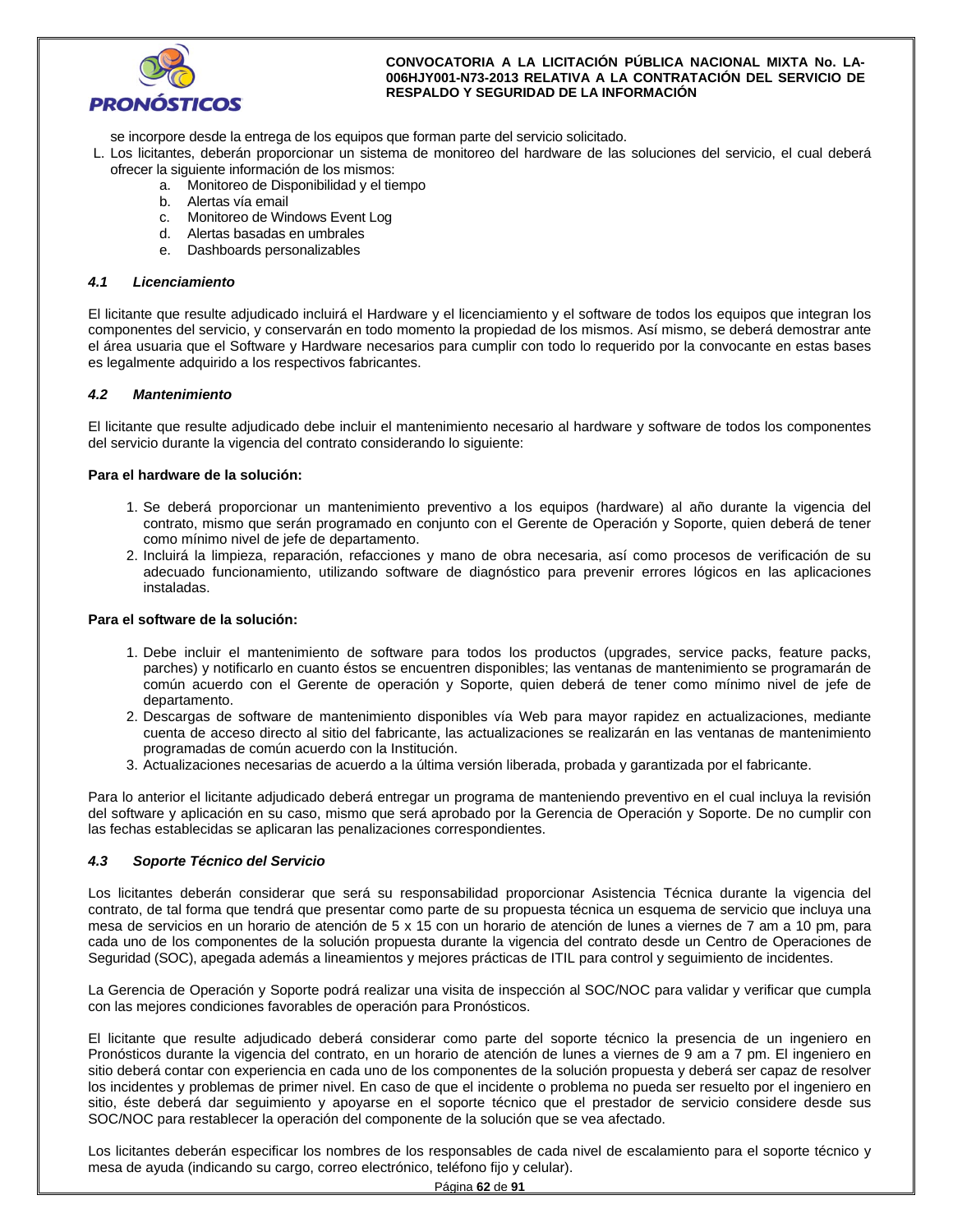

Durante la vigencia del contrato, El licitante que resulte adjudicado deberá considerar y atender los siguientes supuestos de falla, para lo cual todos los licitantes deberán incluir en su propuesta técnica carta compromiso de cumplimiento de los mismos:

- **1. Falla o incidente que no interrumpa la operación del algún componente.** Serán reportados por el ingeniero en sitio, quien realizará el primer nivel de diagnóstico y derivado de la detección de una falla física de hardware lo canalizará a la mesa de servicio del licitante en el SOC, quien se encargará de atender y resolver dicha falla. Se requiere que el licitante adjudicado cuente con un número telefónico y correo electrónico exclusivo para atender las llamadas para que la Gerencia de Operación y Soporte de Pronósticos efectúe las solicitudes de servicio, a los cuales se les asignará un folio.
- **2. Falla o incidente que requiera remplazo de equipo.-** En el caso de que no sea posible restablecer el servicio en algunos de sus componentes con el soporte del ingeniero en sitio, y sea necesario realizar el remplazo del equipo, se debe considerar lo siguiente:
	- o Los equipos que no permitan el restablecimiento del servicio, o que hayan presentado 2 fallas que afecten su operación y rendimiento durante un periodo no mayor a 30 días naturales, deberán ser sustituidos por otro de características iguales o superiores al remplazado, procediendo el licitante adjudicado, a petición por escrito de la Gerencia de operación y Soporte, a realizar las acciones necesarias para garantizar que los programas, información y la configuración establecida, en el equipo se migren íntegramente al nuevo equipo sin pérdida de la misma, además de hacer el borrado seguro de la información del equipo sustituido.
	- o En caso de traslado del equipo derivado de alguna reparación y/o remplazo, los costos de envío y seguro serán por cuenta y responsabilidad del licitante adjudicado.

La tabla 6 muestra de forma resumida los supuestos de falla y los niveles de servicio comprometidos por los licitantes.

|  |  |  |  |  | Tabla 6. Tabla de supuestos de falla y compromiso de atención. |
|--|--|--|--|--|----------------------------------------------------------------|
|--|--|--|--|--|----------------------------------------------------------------|

| <b>Supuestos</b>                                                                                                                                                                                                                        | <b>Descripción</b>                                                                          | Compromiso de atención                                                                                      |
|-----------------------------------------------------------------------------------------------------------------------------------------------------------------------------------------------------------------------------------------|---------------------------------------------------------------------------------------------|-------------------------------------------------------------------------------------------------------------|
|                                                                                                                                                                                                                                         | Mesa de servicio.                                                                           | Levantamiento de incidentes (Tickets), vía<br>telefónica y/o vía web inmediato.                             |
| 1.- Falla o incidente que<br>no interrumpa la<br>operación de algún                                                                                                                                                                     | Solución vía telefónica incidentes.                                                         | Máximo 2 horas a partir de haber efectuado<br>el reporte a la mesa de servicio del licitante<br>adjudicado. |
| componente.                                                                                                                                                                                                                             | Solución presencial con un ingeniero de<br>soporte adicional al ingeniero que está en sitio | Máximo 6 horas a partir de haber efectuado<br>el reporte a la mesa de servicio del licitante<br>adjudicado. |
| En caso de que no sea posible restablecer el<br>2.- Falla o incidente que<br>servicio en algunos de sus componentes con<br>requiera remplazo de<br>el soporte del ingeniero en sitio y que requiera<br>equipo.<br>el cambio del equipo. |                                                                                             | En un plazo máximo de 24 horas a partir de<br>la determinación correspondiente.                             |

## *4.4 Niveles de servicio de los componentes que Integran los Servicios de la Solución.*

Los componentes que integran la solución del servicio deberán garantizar los servicios contratados mediante niveles de servicio (SLA), como se especifica en la tabla 7:

## **Tabla 7. Niveles de servicio.**

| <b>Servicio por componente</b>                                          | <b>Nivel de Servicio</b>                                                                                                                                             |
|-------------------------------------------------------------------------|----------------------------------------------------------------------------------------------------------------------------------------------------------------------|
| 1. Respaldo de información de equipos<br>críticos y servidores.         | El servicio de respaldo deberá tener una disponibilidad de operación y<br>funcionamiento de 99.5% al mes.                                                            |
| 2. Firewall de alta disponibilidad                                      | El Servicio de FireWall deberá tener una disponibilidad de operación y<br>funcionamiento de 99.5% al mes.                                                            |
| 3. Sistema de detección y prevención de<br>intrusos (IPS)               | La solución de detección y prevención de intrusos (IPS) deberán tener una<br>disponibilidad de operación y funcionamiento de 99.5% al mes.                           |
| 4. Filtrado de contenido de acceso a<br>internet                        | La solución de filtrado de contenido con Control de Aplicaciones deberán<br>tener una disponibilidad de operación y funcionamiento de 99.5% al mes.                  |
| 5. Administración de medios removibles y<br>encripción de discos duros. | El servicio de administración de medios removibles y encripción de discos<br>duros deberá tener una disponibilidad de operación y funcionamiento de<br>99.5% al mes. |
| 6. Sistema antispam de correos de                                       | El servicio de Antispam deberán estar en disponibilidad de operación y                                                                                               |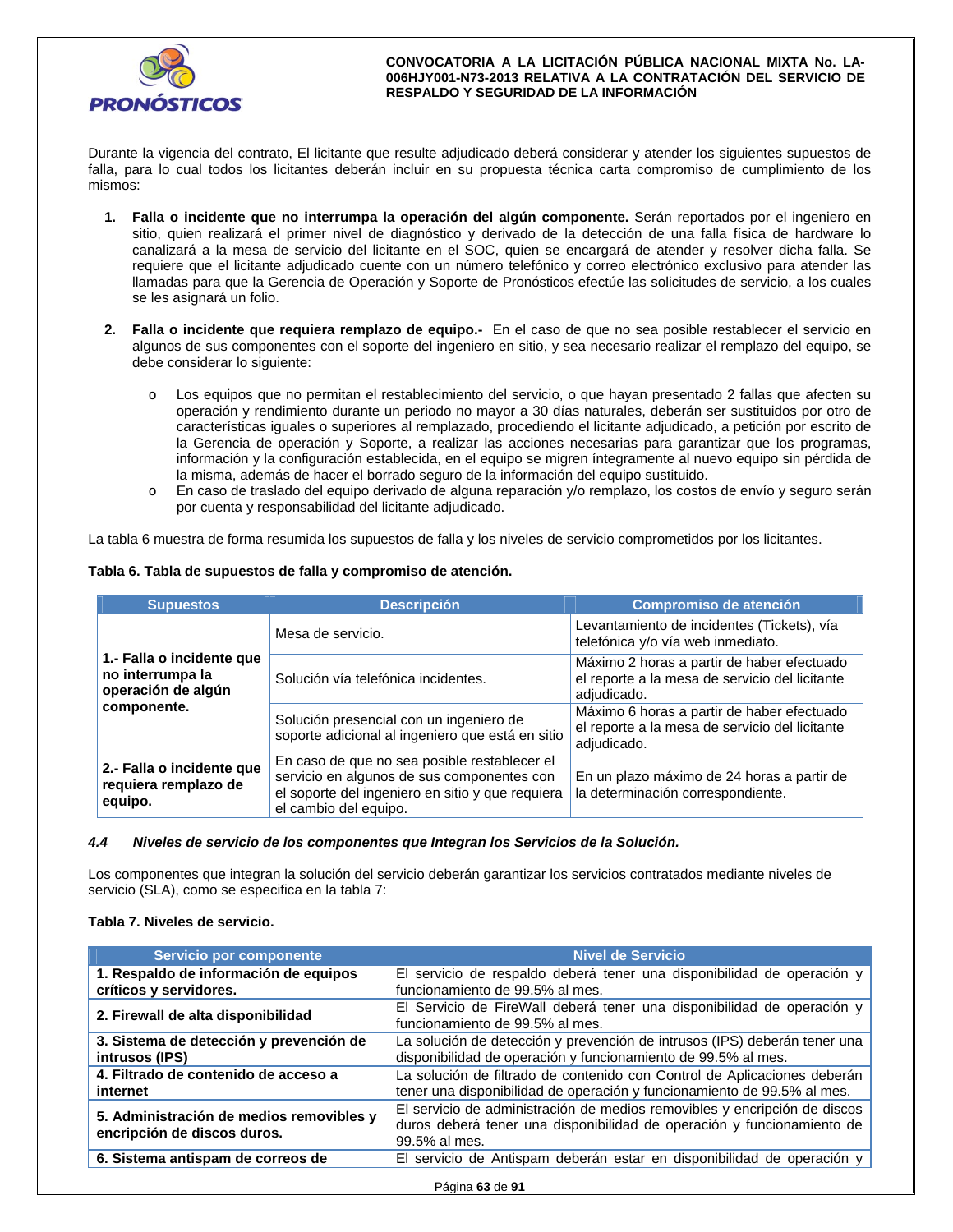

| Servicio por componente                  | <b>Nivel de Servicio</b>                                                                                                                                                                                                                                                                                                              |
|------------------------------------------|---------------------------------------------------------------------------------------------------------------------------------------------------------------------------------------------------------------------------------------------------------------------------------------------------------------------------------------|
| entrada y salida                         | funcionamiento un 99.5 % al mes.                                                                                                                                                                                                                                                                                                      |
| 7. Pruebas a la Seguridad "Hackeo Ético" | 1.- Entrega en tiempo (15 días naturales posteriores a la realización de las<br>pruebas) de los reportes solicitados (ejecutivo y detallado) y minuta de la<br>reunión para presentar los resultados de las pruebas realizadas.<br>2.- El cumplimiento del 100% de las actividades solicitadas para la<br>realización de las pruebas. |

Es importante señalar que los niveles de servicio se validarán de acuerdo con lo establecido en la tabla 7. Pronósticos cuenta con una herramienta de monitoreo que permite validar la disponibilidad del servicio solicitado, misma que se usará para validar la información reportada por el licitante adjudicado, en caso de controversia en los reportes de disponibilidad mensual del servicio, la herramienta utilizada por Pronósticos prevalecerá como base para realizar el cálculo de las penalizaciones o deducciones que en su caso apliquen.

**Personal de soporte técnico**. Los licitantes deberán entregar una relación del personal que atenderá la solicitud de órdenes de servicio, dicha relación deberá contener nombre, correo electrónico y teléfono. Cualquier cambio del personal durante la vigencia del contrato, deberá hacerse del conocimiento a la Gerencia de Operación y Soporte de Pronósticos para la Asistencia Pública por medio escrito, con una anticipación de cuando menos cinco días hábiles para el registro correspondiente.

## *4.5 Entregables*

El licitante que resulte adjudicado deberá generar y entregar a la Gerencia de Operación y Soporte un entregable único y diversos entregables mensuales durante la vigencia del contrato como sigue:

#### **Entregable único:**

 **Memoria Técnica de la solución de respaldo y seguridad de la Información en medios electrónicos (**CD, DVD, USB, etc.)

El licitante que resulte adjudicado deberá entregar en medios electrónicos la memoria técnica de la solución, dentro de los primeros 10 días hábiles posteriores a la puesta en operación de los equipos que forman parte del servicio solicitado para cada componente.

#### **Entregables mensuales:**

El licitante que resulte adjudicado debe entregar a la Gerencia de Operación y Soporte el reporte mensual ejecutivo en papel dentro de los primeros 5 días hábiles de cada mes.

- Reporte ejecutivo del desempeño de los componentes del servicio:
	- o Gráficas de disponibilidad de los equipos
	- o Fallas presentadas y su propuesta de solución, así como el deslinde de responsabilidades (Pronósticos y del prestador) por cada componente del servicio
	- o Mantenimientos preventivos y correctivos realizados al hardware y software que son parte de la solución
	- o Gestión de cambios y procedimiento de gestión de incidentes por parte del licitante que resulte adjudicado
	- o Resumen de incidentes de la mesa de ayuda del licitante que resulte adjudicado
	- o Resumen de Pruebas de Seguridad "Hackeo Ético" realizadas de común acuerdo con Pronósticos, solo en los meses que aplique.

El licitante que resulte adjudicado debe entregar a la Gerencia de Operación y Soporte el reporte detallado en medios electrónicos con la información del desempeño de los servicios y disponibilidad de los equipos dentro de los primeros 5 días de cada mes.

- $\triangleright$  El reporte detallado de componentes del servicio que incluya lo siguiente:
	- o Detalle de la disponibilidad de los equipos considerados en el servicio
	- o Detalle de la fallas presentadas y su propuesta de solución, así como el deslinde de responsabilidades (Pronósticos y del prestador)
	- o Detalle de los mantenimientos preventivos y correctivos realizados al hardware y software que son parte de la solución.
	- o Detalle de la gestión de cambios y procedimiento de gestión de incidentes por parte del licitante que resulte adjudicado.
	- o Detalle de incidentes de la mesa de ayuda del licitante que resulte adjudicado
	- o Detalle de las pruebas a la Seguridad "Hackeo Ético" realizadas de común acuerdo con Pronósticos.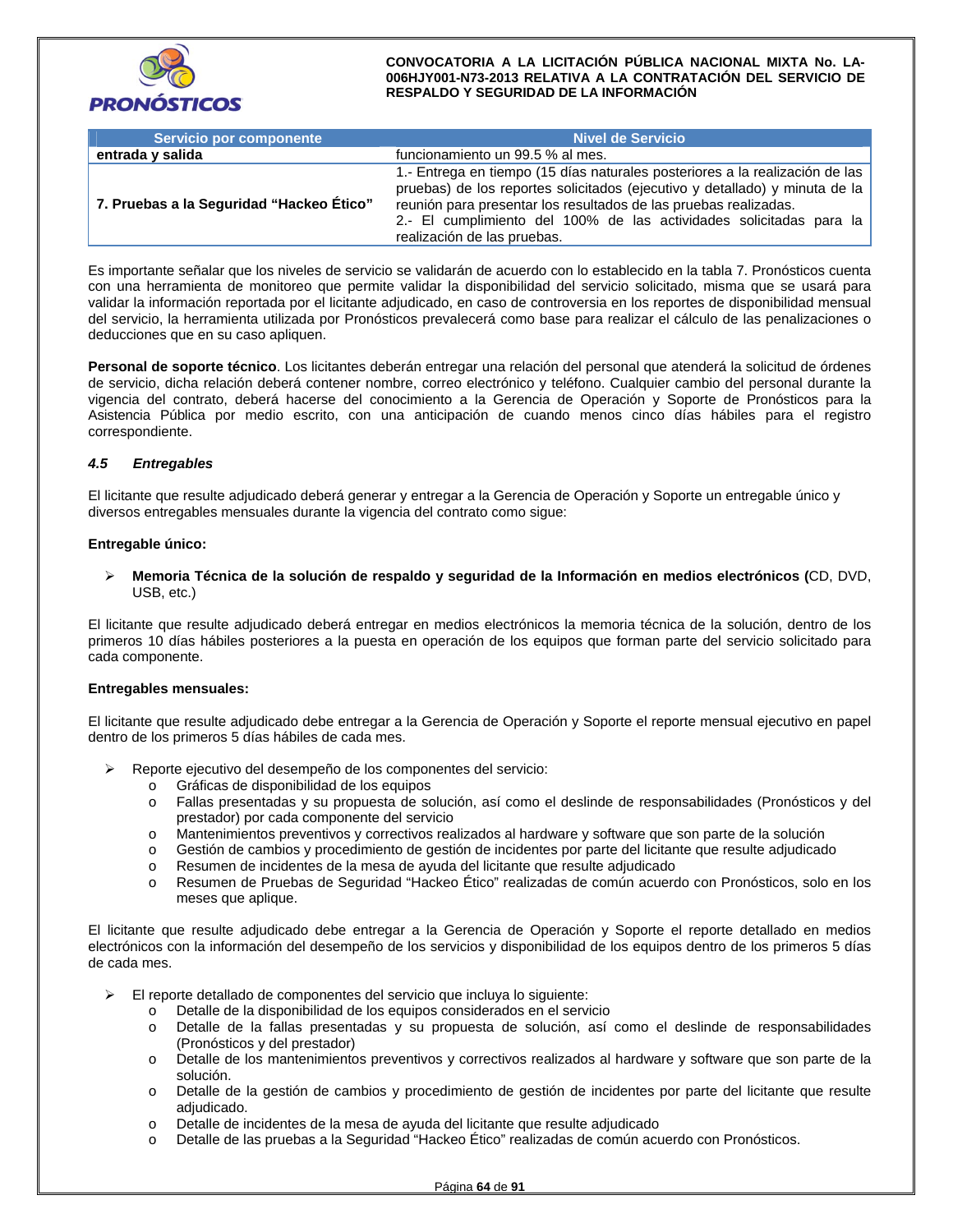

La entrega de dichos reportes se firmará por ambas partes (el licitante que resulte adjudicado y Pronósticos) con la aprobación del Gerente de Operación y Soporte.

#### *4.6 Condiciones de término del servicio*

Diez días hábiles previos al término del contrato se establecerá, de mutuo acuerdo con el licitante que resulte adjudicado, el plan de retiro y desinstalación de los equipos. En ese tiempo la información que se encuentre en los equipos propiedad del licitante que resulte adjudicado será transferida a equipos de Pronósticos para la Asistencia Pública, una vez validada dicha información se borrará de los equipos del licitante que resulte adjudicado, sin que esto genere costos adicionales para PRONÓSTICOS.

#### **5 Penas Convencionales**

Se aplicarán penas convencionales a cargo del proveedor por incumplimiento del nivel de servicio de los componentes del servicio solicitado. La pena convencional a aplicar por incumplimiento de la disponibilidad acordada para cada componente del servicio será del 1 % diario sobre el valor de los servicios no prestados por cada día de no disponibilidad. La aplicación de las penas convencionales no excederá del monto de la garantía de cumplimiento del contrato.

#### *5.1 Deductivas*

En caso de que el proveedor cumpla parcial o deficientemente las obligaciones pactadas en el contrato o pedido, el Gerente de Operación y Soporte elaborará el documento en que consten las deducciones al pago de los servicios contratados y se estará al límite máximo de incumplimiento a partir del cual procederá la cancelación de partidas o la rescisión del contrato o pedido; en este supuesto, se le solicitará al proveedor o prestador de servicios que la incluya en su factura o que presente la nota de crédito correspondiente, acompañada de su comprobante fiscal.

## **Tabla 8.- Deductivas del servicio.**

| Servicio por componente             |                                                                            | Deficiencias en la funcionalidad o falla<br>parcial                                                                                                                           | <b>Deductivas</b>                                                                                                                                                               |  |  |  |
|-------------------------------------|----------------------------------------------------------------------------|-------------------------------------------------------------------------------------------------------------------------------------------------------------------------------|---------------------------------------------------------------------------------------------------------------------------------------------------------------------------------|--|--|--|
| Respaldo de<br>1.<br>información de |                                                                            | Pérdida de información                                                                                                                                                        | Se deberá recuperar la información y se aplicará<br>5%<br>del<br>pago mensual<br>proporcional<br>al<br>componente del servicio, por cada TB de<br>información no recuperada     |  |  |  |
|                                     | equipos críticos y<br>servidores.                                          | Cintas defectuosas o dañadas                                                                                                                                                  | aplicara un<br>5%<br>del<br>Se<br>pago<br>mensual<br>proporcional al componente del servicio, por<br>cada cinta o juego de cintas cuya información no<br>pueda recuperarse.     |  |  |  |
| 2.                                  | Firewall de alta<br>disponibilidad                                         | Falla de alguno de las funcionalidades<br>solicitadas o imposibilidad<br>de<br>aplicar<br>políticas<br>cambio<br>nuevas<br>$\mathsf{o}$<br>de<br>las<br>establecidas          | Se aplicará el 5% del pago mensual proporcional<br>al componente del servicio, por cada día de que<br>prevalezca la deficiencia del servicio.                                   |  |  |  |
| 3.                                  | Sistema de detección<br>y prevención de<br>intrusos (IPS)                  | Falla de alguno de las funcionalidades<br>imposibilidad de<br>solicitadas<br>$\mathsf{o}$<br>aplicar<br>políticas<br>nuevas<br>cambio<br>$\circ$<br>de<br>las<br>establecidas | Se aplicará el 5% del pago mensual proporcional<br>al componente del servicio, por cada día de que<br>prevalezca la deficiencia del servicio.                                   |  |  |  |
| 4.                                  | Filtrado de contenido<br>de acceso a internet                              | Falla de alguno de las funcionalidades<br>solicitadas o imposibilidad de<br>aplicar<br>políticas<br>cambio<br>nuevas<br>$\circ$<br>de<br>las<br>establecidas                  | Se aplicará el 5% del pago mensual proporcional<br>al componente del servicio, por cada día de que<br>prevalezca la deficiencia del servicio.                                   |  |  |  |
| 5.                                  | Administración de<br>medios removibles y<br>encripción de discos<br>duros. | Falla de alguno de las funcionalidades<br>solicitadas o imposibilidad de<br>aplicar<br>políticas nuevas<br>cambio<br>$\circ$<br>de<br>las<br>establecidas                     | Se aplicará el 5% del pago mensual proporcional<br>al componente del servicio, por cada día de que<br>prevalezca la deficiencia del servicio.                                   |  |  |  |
| 6.                                  | Sistema antispam de<br>correos de entrada y<br>salida                      | Falla de alguno de las funcionalidades<br>imposibilidad de<br>solicitadas<br>aplicar<br>$\Omega$<br>políticas<br>nuevas<br>cambio<br>de<br>las<br>$\circ$<br>establecidas     | Se aplicará el 5% del pago mensual proporcional<br>al componente del servicio, por cada día de que<br>prevalezca la deficiencia del servicio.                                   |  |  |  |
| 7.                                  | Pruebas a la<br><b>Seguridad "Hackeo</b><br>Ético"                         | El cumplimiento deficiente o incompleto de<br>actividades<br>solicitadas<br>las<br>para<br>la<br>realización de las pruebas.                                                  | Para el caso de pruebas solicitadas y no<br>realizadas de acuerdo a lo especificado en el<br>anexo técnico, se aplicará el 1 % del pago<br>mensual del componente del servicio. |  |  |  |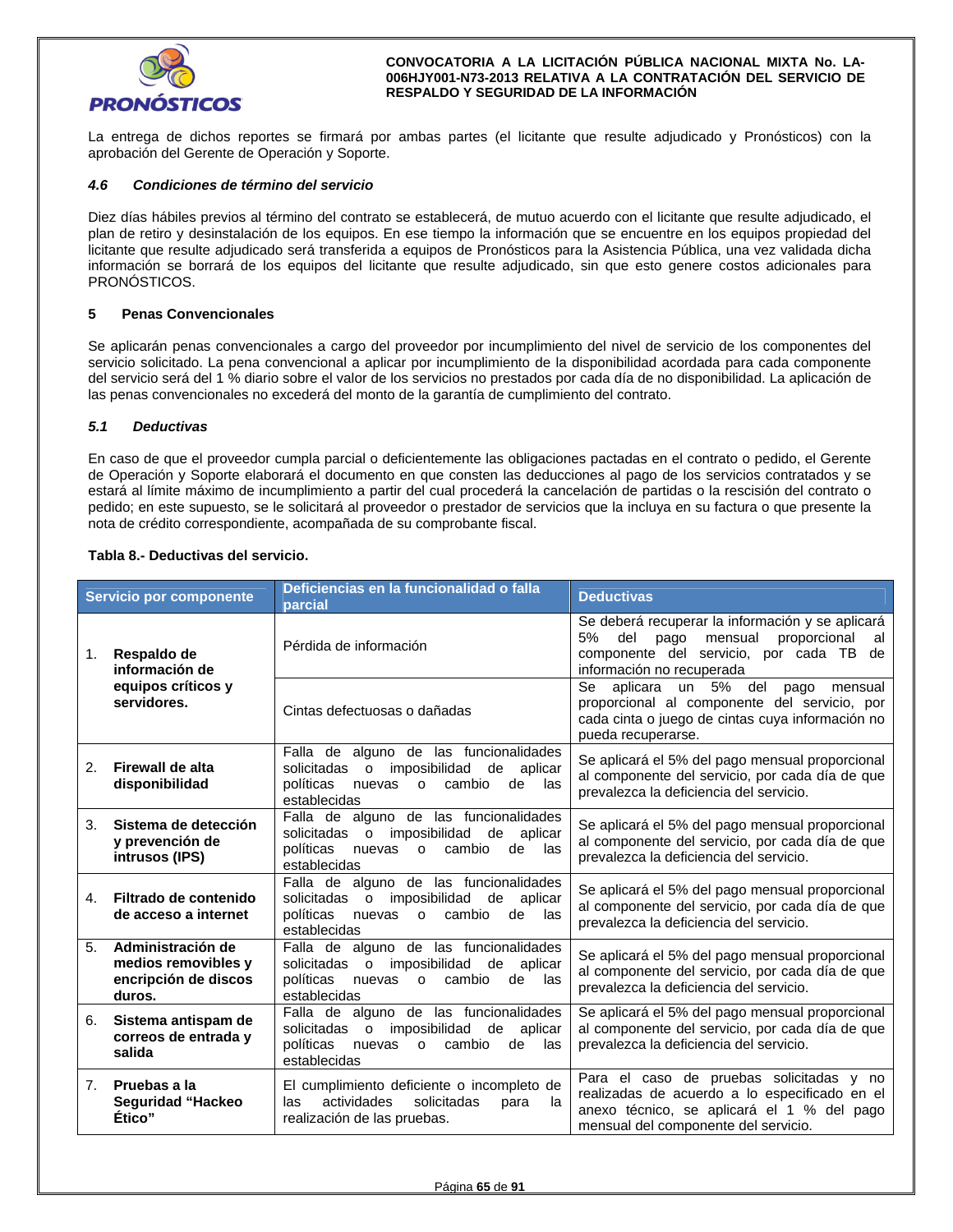

| 8. | Falla o incidente que<br>no interrumpa la<br>operación de algún<br>componente. | Solución a vía telefónica incidentes. Máximo<br>2 horas a partir de haber efectuado el reporte<br>a la mesa de servicio del licitante adjudicado.                                                     | Se aplicará el 0.1% de la facturación mensual por<br>cada incidente que exceda el tiempo de solución.                                                                                  |
|----|--------------------------------------------------------------------------------|-------------------------------------------------------------------------------------------------------------------------------------------------------------------------------------------------------|----------------------------------------------------------------------------------------------------------------------------------------------------------------------------------------|
| 9. | Falla o incidente que<br>requiera remplazo de<br>equipo.                       | En caso de que no sea posible restablecer el<br>servicio en algunos de sus componentes con<br>reemplazado en un plazo máximo de 24<br>determinación<br>partir de la<br>horas<br>a<br>correspondiente. | el soporte del ingeniero en sitio y que Se aplicará el 0.1% de la facturación mensual por<br>requiera el cambio del equipo. Este será cada incidente que exceda el tiempo de solución. |

Es indispensable señalar que el cumplimiento de las deducciones se realizará mediante nota de crédito.

| Método que se utilizará para realizar las pruebas<br>que permitan verificar el cumplimiento de las<br>especificaciones de los bienes a adquirir o<br>arrendar o servicios a contratar: | No Aplica                                                                                                                                                                                                                                                                                                                                                                                                                                                                                                                                   |  |  |  |  |
|----------------------------------------------------------------------------------------------------------------------------------------------------------------------------------------|---------------------------------------------------------------------------------------------------------------------------------------------------------------------------------------------------------------------------------------------------------------------------------------------------------------------------------------------------------------------------------------------------------------------------------------------------------------------------------------------------------------------------------------------|--|--|--|--|
| Normas que deben de cumplirse o Registros<br>Sanitarios o Permisos Especiales, en su caso:                                                                                             | De acuerdo a lo especificado en el anexo técnico para cada componente                                                                                                                                                                                                                                                                                                                                                                                                                                                                       |  |  |  |  |
| Origen de los bienes:                                                                                                                                                                  | Nacional                                                                                                                                                                                                                                                                                                                                                                                                                                                                                                                                    |  |  |  |  |
| Instalación:                                                                                                                                                                           | De acuerdo a lo especificado en el anexo técnico                                                                                                                                                                                                                                                                                                                                                                                                                                                                                            |  |  |  |  |
| Capacitación:                                                                                                                                                                          | Los licitantes deberán incluir la transmisión de conocimiento a cuando<br>menos 3 personas de la Gerencia de Operación y Soporte en la<br>operación y administración de los diferentes componentes del servicio<br>solicitado, la cual deberá ser impartida dentro de los primeros 6 meses<br>dentro de la vigencia del servicio.                                                                                                                                                                                                           |  |  |  |  |
| Puesta en marcha:                                                                                                                                                                      | De acuerdo a lo especificado en el anexo técnico                                                                                                                                                                                                                                                                                                                                                                                                                                                                                            |  |  |  |  |
|                                                                                                                                                                                        | <b>CONDICIONES DE CONTRATACIÓN</b>                                                                                                                                                                                                                                                                                                                                                                                                                                                                                                          |  |  |  |  |
| Modalidad del contrato:                                                                                                                                                                | Cerrado                                                                                                                                                                                                                                                                                                                                                                                                                                                                                                                                     |  |  |  |  |
| Forma de pago:                                                                                                                                                                         | Pago en 36 mensualidades, a mes vencido de acuerdo con los servicios<br>devengados, dentro de los 20 días naturales posteriores a la entrega de<br>la factura, previa entrega de los bienes o prestación de los servicios a<br>satisfacción del área requirente.                                                                                                                                                                                                                                                                            |  |  |  |  |
| Plazo de entrega o vigencia del servicio:                                                                                                                                              | El servicio tendrá una vigencia de 36 meses a partir de la notificación<br>del fallo.<br>Deberá entregar todos los componentes, del 1 al 6, del servicio<br>solicitado a más tardar 4 semanas a partir de la notificación del fallo.<br>Así mismo deberá manifestar su compromiso que de resultar<br>adjudicado, deberá considerar que el Servicio actual no debe de<br>interrumpirse en ningún momento a partir de la adjudicación del<br>fallo y hasta la implementación, puesta a punto y liberación de su<br>infraestructura propuesta. |  |  |  |  |
| Lugar de entrega:                                                                                                                                                                      | El servicio deberá realizarse en el edificio de Pronósticos para la<br>Asistencia Pública, ubicado actualmente en Insurgentes Sur 1397 piso 1<br>Col. Insurgentes Mixcoac Del. Benito Juárez, México D.F., C.P. 03920,<br>México, Distrito Federal, o bien, en el domicilio que Pronósticos designe<br>por escrito con la debida oportunidad.                                                                                                                                                                                               |  |  |  |  |
| <b>Anticipo:</b>                                                                                                                                                                       | No habrá anticipo                                                                                                                                                                                                                                                                                                                                                                                                                                                                                                                           |  |  |  |  |
| Garantía de cumplimiento:                                                                                                                                                              | La garantía de cumplimiento deberá ser del 10% del monto total del<br>contrato antes de IVA, de acuerdo a la normatividad vigente y será<br>Indivisible.                                                                                                                                                                                                                                                                                                                                                                                    |  |  |  |  |
| Otras garantías que se debe considerar, indicar el<br>o los tipos de garantía, o de responsabilidad civil<br>señalando su vigencia:                                                    | No aplica.                                                                                                                                                                                                                                                                                                                                                                                                                                                                                                                                  |  |  |  |  |
| Penas convencionales:                                                                                                                                                                  | En cada ocasión en que se actualice el incumplimiento, se impondrá<br>una pena del 1% (uno por ciento) del monto antes del I.V.A., de los<br>bienes o servicios no prestados.                                                                                                                                                                                                                                                                                                                                                               |  |  |  |  |
| Deducciones al pago:                                                                                                                                                                   | De acuerdo a lo establecido en el anexo técnico                                                                                                                                                                                                                                                                                                                                                                                                                                                                                             |  |  |  |  |
| Reposición de los servicios y/o entrega de los<br>bienes:                                                                                                                              | No habrá reposición del servicio                                                                                                                                                                                                                                                                                                                                                                                                                                                                                                            |  |  |  |  |
| Forma y términos en que se realizará<br>la<br>verificación de las especificaciones y<br>la<br>aceptación de los bienes o servicios:                                                    | La Gerencia de Operación y Soporte validara la disponibilidad (SLA) del<br>servicio mediante la revisión de los entregables y por medio de una<br>herramienta de monitoreo con la que cuenta Pronósticos.<br>Página 66 de 91                                                                                                                                                                                                                                                                                                                |  |  |  |  |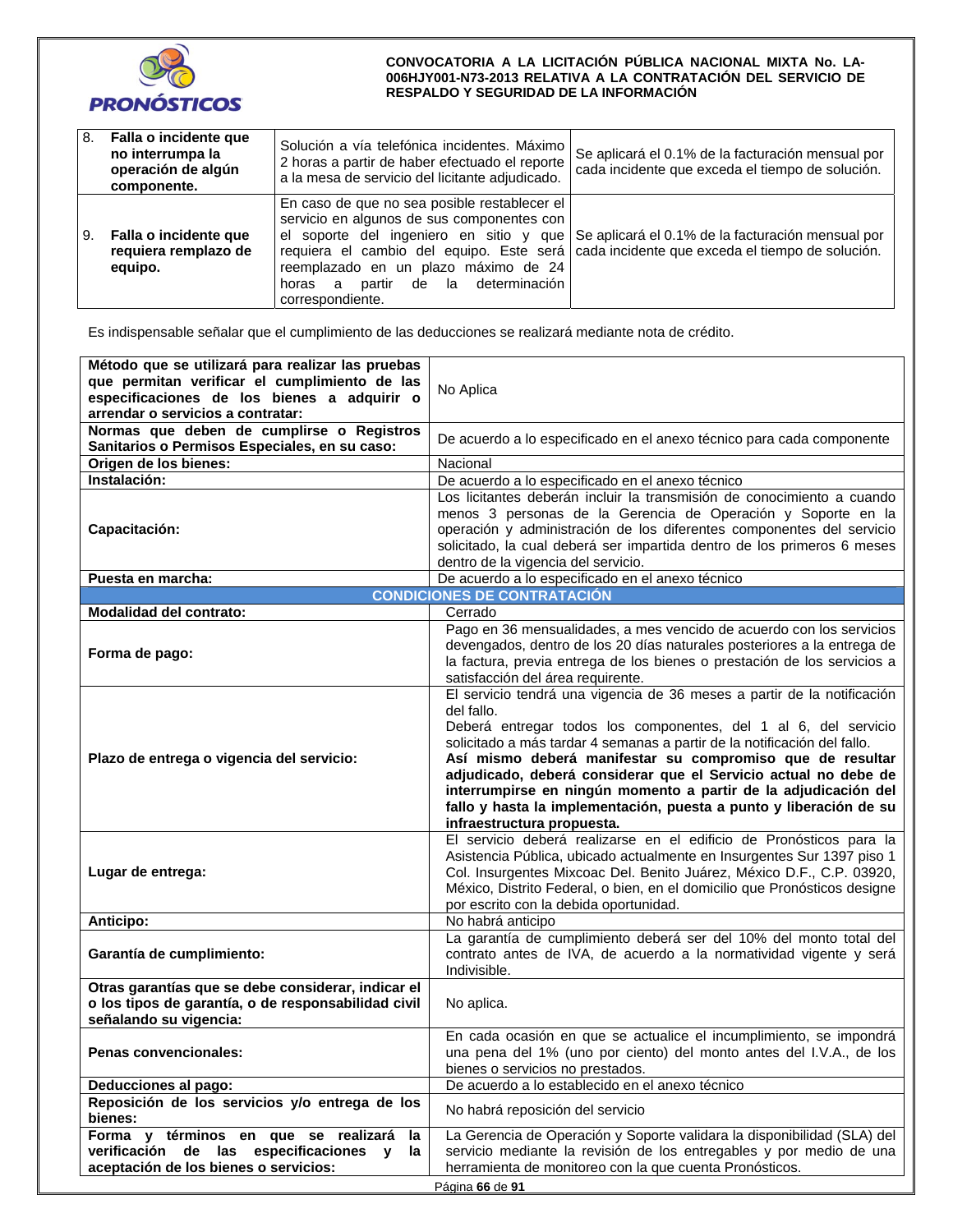

Visita al SOC: La visita al SOC de los licitantes se realizará a partir del día hábil siguiente a la celebración del acto de apertura de proposiciones, durante este se calendarizara con los licitantes participantes la fecha y hora de la visita. Para validar la visita se utilizara el documento Lista de verificación del SOC, mismo que servirá de referencia para la ponderación del mismo.







**PRONÓSTICOS PARA LA ASISTENCIA PÚBLICA SUBDIRECCIÓN GENERAL DE INFORMÁTICA DIRECCIÓN DE TECNOLOGÍAS DE LA INFORMACIÓN Y COMUNICACIÓN GERENCIA DE OPERACIÓN Y SOPORTE** 

**LISTA DE VERIFICACIÓN VISITA AL SOC** 

Licitación Pública Nacional No: Licitante:\_

Fecha y hora:

| La operación del SOC deberá estar instalada en la República<br>Mexicana con infraestructura propia, el LICITANTE. | Si | <b>No</b> | <b>Observaciones</b> |
|-------------------------------------------------------------------------------------------------------------------|----|-----------|----------------------|
|                                                                                                                   |    |           |                      |
|                                                                                                                   |    |           |                      |
| El LICITANTE GANADOR deberá establecer las conexiones                                                             |    |           |                      |
| desde su SOC a la red de la CONVOCANTE, a través de 2                                                             |    |           |                      |
| enlaces de diferentes proveedores de servicio. La información                                                     |    |           |                      |
| relativa a los servicios de monitoreo y administración deberá                                                     |    |           |                      |
| viajar cifrada a través de estos enlaces.                                                                         |    |           |                      |
| Las instalaciones donde se ubica el SOC deberán contar con                                                        |    |           |                      |
| Guardia de seguridad 7x24x365. Grabación en tiempo real 7x24                                                      |    |           |                      |
| El Data Center del SOC debe contar con: los servidores,                                                           |    |           |                      |
| equipos de comunicaciones, equipos de protección y sistemas                                                       |    |           |                      |
| de almacenamiento de información                                                                                  |    |           |                      |
| El Data Center del SOC debe contar con: un nivel de seguridad                                                     |    |           |                      |
| física con las siguientes características mínimas:                                                                |    |           |                      |
| Paredes sólidas (Es decir no falsas paredes como                                                                  |    |           |                      |
| tablaroca, panel W, etc.)                                                                                         |    |           |                      |
| Sin ventanas                                                                                                      |    |           |                      |
| Sin acceso por plafones o piso falso                                                                              |    |           |                      |
| Sin colindancia directa a la calle,                                                                               |    |           |                      |
| Puerta de acero                                                                                                   |    |           |                      |
| Detectores de humo, equipo de extinción automática                                                                |    |           |                      |
| Equipo de aire acondicionado de precisión                                                                         |    |           |                      |
| Control de acceso de doble factor que incluya biométricos                                                         |    |           |                      |
| bidireccionales                                                                                                   |    |           |                      |
| Al menos 3 cámaras de video vigilancia con sensor de                                                              |    |           |                      |
| movimiento suficiente para cubrir tanto el acceso como los                                                        |    |           |                      |
| componentes principales del data center.                                                                          |    |           |                      |
| El Centro de Operaciones de Seguridad contará con:                                                                |    |           |                      |
| Analistas de seguridad                                                                                            |    |           |                      |
| Pantallas de monitoreo                                                                                            |    |           |                      |
| Consolas de los dispositivos de seguridad administrados                                                           |    |           |                      |
| Estaciones de trabajo necesarias para monitorear y                                                                |    |           |                      |
| administrar la seguridad de los dispositivos involucrados                                                         |    |           |                      |
| en el servicio                                                                                                    |    |           |                      |
| Bitácora de operación                                                                                             |    |           |                      |
| Deberá contar con los siguientes elementos de seguridad                                                           |    |           |                      |
| mínimos:                                                                                                          |    |           |                      |
| Equipo de aire acondicionado                                                                                      |    |           |                      |
| Sin ventanas a la calle                                                                                           |    |           |                      |
| Control de acceso de doble factor que incluya biométricos                                                         |    |           |                      |
| bidireccionales                                                                                                   |    |           |                      |
| Al menos 1 cámara de video vigilancia.                                                                            |    |           |                      |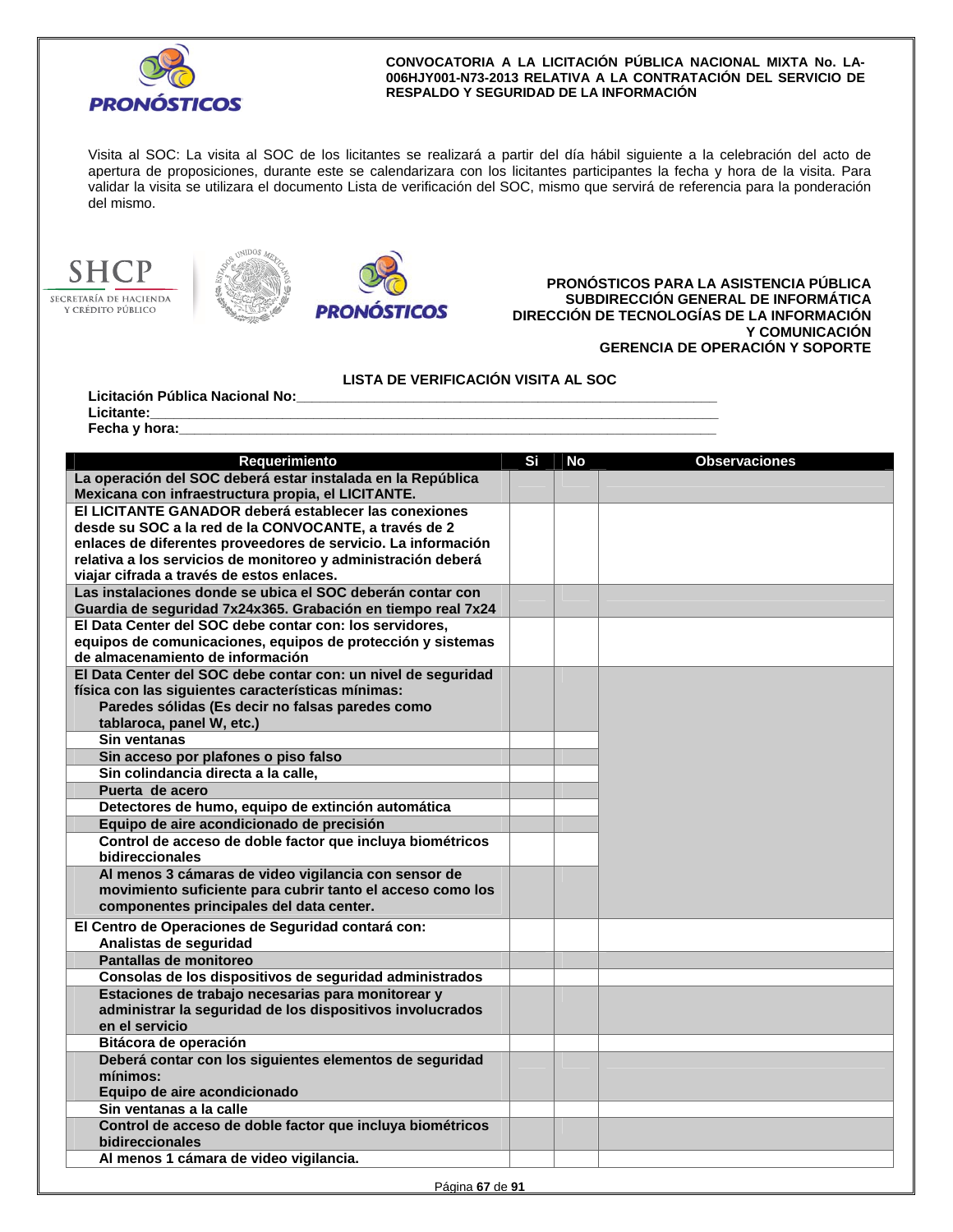

| Requerimiento                                                                                                | Si | <b>No</b> | <b>Observaciones</b> |
|--------------------------------------------------------------------------------------------------------------|----|-----------|----------------------|
| Deberá contar con seguridad perimetral con:                                                                  |    |           |                      |
| <b>Firewall HA</b>                                                                                           |    |           |                      |
| <b>IPS HA</b>                                                                                                |    |           |                      |
| <b>Antispam HA</b>                                                                                           |    |           |                      |
| Filtrado de Contenido WEB HA                                                                                 |    |           |                      |
| Respaldos en disco                                                                                           |    |           |                      |
| Respaldo en Cinta                                                                                            |    |           |                      |
| Deberán contar con enlace a Internet                                                                         |    |           |                      |
| Deberá contar con al menos un UPS suficiente para mantener                                                   |    |           |                      |
| en operación el equipo mientras entra en operación el                                                        |    |           |                      |
| generador de electricidad capaz de mantener la operación por                                                 |    |           |                      |
| 24 horas. Estas facilidades deberán estar disponibles 7x24x365.                                              |    |           |                      |
| El SOC del LICITANTE deberá contar con procesos                                                              |    |           |                      |
| documentados y mesa de servicios certificada en ITIL:                                                        |    |           |                      |
| Administración de incidentes                                                                                 |    |           |                      |
| Administración de problemas                                                                                  |    |           |                      |
| Administración de cambios                                                                                    |    |           |                      |
| Administración de niveles de servicio                                                                        |    |           |                      |
| Administración de capacidades                                                                                |    |           |                      |
| El SOC deberá recibir, por parte del cliente la apertura de                                                  |    |           |                      |
| tickets para solicitar cambios o reportar incidentes por las                                                 |    |           |                      |
| siquientes vías:                                                                                             |    |           |                      |
| Vía Portal WEB con navegación segura y certificado HTTPS                                                     |    |           |                      |
| y autenticación.                                                                                             |    |           |                      |
| Vía correo electrónico seguro S/MIME y/o PGP                                                                 |    |           |                      |
| Vía telefónica a través de un número telefónico local para la                                                |    |           |                      |
| Cd. De México y un número 01 800 para acceder desde                                                          |    |           |                      |
| cualquier parte del país sin costo para CONVOCANTE.<br>EL SOC del LICITANTE deberá recolectar los eventos de |    |           |                      |
| seguridad que registren las herramientas de seguridad                                                        |    |           |                      |
| (dispositivos, consolas de administración y el correlacionador                                               |    |           |                      |
| de eventos) y deberá realizar un análisis de ellos a efecto de                                               |    |           |                      |
| identificar el tráfico de la red y el flujo de información que                                               |    |           |                      |
| afecte o pudiera afectar la integridad, confidencialidad y                                                   |    |           |                      |
| disponibilidad de los activos informáticos con base en las                                                   |    |           |                      |
| políticas y estándares de seguridad definidos por la                                                         |    |           |                      |
| <b>CONVOCANTE.</b>                                                                                           |    |           |                      |
| EL SOC del LICITANTE será el responsable de realizar las altas,                                              |    |           |                      |
| bajas y cambios de las soluciones de seguridad, así mismo                                                    |    |           |                      |
| será responsable del soporte remoto y en su caso de coordinar                                                |    |           |                      |
| los esfuerzos de soporte en sitio.                                                                           |    |           |                      |
| El SOC del LICITANTE, en caso que resulte adjudicado, deberá                                                 |    |           |                      |
| contar con un laboratorio con la misma infraestructura                                                       |    |           |                      |
| propuesta donde sea posible replicar ambientes productivos                                                   |    |           |                      |
| para identificar y replicar fallas, incidentes y problemas.                                                  |    |           |                      |
| Dorcantaia de cumplimiento:                                                                                  |    |           |                      |

Porcentaje de cumplimiento: \_\_\_\_\_\_\_ Cumple con \_\_\_\_\_ de los 43 reactivos solicitados

| Nombre y Firma                                      | Nombre y Firma              |
|-----------------------------------------------------|-----------------------------|
| Representante de la Gerencia de operación y Soporte | Representante del Licitante |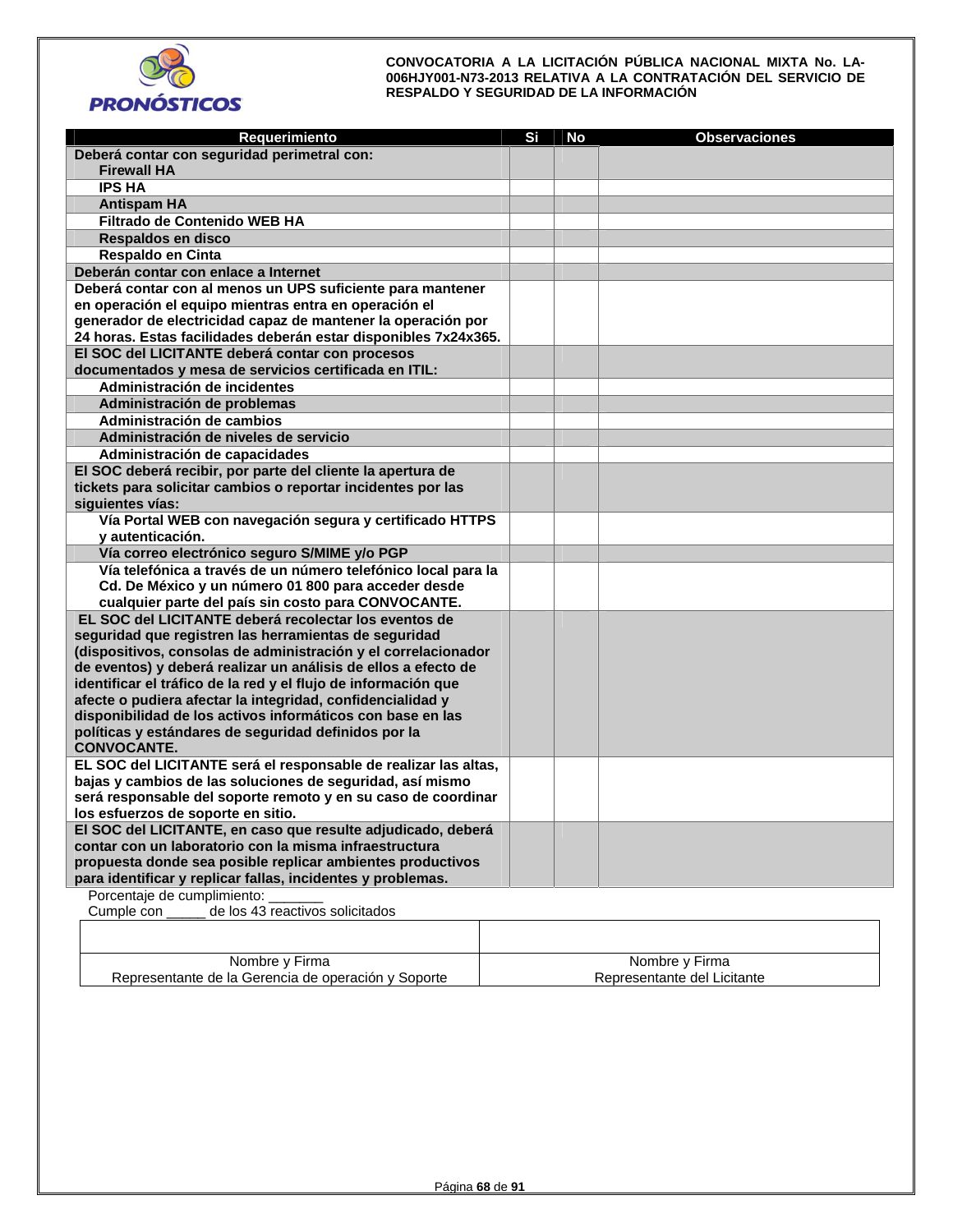

# **ANEXO 13-A**

## **CRITERIOS PARA EVALUAR LAS PROPUESTAS TÉCNICAS**

Se realizarán la evaluación técnica de las ofertas utilizando la evaluación de puntos y porcentajes en apego a las características técnicas solicitadas en el **Anexo 13**.

Con fundamento en el artículo 29 fracción XIII de "La Ley", y al "Acuerdo por el que se emiten diversos Lineamientos en Materia de Adquisiciones, Arrendamientos y Servicios y de Obras Públicas y Servicios relacionados con las mismas" publicado en el Diario Oficial de la Federación el 9 de septiembre de 2010, la presente licitación se adjudicará bajo los criterios de puntos y porcentajes, conforme al artículo Segundo numeral décimo.

Para la evaluación de la propuesta técnica, el área requirente ha determinado los conceptos a evaluar con el puntaje correspondiente, conforme se detalla en la tabla siguiente.

## **Tabla 8.- Criterios para la Evaluación de la Propuesta técnica por puntos:**

| <b>CONCEPTOS A EVALUAR</b>                                                                                                                                                                                               | <b>COMPROBANTES</b>                                                                                                            | <b>Puntos</b><br><b>Subrubro</b> | <b>Puntos</b><br><b>Máximos</b> |  |  |
|--------------------------------------------------------------------------------------------------------------------------------------------------------------------------------------------------------------------------|--------------------------------------------------------------------------------------------------------------------------------|----------------------------------|---------------------------------|--|--|
| 1.- Capacidad del Licitante                                                                                                                                                                                              |                                                                                                                                | 24                               |                                 |  |  |
| a.- Capacidad de Recursos Humanos                                                                                                                                                                                        | 10.8                                                                                                                           |                                  |                                 |  |  |
| Experiencia respecto al servicio solicitado<br>$\bullet$                                                                                                                                                                 | 10.8                                                                                                                           |                                  |                                 |  |  |
| Cuenta con 3 o más profesionales certificados en Seguridad<br>Perimetral (Firewall, Antispam, Filtrado de Contenido, IPS y Monitoreo<br>de Red) solicitados en el anexo técnico, en los últimos 3 años.                  | Acreditación<br>copia<br>de<br>con                                                                                             |                                  |                                 |  |  |
| Cuenta con 2 profesionales certificados en Seguridad Perimetral<br>(Firewall, Antispam, Filtrado de Contenido, IPS y Monitoreo de Red)<br>solicitados en el anexo técnico, en los últimos 3 años.                        | currículos de los profesionales<br>certificados, anexando copia de<br>diplomas, títulos y/o certificados                       |                                  |                                 |  |  |
| Cuenta sólo con 1 profesional certificado en Seguridad Perimetral<br>(Firewall, Antispam, Filtrado de Contenido, IPS y Monitoreo de Red)<br>solicitados en el anexo técnico, en los últimos 3 años.                      | de<br>especialidad<br>la<br>correspondiente.                                                                                   | $\mathbf{1}$                     |                                 |  |  |
| Cuenta con 3 o más profesionales certificados en Infraestructura de<br>Respaldo de Servidores y PC's solicitados en el anexo técnico, en los<br>últimos 3 años. Tanto HW como Software requeridos para este<br>apartado. | Acreditación con copia de                                                                                                      | 3                                |                                 |  |  |
| Cuenta sólo con 2 profesionales certificados en Infraestructura de<br>Respaldo de Servidores y PC's solicitados en el anexo técnico, en los<br>últimos 3 años. Tanto HW como Software requeridos para este<br>apartado.  | currículos de los profesionales<br>certificados, anexando copia de<br>diplomas, títulos y/o certificados<br>de la especialidad |                                  |                                 |  |  |
| Cuenta sólo con 1 profesional certificado en Infraestructura de<br>Respaldo de Servidores y PC's solicitados en el anexo técnico, en los<br>últimos 3 años. Tanto HW como Software requeridos para este<br>apartado.     | correspondiente.                                                                                                               | 1                                |                                 |  |  |
| Cuenta con 3 o más profesionales certificados en las pruebas de<br>Hackeo Etico solicitados en el anexo técnico, en los últimos 3 años.                                                                                  | Acreditación<br>con<br>copia<br>de<br>currículos de los profesionales                                                          | 2.8                              |                                 |  |  |
| Cuenta con 2 profesionales certificados en las pruebas de Hackeo<br>Etico solicitados en el anexo técnico, en los últimos 3 años.                                                                                        | certificados, anexando copia de<br>diplomas, títulos y/o certificados                                                          | $\overline{2}$                   |                                 |  |  |
| Cuenta sólo con 1 profesional especializado en las pruebas de Hackeo<br>Etico solicitados en el anexo técnico, en los últimos 3 años.                                                                                    | de<br>especialidad<br>la<br>correspondiente.                                                                                   | $\mathbf{1}$                     |                                 |  |  |
| b) Capacidad de los recursos económicos y de equipamiento                                                                                                                                                                |                                                                                                                                |                                  | 12                              |  |  |
| Capacidad de los recursos económicos                                                                                                                                                                                     |                                                                                                                                | 3                                |                                 |  |  |
| Utilidad Neta Acumulada en México por parte de EL LICITANTE<br>durante el último año                                                                                                                                     | La última declaración fiscal anual<br>y la última declaración fiscal<br>provisional del impuesto sobre la                      | 3                                |                                 |  |  |
| Superior a \$4,000,000.01 MXN                                                                                                                                                                                            | renta                                                                                                                          |                                  |                                 |  |  |
| Entre \$3,000,000.01 MXN y \$4,000,000.00MXN                                                                                                                                                                             | presentadas por el licitante ante                                                                                              | $\overline{c}$                   |                                 |  |  |
| Entre \$1,500,000.01 MXN y \$3,000,000.00MXN                                                                                                                                                                             | la Secretaría                                                                                                                  | $\mathbf{1}$                     |                                 |  |  |
| Inferior a \$1'500,000.00 MXN                                                                                                                                                                                            |                                                                                                                                | 0.5<br>9                         |                                 |  |  |
| Capacidad de equipamiento<br>$\bullet$<br>Cuenta con un SOC                                                                                                                                                              |                                                                                                                                |                                  |                                 |  |  |
| Se realizó la visita y cumple al 100% o excede la lista de verificación<br>del SOC                                                                                                                                       | Acta de visita y cumplimiento de<br>la lista de verificación del SOC                                                           | 9                                |                                 |  |  |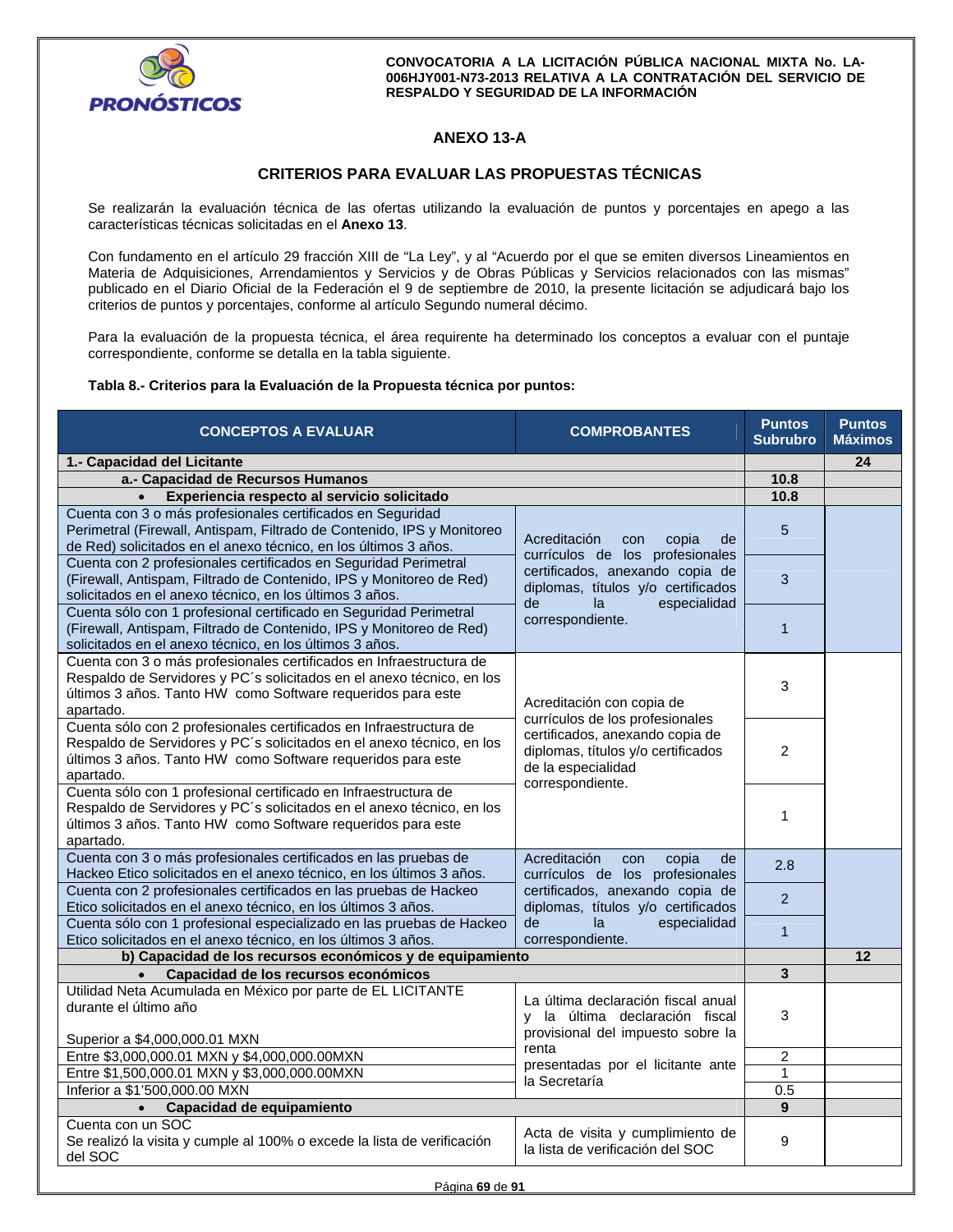

| <b>CONCEPTOS A EVALUAR</b>                                                                                                                                                                                                                                                                                                                      | <b>COMPROBANTES</b>                                                                                                                                                                                                                                                              | <b>Puntos</b><br><b>Subrubro</b> | <b>Puntos</b><br><b>Máximos</b> |
|-------------------------------------------------------------------------------------------------------------------------------------------------------------------------------------------------------------------------------------------------------------------------------------------------------------------------------------------------|----------------------------------------------------------------------------------------------------------------------------------------------------------------------------------------------------------------------------------------------------------------------------------|----------------------------------|---------------------------------|
| Cuenta con un SOC<br>Se realizó la visita y cumple ente el 75% y el 99.99% de la lista de<br>verificación del SOC                                                                                                                                                                                                                               |                                                                                                                                                                                                                                                                                  | 6                                |                                 |
| Cuenta con un SOC<br>Se realizó la visita y cumple entre el 50% y el 74.99% de la lista de<br>verificación del SOC                                                                                                                                                                                                                              |                                                                                                                                                                                                                                                                                  | 3                                |                                 |
| c) Participación de discapacitados o empresas que cuenten con trabajadores con<br>discapacidad.                                                                                                                                                                                                                                                 |                                                                                                                                                                                                                                                                                  | 0.6                              |                                 |
| Cuenta con al menos 5% del personal con discapacidad.                                                                                                                                                                                                                                                                                           | Documento por parte de<br>- la<br>entidad de Salud correspondiente<br>que acredite la discapacidad de la<br>persona o personas y documento<br>por parte del licitante donde<br>acredite que la persona<br>$\circ$<br>personas<br>forman<br>parte<br>actualmente de su plantilla. | 0.6                              |                                 |
| d) Participación de MIPYMES que produzcan bienes con innovación tecnológica<br>relacionados directamente con la prestación del servicio de que se trate                                                                                                                                                                                         |                                                                                                                                                                                                                                                                                  |                                  | 0.6                             |
| Si el licitante es una empresa micro, pequeña o mediana, que<br>produzca bienes con innovación tecnológica relacionados<br>directamente con la prestación del servicio de que se trate.                                                                                                                                                         | El licitante deberá entregar copia<br>de la constancia emitida por el<br>Instituto<br>Mexicano<br>de<br>la<br>Propiedad Industrial, la cual no<br>podrá tener una vigencia mayor a<br>cinco años                                                                                 | 0.6                              |                                 |
| 2.- Experiencia y especialidad del licitante                                                                                                                                                                                                                                                                                                    |                                                                                                                                                                                                                                                                                  |                                  | 18                              |
| a) Experiencia                                                                                                                                                                                                                                                                                                                                  |                                                                                                                                                                                                                                                                                  | 14                               |                                 |
| Cuenta con al menos 3 años prestando servicios con<br>las<br>características específicas y en condiciones similares a<br>las.<br>establecidas en la presente convocatoria en Seguridad Perimetral<br>(Firewall, Antispam, Filtrado de Contenido, IPS y Monitoreo de Red).                                                                       |                                                                                                                                                                                                                                                                                  | 6                                |                                 |
| Cuenta con 2 años prestando servicios con las características<br>específicas y en condiciones similares a las establecidas en la<br>presente convocatoria en Seguridad Perimetral (Firewall, Antispam,<br>Filtrado de Contenido, IPS y Monitoreo de Red).                                                                                       | Acreditación<br>con<br>contrato,<br>orden<br>convenio,<br>pedido,<br>de<br>trabajo y/o acuerdo.                                                                                                                                                                                  | $\overline{4}$                   |                                 |
| Cuenta sólo con 1 año prestando servicios con las características<br>específicas y en condiciones similares a las establecidas en la<br>presente convocatoria en Seguridad Perimetral (Firewall, Antispam,<br>Filtrado de Contenido, IPS y Monitoreo de Red).                                                                                   |                                                                                                                                                                                                                                                                                  | $\overline{2}$                   |                                 |
| Cuenta con al menos 3 contratos de servicios con las características<br>específicas y en condiciones similares a las establecidas en la<br>presente convocatoria en infraestructura de respaldo (Respaldo de<br>Servidores y PC's).                                                                                                             |                                                                                                                                                                                                                                                                                  | 6                                |                                 |
| Cuenta con 2 contratos de servicios con las características específicas<br>y en condiciones similares a las establecidas en la presente<br>convocatoria en infraestructura de respaldo (Respaldo de Servidores y<br>PC's).                                                                                                                      | Acreditación<br>contrato,<br>con<br>convenio,<br>pedido,<br>orden<br>de<br>trabajo y/o acuerdo.                                                                                                                                                                                  | 4                                |                                 |
| Cuenta con sólo 1 contrato de servicios con las características<br>específicas y en condiciones similares a las establecidas en la<br>presente convocatoria en infraestructura de respaldo (Respaldo de<br>Servidores y PC's).                                                                                                                  |                                                                                                                                                                                                                                                                                  | 2                                |                                 |
| Cuenta con al menos 1 contrato de servicios con las características<br>específicas y en condiciones similares a las establecidas en la<br>presente convocatoria en Hackeo Etico.                                                                                                                                                                | Acreditación<br>contrato,<br>con<br>convenio,<br>pedido,<br>orden<br>de<br>trabajo y/o acuerdo.                                                                                                                                                                                  | $\overline{2}$                   |                                 |
| b) Especialidad                                                                                                                                                                                                                                                                                                                                 |                                                                                                                                                                                                                                                                                  | 4                                |                                 |
| Cuentan con una mesa de servicios y un SOC / NOC en un horario de<br>atención de 5 x 15 con un horario de atención de lunes a viernes de 7<br>am a 10 pm, para cada uno de los componentes de la solución<br>propuesta apegada a lineamientos y mejores prácticas de ITIL para<br>control y seguimiento de incidentes vía WEB. Además de Contar | Acreditación<br>Carta<br>del<br>en México<br>representante<br>del<br>fabricante de la mesa de ayuda<br>en la que indique el cumplimiento<br>de al menos 5 criterios de ITIL V                                                                                                    | 4                                |                                 |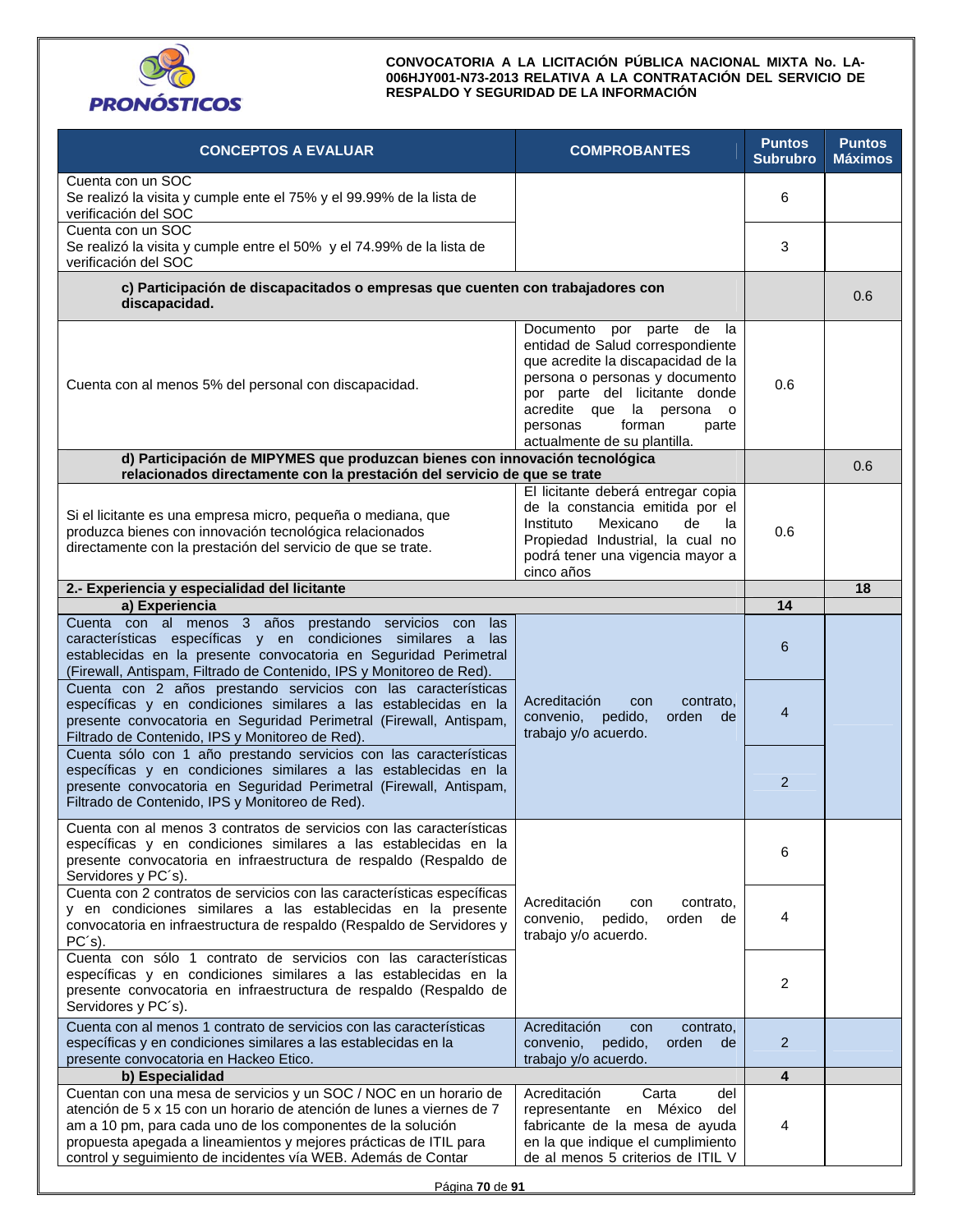

| <b>CONCEPTOS A EVALUAR</b>                                                                                                                                                                                                                                                                       | <b>COMPROBANTES</b>                                                                                                                                                                                                                 | <b>Puntos</b><br><b>Subrubro</b> | <b>Puntos</b><br><b>Máximos</b> |  |
|--------------------------------------------------------------------------------------------------------------------------------------------------------------------------------------------------------------------------------------------------------------------------------------------------|-------------------------------------------------------------------------------------------------------------------------------------------------------------------------------------------------------------------------------------|----------------------------------|---------------------------------|--|
| preferentemente con al menos un Ingeniero Certificado para cada uno<br>de las siguientes certificados en CISP, ITIL, Ethical Hacking                                                                                                                                                             | 3                                                                                                                                                                                                                                   |                                  |                                 |  |
| 3.- Propuesta de Trabajo                                                                                                                                                                                                                                                                         |                                                                                                                                                                                                                                     |                                  | 9                               |  |
| Presenta una propuesta de trabajo que incluye la metodología, el plan<br>de trabajo, el organigrama, los niveles de servicio, y cualquier otro<br>documento para cumplir con el servicio, objeto de la presente<br>convocatoria.                                                                 | Propuesta de Trabajo.                                                                                                                                                                                                               | 9                                |                                 |  |
| 4.- Cumplimiento de contratos                                                                                                                                                                                                                                                                    |                                                                                                                                                                                                                                     |                                  | 9                               |  |
| Cuenta con al menos 5 contratos satisfactoriamente cumplidos de<br>servicios con las características específicas y en condiciones similares<br>a las establecidas en la presente convocatoria en Seguridad<br>Perimetral (Firewall, Antispam, Filtrado de Contenido, IPS y Monitoreo<br>de Red). | Documento en el que conste la<br>cancelación de la garantía de                                                                                                                                                                      | 4                                |                                 |  |
| Cuenta con 3 o 4 contratos satisfactoriamente cumplidos de servicios<br>con las características específicas y en condiciones similares a las<br>establecidas en la presente convocatoria en Seguridad Perimetral<br>(Firewall, Antispam, Filtrado de Contenido, IPS y Monitoreo de Red).         | cumplimiento respectiva o<br>la<br>manifestación<br>expresa de<br>la<br>contratante sobre el cumplimiento<br>obligaciones<br>total<br>de<br>las                                                                                     |                                  |                                 |  |
| Cuenta con 1 o 2 contratos satisfactoriamente cumplidos de servicios<br>con las características específicas y en condiciones similares a las<br>establecidas en la presente convocatoria en Seguridad Perimetral<br>(Firewall, Antispam, Filtrado de Contenido, IPS y Monitoreo de Red).         | contractuales.                                                                                                                                                                                                                      | 1                                |                                 |  |
| Cuenta con al menos 5 contratos satisfactoriamente cumplidos de<br>servicios con las características específicas y en condiciones similares<br>a las establecidas en la presente convocatoria en Respaldo de<br>Servidores y PC's.                                                               | Documento en el que conste la<br>cancelación de la garantía de                                                                                                                                                                      | $\overline{4}$                   |                                 |  |
| Cuenta con 3 o 4 contratos satisfactoriamente cumplidos de servicios<br>con las características específicas y en condiciones similares a las<br>establecidas en la presente convocatoria en Respaldo de Servidores y<br>PC's                                                                     | $\mathcal{P}$                                                                                                                                                                                                                       |                                  |                                 |  |
| Cuenta con 1 o 2 contratos satisfactoriamente cumplidos de servicios<br>con las características específicas y en condiciones similares a las<br>establecidas en la presente convocatoria en Respaldo de Servidores y<br>PC's                                                                     | obligaciones<br>total<br>de<br>las<br>contractuales.                                                                                                                                                                                | 1                                |                                 |  |
| Cuenta con al menos 1 contrato satisfactoriamente cumplido de<br>servicios con las características específicas y en condiciones similares<br>a las establecidas en la presente convocatoria en Hackeo Etico.                                                                                     | Documento en el que conste la<br>cancelación de la garantía de<br>cumplimiento respectiva o<br>la<br>manifestación<br>expresa de<br>la<br>contratante sobre el cumplimiento<br>obligaciones<br>total<br>de<br>las<br>contractuales. | 1                                |                                 |  |
| TOTAL DE LA PROPUESTA TÉCNICA                                                                                                                                                                                                                                                                    |                                                                                                                                                                                                                                     |                                  | 60                              |  |

#### NOTAS:

El puntaje a obtener en la propuesta técnica para ser considerada solvente y, por tanto, no ser desechada, será de cuando menos 45 de los 60 puntos máximos que se pueden obtener en su evaluación.

Sera requisito indispensable para la evaluación por puntos y porcentajes que los licitantes presenten la totalidad de los documentos cuya presentación es de carácter obligatorio; si no se presenta la documentación probatoria en el concepto a evaluar, el licitante obtendrá calificación de 0 en dicho concepto. La propuesta que no obtengan 45 o más puntos será desechada.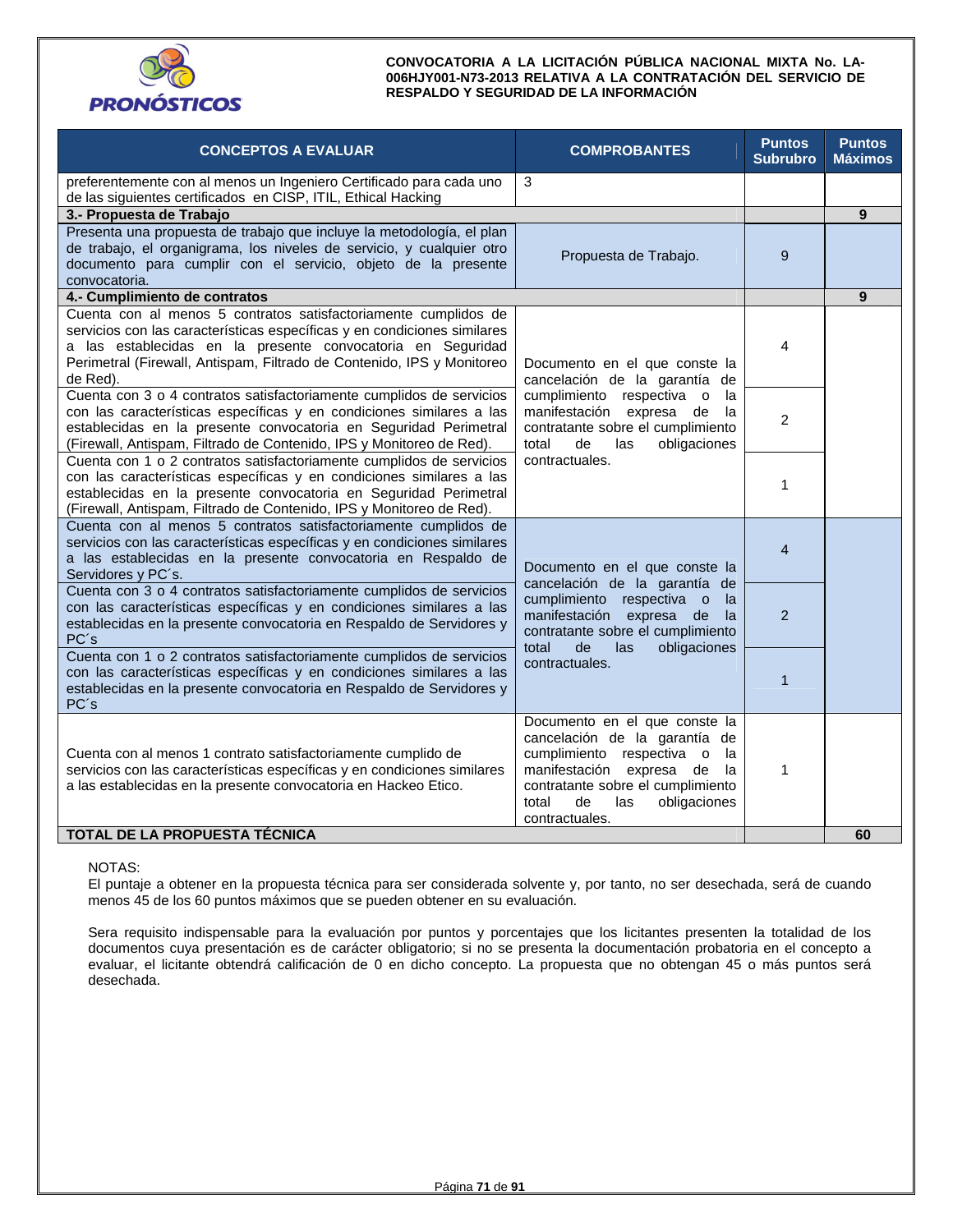

## **ANEXO 14 MODELO DE PROPUESTA ECONÓMICA**

**MÉXICO, D.F., \_\_\_\_\_\_DE \_\_\_\_\_\_\_ 2013** 

**PRONÓSTICOS PARA LA ASISTENCIA PÚBLICA AV. INSURGENTES SUR No. 1397, COL. INSURGENTES MIXCOAC, DELEGACIÓN BENITO JUÁREZ C.P. 03920, MÉXICO, D.F. P R E S E N T E** 

EN RELACIÓN CON LA LICITACIÓN PÚBLICA NACIONAL MIXTA No. LA-006HJY001-N73-2013 RELATIVA A LA CONTRATACIÓN DEL SERVICIO DE RESPALDO Y SEGURIDAD DE LA INFORMACIÓN.

A NOMBRE DE (NOMBRE DEL LICITANTE), A QUIEN REPRESENTO, ME PERMITO PRESENTARLE NUESTRA SIGUIENTE PROPOSICIÓN ECONÓMICA:

| <b>COMPONENTE</b>                                                                              | <b>CANTIDAD</b> | <b>UNIDAD</b><br><b>DE</b><br><b>MEDIDA</b> | <b>PRECIO</b><br><b>UNITARIO</b><br><b>MENSUAL</b> | <b>PRECIO</b><br><b>TOTAL</b><br><b>MENSUAL</b> | <b>PRECIO</b><br>2013<br>(4 MESES) | <b>PRECIO</b><br>2014<br>(12)<br><b>MESES)</b> | <b>PRECIO</b><br>2015<br>(12)<br><b>MESES)</b> | <b>PRECIO</b><br>2016<br>(8 MESES) | <b>PRECIO</b><br><b>POR</b><br><b>LOS 36</b><br><b>MESES</b> |
|------------------------------------------------------------------------------------------------|-----------------|---------------------------------------------|----------------------------------------------------|-------------------------------------------------|------------------------------------|------------------------------------------------|------------------------------------------------|------------------------------------|--------------------------------------------------------------|
| 1. Respaldo y<br>almacenamiento<br>de información de<br>servidores y<br>equipos de<br>cómputo. | 1               | <b>SISTEMA</b>                              | \$                                                 | \$                                              |                                    |                                                |                                                |                                    |                                                              |
| 2. Firewall en alta<br>disponibilidad.                                                         | 2               | <b>SISTEMA</b>                              | \$                                                 | \$                                              |                                    |                                                |                                                |                                    |                                                              |
| 3. Sistema de<br>detección y<br>prevención de<br>intrusos (IPS).                               | 1               | <b>SISTEMA</b>                              | \$                                                 | \$                                              |                                    |                                                |                                                |                                    |                                                              |
| 4. Filtrado de<br>contenido de<br>acceso a Internet<br>(500 usuarios).                         | 1               | <b>SISTEMA</b>                              | \$                                                 | \$                                              |                                    |                                                |                                                |                                    |                                                              |
| 5. Encripción de<br>discos duros (50)<br>Administración de<br>medios<br>removibles (450).      | 1               | <b>SISTEMA</b>                              | \$                                                 | \$                                              |                                    |                                                |                                                |                                    |                                                              |
| 6. Sistema<br>antispam de<br>correos de<br>entrada y salida                                    | 2               | <b>SISTEMA</b>                              | \$                                                 | \$                                              |                                    |                                                |                                                |                                    |                                                              |
| <b>SUBTOTAL</b>                                                                                |                 |                                             | \$                                                 |                                                 |                                    |                                                |                                                |                                    |                                                              |
| <b>IVA</b>                                                                                     |                 |                                             |                                                    | \$                                              |                                    |                                                |                                                |                                    |                                                              |
| TOTAL COMPONENTES 1 A 6<br>A)                                                                  |                 |                                             | \$                                                 |                                                 |                                    |                                                |                                                |                                    |                                                              |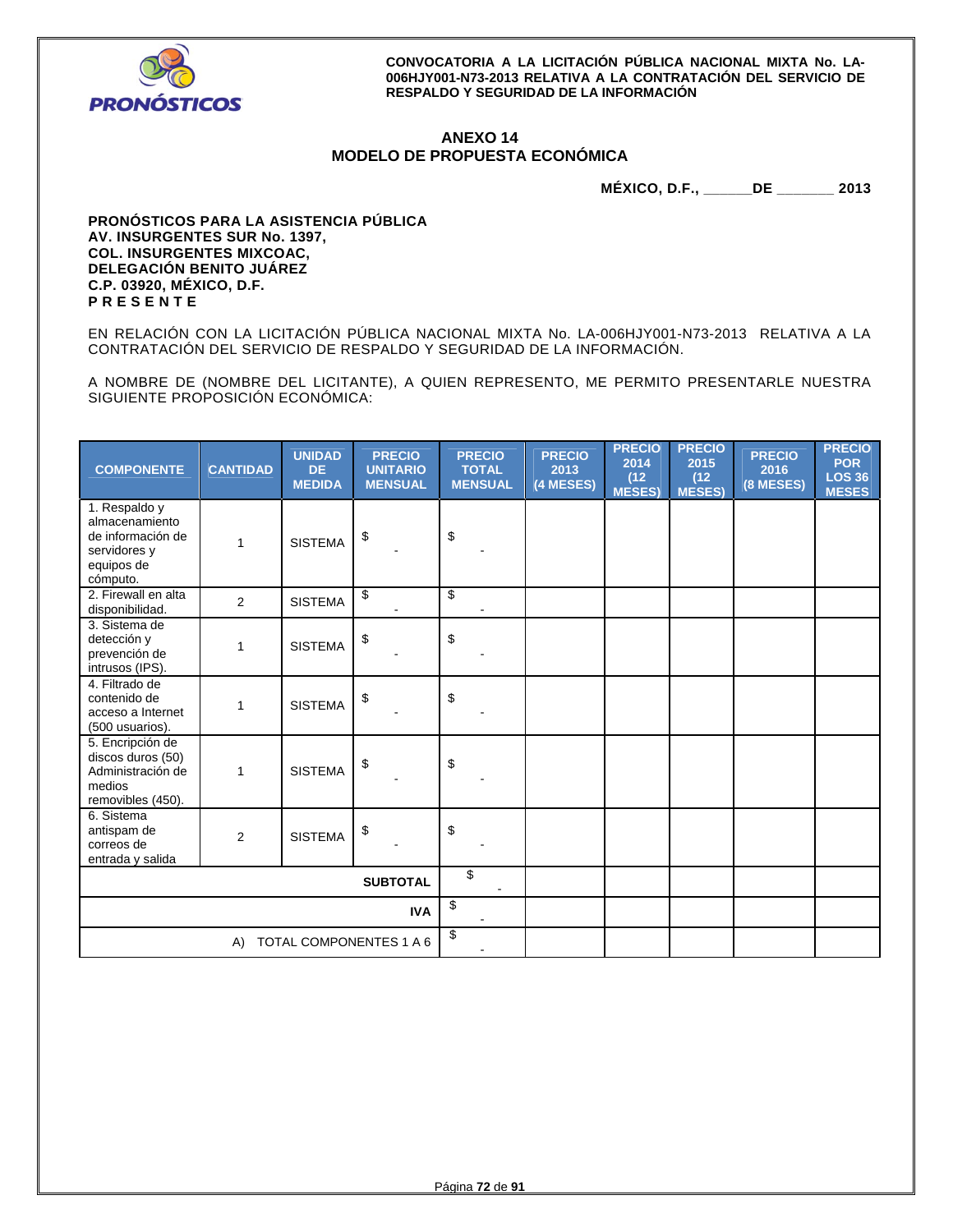

| <b>COMPONENTE</b>                                  | <b>CANTIDAD</b> | <b>UNIDAD</b><br>DE.<br><b>MEDIDA</b> | <b>PRECIO</b><br><b>UNITARIO</b><br><b>POR</b><br><b>EVENTO</b> | <b>PRECIO</b><br>2013<br><b>1 EVENTO</b> | <b>PRECIO</b><br>2014<br>$\overline{2}$<br><b>EVENTOS</b> | <b>PRECIO</b><br>2015<br><b>EVENTOS</b> | <b>PRECIO</b><br>2016<br><b>EVENTO</b> | <b>PRECIO POR</b><br>LOS <sub>6</sub><br><b>EVENTOS</b><br><b>DURANTE</b><br><b>LOS 36</b><br><b>MESES</b> |
|----------------------------------------------------|-----------------|---------------------------------------|-----------------------------------------------------------------|------------------------------------------|-----------------------------------------------------------|-----------------------------------------|----------------------------------------|------------------------------------------------------------------------------------------------------------|
| 7. Pruebas a la<br>Seguridad "Hackeo<br>Ético"     | 6               | <b>EVENTOS</b>                        | \$                                                              |                                          |                                                           |                                         |                                        |                                                                                                            |
|                                                    |                 |                                       | <b>SUBTOTAL</b>                                                 |                                          |                                                           |                                         |                                        |                                                                                                            |
|                                                    | <b>IVA</b>      |                                       |                                                                 |                                          |                                                           |                                         |                                        |                                                                                                            |
| TOTAL COMPONENTE 7<br>B)                           |                 |                                       |                                                                 |                                          |                                                           |                                         |                                        |                                                                                                            |
| COSTO TOTAL DE LOS 7 COMPONENTES A 36 MESES:<br>C) |                 |                                       |                                                                 |                                          |                                                           |                                         | $A + B$                                |                                                                                                            |
| COSTO TOTAL MENSUAL DE LOS 7 COMPONENTES<br>D)     |                 |                                       |                                                                 |                                          |                                                           |                                         | C/36                                   |                                                                                                            |

## **EXPRESAR:**

EN LETRA EL TOTAL DE LA PROPOSICIÓN. QUE LOS PRECIOS OFERTADOS SERÁN FIJOS DURANTE EL PERIODO DE PRESTACIÓN DE LOS SERVICIOS, O BIEN HASTA QUE EL CONTRATO RESPECTIVO SE EXTINGA. QUE LOS PRECIOS UNITARIOS SON MONEDA NACIONAL.

> **\_\_\_\_\_\_\_\_\_\_\_\_\_\_\_\_\_\_\_\_\_\_\_\_\_\_\_\_\_\_\_\_\_\_\_\_\_\_\_\_\_\_\_\_\_\_**  NOMBRE Y FIRMA DEL REPRESENTANTE LEGAL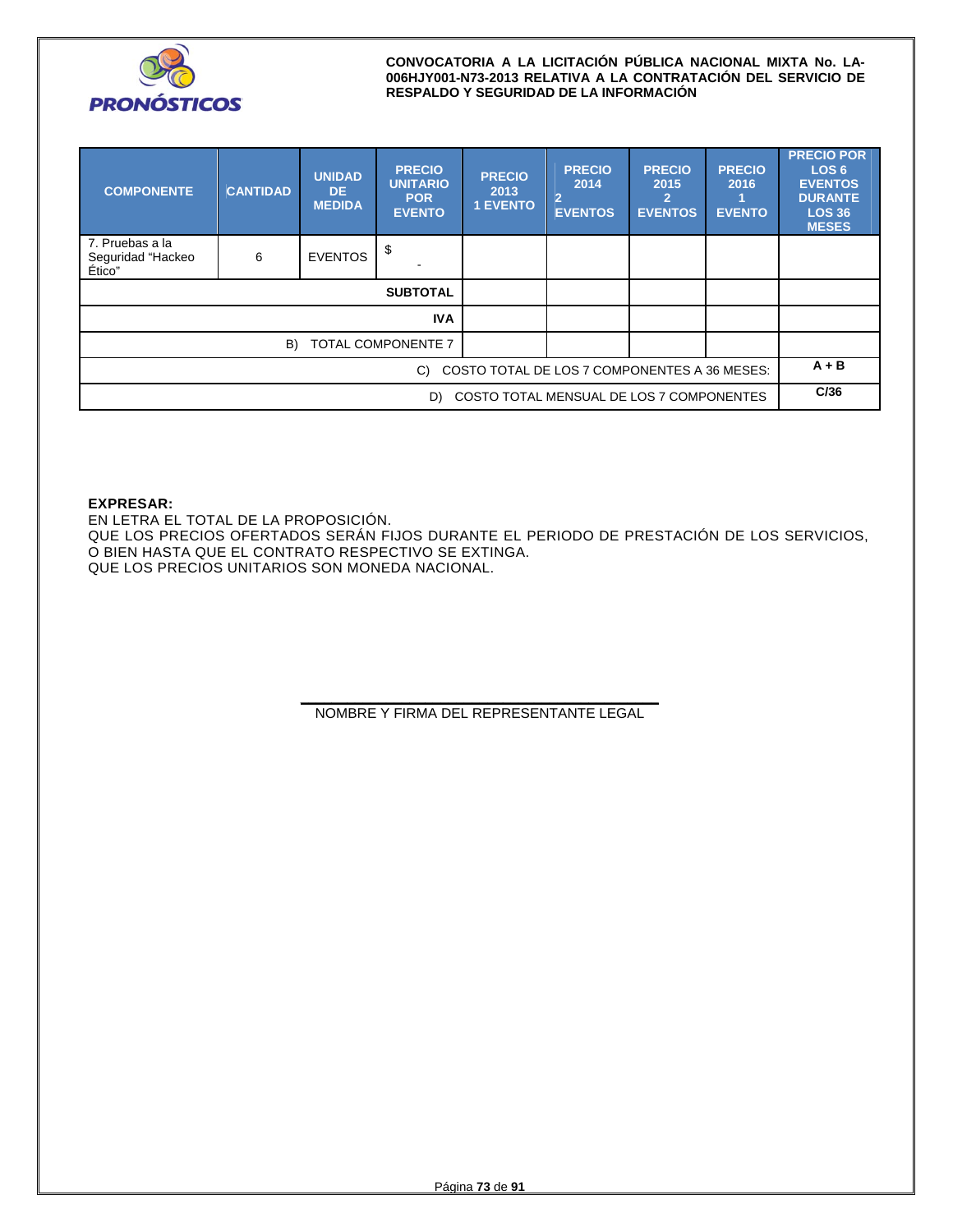

# **ANEXO 15-A JUNTA DE ACLARACIONES**

## **ENCUESTA DE TRANSPARENCIA DE LA LICITACIÓN PÚBLICA NACIONAL MIXTA No. LA-006HJY001- N73-2013, RELATIVA A LA CONTRATACIÓN DEL SERVICIO DE RESPALDO Y SEGURIDAD DE LA INFORMACIÓN.**

EN EL MARCO DEL PROGRAMA DE TRANSPARENCIA Y RENDICIÓN DE CUENTAS, PRONÓSTICOS PARA LA ASISTENCIA PÚBLICA OBTENDRÁ LA OPINIÓN DE LOS PROVEEDORES DE BIENES Y PRESTADORES DE SERVICIOS QUE HAYAN ESTABLECIDO CONTACTO CON PRONÓSTICOS CON MOTIVO DE SUS PROCESOS DE ADQUISICIONES O DE CONTRATACIÓN DE SERVICIOS, POR LO QUE LE AGRADECEREMOS SE SIRVA RESPONDER LA SIGUIENTE ENCUESTA Y HACERLA LLEGAR (EN FORMA ANÓNIMA, SI ASÍ LO CONSIDERA PERTINENTE) AL ÓRGANO INTERNO DE CONTROL, A TRAVÉS DE LOS MEDIOS QUE SE INDICAN A CONTINUACIÓN:

- VÍA CORREO ELECTRÓNICO DIRIGIDO AL TITULAR DEL ÓRGANO INTERNO DE CONTROL, A LA SIGUIENTE DIRECCIÓN: **o.valdes@pronosticos.gob.mx**
- BUZONES DEL ÓRGANO INTERNO DE CONTROL UBICADOS EN EL VESTÍBULO DE LA SALA DE SORTEOS (PLANTA BAJA) Y EN LOS PISOS 10 Y 11 DEL EDIFICIO SEDE DE LA INSTITUCIÓN.
- EN LAS OFICINAS DEL ÓRGANO INTERNO DE CONTROL, QUE SE ENCUENTRAN UBICADAS EN AVENIDA INSURGENTES SUR NO. 1397, 8º PISO, COLONIA INSURGENTES MIXCOAC, CÓDIGO POSTAL 03920, DELEGACIÓN BENITO JUÁREZ, MÉXICO, D. F.
- AL REPRESENTANTE EN TURNO DEL ÓRGANO INTERNO DE CONTROL, UNA VEZ TERMINADO EL EVENTO DE JUNTA DE ACLARACIONES.

INSTRUCCIONES: FAVOR DE CALIFICAR DEL 1 AL 10 CONSIDERANDO QUE 10 ES LA MÁXIMA CALIFICACIÓN POSITIVA O FAVORABLE.

NOMBRE DE LA PERSONA QUE REPRESENTA AL LICITANTE PARTICIPANTE \_\_\_\_\_\_\_\_\_\_\_\_\_\_\_\_\_\_\_\_\_\_\_\_\_\_

NOMBRE DEL LICITANTE PARTICIPANTE: \_\_\_\_\_\_\_\_\_\_\_\_\_\_\_\_\_\_\_\_\_\_\_\_\_\_\_\_\_\_\_\_\_\_\_\_\_\_\_\_\_\_\_\_\_\_\_\_\_\_

| <b>EVENTO</b>                          | <b>CONCEPTOS A EVALUAR</b>                                                                                                                                                                                                | <b>CALIFICACIÓN</b> | <b>COMENTARIOS</b> |
|----------------------------------------|---------------------------------------------------------------------------------------------------------------------------------------------------------------------------------------------------------------------------|---------------------|--------------------|
| <b>LICITACIÓN</b>                      | COMO CALIFICA UD. LA CLARIDAD DE LA<br>LICITACION EN LA QUE SU EMPRESA<br>PARTICIPO.                                                                                                                                      |                     |                    |
|                                        | CÓMO CALIFICA UD. LA ESTRUCTURA, EL<br>CONTENIDO Y LA CLARIDAD DE<br>LA<br>CONVOCATORIA DE LA LICITACION.                                                                                                                 |                     |                    |
| <b>JUNTA DE</b><br><b>ACLARACIONES</b> | COMO CALIFICA UD. LA SUFICIENCIA<br>CLARIDAD O TRANSPARENCIA CON QUE<br><b>LOS</b><br><b>FUERON</b><br>ATENDIDOS<br>CUESTIONAMIENTOS FORMULADOS POR<br>LOS LICITANTES EN RELACION CON EL<br>CONTENIDO DE LA CONVOCATORIA. |                     |                    |

SI USTED DESEA AGREGAR ALGÚN COMENTARIO O SUGERENCIA, FAVOR DE ANOTARLO EN EL SIGUIENTE CUADRO O EN HOJAS ADICIONALES: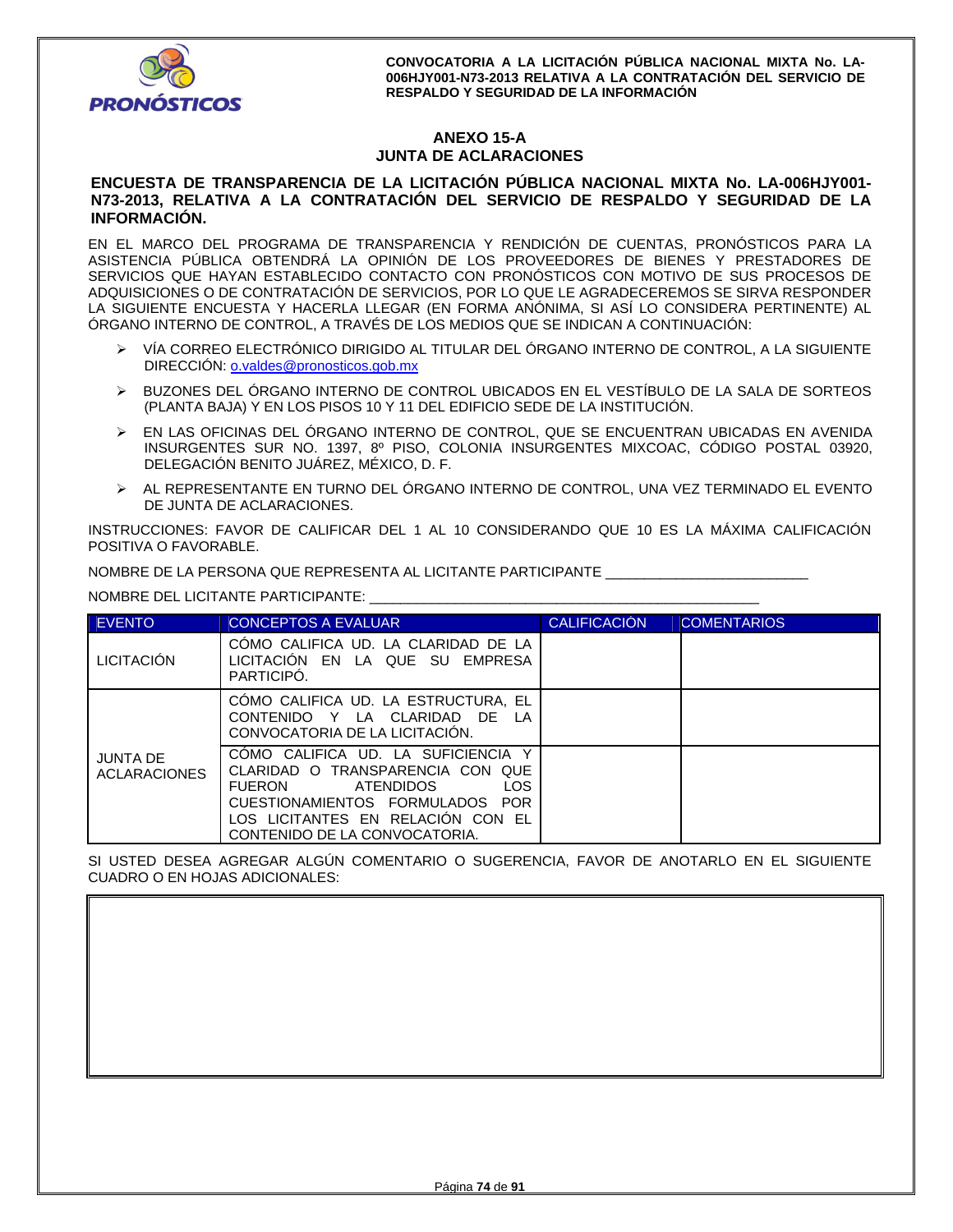

# **ANEXO 15-B PRESENTACIÓN Y APERTURA DE PROPOSICIONES**

## **ENCUESTA DE TRANSPARENCIA DE LA LICITACIÓN PÚBLICA NACIONAL MIXTA No. LA-006HJY001- N73-2013, RELATIVA A LA CONTRATACIÓN DEL SERVICIO DE RESPALDO Y SEGURIDAD DE LA INFORMACIÓN.**

EN EL MARCO DEL PROGRAMA DE TRANSPARENCIA Y RENDICIÓN DE CUENTAS, PRONÓSTICOS PARA LA ASISTENCIA PÚBLICA OBTENDRÁ LA OPINIÓN DE LOS PROVEEDORES DE BIENES Y PRESTADORES DE SERVICIOS QUE HAYAN ESTABLECIDO CONTACTO CON PRONÓSTICOS CON MOTIVO DE SUS PROCESOS DE ADQUISICIONES O DE CONTRATACIÓN DE SERVICIOS, POR LO QUE LE AGRADECEREMOS SE SIRVA RESPONDER LA SIGUIENTE ENCUESTA Y HACERLA LLEGAR (EN FORMA ANÓNIMA, SI ASÍ LO CONSIDERA PERTINENTE) AL ÓRGANO INTERNO DE CONTROL, A TRAVÉS DE LOS MEDIOS QUE SE INDICAN A CONTINUACIÓN:

- VÍA CORREO ELECTRÓNICO DIRIGIDO AL TITULAR DEL ÓRGANO INTERNO DE CONTROL, A LA SIGUIENTE DIRECCIÓN: o.valdes@pronosticos.gob.mx
- BUZONES DEL ÓRGANO INTERNO DE CONTROL UBICADOS EN EL VESTÍBULO DE LA SALA DE SORTEOS (PLANTA BAJA) Y EN LOS PISOS 10 Y 11 DEL EDIFICIO SEDE DE LA INSTITUCIÓN.
- EN LAS OFICINAS DEL ÓRGANO INTERNO DE CONTROL, QUE SE ENCUENTRAN UBICADAS EN AVENIDA INSURGENTES SUR NO. 1397, 8º PISO, COLONIA INSURGENTES MIXCOAC, CÓDIGO POSTAL 03920, DELEGACIÓN BENITO JUÁREZ, MÉXICO, D. F.
- AL REPRESENTANTE EN TURNO DEL ÓRGANO INTERNO DE CONTROL, UNA VEZ TERMINADO EL EVENTO DE PRESENTACIÓN Y APERTURA DE PROPOSICIONES.

INSTRUCCIONES: FAVOR DE CALIFICAR DEL 1 AL 10 CONSIDERANDO QUE 10 ES LA MÁXIMA CALIFICACIÓN POSITIVA O FAVORABLE.

NOMBRE DE LA PERSONA QUE REPRESENTA AL LICITANTE PARTICIPANTE \_\_\_\_\_\_\_\_\_\_\_\_\_\_\_\_\_\_\_\_\_\_\_\_\_\_

NOMBRE DEL LICITANTE PARTICIPANTE: \_\_\_\_\_\_\_\_\_\_\_\_\_\_\_\_\_\_\_\_\_\_\_\_\_\_\_\_\_\_\_\_\_\_\_\_\_\_\_\_\_\_\_\_\_\_\_\_\_\_\_

| <b>EVENTO</b>                           | CONCEPTO A EVALUAR                                                                                                                                                                                                                                                                                                      | <b>CALIFICACIÓN</b> | <b>COMENTARIOS</b> |
|-----------------------------------------|-------------------------------------------------------------------------------------------------------------------------------------------------------------------------------------------------------------------------------------------------------------------------------------------------------------------------|---------------------|--------------------|
| PRESENTACIÓN DE<br><b>PROPOSICIONES</b> | COMO CALIFICA UD. LA TRANSPARENCIA Y EL<br>APEGO POR PARTE DE LOS SERVIDORES<br>PUBLICOS DE PRONOSTICOS A LA LEY DE<br>ADQUISICIONES. ARRENDAMIENTOS<br>v<br>SERVICIOS DEL SECTOR PUBLICO Y A SU<br>REGLAMENTO. DURANTE EL DESARROLLO<br>DEL ACTO DE PRESENTACIÓN Y APERTURA DE<br>PROPOSICIONES TÉCNICAS Y ECONÓMICAS. |                     |                    |

SI USTED DESEA AGREGAR ALGÚN COMENTARIO O SUGERENCIA, FAVOR DE ANOTARLO EN EL SIGUIENTE CUADRO O EN HOJAS ADICIONALES.

| <b>OUNDING OF LIVE INDUCTOR ADIOIVALLO.</b> |  |  |  |
|---------------------------------------------|--|--|--|
|                                             |  |  |  |
|                                             |  |  |  |
|                                             |  |  |  |
|                                             |  |  |  |
|                                             |  |  |  |
|                                             |  |  |  |
|                                             |  |  |  |
|                                             |  |  |  |
|                                             |  |  |  |
|                                             |  |  |  |
|                                             |  |  |  |
|                                             |  |  |  |
|                                             |  |  |  |
|                                             |  |  |  |
|                                             |  |  |  |
|                                             |  |  |  |
|                                             |  |  |  |
|                                             |  |  |  |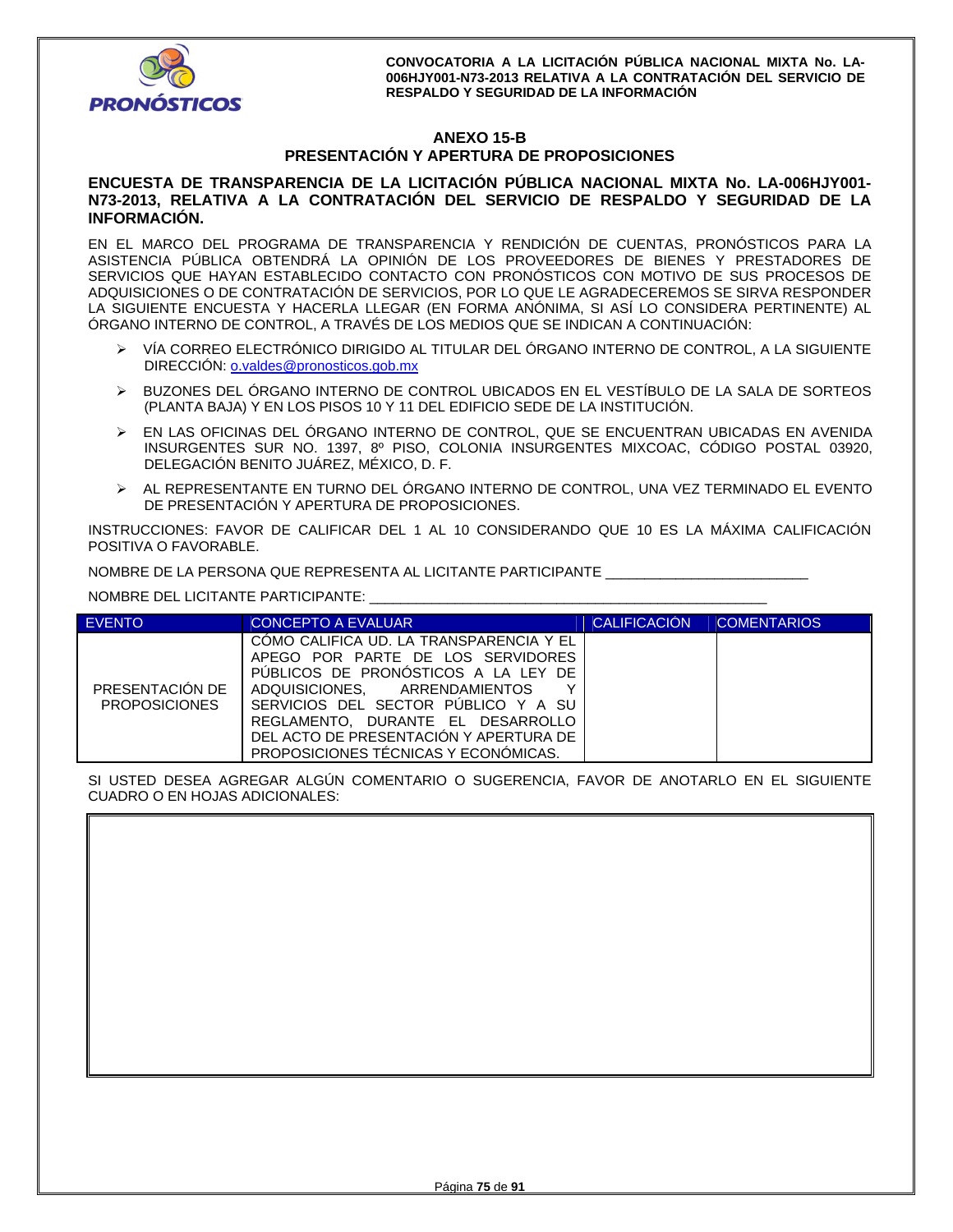

# **ANEXO 15-C FALLO**

## **ENCUESTA DE TRANSPARENCIA DE LA LICITACIÓN PÚBLICA NACIONAL MIXTA No. LA-006HJY001- N73-2013, RELATIVA A LA CONTRATACIÓN DEL SERVICIO DE RESPALDO Y SEGURIDAD DE LA INFORMACIÓN.**

EN EL MARCO DEL PROGRAMA DE TRANSPARENCIA Y RENDICIÓN DE CUENTAS, PRONÓSTICOS PARA LA ASISTENCIA PÚBLICA OBTENDRÁ LA OPINIÓN DE LOS PROVEEDORES DE BIENES Y PRESTADORES DE SERVICIOS QUE HAYAN ESTABLECIDO CONTACTO CON PRONÓSTICOS CON MOTIVO DE SUS PROCESOS DE ADQUISICIONES O DE CONTRATACIÓN DE SERVICIOS, POR LO QUE LE AGRADECEREMOS SE SIRVA RESPONDER LA SIGUIENTE ENCUESTA Y HACERLA LLEGAR (EN FORMA ANÓNIMA, SI ASÍ LO CONSIDERA PERTINENTE) AL ÓRGANO INTERNO DE CONTROL, A TRAVÉS DE LOS MEDIOS QUE SE INDICAN A CONTINUACIÓN:

- VÍA CORREO ELECTRÓNICO DIRIGIDO AL TITULAR DEL ÓRGANO INTERNO DE CONTROL, A LA SIGUIENTE DIRECCIÓN: o.valdes@pronosticos.gob.mx
- BUZONES DEL ÓRGANO INTERNO DE CONTROL UBICADOS EN EL VESTÍBULO DE LA SALA DE SORTEOS (PLANTA BAJA) Y EN LOS PISOS 10 Y 11 DEL EDIFICIO SEDE DE LA INSTITUCIÓN.
- EN LAS OFICINAS DEL ÓRGANO INTERNO DE CONTROL, QUE SE ENCUENTRAN UBICADAS EN AVENIDA INSURGENTES SUR NO. 1397, 8º PISO, COLONIA INSURGENTES MIXCOAC, CÓDIGO POSTAL 03920, DELEGACIÓN BENITO JUÁREZ, MÉXICO, D. F.
- AL REPRESENTANTE EN TURNO DEL ÓRGANO INTERNO DE CONTROL, UNA VEZ TERMINADO EL EVENTO DE FALLO.

INSTRUCCIONES: FAVOR DE CALIFICAR DEL 1 AL 10 CONSIDERANDO QUE 10 ES LA MÁXIMA CALIFICACIÓN POSITIVA O FAVORABLE.

NOMBRE DE LA PERSONA QUE REPRESENTA AL LICITANTE PARTICIPANTE \_\_\_\_\_\_\_\_\_\_\_\_\_\_\_\_\_\_\_\_\_\_\_\_\_\_

NOMBRE DEL LICITANTE PARTICIPANTE: \_\_\_\_\_\_\_\_\_\_\_\_\_\_\_\_\_\_\_\_\_\_\_\_\_\_\_\_\_\_\_\_\_\_\_\_\_\_\_\_\_\_\_\_\_\_\_\_\_\_\_\_\_\_\_\_

| <b>FVENTO</b> | <b>CONCEPTO A EVALUAR</b>                                                                                                                                              | <b>CALIFICACION</b> | <b>COMENTARIOS</b> |
|---------------|------------------------------------------------------------------------------------------------------------------------------------------------------------------------|---------------------|--------------------|
| <b>FALLO</b>  | COMO CALIFICA UD. LA TRANSPARENCIA DEL<br>ACTO DE FALLO Y LA EXPOSICION DE LOS<br>FUNDAMENTOS QUE SUSTENTARON<br>ADJUDICACION DEL CONTRATO AL LICITANTE<br>ADJUDICADO. |                     |                    |

SI USTED DESEA AGREGAR ALGÚN COMENTARIO O SUGERENCIA, FAVOR DE ANOTARLO EN EL SIGUIENTE CUADRO O EN HOJAS ADICIONALES: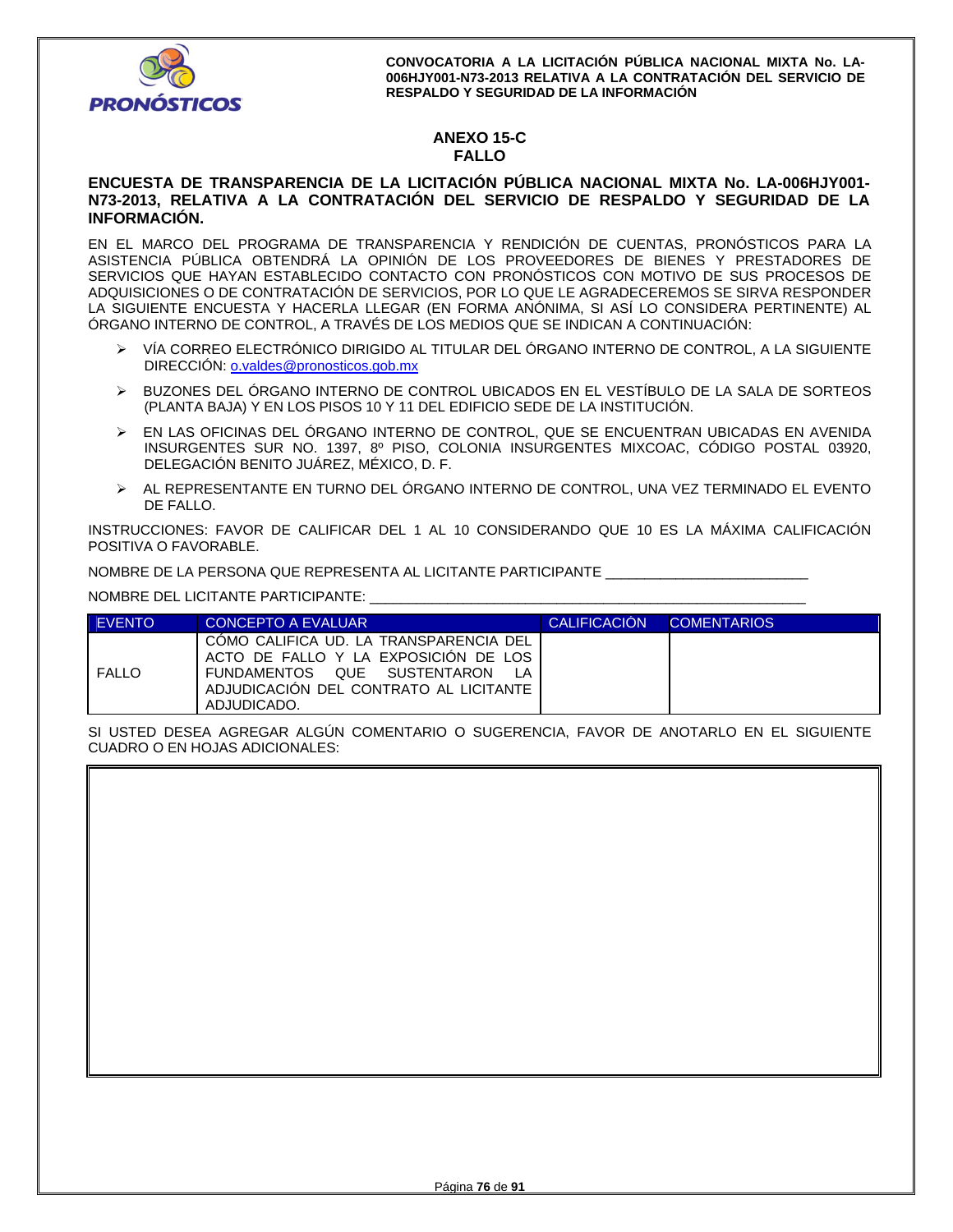

# **ANEXO 16 MODELO DE CONTRATO**

Contrato cerrado de servicio de respaldo y seguridad de la información, que celebran por una parte Pronósticos para la Asistencia Pública, Organismo Descentralizado del Gobierno Federal, representado por el Licenciado José Manuel Pablo Rendón de la Mata, en su carácter de Subdirector General de Administración y Finanzas, a quien en lo sucesivo se le<br>denominará "Pronósticos", y por la otra parte \_\_\_\_\_\_\_\_\_\_\_\_\_\_\_\_\_\_\_\_\_\_\_\_\_\_\_\_\_\_\_\_\_\_, representada en este act denominará "Pronósticos", y por la otra parte \_ apoderado legal \_\_\_\_\_\_\_\_\_\_\_\_\_\_\_\_\_\_\_\_\_\_\_\_\_\_\_\_\_\_\_\_\_\_\_\_\_\_\_, a quien en lo sucesivo se le denominará "El prestador de

servicios" de acuerdo con las siguientes declaraciones y cláusulas:

#### Declaraciones

#### I. "Pronósticos" declara:

I.1 Que es un Organismo Público Descentralizado del Gobierno Federal, creado mediante decreto publicado en el Diario Oficial de la Federación el 24 de febrero de 1978 y reformado por diversos publicados en el mismo órgano informativo, de fechas 15 de junio de 1979, 17 de agosto de 1984, 16 de noviembre de 2004, 23 de febrero de 2006 y 04 de agosto de 2011, con personalidad jurídica y patrimonio propios, cuyo objeto principal es la obtención de recursos destinados a la asistencia pública mediante la organización y/o participación en la operación y celebración a nivel nacional e internacional de concursos y sorteos con premios en efectivo o en especie, organizados por la propia institución o por terceros, y los demás que expresamente se señalan en el Artículo Segundo de su decreto de creación, así como los de carácter prioritario que en su caso le encomiende el Ejecutivo Federal.

I.2 Que la Licenciada María Esther de Jesús Scherman Leaño, en su carácter de Directora General de Pronósticos para la Asistencia Pública, cuenta con facultades suficientes para otorgar poderes a nombre del organismo, según lo previsto en el artículo 22, fracción VII de la Ley Federal de las Entidades Paraestatales, en el Artículo Octavo del decreto mencionado en la declaración que antecede, así como en el artículo 17 fracción XVIII del Estatuto Orgánico de la Entidad.

I.3 Que la representación legal del organismo para los efectos derivados de este contrato está a cargo de su Subdirector General de Administración y Finanzas, el Licenciado José Manuel Pablo Rendón de la Mata, quien cuenta con la facultad para suscribirlo, según lo previsto en el artículo 24 fracción X del Estatuto Orgánico de Pronósticos para la Asistencia Pública, publicado en el Diario Oficial de la Federación el 09 de julio de 2013, en relación con el testimonio notarial 57,962 de fecha 04 de marzo de 2013, otorgado ante la fe del Notario Público número 173 del Distrito Federal, Licenciado Francisco Xavier Arredondo Galván, quien declara que las facultades otorgadas en dichos instrumentos no le han sido, en forma alguna, revocadas, limitadas o modificadas y manifiesta que es voluntad de su representada celebrar este

contrato.<br>I.4 Que cuenta con los recursos necesarios autorizados para cumplir con las obligaciones derivadas del presente contrato, mismos que se encuentran contemplados en la partida presupuestal número \_\_\_\_\_, denominada ", del Clasificador por Objeto de Gasto para la Administración Pública Federal, vigente.

I.5 Que la adjudicación del presente contrato se realizó mediante el procedimiento de \_\_\_\_\_\_\_\_\_\_\_\_\_\_\_\_\_\_\_\_\_\_, con

fundamento en los artículos \_\_\_\_\_\_\_\_\_\_\_\_\_\_\_\_\_\_\_\_\_\_\_\_\_\_\_ de la Ley de Adquisiciones, Arrendamientos y Servicios del Sector Público.

I.6 Que requiere del servicio objeto de este contrato en virtud de que no cuenta con los elementos suficientes para realizarlo.

I.7 Que su clave del Registro Federal de Contribuyentes es PAP-840816-3V2.

I.8 Que para el ejercicio y cumplimiento de los derechos y obligaciones a su cargo, que se deriven del presente instrumento señala como su domicilio legal el ubicado en Avenida Insurgentes Sur número 1397, Colonia Insurgentes Mixcoac, Delegación Benito Juárez, México, Distrito Federal, Código Postal 03920.

II. "El prestador de servicios" declara:

| II.1 Que es una sociedad legalmente constituida de acuerdo con la legislación de los Estados Unidos Mexicanos, tal                     |                |
|----------------------------------------------------------------------------------------------------------------------------------------|----------------|
| como lo acredita con el testimonio del Instrumento Notarial número _________ de fecha __ de ________ de ______,                        |                |
| otorgado ante la fe del Notario Público número ___ de la Ciudad de ________, ___________,                                              | Licenciado     |
| el Registro Público de Comercio de (entidad), inscrito en el folio mercantil número en el del Registro Público de Comercio de (entidad |                |
| federativa).                                                                                                                           |                |
|                                                                                                                                        | quien acredita |
| su personalidad con la exhibición de la escritura pública número ___________, de fecha ___________, otorgado                           |                |
| ante la fe del Notario Público número ___ de la Ciudad de ___________, ________________,                                               | Licenciado     |
| iguien manifiesta que cuenta con las facultades para celebrar este contrato y que no le han (contrato y que no                         |                |
| sido revocadas, limitadas o modificadas, en forma alguna.                                                                              |                |
| II.3 Que entre sus objetivos sociales se encuentra:                                                                                    |                |

\_\_\_\_\_\_\_\_\_\_\_\_\_\_\_\_\_\_\_\_\_\_\_\_\_\_\_\_\_\_\_\_\_\_\_\_\_\_\_\_\_\_\_\_\_\_\_\_\_\_\_\_\_\_\_\_\_\_\_\_\_\_. II.4 Que ha considerado todos los factores que intervienen en la prestación satisfactoria del servicio contratado, así como las especificaciones contenidas en \_\_\_(señalar los anexos)\_\_ de este instrumento.

\_\_\_\_\_\_\_\_\_\_\_\_\_\_\_\_\_\_\_\_\_\_\_\_\_\_\_\_\_\_\_\_\_\_\_\_\_\_\_\_\_\_\_\_\_\_\_\_\_\_\_\_\_\_\_\_\_\_\_\_\_\_\_\_\_\_\_\_\_\_\_\_\_\_\_\_\_\_\_\_\_\_\_\_\_\_\_\_\_\_\_\_\_\_\_\_\_\_\_\_

II.5 Que conoce las disposiciones de tipo legal, administrativo y técnico que norman la celebración y ejecución del presente contrato y acepta someterse a las mismas sin reserva alguna, disponiendo para ello de los elementos técnicos, humanos y materiales necesarios para el desarrollo eficaz del objeto del presente instrumento contractual.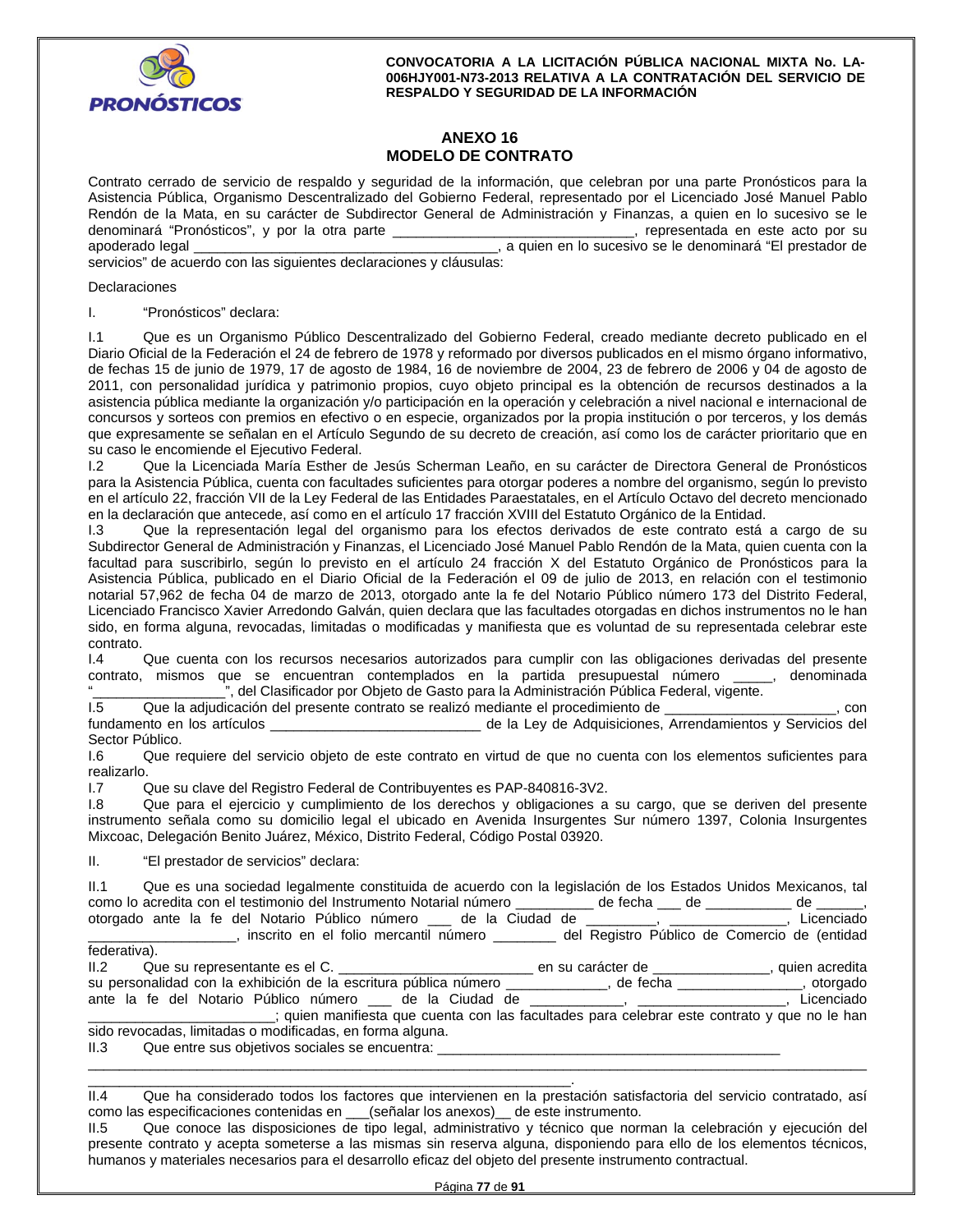

II.6 Que cuenta con la concesión, licencias, autorizaciones y permisos necesarios para la prestación de los servicios objeto del presente contrato.

II.7 Bajo protesta de decir verdad manifiesta que no se encuentra en ninguno de los supuestos previstos en los artículos 50 y 60 de la Ley de Adquisiciones, Arrendamientos y Servicios del Sector Público.

II.8 Que para los efectos de lo previsto por el artículo 32-D del Código Fiscal de la Federación, ha presentado a "Pronósticos" el documento vigente expedido por el Sistema de Administración Tributaria, en el que se emite la opinión del cumplimiento de obligaciones fiscales.

II.9 Que su clave del Registro Federal de Contribuyentes es

| II.10    |    |       |        |            | Que para el cumplimiento de los derechos y obligaciones que se desprenden del presente instrumento, bajo |       |           |    |    |         |    |
|----------|----|-------|--------|------------|----------------------------------------------------------------------------------------------------------|-------|-----------|----|----|---------|----|
| protesta | de | decir | verdad | manifiesta | aue                                                                                                      | su su | domicilio | es | el | ubicado | en |
|          |    |       |        |            |                                                                                                          |       |           |    |    |         |    |

\_\_\_\_\_\_\_\_\_\_\_\_\_\_\_\_\_\_\_\_\_\_\_\_\_\_\_\_\_\_\_\_\_\_\_\_\_\_\_\_\_\_\_\_\_\_\_\_\_\_\_\_\_\_\_\_\_\_\_\_\_\_\_, el cual señala para oír y recibir todo tipo de

notificaciones y documentos y que asimismo lo señala para la práctica de notificaciones, aún las de carácter personal, que se deriven de este contrato.

Igualmente "El prestador de servicios" manifiesta expresamente su aceptación de que dicho domicilio podrá ser verificado en cualquier momento por "Pronósticos"; conviniendo que en el caso de que llegase a cambiar su domicilio lo notificará a "Pronósticos" dentro de los 15 (quince) días naturales siguientes a aquel en que se produzca dicho cambio.

Hechas las declaraciones que anteceden las partes convienen en obligarse y contratar al tenor de las siguientes:

Cláusulas

Primera. Objeto.

"Pronósticos" encomienda a "El prestador de servicios" y éste se obliga con el Organismo a prestar el servicio de \_\_\_\_\_\_\_\_\_\_\_\_\_\_\_\_\_\_\_\_\_\_\_\_\_\_\_\_\_\_\_\_\_\_\_\_\_\_\_\_\_\_, hasta su debida conclusión, conforme a las modalidades, especificaciones y características contenidas en \_\_(señalar anexos)\_, el que debidamente rubricado y firmado por las partes forma parte integrante del presente instrumento contractual.

Segunda. Relación de anexos.

Son parte integrante de este contrato los anexos que a continuación se mencionan:

Anexos:

En caso de discrepancia entre las estipulaciones establecidas en el presente contrato y las condiciones previstas en la convocatoria a la licitación y su junta de aclaraciones, prevalecerá lo estipulado en éstas

Las modificaciones que lleguen a hacerse a los anexos que debidamente firmados por las partes son parte integral del presente contrato, deberán hacerse por escrito y de común acuerdo entre las mismas.

### Tercera. Importe del contrato.

Las partes convienen que el monto total de los servicios objeto del presente contrato asciende a: (cantidad en número) (cantidad en letra) antes del impuesto al valor agregado.

Los precios unitarios de los servicios contratados se consideran fijos hasta que concluya la relación contractual, y se detallan en el anexo \_(señalar anexo) el que debidamente firmado y rubricado por las partes se agrega a este instrumento para formar parte integrante del mismo.

El monto total incluye todos los costos involucrados considerando todos los conceptos del servicio que requiere "Pronósticos", por lo que "El prestador de servicios" no podrá agregar ningún costo extra y serán inalterables durante la vigencia del contrato.

### Cuarta. Forma de pago.

"Pronósticos" pagará a "El prestador de servicios", \_\_(señalar periodicidad de pagos)\_\_ en moneda nacional y mediante facturación, en un plazo que no podrá exceder de 20 (veinte) días naturales contados a partir de la entrega de la factura respectiva, previa validación de los servicios prestados, que efectúe el área usuaria y administradora de "Pronósticos".

Para que se tengan por validados los servicios "El prestador de servicios" deberá entregar la siguiente documentación: \_\_(señalar entregables en caso de que sean requeridos)\_\_ .

Los entregables (en caso de ser requeridos) así como la factura, se presentarán en \_(área que validará la información)\_ de "Pronósticos", dentro de los cinco primeros días del mes siguiente, quien validará la documentación.

En caso de existir discrepancia entre los documentos presentados no se tendrán por validados los servicios prestados, hasta en tanto se rectifique dicha situación. "Pronósticos" de haber recibido la prestación de los servicios en tiempo y forma, manifestará por escrito su entera satisfacción, para que ésta realice los trámites de pago de la factura que se trate.

En caso de incumplimiento en los pagos por parte de "Pronósticos", a solicitud de "El prestador de servicios", "Pronósticos" deberá pagar gastos financieros conforme al procedimiento establecido en la Ley de Ingresos de la Federación para el ejercicio fiscal 2013, como si se tratara del supuesto de prórroga para el pago de créditos fiscales. Dichos gastos se calcularán sobre las cantidades no pagadas y se computarán por días naturales desde que se venció el plazo pactado, hasta que se pongan efectivamente las cantidades a disposición de "El prestador de servicios".

Tratándose de pagos en exceso que haya recibido "El prestador de servicios" éste deberá de reintegrar las cantidades pagadas en exceso, más los intereses correspondientes, conforme a lo señalado en el párrafo anterior. Los cargos se calcularán sobre las cantidades pagadas en exceso en cada caso y se computarán por días naturales desde la fecha del pago hasta la fecha que se pongan efectivamente las cantidades a disposición de "Pronósticos".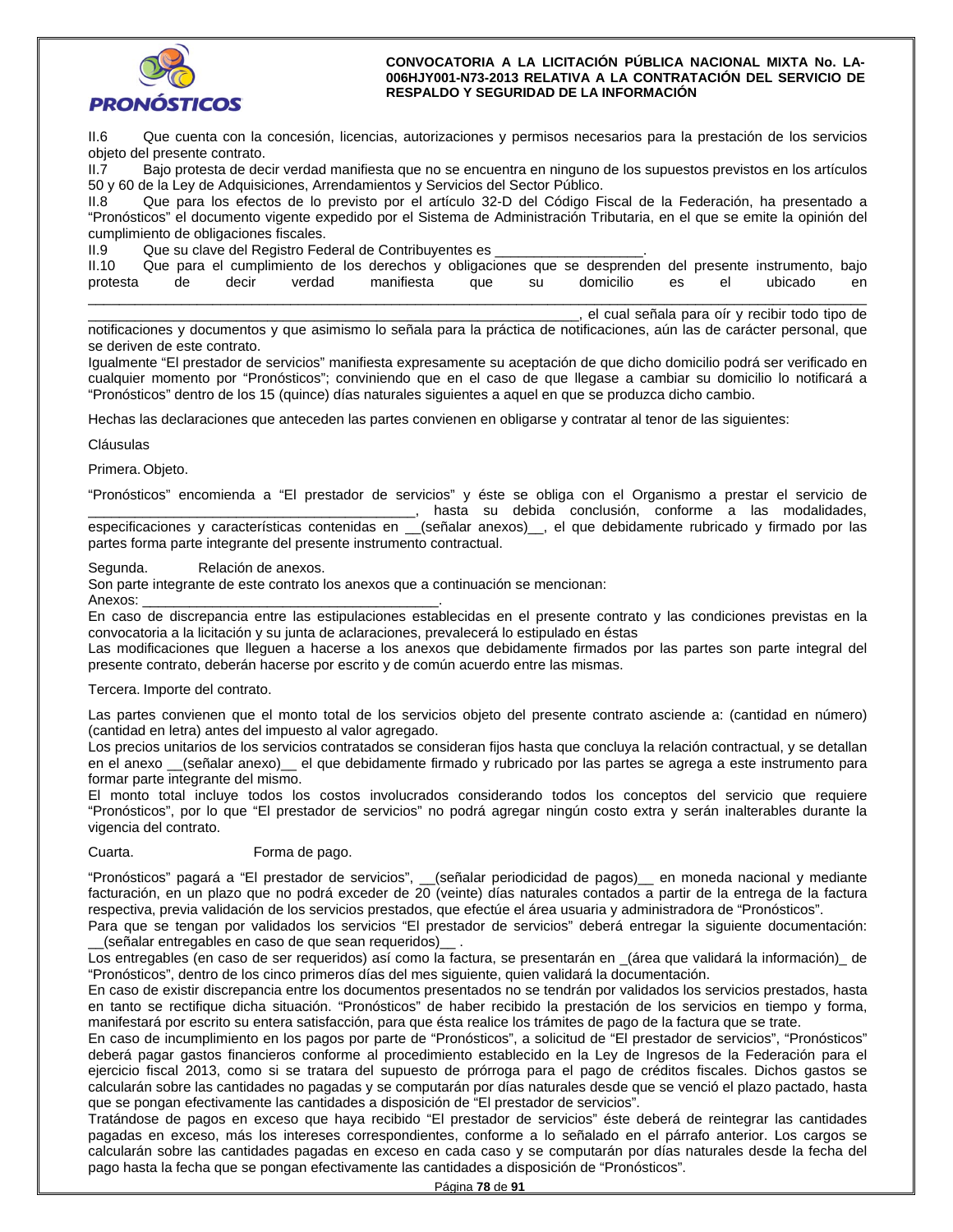

Quinta. Vigencia.

"El prestador de servicios" se obliga a iniciar la prestación de los servicios objeto del presente contrato a partir del (día) de (mes) de (año) y a terminarlos el (día) de (mes) de (año), es decir, \_\_\_\_\_ días naturales.

Las estipulaciones contenidas en el presente contrato se tendrán por vigentes hasta en tanto "El prestador de servicios" no ejecute totalmente los servicios objeto del presente instrumento contractual y "Pronósticos" realice la verificación de las especificaciones y la aceptación de los mismos, de conformidad con lo establecido en el anexo (señalar anexo), conviniéndose por las partes que hasta en tanto ello no se cumpla, éstos no se tendrán por recibidos o aceptados.

Sexta. Garantías.

"El prestador de servicios" se obliga a garantizar el cumplimiento de las obligaciones derivadas del presente contrato, mediante fianza expedida por Institución Afianzadora Mexicana, debidamente autorizada para ello, a favor de Pronósticos para la Asistencia Pública, por un importe equivalente al 10% del monto total del presente contrato sin incluir el Impuesto al Valor Agregado, debiendo cubrir el plazo de vigencia del mismo, así como el periodo de garantía de los servicios contratados. En caso de incumplimiento imputable a "El prestador de servicios", "Pronósticos" hará efectiva dicha garantía por el monto total de las obligaciones garantizadas.

"El prestador de servicios" queda obligado a entregar a "Pronósticos", la fianza en cuestión dentro de los 10 (diez) días naturales siguientes a la firma del presente instrumento.

En el supuesto de que el monto de este contrato se modifique, "El prestador de servicios" se obliga a mantener la fianza en el porcentaje que se menciona en el párrafo primero de la presente cláusula.

La póliza de fianza deberá contener las siguientes declaraciones expresas de la Institución Afianzadora:

1. Que la fianza se otorga para garantizar todas las obligaciones, incluyendo la entrega, penas convencionales y el periodo de garantía de funcionamiento, atendiendo además todas las estipulaciones contenidas en el contrato.

2. Que la vigencia de la póliza de fianza será determinada y comprenderá la vigencia del contrato garantizado y que en caso de reclamación se deberá realizar dentro de los 180 días naturales siguientes, contados a partir de la terminación de la vigencia del contrato celebrado entre "El prestador de servicios" y "Pronósticos, lo anterior conforme a lo dispuesto en el artículo 120 de la Ley Federal de Instituciones de Fianzas.

3. En el caso de que exista prórroga, espera, ampliación al monto o al plazo de prestación de los servicios, "El prestador de servicios" previo a las modificaciones antes señaladas tendrá la obligación de presentar la modificación a la fianza, de conformidad con el artículo 103 fracción II del Reglamento de la Ley de Adquisiciones, Arrendamientos y Servicios del Sector Público, debiendo la Institución de Fianzas manifestar su consentimiento para evitar que se extinga la obligación de la afianzadora y no se actualice lo establecido por el artículo 119 de la Ley Federal de Instituciones de Fianzas.

4. Que acepta expresamente someterse a lo previsto en los artículos 93, 95, 95 Bis y 118 de la Ley Federal de Instituciones de Fianzas en vigor.

5. Que permanecerá vigente durante la substanciación de cualquier recurso o juicio que se interponga hasta que se dicte resolución definitiva y firme por autoridad competente.

6. Que para liberar la fianza, será requisito indispensable la manifestación expresa y por escrito de "Pronósticos" por medio de la Gerencia de Recursos Materiales.

7. Que la afianzadora acepta expresamente someterse a los procedimientos establecidos en la Ley Federal de Instituciones de Fianzas, aún para el caso de que procediera el cobro de intereses con motivo del pago extemporáneo del importe de la póliza de fianza requerida.

8. Que en caso de que exista finiquito y existan saldos a cargo de "El prestador de servicios" y éste efectúe la totalidad del pago en forma incondicional "Pronósticos" deberá liberar la fianza respectiva que se haya otorgado.

9. Que la fianza garantiza la ejecución total del objeto del contrato.

10. Que la afianzadora se someterá expresamente a la jurisdicción y competencia de los Tribunales Federales de la Ciudad de México, D. F., renunciando al fuero que pudiera corresponderle en razón de su domicilio presente o futuro, o por cualquier otra causa.

11. Que en las condiciones generales del contrato de fianza, el fiado se obligue a rembolsar las cantidades que la afianzadora haya decidido pagar incluso si las obligaciones garantizadas se encuentran sujetas a plazo, condición o situación controvertida.

Las obligaciones cuyo cumplimiento se garantiza son (señalar si son divisibles o indivisibles), en consecuencia, en caso de incumplimiento, así como cuando se determine la rescisión, la garantía se hará efectiva (de manera proporcional al monto de las obligaciones incumplidas o por el monto total de la obligación garantizada, según sean divisibles o indivisibles, respectivamente).

(En caso de que el área requirente lo solicite) Asimismo, "El prestador de servicios" contratará a favor de Pronósticos para la Asistencia Pública, una póliza de responsabilidad civil que ampare daños por un monto no menor a \$ (cantidad en número) (cantidad en letra \_\_/100 M.N.).

Séptima. Administración y vigilancia del contrato.

"Pronósticos" determina que de conformidad con lo establecido en el artículo 84, séptimo párrafo, del Reglamento de la Ley de Adquisiciones, Arrendamientos y Servicios del Sector Público, y para los efectos que en dicho ordenamiento legal se señalan, el servidor público que se encargará de la administración y vigilancia del cumplimiento del presente contrato, es el que para dichos efectos se determina en las cláusulas Octava y Vigésima Cuarta del mismo.

"El prestador de servicios", por su parte, conviene en que a partir de la fecha de inicio del contrato nombrará un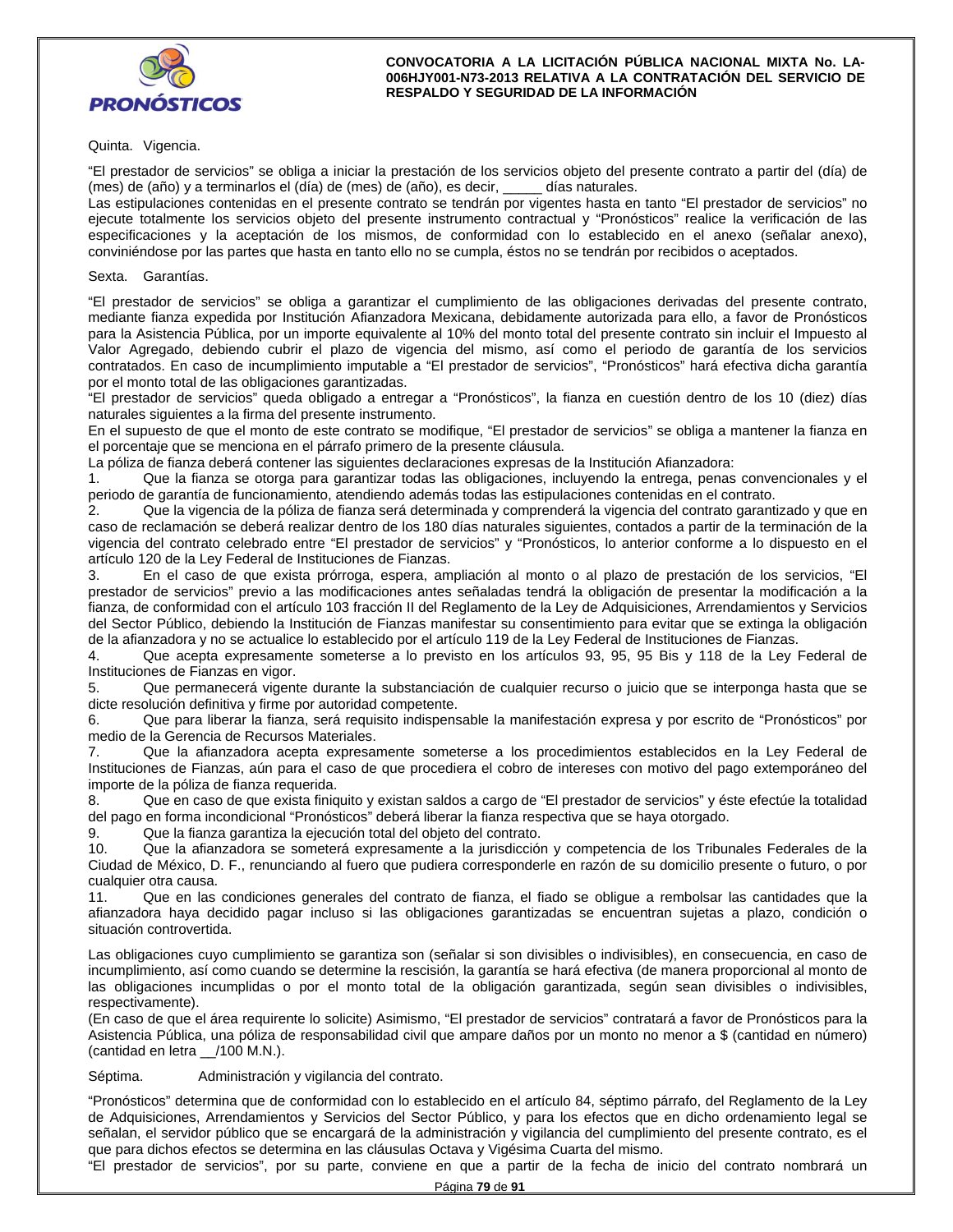

administrador con el objeto de que vigile conjuntamente con el servidor público designado por "Pronósticos" la correcta ejecución del presente contrato; manteniendo comunicación regular entre las partes para todos los efectos a que haya lugar. Las partes podrán nombrar sustitutos de las personas designadas, dando aviso a la otra por escrito con 15 (quince) días naturales de anticipación.

Ambas partes mantendrán los registros necesarios de las actividades realizadas con motivo de la ejecución del objeto del presente contrato.

"Pronósticos", a través del servidor público que para el efecto designe, tendrá en todo tiempo el derecho de supervisar la ejecución de los servicios contratados y dará por escrito a "El prestador de servicios" las instrucciones que estime pertinentes en relación con su ejecución.

Es facultad de "Pronósticos" realizar la inspección de los recursos materiales y tecnológicos que vayan a utilizarse en la ejecución de la prestación de los servicios objeto de este instrumento, teniendo las facultades para juzgar acerca de la calidad técnica y cumplimiento de las especificaciones, aceptando o rechazando por escrito y con razones técnicamente fundadas los servicios que no estén conforme a lo estipulado en este documento y sus anexos. En este supuesto, "Pronósticos" elegirá libremente entre: (1) ordenar que se sustituyan los servicios, las refacciones, partes y accesorios o que se realicen nuevamente los servicios; (2) retener las cantidades pendientes por pagar; (3) hacer efectiva la fianza o (4) ejercitar las acciones correspondientes por daños y perjuicios.

Octava. Responsabilidades de "El prestador de servicios".

"El prestador de servicios" será el único responsable de que la prestación de los servicios se realice de conformidad con lo estipulado en el (señalar anexo) del presente instrumento; así como a presentar los entregables descritos en la cláusula Cuarta y de conformidad con el anexo (señalar anexo), y a las instrucciones que por escrito le comunique "Pronósticos", para lo cual la persona facultada para girar instrucciones relacionadas con los servicios objeto del presente contrato, es el (nombre del servidor público), en su carácter de (cargo del servidor público), o bien, el servidor público que lo sustituya en el cargo, o a quien para tales efectos dicho (cargo del servidor público) instruya; en caso contrario "El prestador de servicios" procederá a realizar las modificaciones o reposiciones necesarias, mismas que serán por su cuenta, sin que tenga derecho a retribución alguna por concepto de dichas modificaciones o reposiciones.

Si "El prestador de servicios" no atendiere los requerimientos de "Pronósticos", este último podrá encomendar a un tercero la modificación o reposición de que se trate, con cargo a "El prestador de servicios".

Los entregables descritos en la cláusula Cuarta se deberán entregar en la (unidad administrativa de Pronósticos en la que se presentarán los entregables, de ser el caso) de "Pronósticos", sita en Avenida Insurgentes Sur No. 1397, piso \_\_, Colonia Insurgentes Mixcoac, Delegación Benito Juárez, México, Distrito Federal, C.P. 03920.

Asimismo, "El prestador de servicios" quedará obligado ante "Pronósticos" a responder de los defectos y de la calidad de los servicios, así como de asumir cualquier responsabilidad en que hubiere incurrido, en los términos señalados en este contrato, de conformidad con lo previsto por el segundo párrafo del artículo 53 de la Ley de Adquisiciones, Arrendamientos y Servicios del Sector Público.

Si durante o al término de la vigencia del contrato existieren responsabilidades en contra de "El prestador de servicios", sus importes se deducirán del saldo a su favor, pero si este último no fuera suficiente, "Pronósticos" hará efectiva la garantía a que alude la cláusula Sexta de este contrato.

### Novena. Daños y Perjuicios.

"El prestador de servicios" se obliga a responder por su cuenta y riesgo de los daños y perjuicios que por inobservancia o negligencia de su parte se lleguen a causar a "Pronósticos" o a terceros, en cuyo caso se obliga a resarcir los daños y perjuicios causados.

Décima. Cesión.

"El prestador de servicios" se obliga a no ceder, traspasar o enajenar en forma parcial ni total en favor de cualquier persona los derechos y obligaciones derivadas del presente contrato, a excepción de los derechos de cobro, en cuyo caso se deberá de contar con el consentimiento previo de "Pronósticos".

#### Décimo Primera. Impuestos.

Los impuestos que se generen por la prestación de los servicios objeto del presente contrato, se pagarán y enterarán por quien los cause, conforme a la normatividad fiscal vigente y aplicable.

Décimo Segunda. Ejecución de los Servicios.

"El prestador de servicios" se obliga a proporcionar los servicios que se deriven del presente contrato, empleando su máximo esfuerzo, experiencia, organización y personal especializado, asimismo se obliga a que la prestación de dichos servicios sea de la mejor calidad.

De igual modo "El prestador de servicios" se obliga a entregar a "Pronósticos" (periodicidad en que el área requirente solicite se presente la información, de ser el caso), toda la información de los servicios objeto del presente instrumento que hayan sido realizados durante el periodo del informe, quedando entendido que no se autorizará pago alguno de no acompañarse el reporte, los informes y los entregables descritos en la cláusula Cuarta aprobados por "Pronósticos".

Décimo Tercera. Propiedad de la Información.

La información fuente proporcionada por "Pronósticos", así como la que resulte de la prestación del servicio objeto de este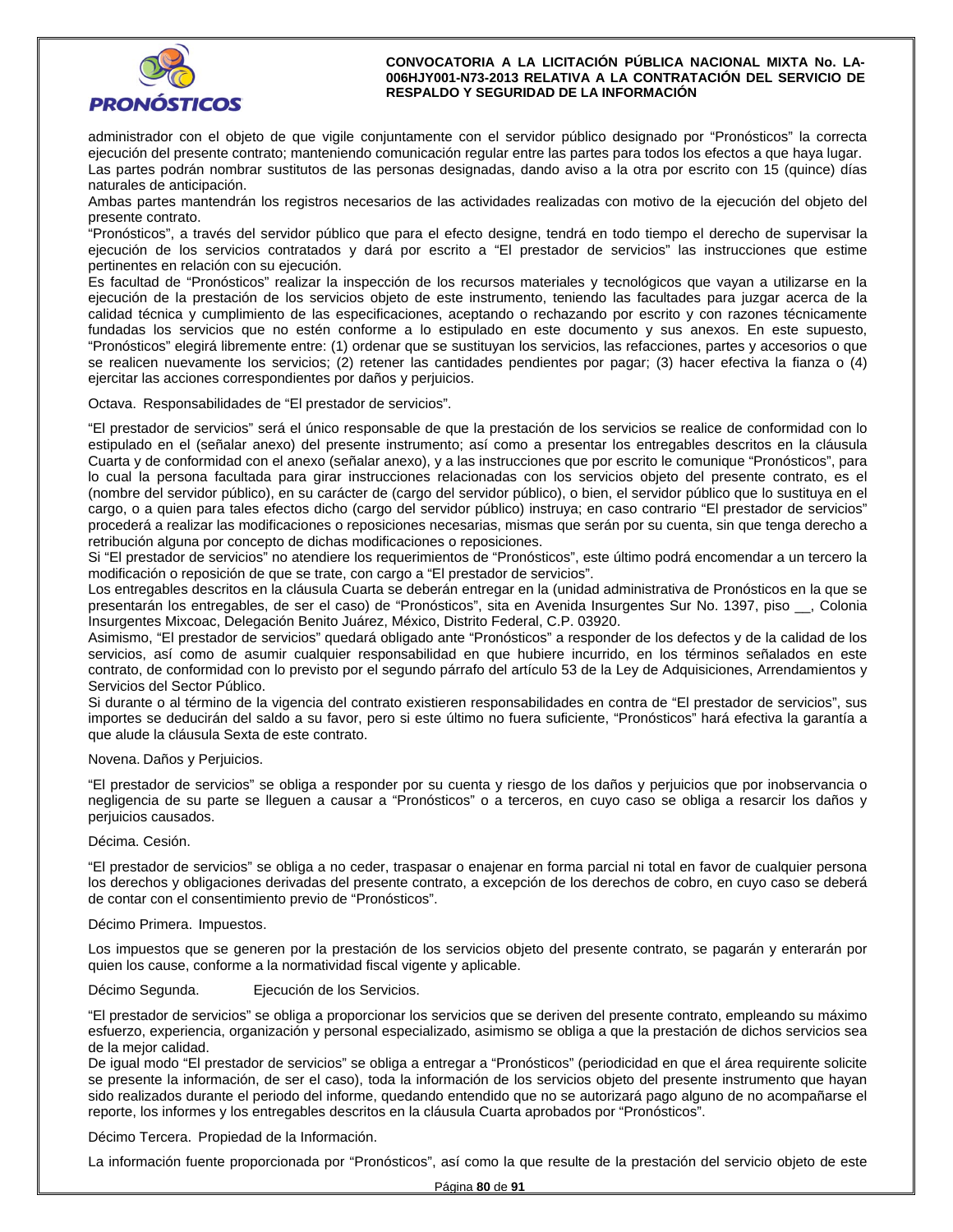

contrato, será en todo momento propiedad exclusiva de "Pronósticos", a excepción de los derechos de autor u otros derechos exclusivos y reservados de "El prestador de servicios"; en razón de lo anterior "El prestador de servicios" se obliga a guardar total y absoluta reserva de la información que se le proporcione o a la que tenga acceso con motivo de los servicios objeto de este contrato, comprometiéndose a utilizar dicha información exclusivamente para los fines del mismo, por lo que no podrá divulgarla en provecho propio o de terceros.

"El prestador de servicios" deberá proporcionar a la Secretaría de la Función Pública y al Órgano Interno de Control en "Pronósticos", la información y/o documentación relacionada con el presente contrato, que en su momento se le requiera con motivo de las auditorías, visitas o inspecciones que practiquen.

Décimo Cuarta. Lugar de Prestación del Servicio.

Los servicios objeto de este contrato se prestarán en **entrato en el contrato en el contrato en el contrato**, con las características y especificaciones descritas en el anexo (señalar anexo).

Décimo Quinta. Modificaciones al contrato.

Las modificaciones que por razones fundadas pudieran realizarse al presente contrato, incluidas las adecuaciones por incremento en la cantidad de los servicios objeto del mismo, deberán constar por escrito en atención a lo dispuesto en el artículo 52 de la Ley de Adquisiciones, Arrendamientos y Servicios del Sector Público:

"Pronósticos" notificará a "El prestador de servicios" el incremento en cuanto a la cantidad de los servicios a ejecutar, en forma desglosada, detallando las especificaciones correspondientes; observándose que el monto total de las modificaciones no rebase, en conjunto, el 20% (veinte por ciento) del monto o cantidad total de los conceptos y volúmenes establecidos originalmente en el presente contrato y el precio de los servicios sea igual al pactado originalmente.

En su caso se formalizarán los convenios modificatorios correspondientes, debiendo "El prestador de servicios" comprometerse expresamente a entregar la modificación respectiva de la garantía de cumplimiento por dicha modificación al momento de la formalización del convenio respectivo, lo cual deberá estipularse en el cuerpo de dicho convenio modificatorio.

#### Décimo Sexta. Pena convencional.

De conformidad con lo dispuesto en el artículo 53 de la Ley de Adquisiciones, Arrendamientos y Servicios del Sector Público, "Pronósticos" aplicará, a cargo de "El prestador de servicios", una pena convencional del 1% (uno por ciento) por cada día de atraso en la prestación de los servicios.

Dichas penalizaciones no excederán del importe de la garantía a que alude la cláusula Sexta de este instrumento, se determinarán en función de los servicios no prestados oportunamente y en la aplicación de las mismas se deberá observar lo establecido en el anexo (señalar anexo) del presente contrato.

Las penas convencionales se podrán hacer efectivas con cargo al importe de los servicios realizados pendientes de pago y/o mediante la ejecución de la garantía otorgada, a partir del momento que se haga exigible el cumplimiento de la obligación.

Asimismo, "El prestador de servicios" se obliga con "Pronósticos" a responder de los defectos y vicios ocultos de los bienes y de la calidad de los servicios, así como de cualquier otra responsabilidad en que hubiere incurrido, en los términos señalados en el presente contrato y en la legislación aplicable.

Conforme a lo dispuesto en el artículo 95 del Reglamento de la Ley de Adquisiciones, Arrendamientos y Servicios del Sector Público, el pago de los servicios objeto del presente contrato quedará condicionado, proporcionalmente, al pago que "El prestador de servicios" deba efectuar por concepto de penas convencionales por atraso, en el entendido de que en el supuesto de que sea rescindido el contrato, no procederá el cobro de dichas penas.

En términos de lo dispuesto en el penúltimo párrafo del artículo 54 de la Ley de Adquisiciones, Arrendamientos y Servicios del Sector Público, en los casos en que un servicio o parte del mismo no es efectuado y la pena convencional por atraso, rebase el monto de la pena establecida de manera proporcional respecto de la parte no realizada en las fechas pactadas, "Pronósticos", previa notificación al "El prestador de servicios", sin rescindir el contrato correspondiente, podrá modificarlo, cancelando los servicios no realizados de que se trate, o bien parte de los mismos, aplicando a "El prestador de servicios" una sanción por cancelación, equivalente a la pena convencional por atraso máxima que correspondería en el caso de que los servicios hubieran sido entregados en fechas posteriores a la pactada para la entrega, siempre y cuando la suma total del monto de las cancelaciones no rebase el cinco por ciento del importe total del contrato. En el supuesto de que sea rescindido el contrato, no procederá la contabilización de dicha sanción al hacer efectiva la garantía de cumplimiento.

El área responsable elaborará los informes sobre los atrasos totales, parciales o deficientes en los servicios que no se hayan efectuado conforme a lo establecido en el presente contrato, a efecto de notificárselo a la Gerencia de Recursos Materiales de "Pronósticos" para que ésta realice la tramitación correspondiente.

Décimo Séptima. Deducciones al pago. (de ser establecido por el área requirente)

"Pronósticos" aplicará deducciones al pago de los servicios con motivo del incumplimiento parcial o deficiente en que pudiera incurrir "El prestador del servicios", con fundamento en el artículo 53 bis de la Ley de Adquisiciones, Arrendamientos y Servicios del Sector Público.

Por lo anterior, se harán descuentos a los pagos de los servicios de acuerdo a lo establecido en el anexo (señalar anexo).

Décimo Octava. Terminación anticipada.

Las partes convienen en que "Pronósticos" podrá dar por terminado el presente contrato en cualquier momento, sin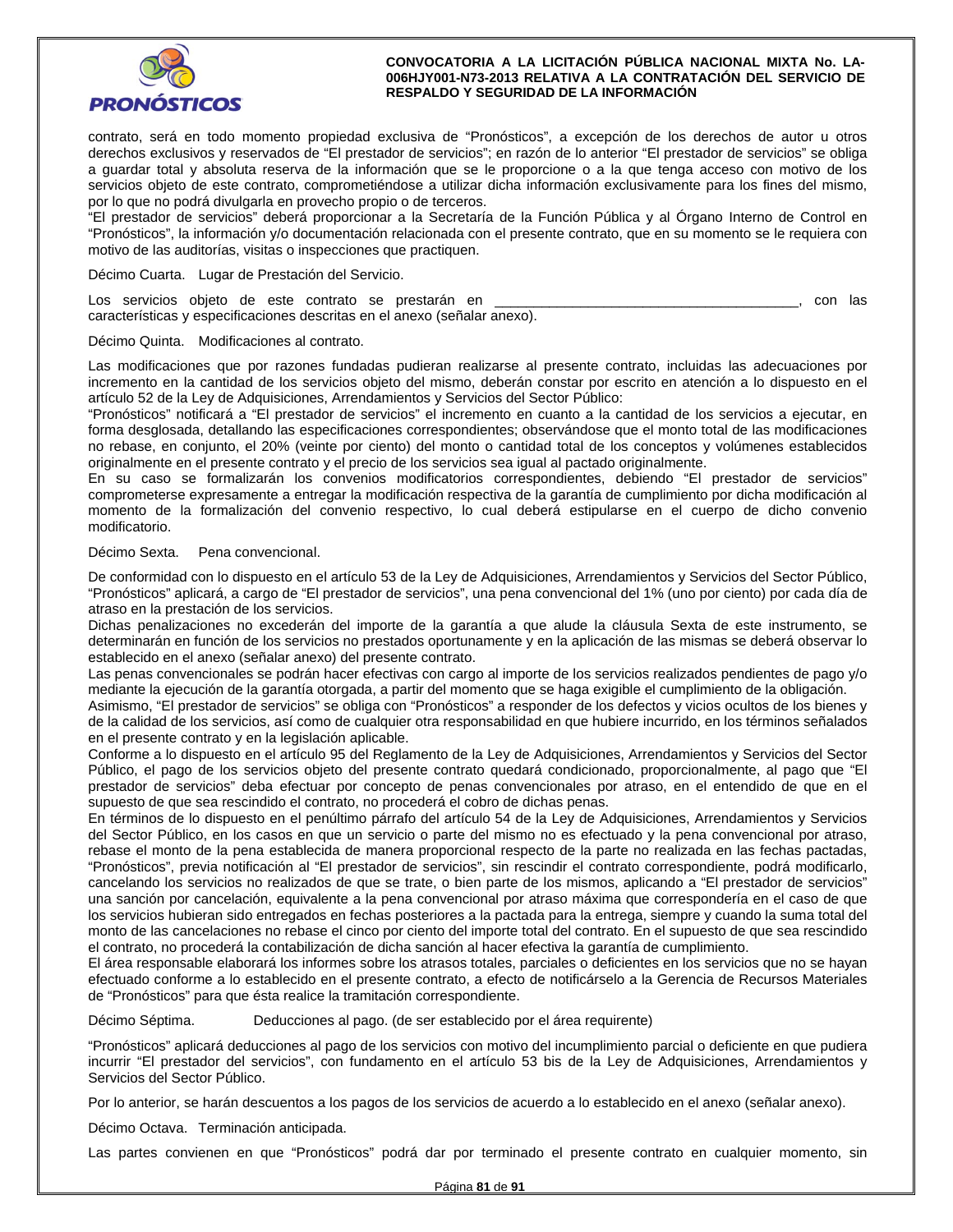

responsabilidad para el organismo, por razones de interés general, o bien cuando por causas justificadas se extinga la necesidad de requerir los servicios originalmente contratados, y se demuestre que de continuar con el cumplimiento de las obligaciones pactadas, se ocasionaría algún daño o perjuicio a "Pronósticos" o al Estado, o cuando se determine la nulidad de los actos que dieron origen al contrato, con motivo de la resolución de una inconformidad o intervención de oficio emitida por la Secretaría de la Función Pública.

Para efectos de lo anterior se emitirá un dictamen debidamente fundado y motivado, dando aviso a "El prestador de servicios", por escrito con 15 (quince) días naturales de anticipación.

En caso de que "Pronósticos" decida terminar anticipadamente el presente contrato, rembolsará a "El prestador de servicios" los gastos no recuperables en que haya incurrido, siempre que éstos sean razonables, estén debidamente comprobados y se relacionen directamente con este contrato.

Décimo Novena. Rescisión administrativa.

"Pronósticos" podrá rescindir administrativamente el presente contrato cuando "El prestador de servicios" incurra en una o varias de las causas que a continuación se enumeran:

1. Porque no otorgue en tiempo y forma la fianza a que se refiere la cláusula Sexta.

2. Si no inicia en la fecha convenida la prestación de los servicios objeto de este contrato, o suspenda injustificadamente la ejecución de los mismos.

3. Por prestar los servicios deficientemente o por no apegarse a lo estipulado en el presente contrato y sus anexos, o sin motivo justificado no atienda las instrucciones que "Pronósticos" le indique en términos de lo establecido en la cláusula Octava de este instrumento contractual.

4. Si no brinda a "Pronósticos" y/o a las dependencias que tengan que intervenir, los datos necesarios para la inspección de los servicios objeto del presente contrato.

5. Si se comprueba que la manifestación a que se refiere su declaración II.7 se realizó con falsedad, o bien resulta falsa la información proporcionada en su propuesta de servicios.

6. En el caso de que alguna autoridad competente lo declare en concurso mercantil, o en quiebra, suspensión de pagos, concurso de acreedores o cualquier otra figura análoga, o bien se encuentre en cualquier otra situación que afecte a su patrimonio en forma tal que le impida cumplir con las obligaciones contraídas en virtud de este contrato.

7. Porque transmita, total o parcialmente, los derechos y obligaciones derivados de este contrato.

8. En general porque incumpla cualquiera de las obligaciones consignadas en este contrato o de las disposiciones de la Ley de Adquisiciones, Arrendamientos y Servicios del Sector Público y su Reglamento.

La rescisión administrativa a que alude esta cláusula podrá iniciarse en cualquier momento durante la vigencia de este contrato.

"Pronósticos" podrá determinar no dar por rescindido el presente contrato, cuando durante el procedimiento advierta que la rescisión del contrato pudiera ocasionar algún daño o afectación a las funciones que tiene encomendadas. En este supuesto, "Pronósticos" deberá elaborar un dictamen en el cual justifique que los impactos económicos o de operación que se ocasionarían con la rescisión del contrato resultarían más inconvenientes.

Al no dar por rescindido el contrato "Pronósticos" establecerá con "El prestador de servicios", otro plazo, que le permita subsanar el incumplimiento que hubiere motivado el inicio del procedimiento.

Cuando por motivo del atraso en la prestación de los servicios, o el procedimiento de rescisión se ubique en un ejercicio fiscal diferente a aquél en que hubiere sido adjudicado el contrato, "Pronósticos" podrá recibir los servicios objeto del presente contrato, previa verificación de que continúa vigente la necesidad de los mismos y se cuenta con partida y disponibilidad presupuestaria del ejercicio fiscal vigente, debiendo modificarse la vigencia del contrato con los precios originalmente pactados, cualquier pacto en contrario a lo dispuesto en el artículo 54 de la Ley de Adquisiciones, Arrendamientos y Servicios del Sector Público se considerará nulo.

Ambas partes convienen expresamente que en caso de rescisión del presente contrato, la aplicación de la garantía de cumplimiento será proporcional al monto de las obligaciones incumplidas, salvo que por las características de los bienes o servicios entregados, éstos no puedan funcionar o ser utilizados por la entidad, por estar incompletos, en cuyo caso, la aplicación será por el total de la garantía correspondiente.

### Vigésima. Procedimiento de rescisión.

Si "Pronósticos" considera que "El prestador de servicios" ha incurrido en alguna de las causas de rescisión consignadas en la cláusula que antecede, o en su caso se hubiere agotado el monto límite de aplicación de penas convencionales, lo comunicará por escrito a éste para que en un término de 5 (cinco) días hábiles exponga lo que a su derecho convenga respecto del incumplimiento de su obligación y aporte en su caso las pruebas que estime convenientes; si transcurrido el término en mención "El prestador de servicios" no hace manifestación alguna en su defensa, o si después de analizar las razones aducidas por éste, "Pronósticos" estima que las mismas no son pertinentes, en un término de 15 (quince) días hábiles dictará la resolución que en derecho proceda, de conformidad con lo dispuesto en el artículo 54 de la Ley de Adquisiciones, Arrendamientos y Servicios del Sector Público.

Si previamente a la determinación de dar por rescindido el presente contrato se prestaran los servicios conforme al mismo, el procedimiento de rescisión iniciado quedará sin efecto, previa aceptación y verificación de "Pronósticos" de que continúa vigente la necesidad de los mismos, y que se hayan aplicado, en su caso, las penas convencionales correspondientes.

Concluido el procedimiento de rescisión, se formulará el finiquito correspondiente, dentro de los 20 (veinte) días naturales siguientes a la fecha en que se notifique la rescisión, a efecto de hacer constar los pagos que deban efectuarse y demás circunstancias del caso. Al efecto deberá considerarse lo dispuesto en los artículos 54, fracción III de la Ley de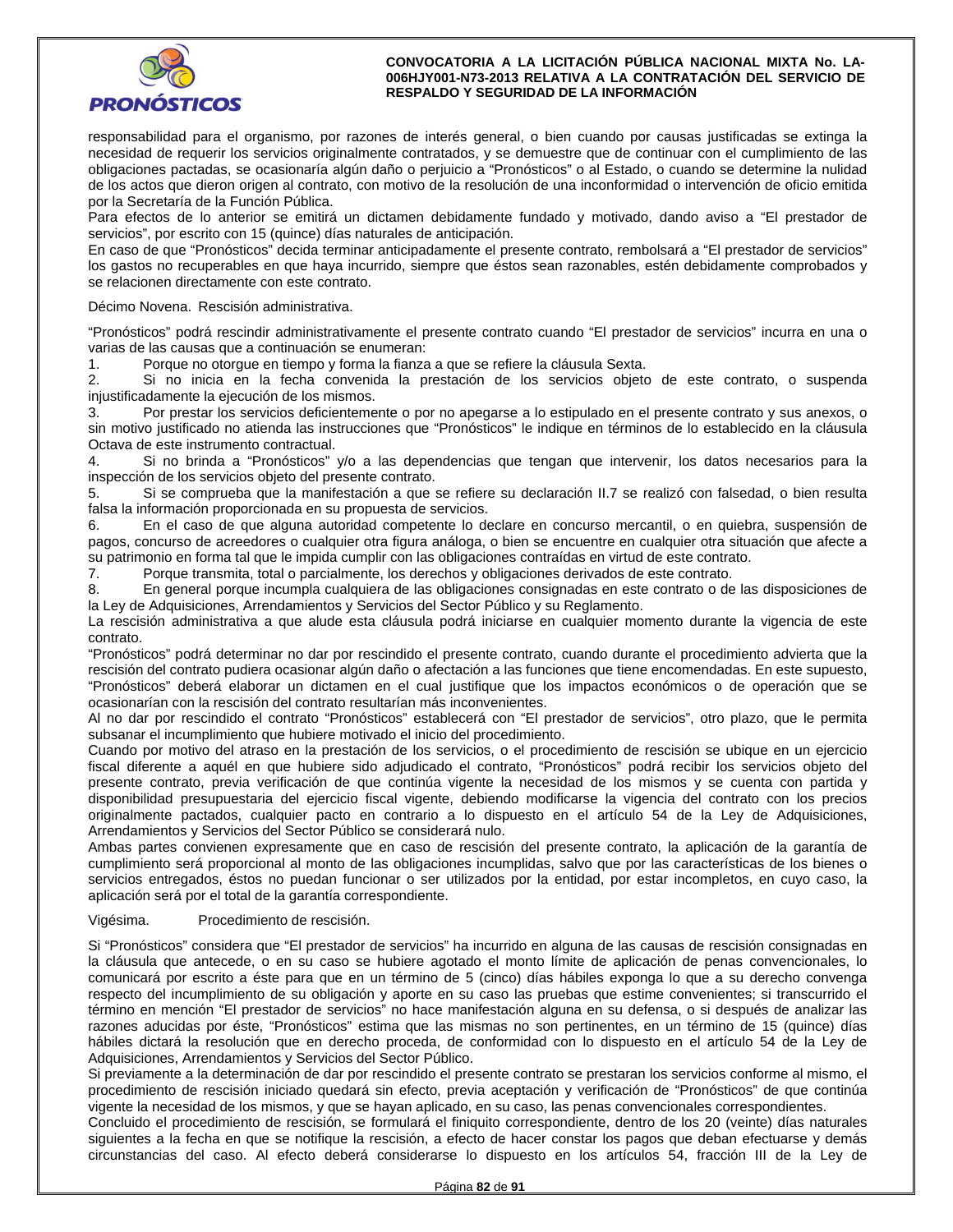

Adquisiciones, Arrendamientos y Servicios del Sector Público; 99, 103, fracción III del Reglamento de la Ley de Adquisiciones, Arrendamientos y Servicios del Sector Público, ello sin perjuicio de lo dispuesto en el artículo 60, fracción III, de la referida Ley.

Podrá suspender el trámite del procedimiento de rescisión, cuando se hubiere iniciado un procedimiento de conciliación respecto del contrato materia de la rescisión.

Vigésimo Primera. Patentes y derechos de autor.

"El prestador de servicios" asume toda la responsabilidad por las violaciones que en materia de patentes y derechos de autor, se ocasionen por la ejecución total o parcial de los servicios descritos en la cláusula Primera de este contrato.

En caso de litigio como consecuencia de lo anterior, "El prestador de servicios" garantiza la continuidad de los servicios materia del presente contrato, obligándose a subsanar en su totalidad la o las referidas violaciones.

En caso de que lo anterior no fuese posible, "Pronósticos" podrá rescindir el presente contrato aplicando el procedimiento establecido en la cláusula Vigésima del presente instrumento.

Vigésimo Segunda. Caso fortuito o fuerza mayor.

Ninguna de las partes en este contrato será responsable por el retraso en el cumplimiento de sus obligaciones debido a caso fortuito o fuerza mayor.

Se entiende por caso fortuito el acontecimiento natural inevitable, previsible o imprevisible, que impide en forma absoluta el cumplimiento de la obligación (terremotos, inundaciones, etc.) siendo enunciativas más no limitativas.

Se entiende por fuerza mayor, el hecho del hombre previsible o imprevisible, pero inevitable que impide también en forma absoluta el cumplimiento de la obligación (huelgas, guerras, restricciones gubernamentales, etc.) siendo enunciativas más no limitativas.

En los términos del artículo 55 Bis de la Ley de Adquisiciones, Arrendamientos y Servicios del Sector Público, cuando en la prestación del servicio objeto del presente contrato se presente caso fortuito o de fuerza mayor, "Pronósticos", bajo su responsabilidad, podrá suspender la prestación del servicio, en cuyo caso únicamente se pagarán aquellos servicios que hubiesen sido efectivamente prestados.

En cualquiera de los casos previstos en el mencionado artículo, en su caso se pactará por las partes el plazo de suspensión, a cuyo término podrá iniciarse, de ser procedente el procedimiento de terminación anticipada de este contrato.

Cuando la suspensión obedezca a causas imputables a "Pronósticos", éste pagará a "El prestador de servicios" los gastos no recuperables durante el tiempo que dure la misma, siempre y cuando se compruebe fehacientemente que fueron efectivamente erogados en relación al presente contrato y como consecuencia directa de la suspensión referida; pactándose asimismo que para efectos del pago correspondiente se estará a los plazos que establezca la Ley de Adquisiciones, Arrendamientos y Servicios del Sector Público.

### Vigésimo Tercera. Relaciones laborales.

"El prestador de servicios", como empresario y patrón del personal que ocupe con motivo de la prestación de los servicios objeto de este contrato, conviene expresamente en que es el único responsable de las obligaciones laborales y de seguridad social que surjan de las relaciones existentes con su personal, tales como salarios, indemnizaciones y riesgos profesionales o de cualquier otra obligación o por la prestación de servicios que derive de las citadas actividades según sea el caso, y también será el único responsable de las obligaciones derivadas de las disposiciones legales y demás ordenamientos en materia de trabajo y seguridad social, siendo enunciativas, más no limitativas.

Consecuentemente en ningún caso y por ningún concepto podrá considerarse a "Pronósticos" como patrón directo o sustituto del personal de "El prestador de servicios", por lo que éste asume cualquier tipo de responsabilidad que con motivo de la realización del objeto de este contrato pudiera derivarse de su relación laboral con el personal que los ejecuta, relevando de toda responsabilidad obrero-patronal a "Pronósticos"; en tal virtud "El prestador de servicios" se hace responsable de todas las reclamaciones individuales o colectivas que por cualquier razón puedan presentar sus trabajadores, así como las sanciones que pudieran imponerles las autoridades administrativas o judiciales del trabajo, sacando a "Pronósticos" en paz y a salvo frente a toda reclamación, demanda, litigio o sanción que su personal o cualquier autoridad pretendiese fincar o entablar en su perjuicio a consecuencia de la citada relación laboral.

Vigésimo Cuarta. Designación de Servidores Públicos para la administración, verificación y vigilancia del contrato y para recibir notificaciones.

Para efectos de lo establecido en la cláusula Octava de este instrumento contractual, "Pronósticos" designa a los servidores públicos que a continuación se determinan, para los efectos de la administración, verificación y vigilancia del cumplimiento del presente contrato. Asimismo "El prestador de servicios" designa, a la persona que se indica, para la recepción de notificaciones relacionadas con la ejecución del mismo.

Cualquier notificación, solicitud o comunicado que deba ser entregado o elaborado de acuerdo con lo dispuesto en este contrato y sus anexos, se formulará por escrito, y se considerarán efectivos únicamente si son entregados en forma personal o por transmisión electrónica, y en este último caso siempre y cuando sean debidamente entregados los originales al día siguiente de su transmisión, en horas de oficina a las personas y en los domicilios que se consignan en las declaraciones correspondientes de ambas partes, del modo siguiente: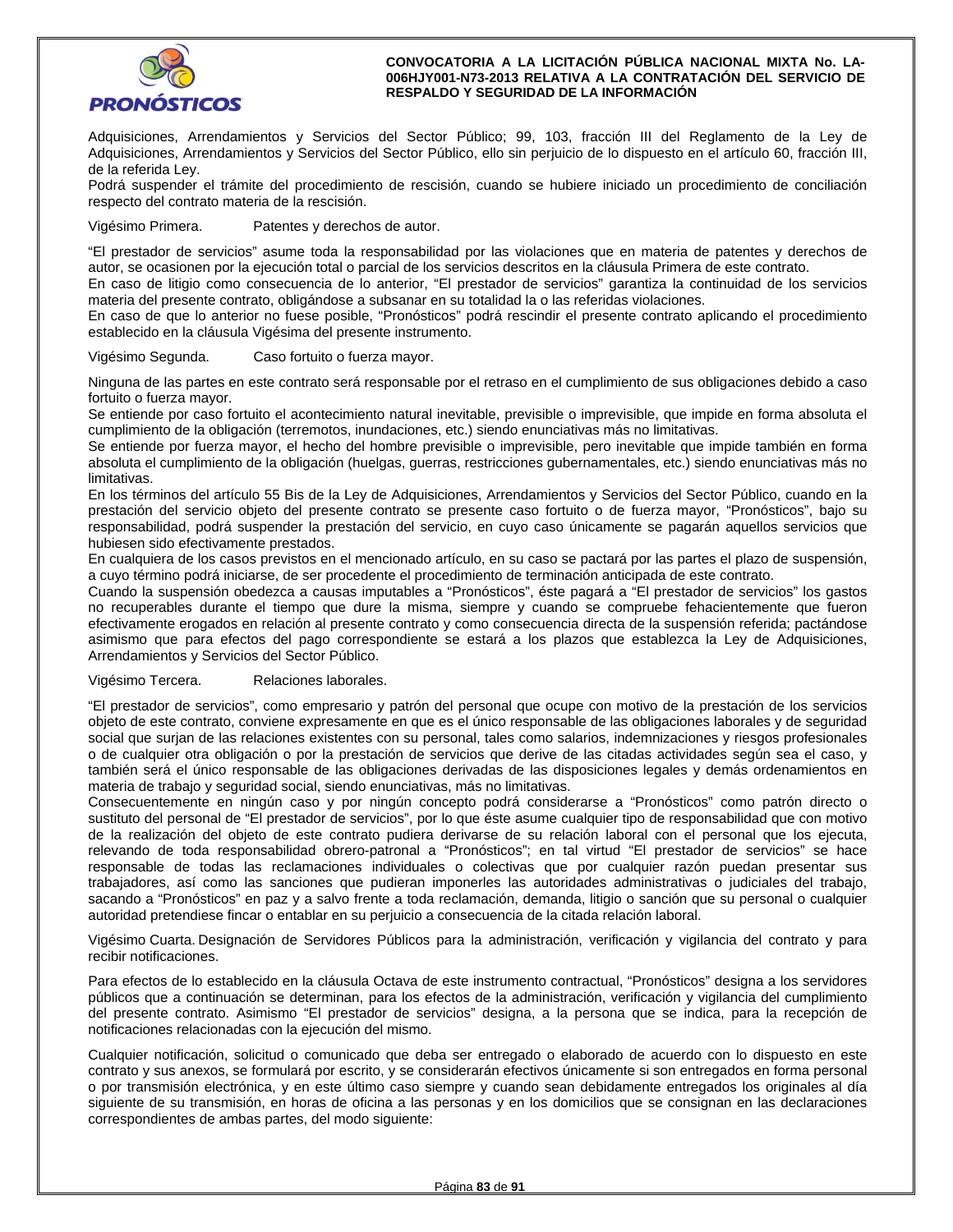

| Para efectos | "Pronósticos" Por "El prestador de servicios"<br>Por |                   |       |                                 |
|--------------|------------------------------------------------------|-------------------|-------|---------------------------------|
|              | Para efectos                                         | Por "Pronósticos" |       | Por "El prestador de servicios" |
|              | De la administración, verificación y LNombre;        |                   | aulen | lo I Nombre:                    |

| ייטוע שוטים                          |                        |                                  |
|--------------------------------------|------------------------|----------------------------------|
| De la administración, verificación y | Nombre: Nombre:        | o quien lo Nombre:               |
| vigilancia del contrato.             | sustituya en el cargo. |                                  |
|                                      | Cargo:                 | Cargo:                           |
|                                      |                        |                                  |
|                                      |                        |                                  |
|                                      | Teléfono:              | Teléfono: <b>Antique Activit</b> |
|                                      |                        |                                  |

Vigésimo Quinta. Ley aplicable.

Para la interpretación y cumplimiento del presente contrato, las partes se obligan a sujetarse estrictamente para la prestación de los servicios objeto del mismo, a todas y cada una de las cláusulas y anexos que lo integran; a los términos, lineamientos, procedimientos y requisitos que establece la Ley de Adquisiciones, Arrendamientos y Servicios del Sector Público, y su Reglamento; a las disposiciones administrativas aplicables en la materia.

Vigésimo Sexta. Jurisdicción.

Para la interpretación, y cumplimiento del presente contrato, en caso de controversia, las partes se someten a la jurisdicción y competencia de los Tribunales Federales de la Ciudad de México, Distrito Federal, renunciando a cualquier otra que pudiere corresponderles en razón de su domicilio presente o futuro o por cualquier otra causa.

Previa lectura del contenido del presente contrato, las partes aceptan quedar obligadas en todos sus términos y condiciones, los cuales se constituyen en la expresión completa de su voluntad y lo firman de conformidad en cuatro ejemplares originales, en la Ciudad de México, Distrito Federal, el día \_\_ de \_\_\_\_\_\_\_\_\_\_\_ de 2013.

**POR "PRONÓSTICOS" POR "EL PRESTADOR DE SERVICIOS"**

**LIC. JOSE MANUEL PABLO RENDON DE LA MATA SUBDIRECTOR GENERAL DE ADMINISTRACIÓN Y FINANZAS REPRESENTANTE LEGAL** 

**\_\_\_\_\_\_\_\_\_\_\_\_\_\_\_\_\_\_\_\_\_\_\_\_\_\_\_\_\_\_\_\_\_\_\_\_ APODERADO LEGAL** 

| (NOMBRE)                                  |
|-------------------------------------------|
| (CARGO)                                   |
| COMO ÁREA REQUIRENTE Y RESPONSABLE DE LAS |
| <b>ESPECIFICACIONES TÉCNICAS</b>          |

**\_\_\_\_\_\_\_\_\_\_\_\_\_\_\_\_\_\_\_\_\_\_\_\_\_\_\_\_\_\_\_\_\_\_ TESTIGO** 

### **LIC. JUAN ANTONIO ARAUJO URCELAY VALIDADO DESDE EL PUNTO DE VISTA JURÍDICO**

Las antefirmas y firmas que anteceden corresponden al contrato de prestación del servicio \_ constante de \_\_ (\_\_\_\_\_\_\_) fojas útiles y celebrado entre **Pronósticos para la Asistencia Pública** "Pronósticos" y **\_\_\_\_\_\_\_\_\_\_\_\_\_\_\_\_\_\_\_\_\_\_,** "El Prestador de Servicios", conste.-----------------------------------------------------------------------------------------------------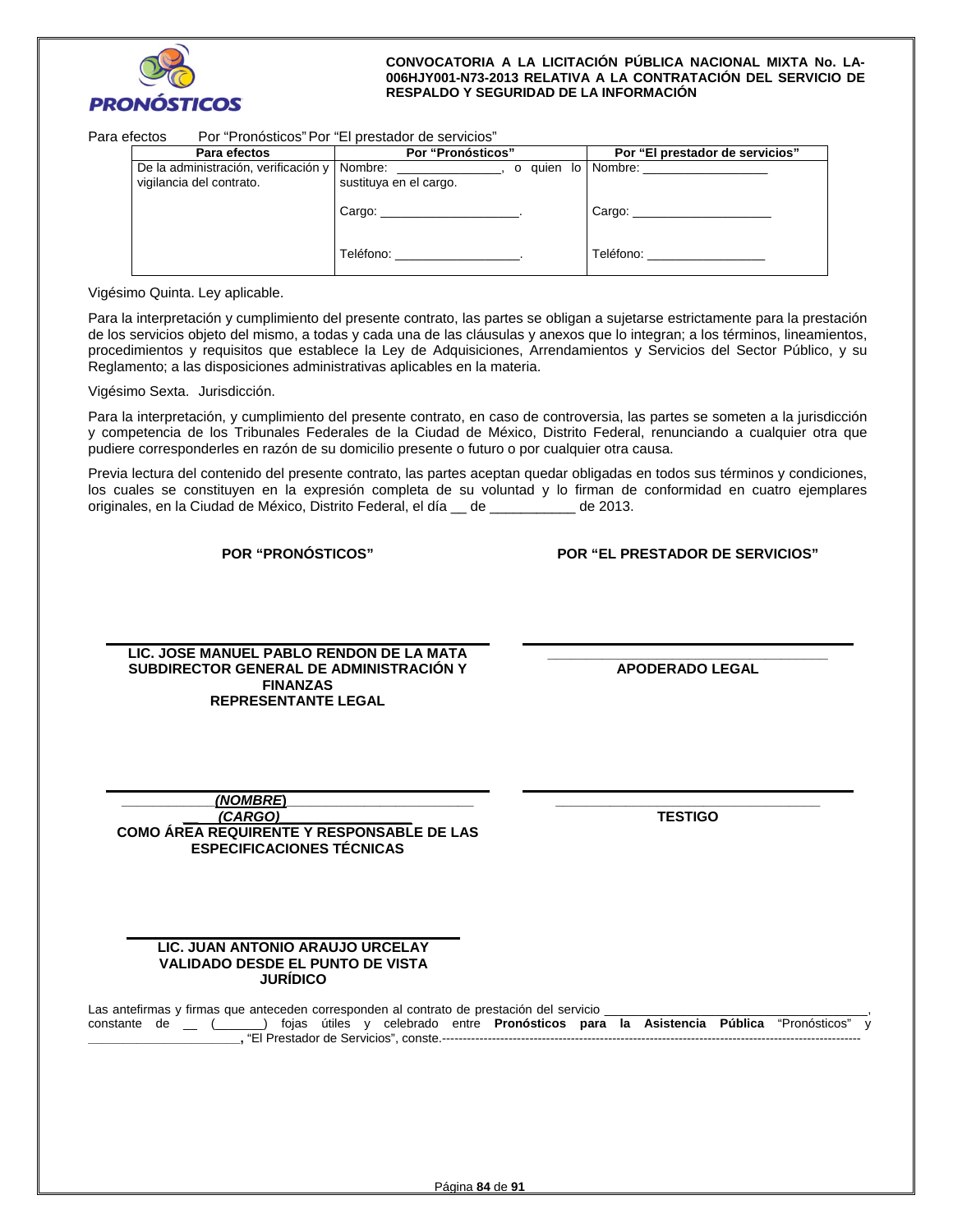

## **ANEXO 17 MODELO DE FIANZA DE GARANTÍA DE CUMPLIMIENTO DEL CONTRATO**

## **(DEBEN ESTABLECERSE LOS DATOS DE IDENTIFICACIÓN DE LA PÓLIZA)**

NOMBRE O RAZÓN SOCIAL DE LA AFIANZADORA LA FIANZA SE OTORGA A FAVOR DE PRONOSTICOS PARA LA ASISTENCIA PUBLICA

EN EJERCICIO DE LA AUTORIZACIÓN QUE LE OTORGÓ EL GOBIERNO FEDERAL POR CONDUCTO DE LA SECRETARÍA DE HACIENDA Y CRÉDITO PÚBLICO, EN LOS TÉRMINOS DE LOS ARTÍCULOS 5º Y 6º DE LA LEY FEDERAL DE INSTITUCIONES DE FIANZAS, **(NOMBRE O RAZÓN SOCIAL DE LA AFIANZADORA)** SE CONSTITUYE FIADORA, PARA GARANTIZAR POR **(NOMBRE COMPLETO O RAZÓN SOCIAL DEL PRESTADOR DE SERVICIOS)**, "EL PRESTADOR DE SERVICIOS"; CON **R.F.C. NO. \_\_\_\_,** CON DOMICILIO EN **(DOMICILIO EXACTAMENTE COMO APARECE EN EL CONTRATO)** LA **CALLE \_\_\_, NÚMERO \_\_, COLONIA \_\_\_, DELEGACIÓN \_\_\_, (CIUDAD), (ESTADO), CÓDIGO POSTAL \_\_\_,** HASTA POR LA EXPRESADA CANTIDAD DE **\$(MONTO TOTAL SIN IVA) (MONTO TOTAL SIN IVA CON LETRA, PESOS 00/100 M.N.)**, EQUIVALENTE AL 10% DEL MONTO MÁXIMO Y/O TOTAL DEL CONTRATO ANTES DE I.V.A., EL FIEL Y EXACTO CUMPLIMIENTO DE TODAS Y CADA UNA DE LAS OBLIGACIONES A SU CARGO DERIVADAS DEL CONTRATO DE **(OBJETO DEL CONTRATO, TAL Y COMO APARECE EN EL MISMO)** NO. **\_\_\_\_\_\_**, DE FECHA **(DIA) DE (MES) DE 2013**, POR LA CANTIDAD MÁXIMA Y/O TOTAL DE **\$(MONTO TOTAL SIN IVA)** (**MONTO TOTAL SIN IVA CON LETRA PESOS 00/100 M.N)**, ANTES I.VA., CELEBRADO CON PRONÓSTICOS PARA LA ASISTENCIA PÚBLICA, A TRAVÉS DE SU **(PUESTO DEL REPRESENTANTE LEGAL DE PRONÓSTICOS), (NOMBRE DEL REPRESENTANTE LEGAL DE PRONÓSTICOS),** CUYO OBJETO ES **(OBJETO DEL CONTRATO TAL Y COMO APARECE EN EL MISMO)**, COMO SE PRECISA EN EL REFERIDO CONTRATO Y SE DETALLA EN LA OFERTA ECONÓMICA DE LA EMPRESA PROVEEDORA AFIANZADA, DERIVADO DE LA **LICITACIÓN PÚBLICA NACIONAL MIXTA No. LA-006HJY001-N73-2013X RELATIVA A LA CONTRATACIÓN DEL SERVICIO DE RESPALDO Y SEGURIDAD DE LA INFORMACIÓN**.

 **(NOMBRE DE LA AFIANZADORA)** EXPRESAMENTE DECLARA:

A) QUE LA FIANZA SE OTORGA ATENDIENDO A TODAS LAS ESTIPULACIONES CONTENIDAS EN EL CONTRATO Y SUS ANEXOS, POR LO QUE GARANTIZA LA TOTAL PRESTACIÓN DE LOS SERVICIOS OBJETO DEL CONTRATO.

B) QUE LA FIANZA SE OTORGA DE CONFORMIDAD CON LO DISPUESTO POR LOS ARTÍCULOS 48 FRACCIÓN II Y ÚLTIMO PÁRRAFO, Y 49 FRACCIÓN II DE LA LEY DE ADQUISICIONES, ARRENDAMIENTOS Y SERVICIOS DEL SECTOR PÚBLICO Y DEMÁS NORMATIVIDAD APLICABLE EN LOS TÉRMINOS DEL CONTRATO **DE (OBJETO DEL CONTRATO TAL Y COMO APARECE EN EL MISMO) NO. \_\_\_\_\_\_\_\_\_\_\_,** Y SE HARÁ EFECTIVA CUANDO "EL PRESTADOR DE SERVICIOS" NO CUMPLA CON LAS OBLIGACIONES ESTABLECIDAS EN DICHO INSTRUMENTO, O INCURRA EN ALGUNO O ALGUNOS DE LOS SUPUESTOS DE INCUMPLIMIENTO ESTABLECIDOS EN EL CITADO CONTRATO.

C) QUE **(NOMBRE DE LA AFIANZADORA)** ACEPTA EXPRESAMENTE SOMETERSE A LOS PROCEDIMIENTOS DE EJECUCIÓN PREVISTOS EN LA LEY FEDERAL DE INSTITUCIONES DE FIANZAS PARA LA EFECTIVIDAD DE LAS FIANZAS, AÚN PARA EL CASO DE QUE PROCEDA EL COBRO DE INDEMNIZACIÓN POR MORA, CON MOTIVO DEL PAGO EXTEMPORÁNEO DEL IMPORTE DE LA PÓLIZA DE FIANZA REQUERIDA.

D) QUE LA FIANZA PERMANECERÁ VIGENTE DURANTE EL CUMPLIMIENTO DE LA OBLIGACIÓN QUE GARANTICE Y CONTINUARÁ VIGENTE EN CASO DE QUE SE OTORGUE PRÓRROGA AL CUMPLIMIENTO DEL CONTRATO, ASÍ COMO DURANTE LA SUBSTANCIACIÓN DE TODOS LOS RECURSOS LEGALES O DE LOS JUICIOS QUE SE INTERPONGAN Y HASTA QUE SE DICTE RESOLUCIÓN DEFINITIVA QUE QUEDE FIRME.

E) QUE LA FIANZA CONTINUARÁ VIGENTE EN CASO DE DEFECTOS Y/O DAÑOS Y/O PERJUICIOS HASTA QUE SE CORRIJAN LOS DEFECTOS Y SE REZARSAN LOS DAÑOS O PERJUICIOS.

F) QUE PARA CANCELAR LA FIANZA SERÁ REQUISITO CONTAR CON LA CONSTANCIA DE CUMPLIMIENTO TOTAL DE LAS OBLIGACIONES CONTRACTUALES.

G) QUE TODA ESTIPULACIÓN QUE APAREZCA IMPRESA POR FORMATO POR PARTE DE **(NOMBRE DE LA AFIANZADORA)** QUE CONTRAVENGA LAS ESTIPULACIONES ASENTADAS EN DICHA FIANZA SE CONSIDERARÁ COMO NO PUESTA.

H) QUE **(NOMBRE DE LA AFIANZADORA)** ACEPTA SOMETERSE EXPRESAMENTE A LA JURISDICCIÓN DE LOS TRIBUNALES FEDERALES DE LA CIUDAD DE MÉXICO, DISTRITO FEDERAL RENUNCIANDO A LA QUE PUDIERA CORRESPONDERLE POR RAZÓN DE SU DOMICILIO PRESENTE O FUTURO O POR CUALQUIER OTRA CAUSA.=FIN DE TEXTO=

**(ESTABLECER LA FECHA DE EMISIÓN DE LA PÓLIZA DE FIANZA PARA DETERMINAR QUE SE HAYA EXPEDIDO EN TÉRMINOS DE LEY)** 

**(FIRMA DEL REPRESENTANTE DE LA INSTITUCIÓN DE FIANZA, NOMBRE Y CARGO)**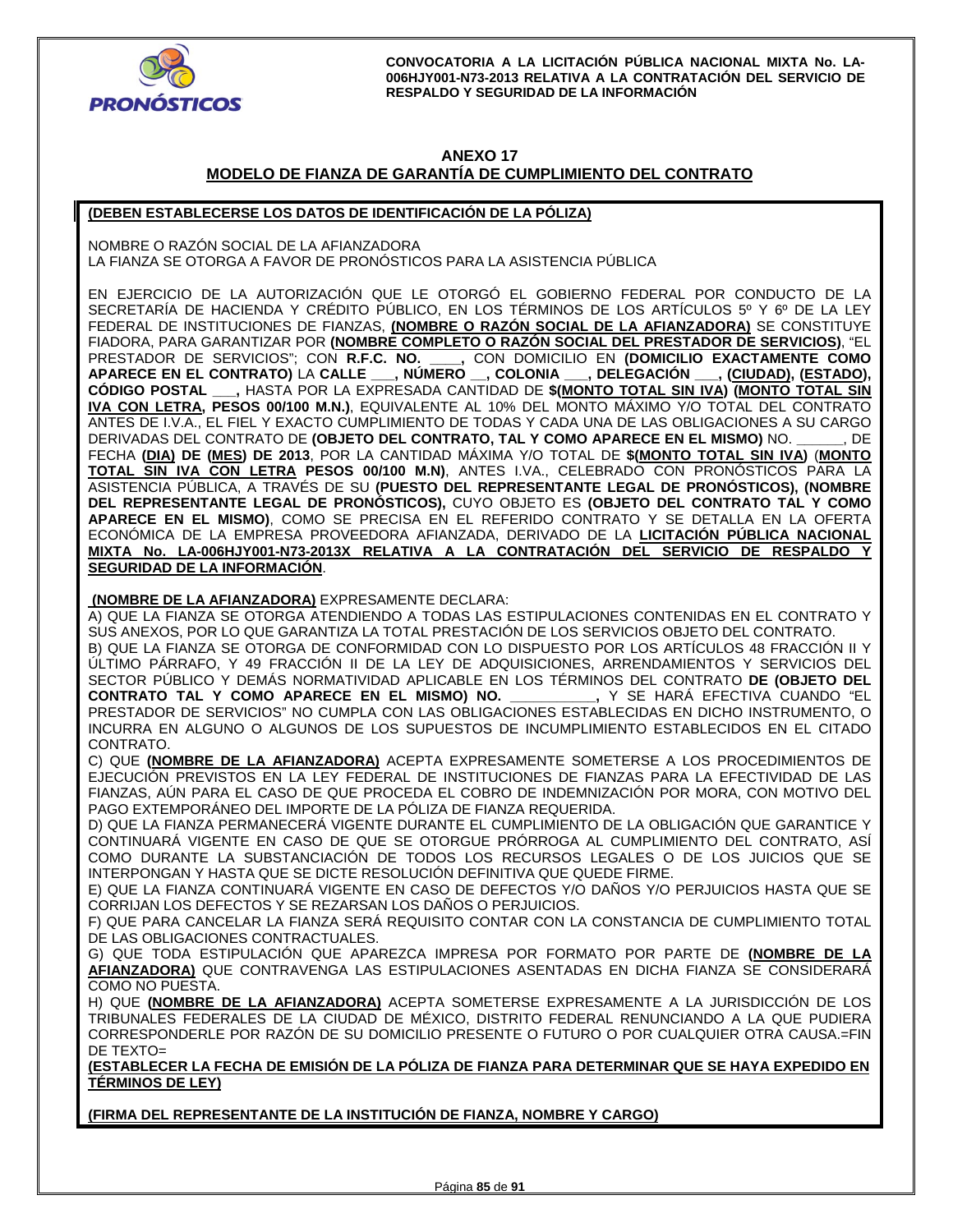

## **ANEXO 18**

## **Nota informativa para participantes de países miembros de la Organización para la Cooperación y el Desarrollo Económico (OCDE) y firmantes de la Convención para combatir el Cohecho de Servidores Públicos Extranjeros en Transacciones comerciales Internacionales**

El compromiso de México en el combate a la corrupción ha transcendido nuestras fronteras y el ámbito de acción del gobierno federal. En el plano internacional y como miembro de la Organización para la Cooperación y el Desarrollo Económico (OCDE) y firmante de la *Convención para combatir el cohecho de servidores públicos extranjeros en transacciones comerciales internacionales***,** hemos adquirido responsabilidades que involucran a los sectores público y privado.

Esta Convención busca establecer medidas para prevenir y penalizar a las personas y a las empresas que prometan o den gratificaciones a funcionarios públicos extranjeros que participan en transacciones comerciales internacionales. Su objetivo es eliminar la competencia desleal y crear igualdad de oportunidades para las empresas que compiten por las contrataciones gubernamentales.

La OCDE ha establecido mecanismos muy claros para que los países firmantes de la Convención cumplan con las recomendaciones emitidas por ésta y en el caso de México, iniciará en **noviembre de 2003** una segunda fase de **evaluación**  –la primera ya fue aprobada– en donde un grupo de expertos verificará, entre otros:

- La compatibilidad de nuestro marco jurídico con las disposiciones de la Convención.
- El conocimiento que tengan los sectores público y privado de las recomendaciones de la Convención.

El resultado de esta evaluación **impactará** el grado de inversión otorgado a México por las agencias calificadoras y la atracción de inversión extranjera.

Las **responsabilidades** del **sector público** se centran en:

- Profundizar las reformas legales que inició en 1999.
- Difundir las recomendaciones de la Convención y las obligaciones de cada uno de los actores comprometidos en su cumplimiento.
- Presentar casos de cohecho en proceso y concluidos (incluyendo aquellos relacionados con lavado de dinero y extradición).

Las responsabilidades del sector privado contemplan:

• **Las empresas:** adoptar esquemas preventivos como el establecimiento de códigos de conducta, de mejores prácticas corporativas (controles internos, monitoreo, información financiera pública, auditorias externas) y de mecanismos que prevengan el ofrecimiento y otorgamiento de recursos o bienes a servidores públicos, para obtener beneficios particulares o para la empresa.

• **Los contadores públicos:** realizar auditorias; no encubrir actividades ilícitas (doble contabilidad y transacciones indebidas, como asientos contables falsificados, informes financieros fraudulentos, transferencias sin autorización, acceso a los activos sin consentimiento de la gerencia); utilizar registros contables precisos; informar a los directivos sobre conductas ilegales.

• **Los abogados:** promover el cumplimiento y revisión de la Convención (imprimir el carácter vinculatorio entre ésta y la legislación nacional); impulsar los esquemas preventivos que deben adoptar las empresas.

Las **sanciones** impuestas a las personas físicas o morales (privados) y a los servidores públicos que incumplan las recomendaciones de la Convención, implican entre otras, privación de la libertad, extradición, decomiso y/o embargo de dinero o bienes.

Asimismo, es importante conocer que el pago realizado a servidores públicos extranjeros es perseguido y castigado independientemente de que el funcionario sea acusado o no. Las investigaciones pueden iniciarse por denuncia, pero también por otros medios, como la revisión de la situación patrimonial de los servidores públicos o la identificación de transacciones ilícitas, en el caso de las empresas.

El culpable puede ser perseguido en cualquier país firmante de la Convención, independientemente del lugar donde el acto de cohecho haya sido cometido.

En la medida que estos lineamientos sean conocidos por las empresas y los servidores públicos del país, estaremos contribuyendo a construir estructuras preventivas que impidan el incumplimiento de las recomendaciones de la Convención y por tanto la comisión de actos de corrupción.

Por otra parte, es de señalar que el Código Penal Federal sanciona el cohecho en los siguientes términos: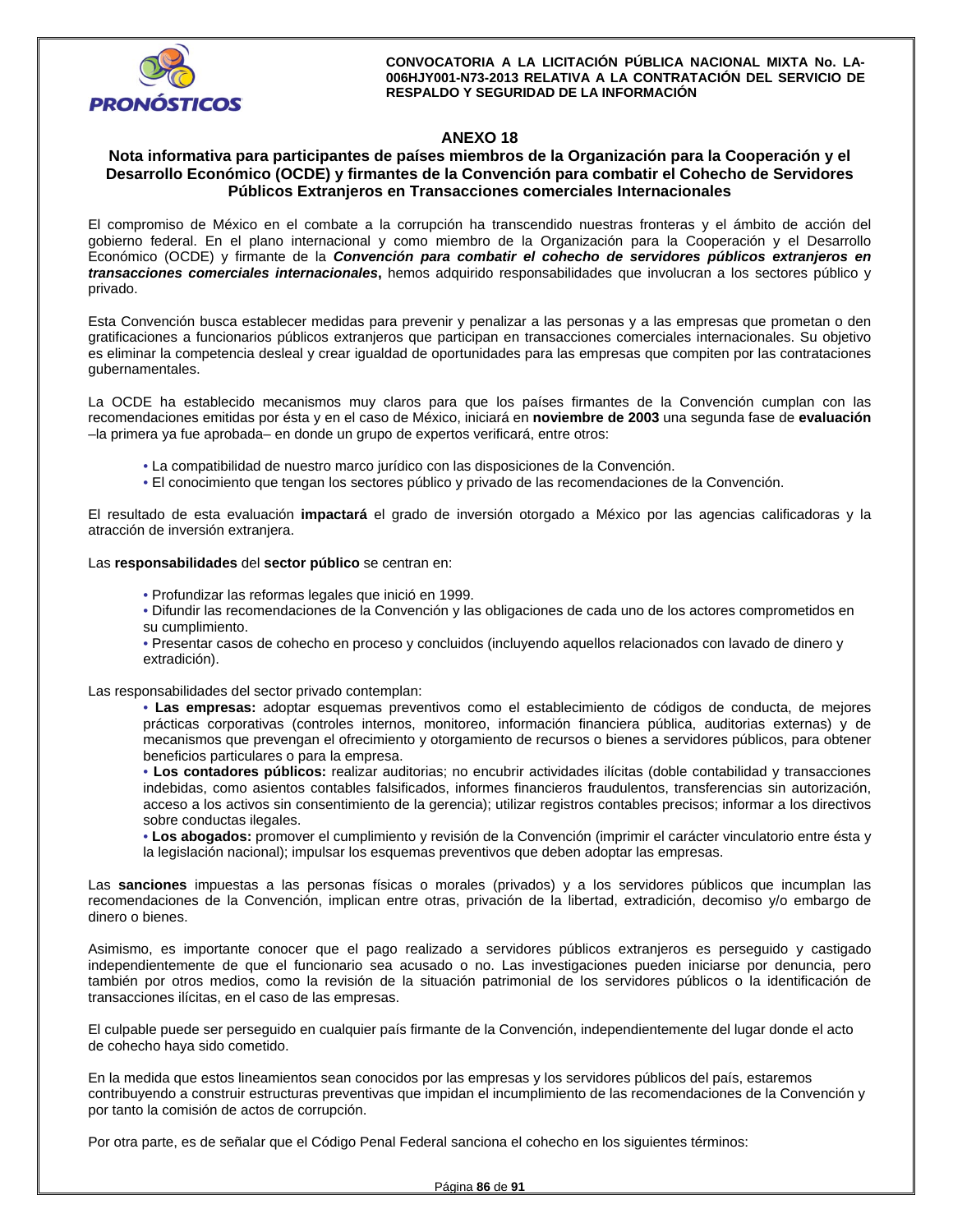

"Artículo 222

Cometen el delito de cohecho:

I.- El servidor público que por sí, o por interpósita persona solicite o reciba indebidamente para sí o para otro, dinero o cualquiera otra dádiva, o acepte una promesa, para hacer o dejar de hacer algo justo o injusto relacionado con sus funciones, y

II.- El que de manera espontánea dé u ofrezca dinero o cualquier otra dádiva a alguna de las personas que se mencionan en la fracción anterior, para que cualquier servidor público haga u omita un acto justo o injusto relacionado con sus funciones.

Al que comete el delito de cohecho se le impondrán las siguientes sanciones:

Cuando la cantidad o el valor de la dádiva o promesa no exceda del equivalente de quinientas veces el salario mínimo diario vigente en el Distrito Federal en el momento de cometerse el delito, o no sea valuable, se impondrán de tres meses a dos años de prisión, de treinta a trescientos días multa y destitución e inhabilitación de tres meses a dos años para desempeñar otro empleo, cargo o comisión públicos.

Cuando la cantidad o el valor de la dádiva, promesa o prestación exceda de quinientas veces el salario mínimo diario vigente en el Distrito Federal en el momento de cometerse el delito, se impondrán de dos a catorce años de prisión, de trescientos a mil días multa y destitución e inhabilitación de dos a catorce años para desempeñar otro empleo, cargo o comisión públicos.

En ningún caso se devolverá a los responsables del delito de cohecho, el dinero o dádivas entregadas, las mismas se aplicarán en beneficio del Estado.

Capítulo XI

Cohecho a servidores públicos extranjeros

Artículo 222 bis

Se impondrán las penas previstas en el artículo anterior al que con el propósito de obtener o retener para sí o para otra persona ventajas indebidas en el desarrollo o conducción de transacciones comerciales internacionales, ofrezca, prometa o dé, por sí o por interpósita persona, dinero o cualquiera otra dádiva, ya sea en bienes o servicios:

I.- A un servidor público extranjero o a un tercero que éste determine, para que dicho servidor público gestione o se abstenga de gestionar la tramitación o resolución de asuntos relacionados con las funciones inherentes a su empleo, cargo o comisión;

II.- A un servidor público extranjero, o a un tercero que éste determine, para que dicho servidor público lleve a cabo la tramitación o resolución de cualquier asunto que se encuentre fuera del ámbito de las funciones inherentes a su empleo, cargo o comisión, o

III. A cualquier persona para que acuda ante un servidor público extranjero y le requiera o le proponga llevar a cabo la tramitación o resolución de cualquier asunto relacionado con las funciones inherentes al empleo, cargo o comisión de este último.

Para los efectos de este artículo se entiende por servidor público extranjero, toda persona que desempeñe un empleo, cargo o comisión en el poder legislativo, ejecutivo o judicial o en un órgano público autónomo en cualquier orden o nivel de gobierno de un Estado extranjero, sea designado o electo; cualquier persona en ejercicio de una función para una autoridad, organismo o empresa pública o de participación estatal de un país extranjero; y cualquier funcionario o agente de un organismo u organización pública internacional.

Cuando alguno de los delitos comprendidos en este artículo se cometa en los supuestos a que se refiere el artículo 11 de este Código, el juez impondrá a la persona moral hasta mil días multa y podrá decretar su suspensión o disolución, tomando en consideración el grado de conocimiento de los órganos de administración respecto del cohecho en la transacción internacional y el daño causado o el beneficio obtenido por la persona moral."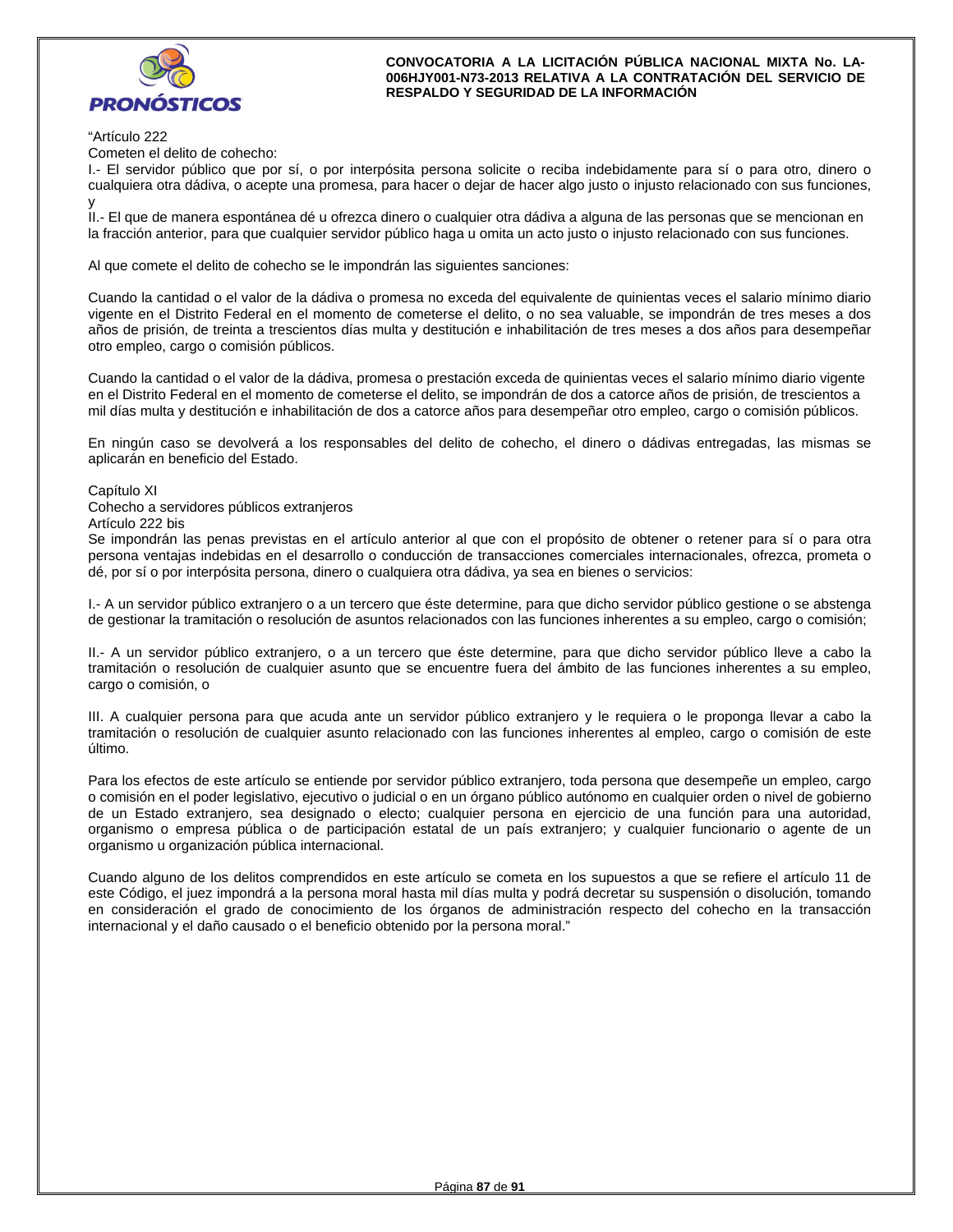

# **ANEXO 19 PROGRAMA DE CADENAS PRODUCTIVAS DEL GOBIERNO FEDERAL**

El programa de Cadenas Productiva es una solución integral que tiene como objeto fortalecer el desarrollo de las macro, pequeñas y medias empresas de nuestro país, con herramientas que les permitan incrementar su capacidad productiva y de gestión.

Al incorporarte a Cadenas Productivas tendrás acceso a los siguientes beneficios:

- Conoce oportunamente al consultar desde la comodidad de tu negocio los pagos que te realizarán las dependencias o entidades con la posibilidad de obtener la liquidez que requieres sobre tus cuentas por cobrar derivadas de la proveeduría de bienes y servicios. Si requieres Capital de Trabajo podrás acceder a los programas de financiamiento que Nacional Financiera instrumenta a través de los bancos
- Incrementa tus ventas, al pertenecer al Directorio de Prestador de servicios del Gobierno Federal, mediante el cual las Dependencias y/o Entidades u otras empresas podrán consultar tu oferta de productos y servicios en el momento que lo requieran, al mismo tiempo, conocerás otras empresas con la posibilidad de ampliar tu base de prestador de servicios.
- Profesionaliza tu negocio, a través de los cursos de capacitación en línea a presenciales, sobre temas relacionados al proceso de compra del Gobierno Federal que te ayudarán a ser más efectivo al presentar tus propuestas.
- Identifica oportunidades de negocio, al conocer las necesidades de compra del Gobierno Federal a través de nuestros boletines electrónicos.

Para mayores informes sobre el particular llamar desde el área metropolitana al 5089-6107 o al 01 800 623-4572 sin costo desde el interior de la república o bien a través de la página de internet www.nafin.com.

## **3.2 PROMOCIÓN A LOS PRESTADOR DE SERVICIOS Y CONTRATISTAS PARA AFILIARSE AL PROGRAMA DE CADENAS PRODUCTIVA**

México, D. F. de \_\_\_\_ de \_\_\_\_

#### Nombre de la empresa

En Nacional Financiera, S. N. C., estamos coordinado una iniciativa sin duda histórica para apoyar a las PyMES en el país. La estrategia principal consiste en establecer un Programa Obligatorio de Compras del Gobierno Federal hacia las pequeñas y medias empresas mexicanas. Dicho programa pretende que en el año de 2012, el 35% de las adquisiciones públicas se analicen a este segmento productivo, principal generador del Producto interno Bruto y de empleo.

Para tal fin, un primer paso es la incorporación obligatoria de todas las Dependencias y Entidades al Programa Cadenas Productivas de Nacional Financiera, S. N. C., lo que nos permitirá conocer en forma consolidada la situación actual de la proveeduría gubernamental y proponer metas anuales en materia de compras de gobierno a PyMES a partir del 2008.

En este contexto, tengo el agrado de invitar a incorporar tu empresa al programa, para que goce de los beneficios que éste le brinda.

Cadenas Productivas ofrece:

- Adelantar el cobro de las facturas mediante el descuento electrónico
- Obtener liquidez para realizar más negocios
- Mejorar la eficiencia del capital de trabajo
- Agilizar y reducir los costos de cobranza
- Realizar los transacciones desde la empresa en un sistema amigable y sencillo, www.nafin.com
- Realizar en caso necesario, operaciones vía telefónica a través del Call Center 50 89 61 07 y 01800 NAFINSA (623 46 72)
- Acceder a capacitación y asistencia técnica gratuita
- Recibir información
- Formar parte del Directorio de compras del Gobierno Federal

Características descuentos o factoraje electrónico:

- Anticipar la totalidad de su cuenta por cobrar (documento)
- Descuentos aplicables a tasas preferenciales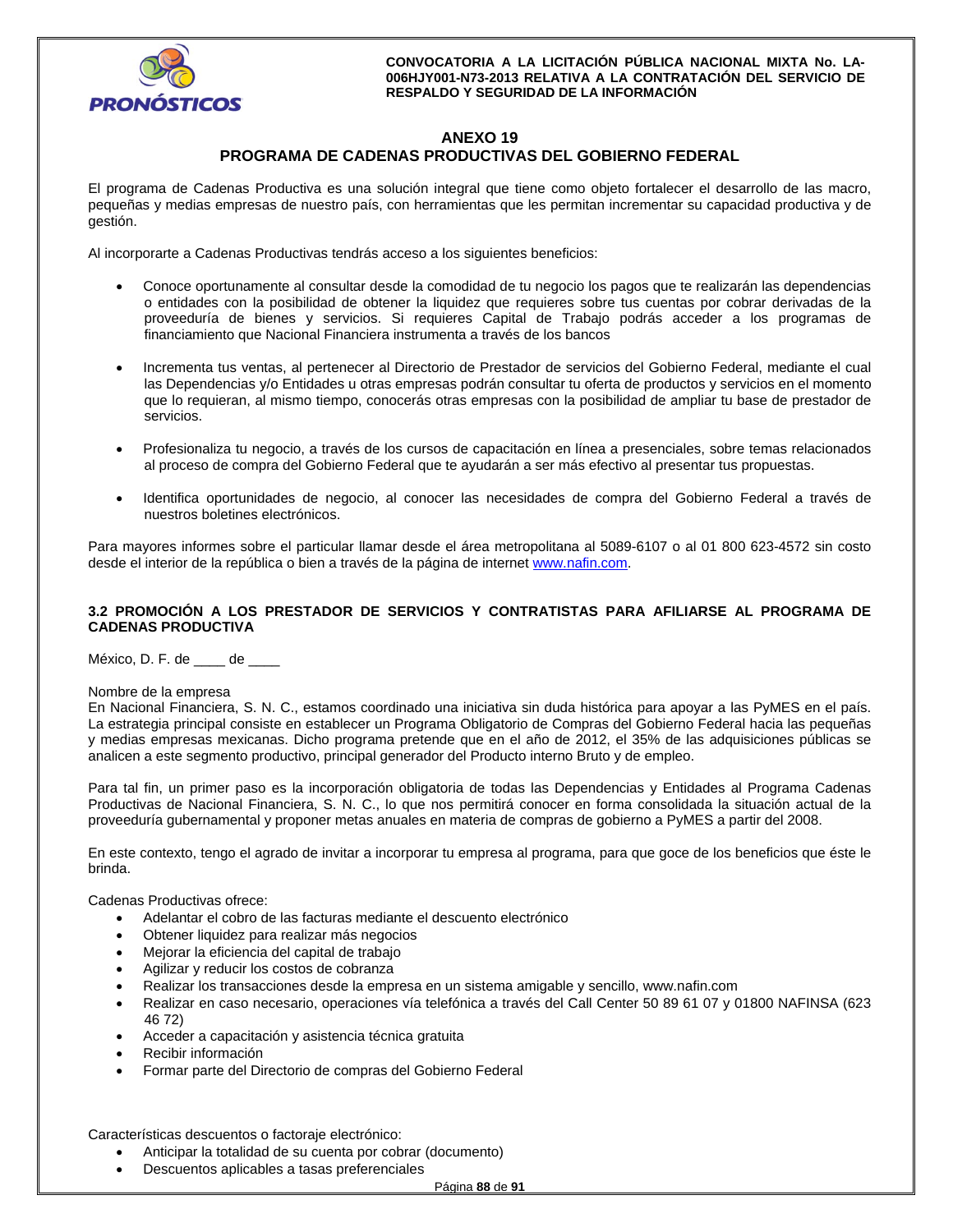

- Sin garantías, ni otros costos o comisiones adicionales
- Contar con la disposición de los recursos en un plazo no mayor de 24 hrs., en forma electrónica y eligiendo al intermediario financiero de su preferencia.

Afiliarse al programa es por única vez y no es necesario realizar el proceso nuevamente en alguna otra dependencia o entidad, no tiene ningún costo; en caso de requerirlo podrás hacer el cobro anticipado en la página www.nafin.com o bien vía telefónica.

A fin de facilitar tu afiliación, te agradeceré comunicarte a los teléfonos 50.89.61.07 y 08100 NAFINSA, donde el personal de Nacional Financiera, S. N. C., te orientará para la entrega de los documentos relacionados en el documento anexo y la formalización del convenio en un término de cinco días.

Al concretar tu afiliación tendrás como beneficio formar parte del Directorio de Compras y contar con la oportunidad de ampliar tus ventas a todas las dependencias y entidades del Gobierno Federal.

Reiteramos nuestro agradecimiento por tu participación y aprovecho la ocasión para enviarte un cordial saludo.

#### Atentamente

## **LISTA DE DOCUMENTOS PARA LA INTEGRACIÓN DEL EXPEDIENTE DE AFILIACIÓN AL PROGRAMAS PRODUCTIVAS.**

- 1. Carta Requerimiento de Afiliación, Fallo o Pedido Debidamente firmada por el área usuaria compradora
- 2. \*\* Copia simple del Acta Constitutiva (Escritura con la que se constituye o crea la empresa) Esta escritura debe estar debidamente inscrita en el Registro Público de la Propiedad y de Comercio. Debe anexarse completa y legible en todas las hojas.
- 3. \*\*Copia simple de la Escritura de Reformas (modificaciones a los estatutos de la empresa) Cabios de razón social, fusiones, cambios de administración, etc. Estar debidamente inscrita en el Registro Público de la Propiedad y de Comercio. Completa y legible en todas las hojas.
- 4. \*\*Copia simple de la escritura pública mediante el cual se haga constar los Poderes y Facultades del Representante Legal para Actos de Dominio. Esta escritura debe estar debidamente inscrita en el Registro Público de la Propiedad y de Comercio. Debe anexarse completa y legible en todas las hojas.
- 5. Comprobante de domicilio Fiscal Vigencia no mayor a 2 meses Comprobante de domicilio oficial (Recibo de agua, Luz, Teléfono fijo, predio) Debe estar a nombre de la empresa, en caso de no ser así adjuntar contrato de arrendamiento, comodato.
- 6. Identificación Oficial Vigente del (los) represente(es) legal(es) , con actos de dominio Credencial de elector, pasaporte vigente ó FM2 (para extranjeros) La firma deberá coincidir con la del convenio
- 7. Alta en Hacienda y sus modificaciones Formato R-1 ó R-2 en caso de haber cambios de situación fiscal (razón social o domicilio fiscal) En caso de no tener las actualizaciones, podrán obtenerlas de la página del SAT.
- 8. Cédula del Registro Federal del Contribuyente (RFC, Hoja Azul)
- 9. Estado de Cuenta Bancario donde se depositaran los recursos Sucursal, plaza, CLABE interbancaria Vigencia no mayor a 2 meses Estados de cuenta que emite la Institución Financiera y llega su domicilio

La documentación arriba descrita, es necesaria para que la promotoría genere los contratos que le permitirán terminar el proceso de afiliación una vez firmados, los cuales constituyen una parte fundamental del expediente:

Contratos de descuento automático Cadenas Productivas Firmado por el representante legal con poderes de dominio.

Página **89** de **91**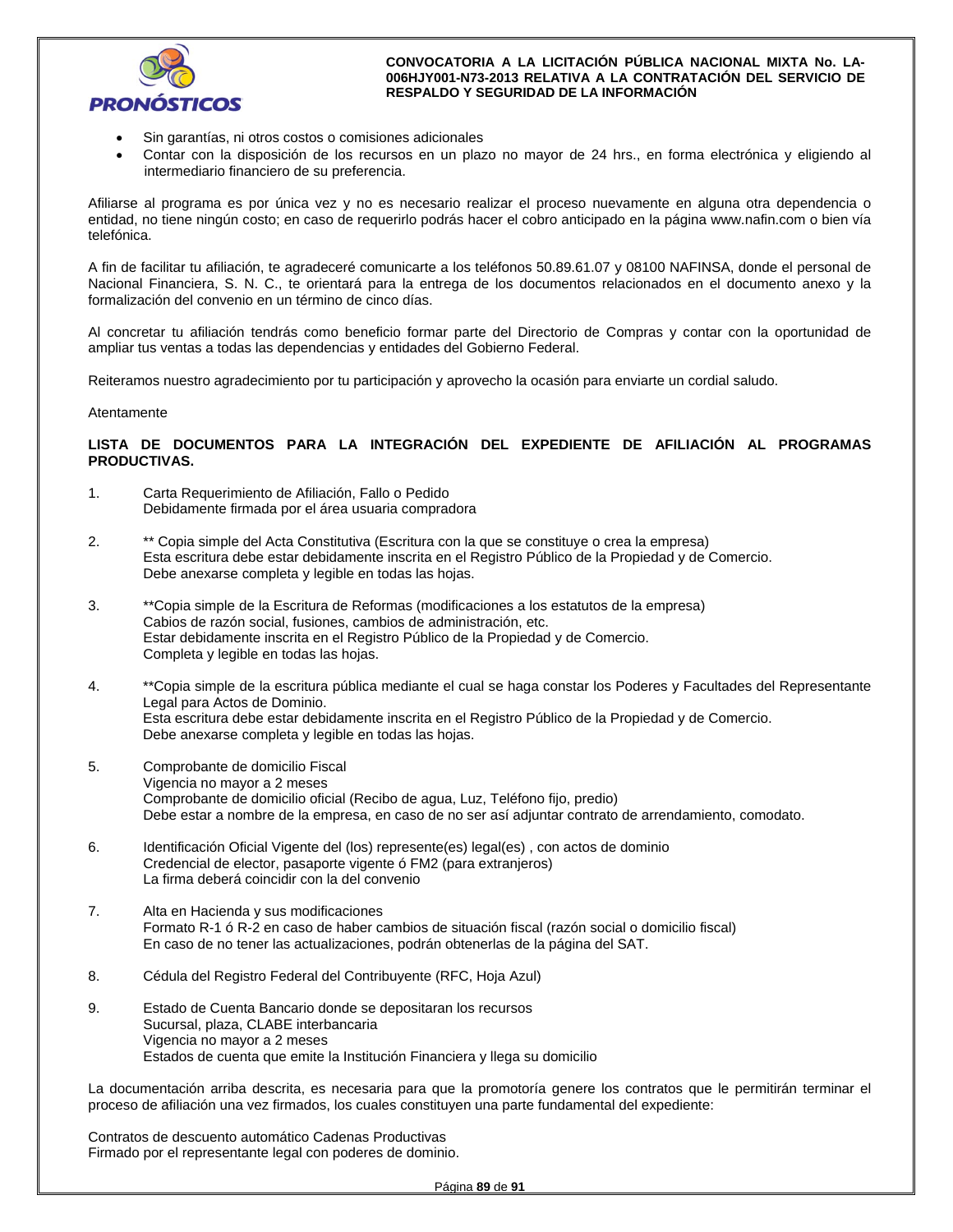

2 convenios con firmas originales

Contratos Originales de cada Intermedio Financiero. Firmado por el representante legal con poderes de dominio.

(\*\* Únicamente, para personas Morales)

Usted podrá contactarse con la Promotoría que va a afiliarlo llamando al 01-800-NAFINSA (01-800-6234672) ó al 50-89-61- 07; ó acudir a las oficinas de Nacional Financiera en:

Av. Insurgentes Sur no. 1971, Col. Guadalupe Inn, C.P.01020, Delegación Álvaro Obregón, en el Edificio Anexo, nivel Jardín, área de Atención a Clientes.

Estimado Prestador de servicios del Gobierno Federal:

Con el propósito de iniciar su proceso de afiliación a la Cadena Productiva, es importante que me proporcione la información abajo indicada, con lo anterior, estaré en posibilidades de generar los contratos y convenios, mismos que a la brevedad le enviaré vía correo electrónico.

Información requerida para Afiliación a la Cadena Productiva Cadena(s) a la que desea afiliarse:

\* \* \*

Numero(s) de prestador de servicios (opcional):

```
* 
- 
*
```
\*

- Datos generales de la empresa.

| Razón Social:                                                                     |             |                |            |
|-----------------------------------------------------------------------------------|-------------|----------------|------------|
| Fecha de alta SHCP:<br>R.F.C.:                                                    |             |                |            |
| Domicilio Fiscal: Calle:                                                          |             |                |            |
| No.:                                                                              |             |                |            |
| C.P.:                                                                             |             |                |            |
| Colonia:                                                                          |             |                |            |
| Ciudad:                                                                           |             |                |            |
| Teléfono (incluir clave LADA):                                                    |             |                |            |
| Fax (incluir clave LADA):<br>e-mail:                                              |             |                |            |
| Nacionalidad:                                                                     |             |                |            |
| Datos de constitución de la sociedad: (Acta Constitutiva / Persona Moral)         |             |                |            |
| No. de la Escritura:                                                              |             |                |            |
| Fecha de la Escritura:                                                            |             |                |            |
| Datos del Registro Público de Comercio                                            |             |                |            |
| Fecha de inscripción:                                                             |             |                |            |
| Entidad Federativa:                                                               |             |                |            |
| Delegación o municipio:                                                           |             |                |            |
| Folio:<br>Fecha del folio:                                                        |             |                |            |
| Libro:                                                                            |             |                |            |
| Partida:                                                                          |             |                |            |
| Fojas:                                                                            |             |                |            |
| Nombre del Notario Público:                                                       |             |                |            |
| No. de Notaria:                                                                   |             |                |            |
| Entidad del Corredor o Notario:                                                   |             |                |            |
| Delegación o municipio del Corredor o Notario:                                    |             |                |            |
| Datos de inscripción y registro de poderes para actos de dominio (Persona Moral): |             |                |            |
| (Acta de poderes y/o acta constitutiva)                                           |             |                |            |
| No. de la Escritura:                                                              |             |                |            |
| Fecha de la Escritura:<br>Tipo de Poder:                                          | Único $( )$ | Mancomunado () | Consejo () |
|                                                                                   |             |                |            |